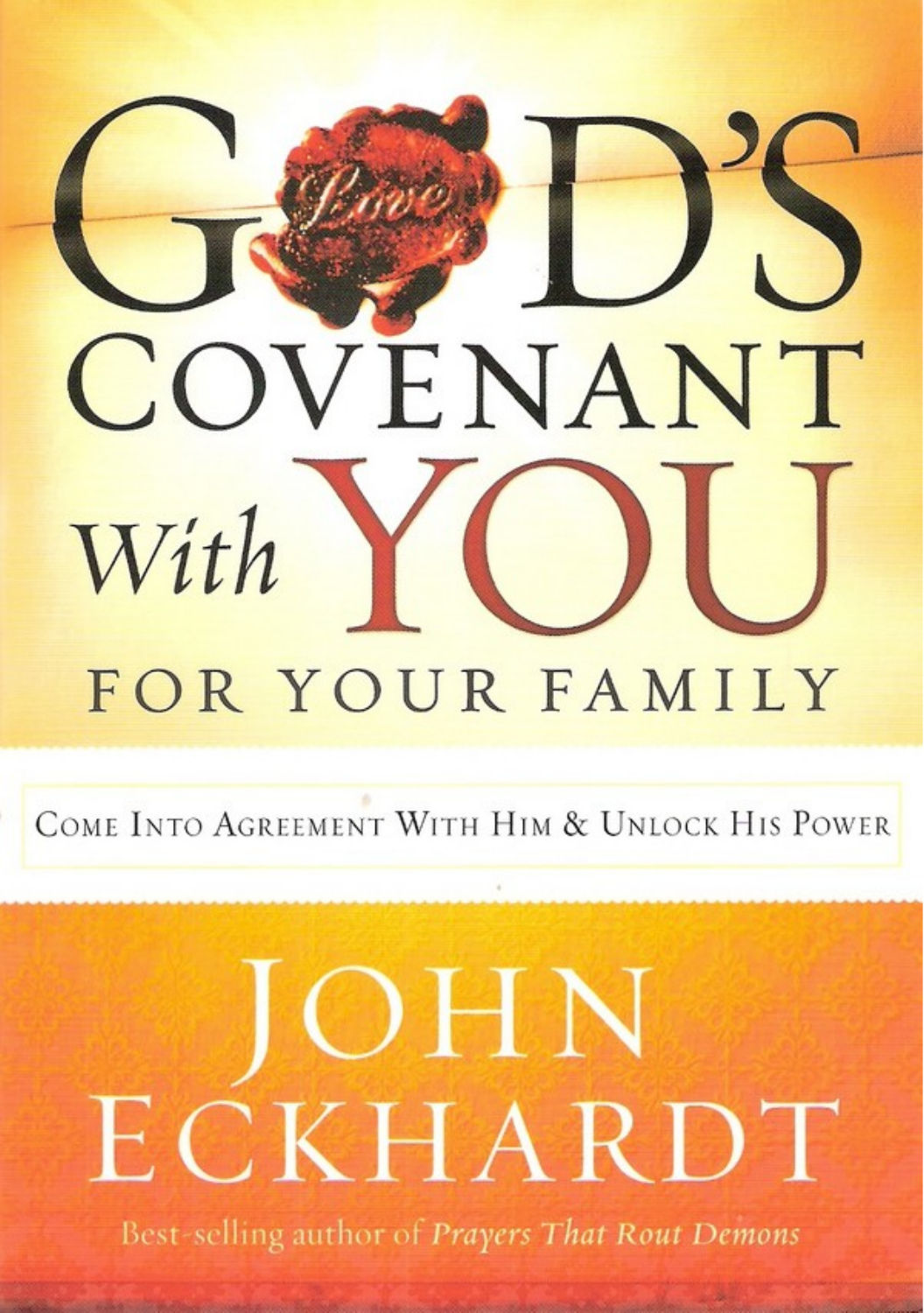# **GOD'S COVENANT WITH YOU FOR YOUR FAMILY**

*Coming Into Agreement With Him & Unlocking His Power*

### **JOHN ECKHARDT**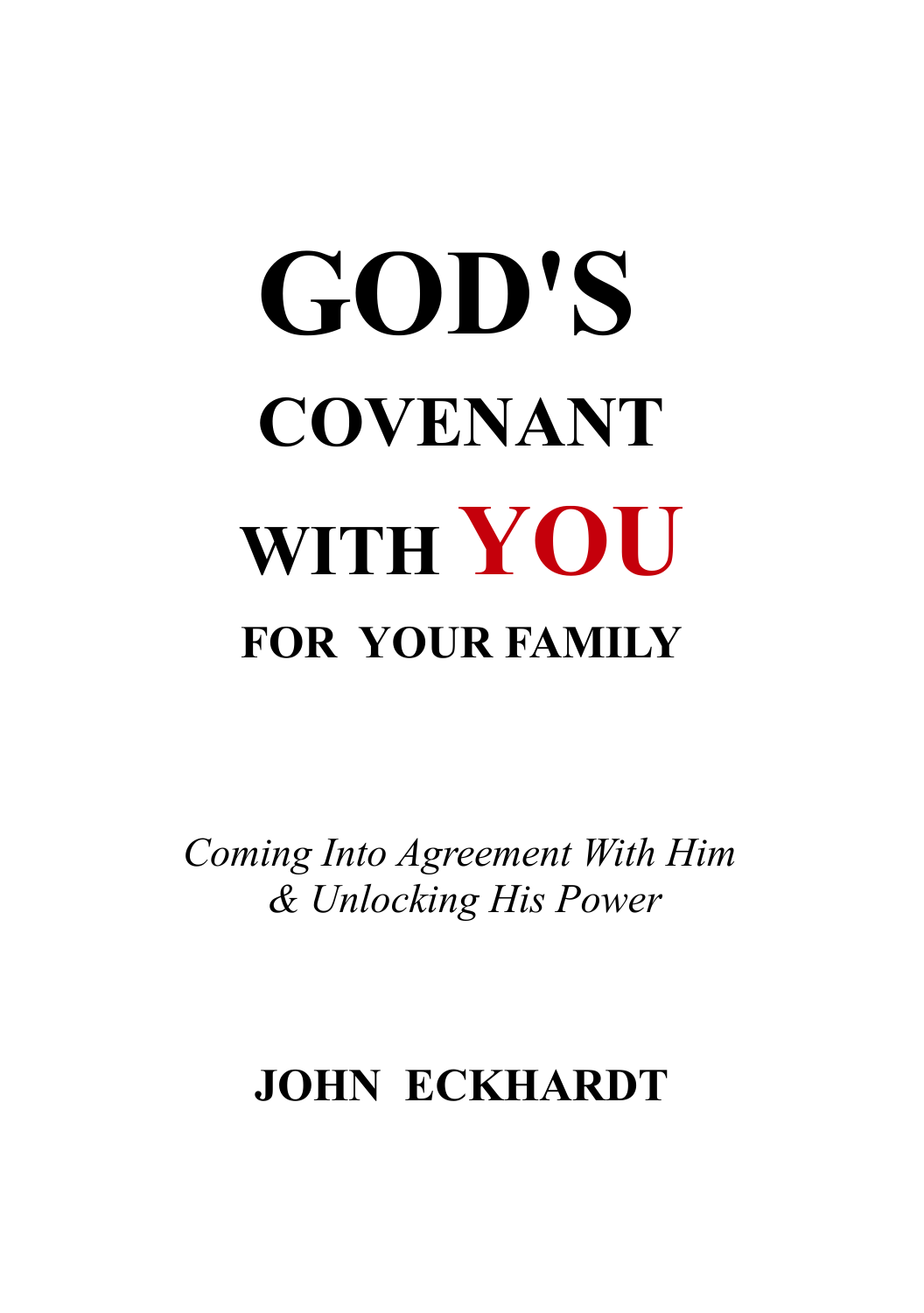#### **CONTENTS**

#### [1. GOD BLESSES FAMILIES THROUGH HIS COVENANT](#page-5-0)

The New Covenant Is a Covenant of Peace & Prosperity Only One Way to True Peace God Established a Covenant so That He Could Bless You Peace Is the Hallmark of the Kingdom What Covenant With God Brings to Kingdom Families The Covenantal Names of God Jesus Is Our Covenant Declare God's Covenantal Blessings Over Your Family

#### [2. GOD VISITS FAMILIES](#page-22-0)

The Visitation of Christ Miracles Happen During Visitation God's Visitation Brings Salvation Declare the Visitation of the Lord Over Your Family

#### [3. A LAMB FOR A HOUSE](#page-33-0)

God's Covenant Starts With One and Extends to the Seed

Through Jesus We (and Our Families) Are the Seed of Abraham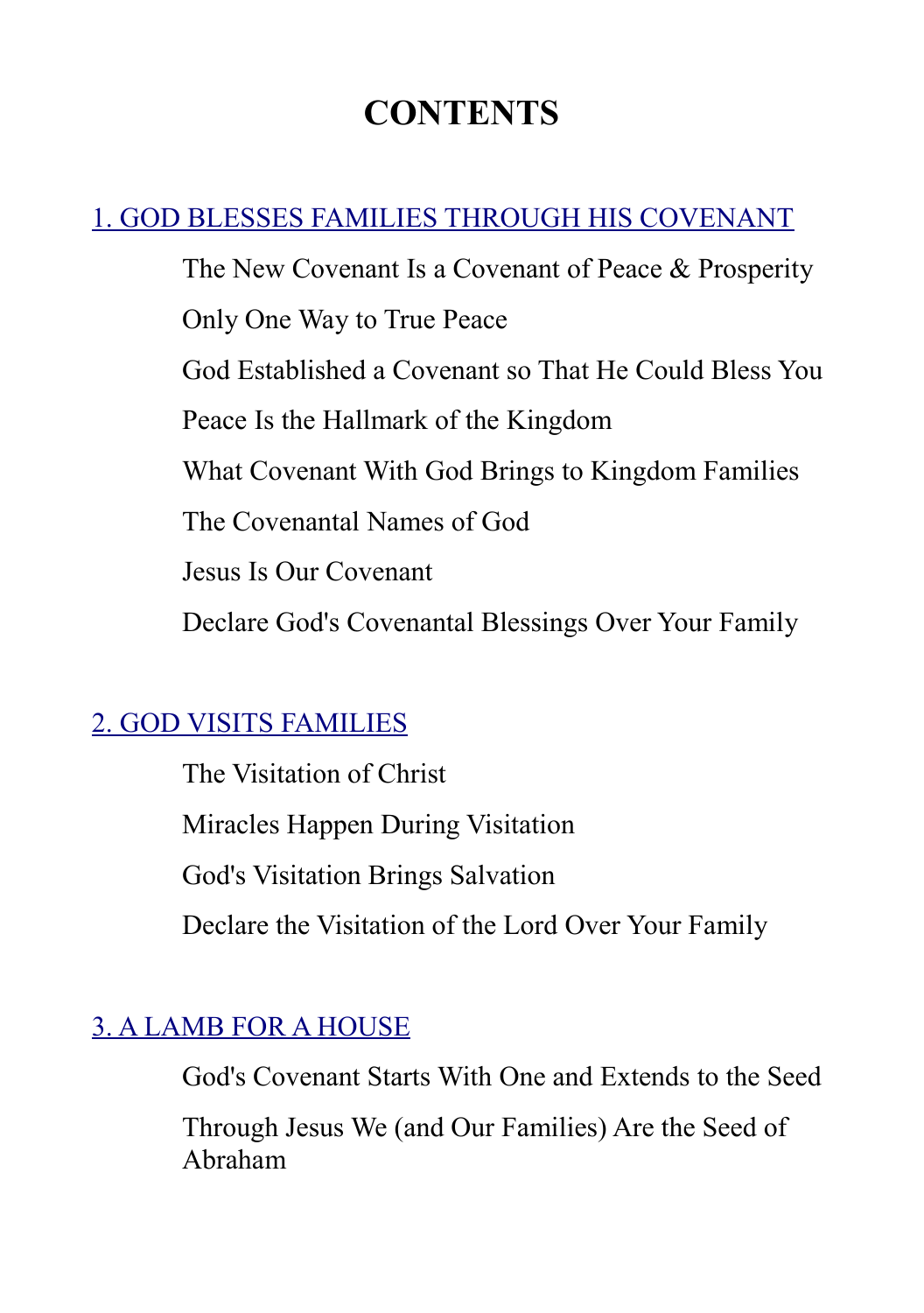Opening the Doors to Salvation in Your Family Biblical Examples of Salvation Coming to Households Covenant Households Support Kingdom Ministries Covenant Promise for the Salvation of Your Children Prayers for Family Salvation Declare the Salvation of the Lord Over Your Family

#### [4. DELIVERANCE AND HEALING FOR FAMILIES](#page-55-0)

Leprosy in the House

Your Faith Will Release Healing Power to Your Loved **Ones** 

Declare Deliverance and Healing Over Your Family

**Healing** 

#### [5. THE COVENANTAL MERCY OF GOD](#page-69-0)

The Works of Jesus Were a Manifestation of the Covenant of Mercy

God Is a God of Compassion

Declare the Lord's Covenant Mercy and Compassion Over Your Family

#### [6. PROPHETIC FAMILIES](#page-82-0)

Prophetic Families in the Bible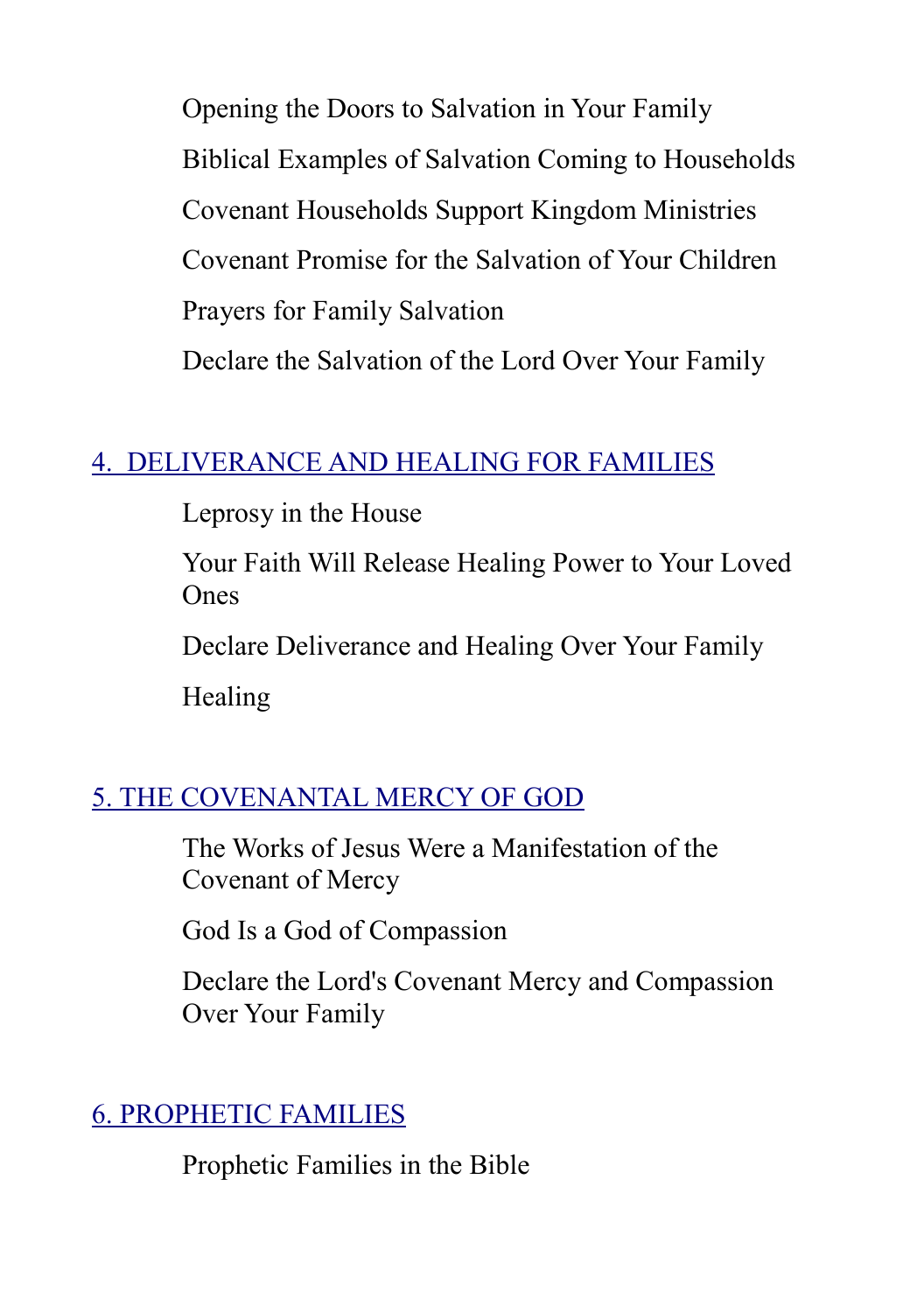Prophetic Outpour

Train Your Children in the Things of the Spirit

The Prophetic Implications of Destiny and Fate

Declare the Prophetic Word of the Lord to be Released Over Your Family

#### [7. THE JOSHUA 1:8 REVELATION](#page-93-0)

Meditation—Key to Prosperity and Success

Meditation Uncovers and Releases God's Wisdom

Teach Your Children to Meditate on the Covenant Promises of God

Declare the Benefits of Meditation for Covenant Revelation Over Your Family

#### [8. CONTEND FOR THE COVENANT THROUGH FASTING](#page-105-0)  [AND PRAYER](#page-105-0)

Approach Fasting With Humility and Sincerity

How to Fast

The Benefits of Fasting for Breakthrough in Your Family

Declare the Benefits of Fasting Over Your Family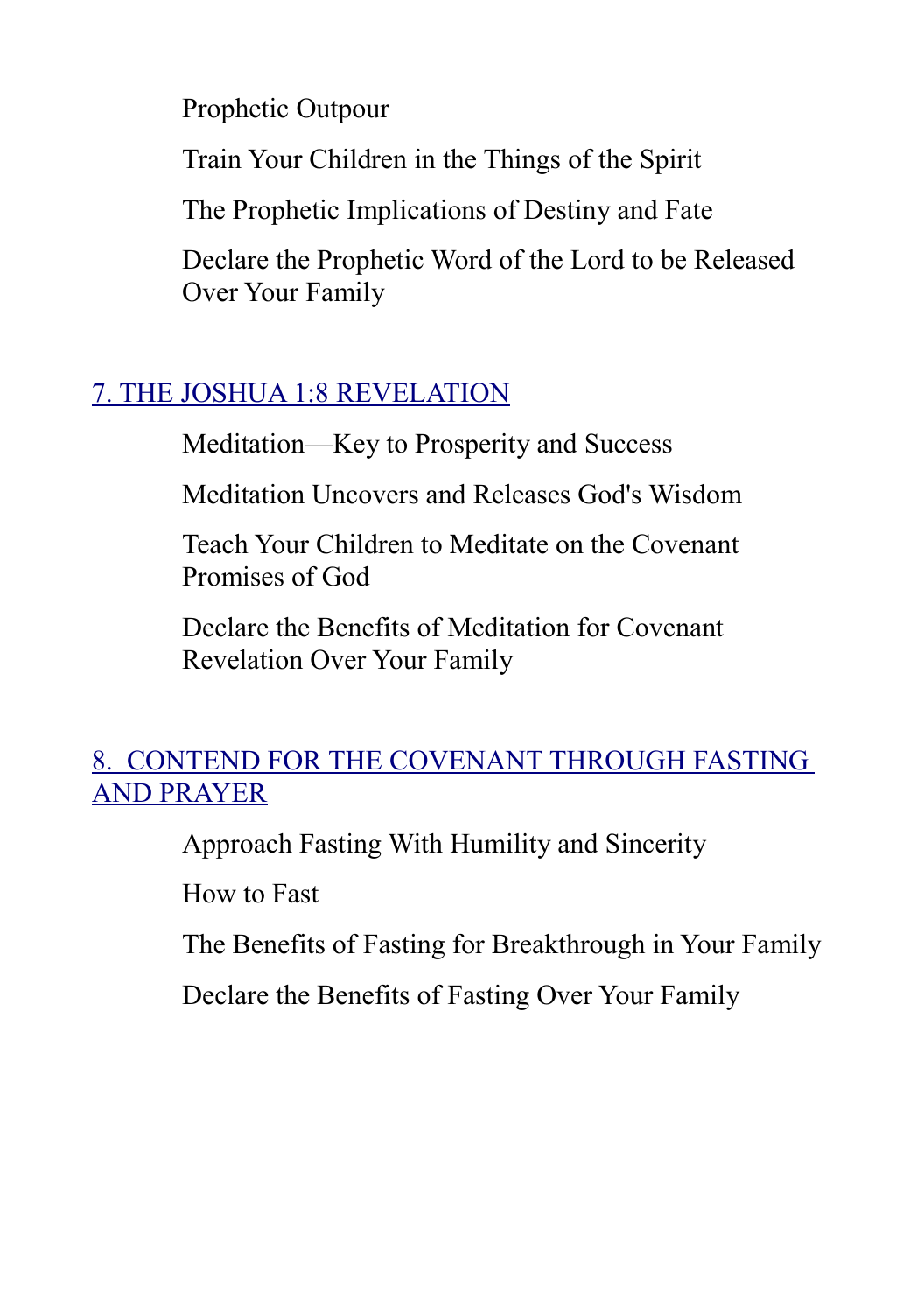#### <span id="page-5-0"></span>CHAPTER 1

#### GOD BLESSES FAMILIES THROUGH HIS COVENANT

[Covenant is] probably the least understood, yet most important concept in the entire Bible ... and is at once the heart and the foundation of mankind's relationship with God.

—J. E. Leonard

The Bible is a covenantal book that reveals a covenantal God. God's loyalty and faithfulness to covenant is one of the major themes of Scripture. From the Old Testament to the New Testament we see God working His covenant on behalf of His people. God cannot break covenant. God is faithful and loyal to His people.

We can trust and rely on God's covenant because He is committed to His promises. When a covenant is made, the person enacting the covenant would swear by someone higher than himself. This was so that if the covenant was ever broken, that person would be judged and held accountable to the person higher than him. When God first established His covenant with man, He could swear by no one higher, so He swore by Himself.

> *For when God made promise to Abraham, because He could swear by no greater, He swore by Himself.*

*—Hebrews 6:13*

God is the highest. There is no one greater than Him. This means we can absolutely trust, rely upon, and depend upon our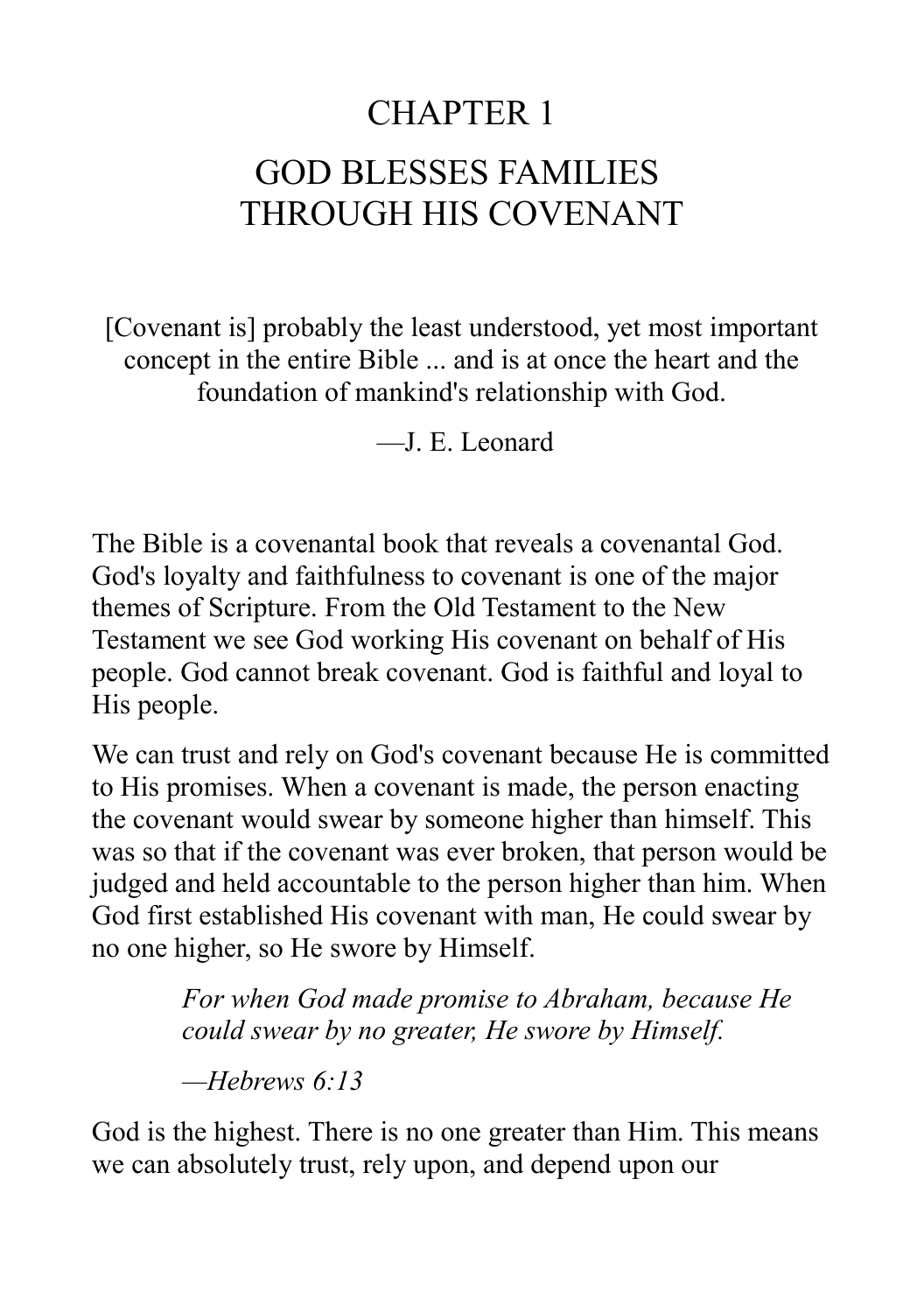covenant with God. God cannot lie. He will remain faithful to His Word.

A biblical covenant is an agreement—generally between God and man. The stipulations of such an agreement command absolute loyalty as indicated in the first commandment: "You shall not have other gods before Me" (Exod. 20:3; Deut. 5:7).

Covenant (berit/berith/beriyth) means "treaty, compact, agreement between two parties (first used in God's covenant with Noah— Genesis 6:18; 9:9—17). As discussed more below beriyth describes a compact made by passing between pieces of flesh. Covenant is a solemn, binding arrangement between two parties and entails a variety of responsibilities, benefits and penalties depending on the specific covenant, which is being studied."

God enters into covenant with men. This is a very humbling and sobering truth. The fact that the great God would enter into relationship with men through covenant is amazing. God's purposes are always done through covenant. God's covenant with Abraham was for the purpose of bringing salvation and blessing to the nations. God's covenant with Israel was also for this purpose: to bring the Messiah into the world. I want to explain this more and will in chapter 3 when we talk about household salvation. Right now let's uncover the truths of the new covenant that we are now walking in as believers.

#### **The New Covenant Is A Covenant Of Peace And Prosperity**

*If the household is worthy, let your peace come upon it. But if it is not worthy, let your peace return to you.*

*—Matthew 10:13*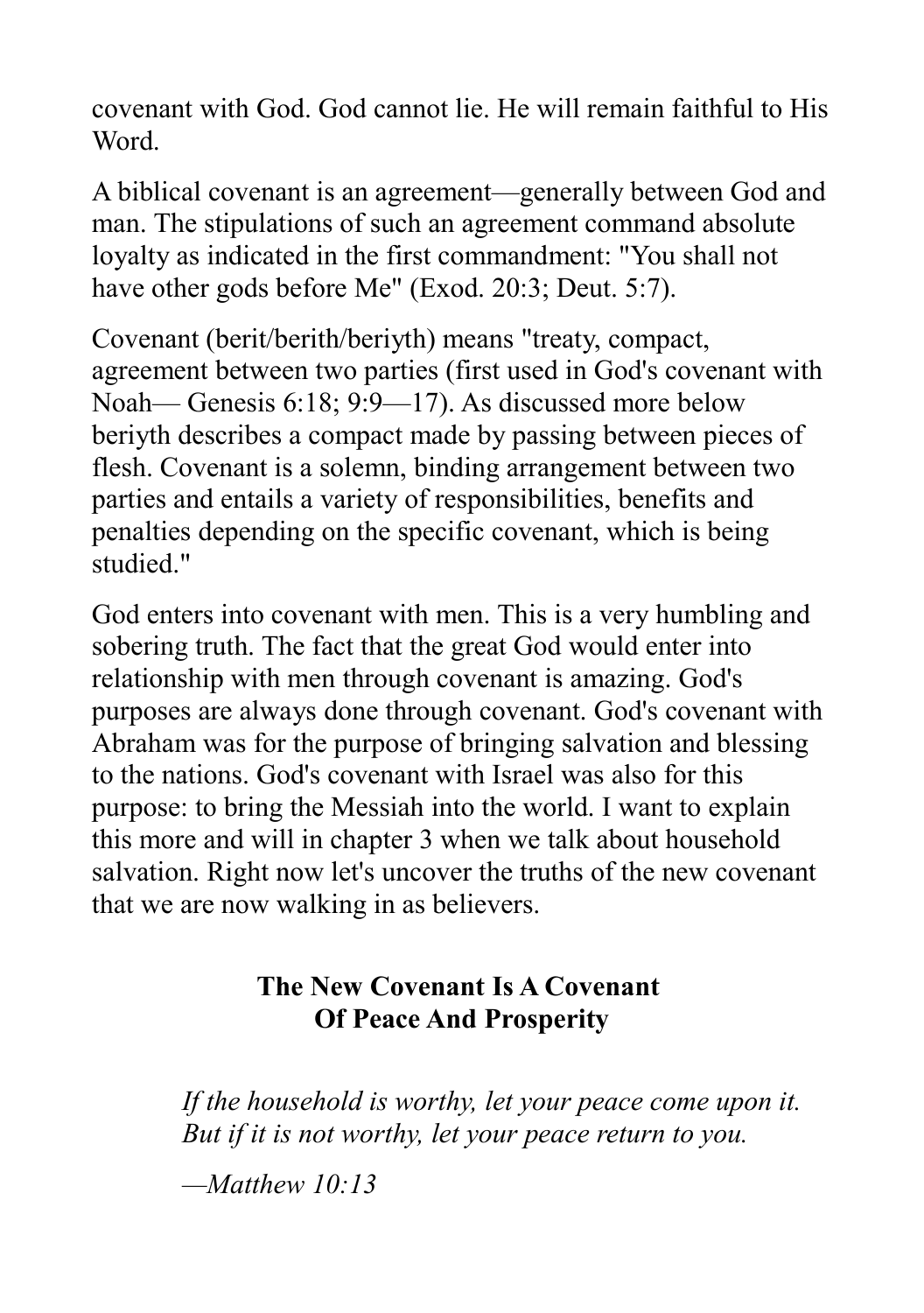The new covenant is a covenant of peace (shalom). Christ is our peace. When salvation comes to a family, God's peace (shalom) will also come.

We often associate the word shalom with peace, but the peace that Christ went to war for on the cross is a complete, whole kind of peace. According to Strong's Complete Concordance to the Bible, shalom is "completeness, soundness, welfare, and peace." It represents completeness in number and safety and soundness in your physical body. Shalom also covers relationships with God and with people. Shalom covers all that concerns you and your family.

God's thoughts concerning you and your family's peace and prosperity are much higher than you could imagine. It is His desire to bless and prosper you, to give you His grace, favor, and protection. Favor means "grace"; "that which affords joy, pleasure, delight, sweetness, charm, loveliness"; and "good will, benefit, bounty, reward." If you look up the Hebrew and Greek definitions of prosperity, many of these words carry over into favor as well.

Favor is goodwill. This is God's kindness and benevolence given to those who love Him. Favor will release great blessings, including prosperity, health, opportunity, and advancement. The Bible records numerous examples of God's favor upon His people causing them to experience many breakthroughs. Favor is God's loving-kindness. I want you will get the full revelation of all that God's covenant of peace can mean for you and your family.

God's peace (shalom)—favor, grace, loving-kindness, blessing, goodness, joy, prosperity, health, opportunity, and advancement — can come upon your house. God desires to bring the fullness of His shalom to your house. Many houses are filled with strife and confusion. Alcoholism, drug addiction, strife, division, depression, sadness, anger, divorce, separation, and bitterness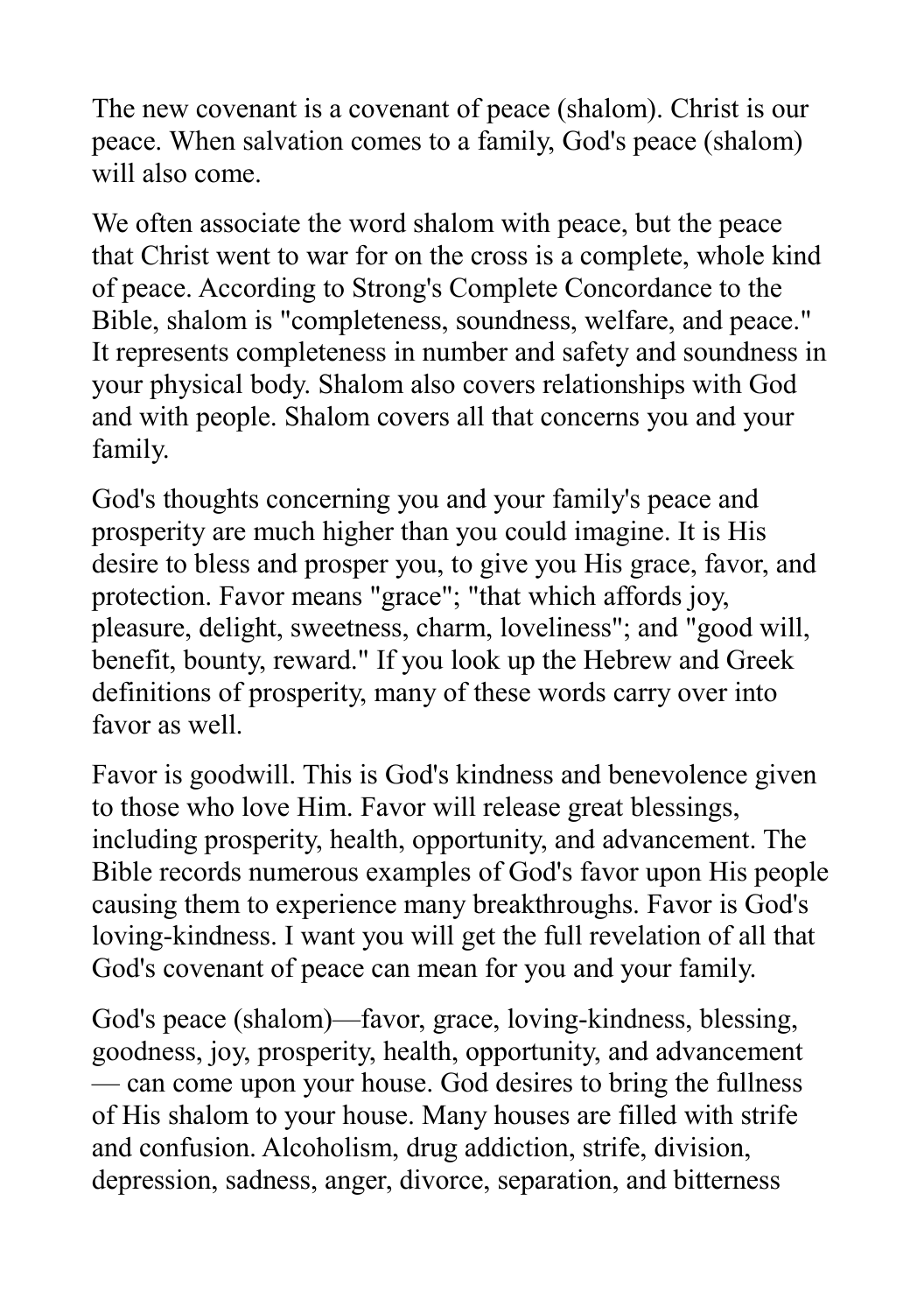dwell in many homes, but this is not God's plan. This is opposite to the characteristics of the kingdom of God, which are righteousness, peace, and joy in the Holy Spirit (Rom. 14:17).

One of the descriptions of our covenant is "a covenant of shalom" Shalom describes the benefits and blessing of this covenant. In Isaiah 54 God promised His people a covenant of peace (shalom): "For the mountains shall depart, and the hills be removed; but my kindness shall not depart from thee, neither shall the covenant of my peace be removed, saith the Lord that hath mercy on thee" (v. 10, Kjv). But Israel never walked in that covenant of peace consistently because they continued to violate it. The greatest period of shalom was under King Solomon, whose name actually means peace. He was the most prosperous king of Israel. For a forty-year period Israel lived under that promise of shalom. But then Solomon married other wives and took part in idolatry, and there was a breech or a split from the covenant God had established.

Peace, or shalom, comes from God. Only He can give it, and He can take it away. We also have the choice to be blessed by walking in covenant with Him or to deactivate it by not walking in covenant with Him.

> *I form the light and create darkness, I make peace and create calamity; I, the Lord, do all these things.*

*—Isaiah 45:7*

When you leave God and break His covenant, God will withdraw His shalom, and He will allow disaster. The enemy will come into your land and destroy you. The sword will come in the land, and prosperity will be destroyed. We see that this is true based on the Israelites' experience all through the Book of Judges. But God will send warning and correction. He began to send prophets or "covenant messengers" to a covenant people to warn them of their covenant violation to give them a chance to repent before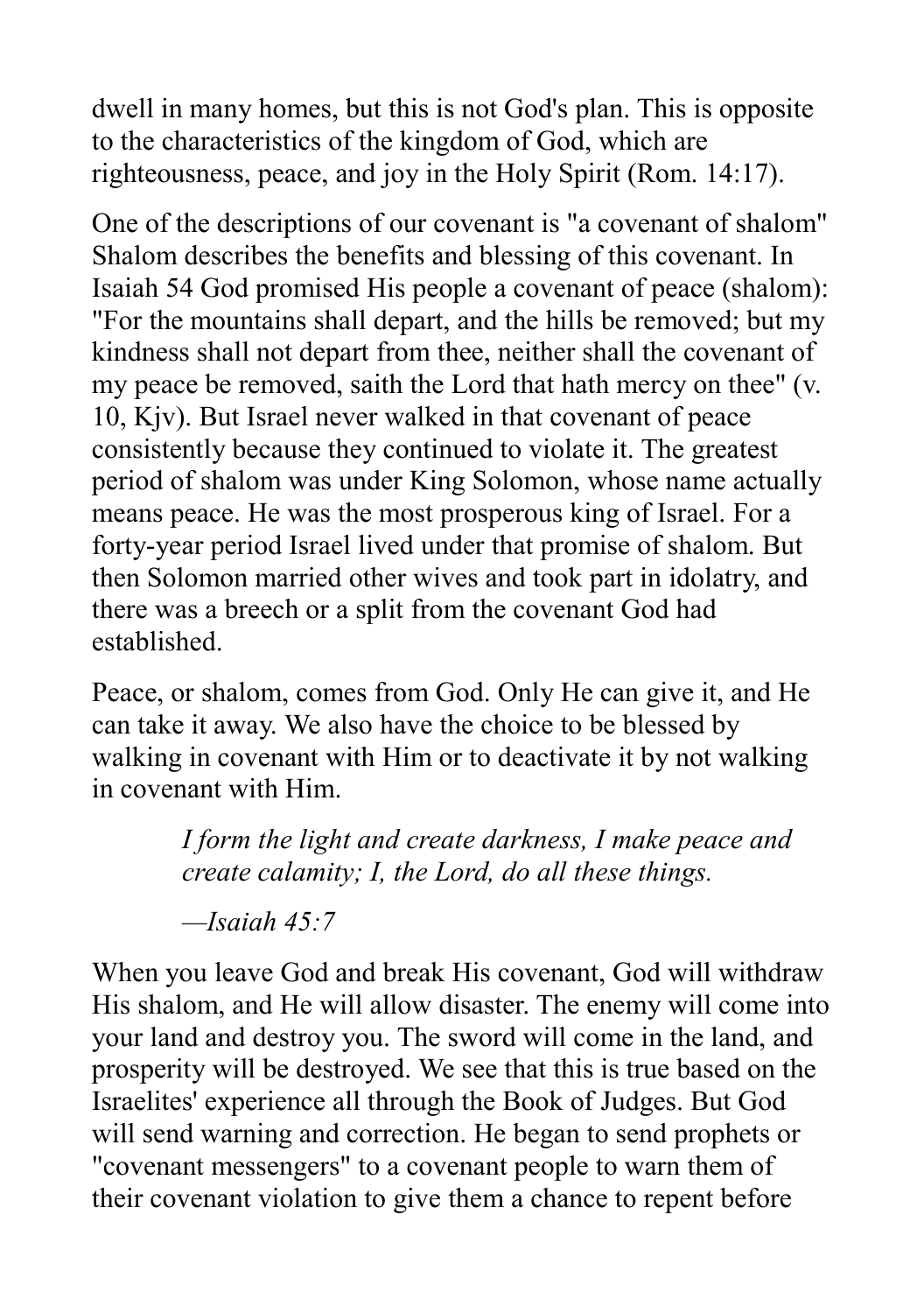God's covenant wrath would come upon them. The prophets repeatedly said that there is no peace to the wicked (Isa. 48:22; 57:21).

If a prophet tells you that you will have a life of peace and you are violating God's Word—His covenant—the prophet is lying, because you will not experience shalom or peace or prosperity if you are not living in covenant with God. When someone is wicked and unrighteous, he or she is not at peace. Do not be fooled.

#### **Only One Way To True Peace**

God promised Israel that if they would keep His commandments, He would give them that shalom. But they did not listen. However, God had a plan that would restore Israel, if they chose. And His plan would extend to all mankind.

In Jeremiah 31:31-34 God told the people that they would not be able to experience His peace under the old covenant because they continued to break it. He was alluding to the fact that they would only be able to experience God's true peace by way of the Messiah. The Messiah would come to make a new covenant. He came preaching the good news of the kingdom.

The only way you can experience the true shalom of God is through His Son—the "Prince of Peace" (Isa. 9:6). Jesus came preaching the "gospel of peace" (Rom. 10:15; Eph. 6:15)—or the gospel of shalom, the gospel of the kingdom. So we have to repent and receive the gospel of peace.

You are under a new covenant when you have accepted Christ's sacrifice for you and submit your life under His authority. But when you reject Christ and His sacrifice, you reject His new covenant and the very shalom you are looking for—as the children of Israel rejected Him when He came. In Luke 19:41-42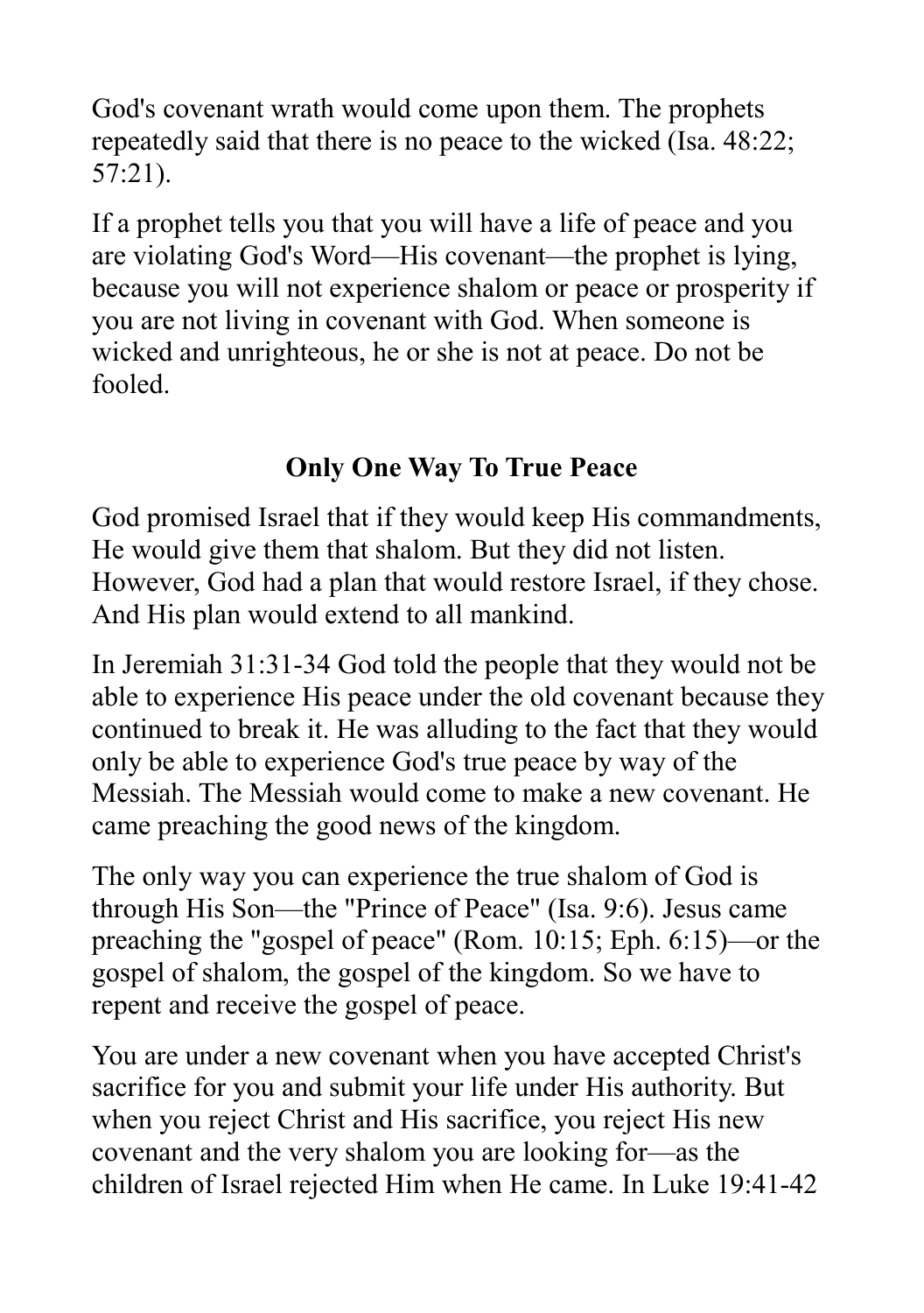Jesus cried over Jerusalem because He knew that if they rejected Him, they would not experience shalom but instead experience the sword. He

knew that the enemy would build a trench around them and would besiege them on every side and not one stone would be left one upon another. War, famine, poverty, pestilence, and death were coming.

When you reject Jesus, you reject your only hope for peace and prosperity.

#### **God Established A Covenant So That He Could Bless You**

You must understand how much God wants to bless His people with peace. He is the God of peace, He is Jehovah Shalom, He is the Lord our prosperity. But Israel couldn't see what was right in front of their eyes and missed it, So now this blessing belongs to the new covenant church, We inherit the promise of shalom prosperity, favor, peace, health, and safety—because we are the ones who, through the blood of Jesus, enter into a new covenant with God. What Israel could not receive in the natural we receive in the spirit. It now belongs to you and your family!

Covenant means "faithfulness." Husband and wife have to be faithful to each other. Divorce comes into the picture because a covenant has been broken. Keep a covenant relationship with God, There is a huge advantage to doing this; blessing comes with covenant, God does not just bless people for any reason. Being in covenant with God is a contract or a promise of His peace, safety, favor, protection, health, and prosperity. And God does not break His promises or go back on His word (Num, 23:19; Isa. 55:11),

Covenant with God is a mutual blessing, God gets a people, and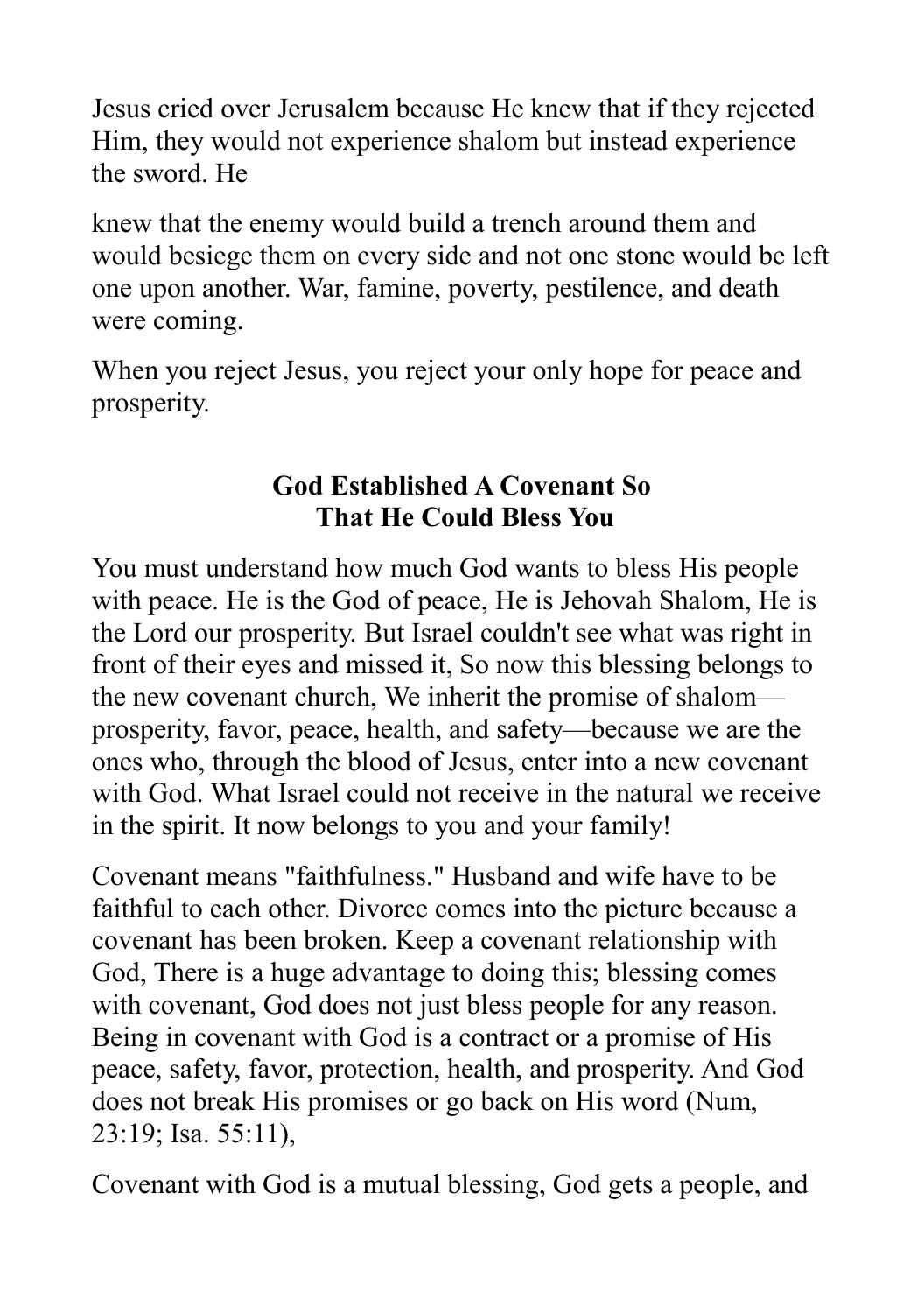we get God (Lev, 26;12), However, when God doesn't get a people, there is no need for the covenant. We cannot be God's own if we do not walk according to His covenant, He cannot claim us and put His name on us. We can pray for peace all year long, but without Jesus, who is the Prince of Peace, shalom will never come.

> *To all who are in Rome, beloved of God, called to be saints: Grace to you and peace [prosperity, shalom] from God our Father and the Lord Jesus Christ.*

*—Romans 1:7*

Notice whom the peace goes to. This peace is not to a physical people, but to those "called to be saints." The saints possess the kingdom of God. Are you a saint? This goes beyond being saved. The saints are the holy ones. It doesn't mean that you are perfect or that you don't make mistakes. It means that your lifestyle is holy. You don't live a sinful lifestyle. In the New Testament the saints walked in a level of holiness. They were not liars, drunkards, or whoremongers. They didn't mistreat people. If you are not a saint, you are not saved. The verse says, "Grace [charts, favor] and peace to those who are called to be saints." If you are a saint, prosperity belongs to you, not because of anything you did or didn't do, but because of what Jesus did for us all on Calvary. That is the blood covenant.

Shalom is the Hebrew word usually translated "peace," which means prosperity, harmony (within and without), completeness, wholeness, health, welfare, safety, soundness, tranquility, fullness, rest, the absence of agitation or discord, a state of calm without anxiety or stress.

#### **Peace Is The Hallmark Of The Kingdom**

God has given us His covenant of shalom and will not go back on it.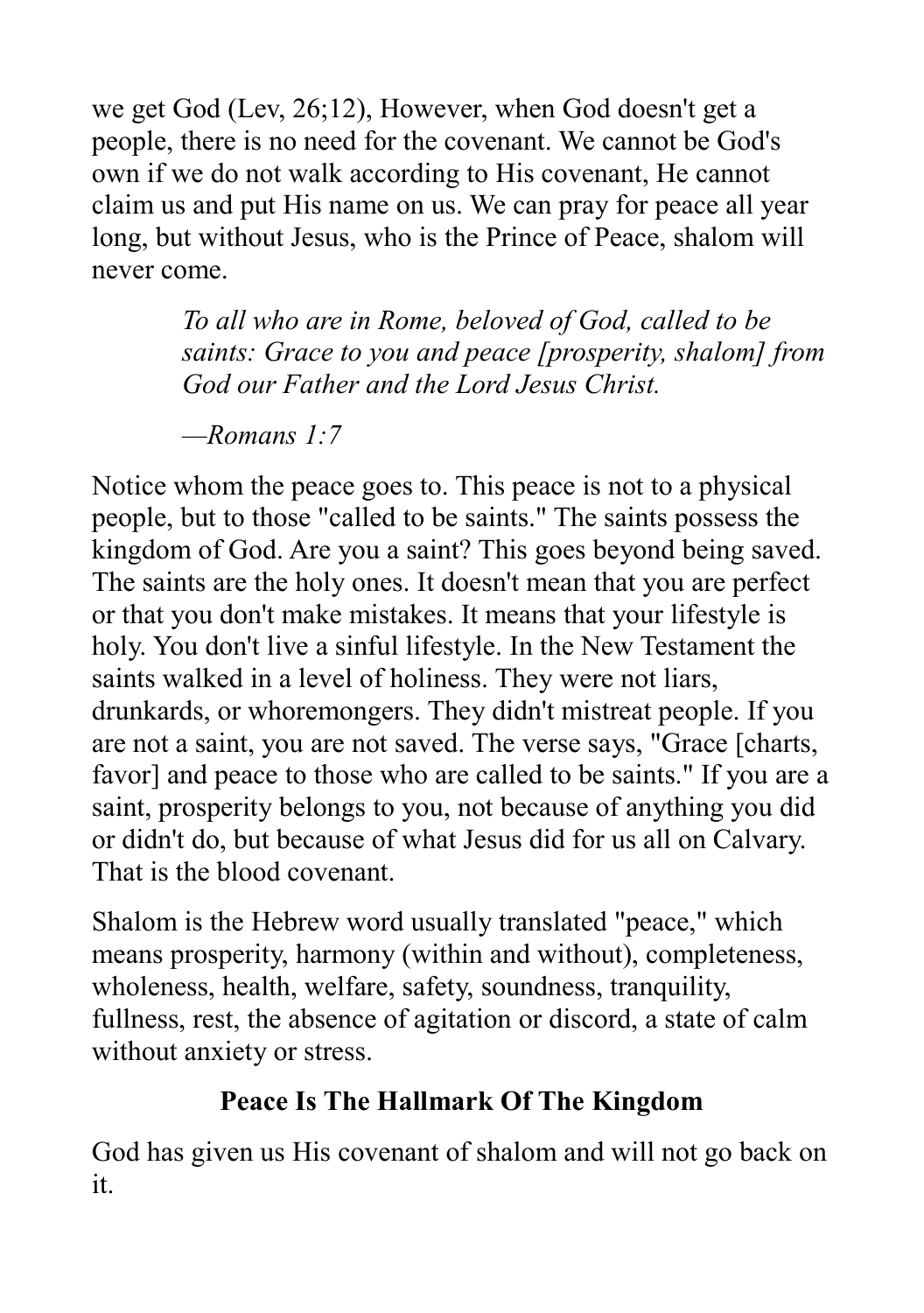*"For the mountains shall depart, and the hills be removed, but My kindness shall not depart from you, nor shall My covenant of peace be removed," says the Lord, who has mercy on you,*

*—Isaiah 54:10*

The new covenant is a covenant of shalom (peace), Shalom is the hallmark of the kingdom. A hallmark is a conspicuous characteristic or feature. This should be a characteristic of those living in the kingdom. Consider these verses that spoke of the arrival of the kingdom,

> *He shall judge between the nations, and rebuke many people; they shall beat their swords into plowshares, and their spears into pruning hooks; nation shall not lift up sword against nation, neither shall they learn war any more.*

*—Isaiah 2:4*

Peace (shalom) is the result of the arrival of the kingdom. Swords turn into plowshares, and spears into pruning hooks, Instead of learning war, men walk in peace. It is not the will of God for strife, division, bitterness, anger, and hatred to destroy your family. The peace of God can rule in your family.

> *For unto us a Child is born, unto us a Son is given; and the government shall be upon His shoulder. And His name will be called Wonderful, Counsellor, Mighty God, Everlasting Father, Prince of Peace [shalom], Of the increase of His government and peace [shalom] there will be no end, upon the throne of David and over His kingdom, to order it and establish it with judgment and justice from that time forward, even forever. The zeal of the Lord of hosts will perform this.*

*—Isaiah 9:6-7*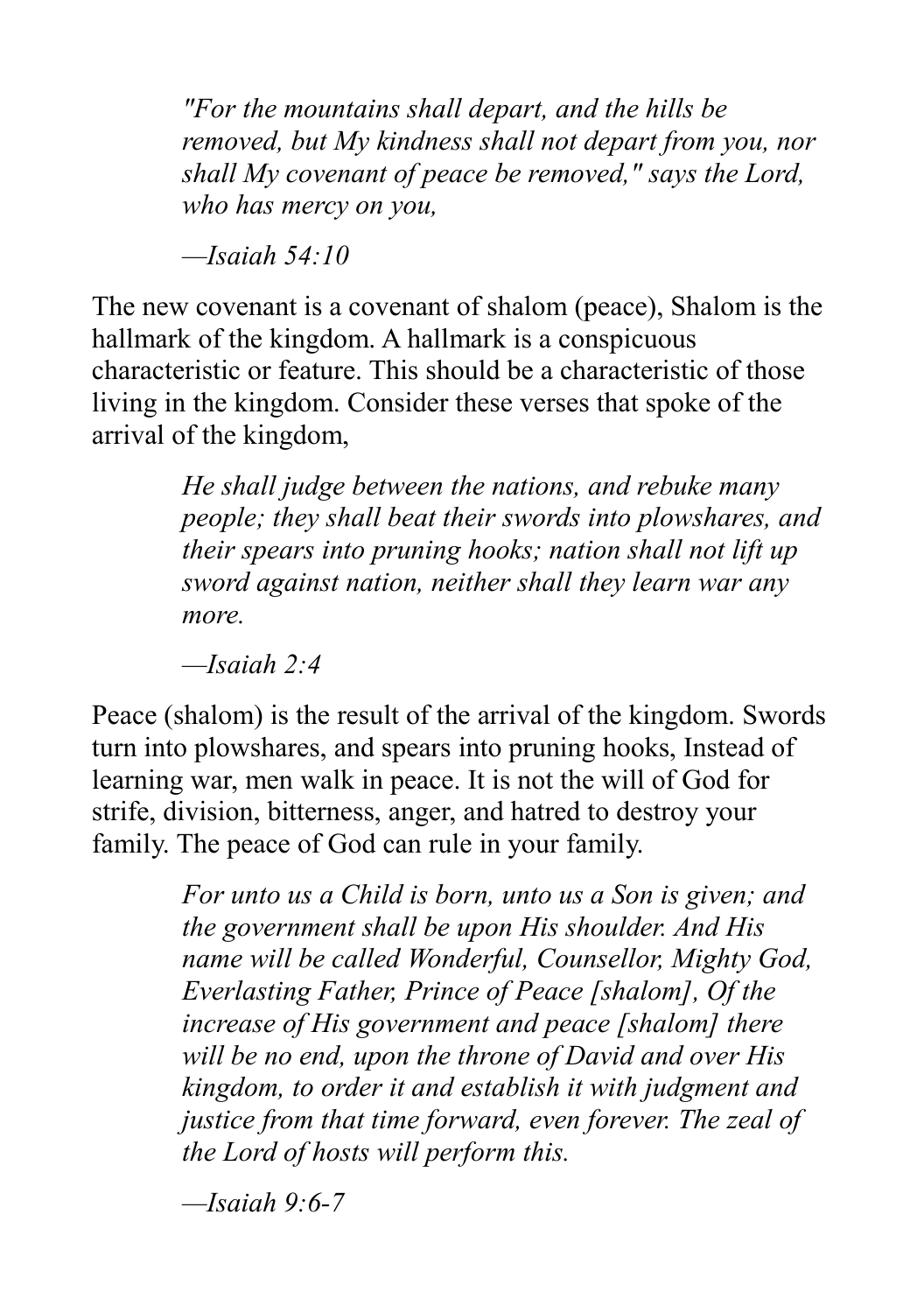The government of God increases from generation to generation, This can include you, your family, and your descendants, The gospel is the good news of peace (shalom), The gospel brings the peace of God into a family.

> *How beautiful upon the mountains are the feet of him who brings good news, who proclaims peace [shalom], who brings good tidings of good things, who proclaims salvation, who says to Zion, "Your God reigns!"*

*—Isaiah 52:7*

When the gospel (good news) of Jesus is accepted by a believer, the door is opened for the gospel to enter the person's family. I believe this is a powerful way of kingdom increase and expansion, God has designed the family unit to be a place where the gospel can spread and the kingdom can increase.

#### **What Covenant With God Brings To Kingdom Families**

Every believer needs a revelation of the covenantal faithfulness and mercy of God, Every believer needs a revelation of the benefits of covenant, A revelation of covenant will take your relationship with God to whole new levels, You will begin to see the faithfulness, loyalty, and commitment of God to His people. You will trust the Lord with a whole new sense of understanding, When you have a revelation of covenant, the whole context of the Bible changes for you. Things that seemed piecemeal or unrelated will have new continuity and significance. You will see everything through the context of covenant—from the Old Testament (shadows and symbols) to the New Testament (fullness and reality).

Believers with a clear revelation of covenant have the confidence to understand what is rightfully theirs. Their prayers,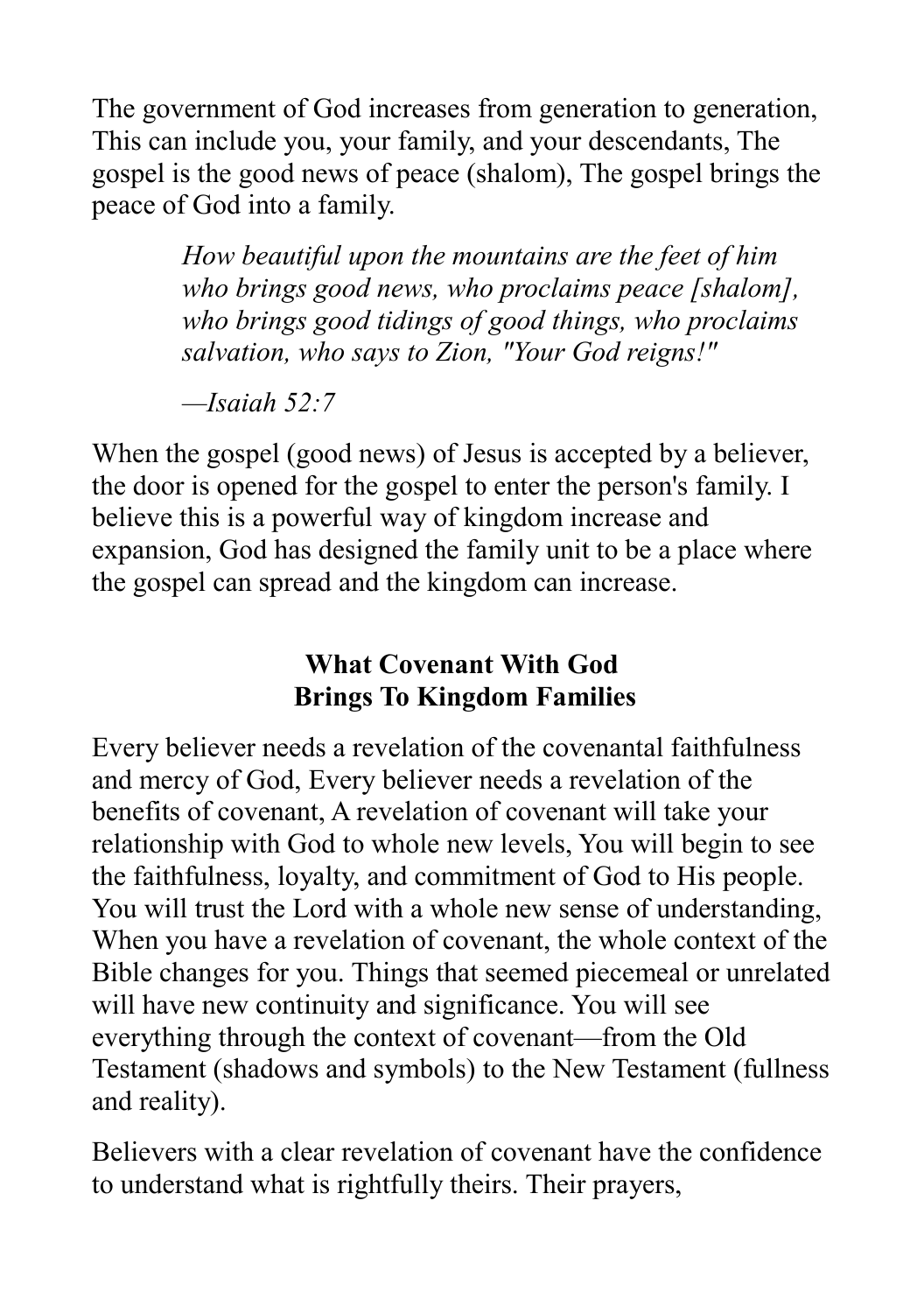supplications, and requests will be made in faith and without doubt because they understand their agreement with the Lord. They will understand that their healing and deliverance are not based on what they do or don't do; they are based on covenant, on the covenantal mercy of God. They understand that God is connected with them and has covenanted with them through Jesus Christ.

When you stand in prayer for healing, blessing, and favor for your family, you will have a new level of authority and faith because you understand covenant. You will see your commitment to God and His commitment to you. You will understand that it is His covenantal love that loads you with the benefits of His covenant.

> *Blessed be the Lord, who daily loads us with benefits, the God of our salvation. Selah.*

*—Psalm 68:19*

*Bless the Lord, O my soul, and forget not all his benefits.*

*—Psalm 103:2*

*What shall I render to the Lord for all his benefits toward me?*

*—Psalm 116:12*

To bless means "to invoke divine favor on, to bestow happiness, prosperity or good things of all kinds; to make a pronouncement holy; to consecrate, to glorify for the benefits received, to extol for excellencies." Likewise a blessing is "a prayer or solemn wish imploring happiness upon another; a benediction or blessing; the act of pronouncing a benediction or blessing; that which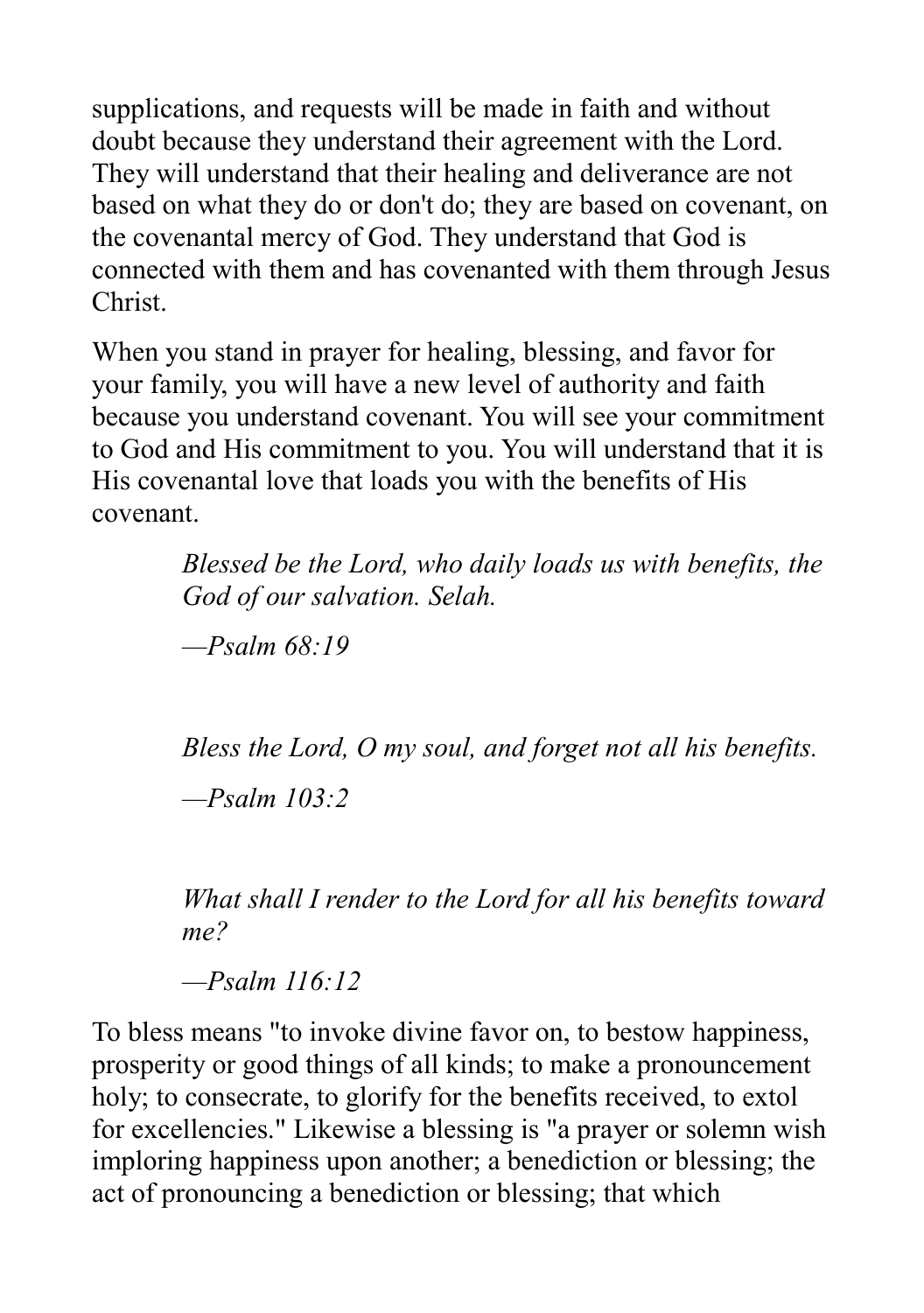promotes prosperity and welfare." Then in the Hebrew language, "to bless" is the word barak, which means "to kneel by implication to bless God as an act of adoration, to praise, salute, thanks... a posture of reverence."And again the word blessing in Hebrew is berakah, which is a "benediction (an act of invoking a blessing),"

The Lord, through His covenant, wants to shower His blessing and benefits on your family. Here are some of the ways He will do it.

• The covenant of peace means your children are taught of the Lord. Claim this for your children and your descendants (Isa, 54:13),

• Your family members who are far off will experience the peace of God. God's peace will come to the nations. The families of the earth will experience the peace of God (Isa. 57:19).

• God's peace will flow into your family like a river, God's presence (sanctuary) will manifest in your family. God's presence brings peace, God multiplies us, Multiplication is a symbol of God's blessing (Ezek. 37:26).

• Christ is our peace (shalom). The new covenant is based on the finished work of Christ. When salvation (Christ) comes into a family, the blessing of peace (shalom) comes (Eph. 2:14).

• The Lord will prosper your family. He delights in our prosperity. In other words, God wants your family (servants) to prosper (Ps. 35:27; 122:7; 147:14),

As I mentioned briefly above, the word shalom is also translated "prosperity." God prospers families. Our covenant gives us the right to enjoy the peace and prosperity of the kingdom. Settle for nothing less than shalom. This is your covenant right. Claim it and walk in it today. There is no end to the increase of peace (shalom) from generation to generation. Family salvations will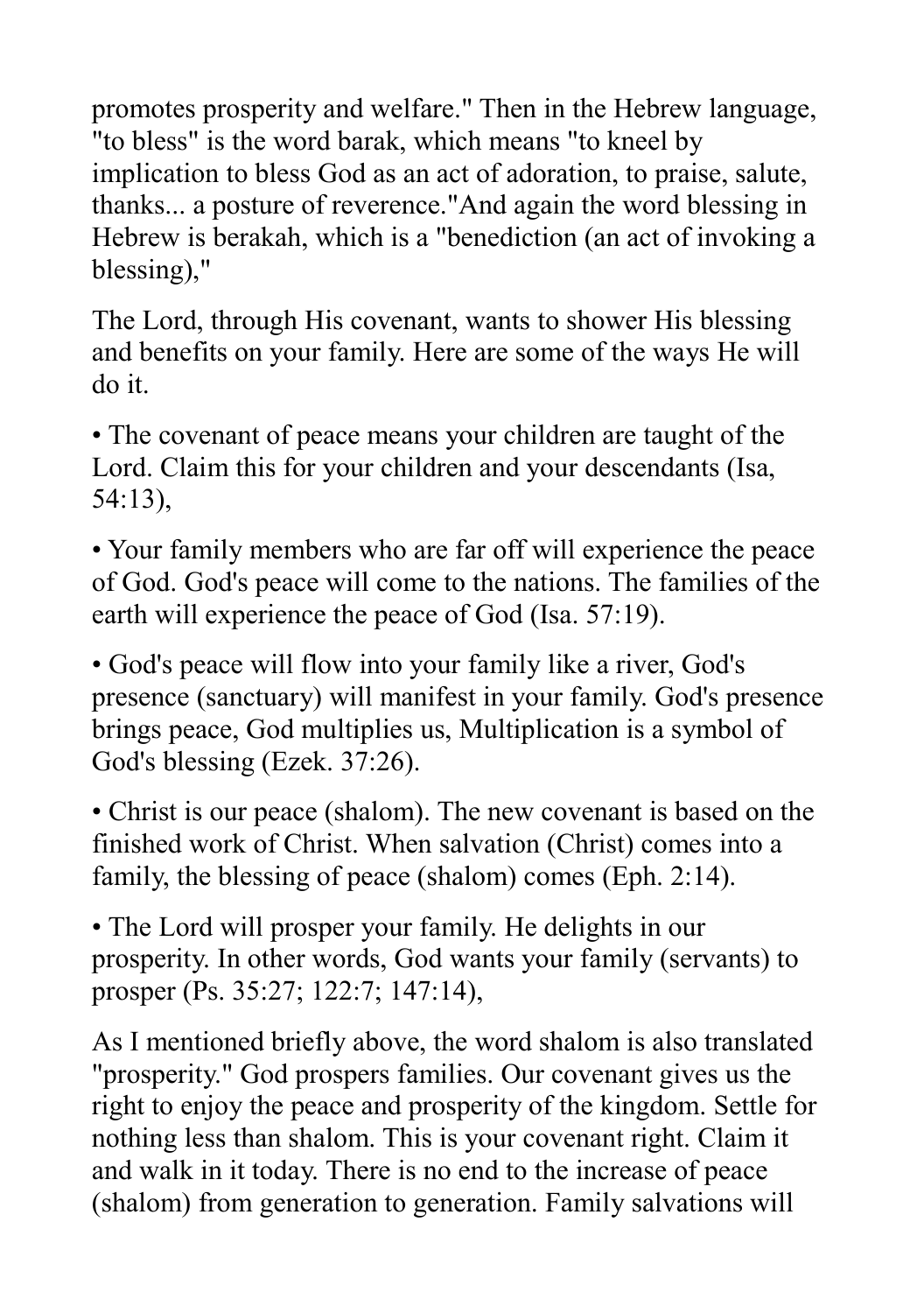bring an increase to the kingdom and the peace of God.

• God's covenant of peace brings healing and restoration of families (Isa. 57:19).

• God's covenant will bring not only peace but also an abundance of peace to your family (Ps. 37:11).

• God's covenant will cause your family to flourish (Ps. 72:7).

• God's covenant will bring joy, peace, and singing to your family (Isa. 55:12).

• God's covenant will release His mercy to your family (Deut. 7:9; Neh. 1:5; 9:32; Ps. 25:10; 89:24, 28; 106:45).

• God's covenant will release His faithfulness, loyalty, and steadfastness to your family (Deut. 7:9; Ps. 118:1, 5-6; 1 Cor. 1:9).

God is the faithful God. Faithfulness is a mark of covenant. God is always faithful to His people and His promises.

God was always faithful to the families of Israel in spite of their unfaithfulness. God kept His covenant with Abraham and brought forth His seed (Jesus) to bless the nations. God was faithful to Israel and sent Jesus to them first to bless them. God was faithful to the house of David and caused David's son to sit on his throne. The Lord will endure forever with His covenant families.

The word steadfast means, "firmly fixed in place, immovable, not subject to change." The word endure means: "to continue in the same state, last, to remain firm under suffering or misfortune without yielding." The word forever means, "for a limitless time, at all times, continually." Hence, the meaning of each of these key words speaks to us of the powerful, firm, trustworthy, tenacious, never-ending love of God.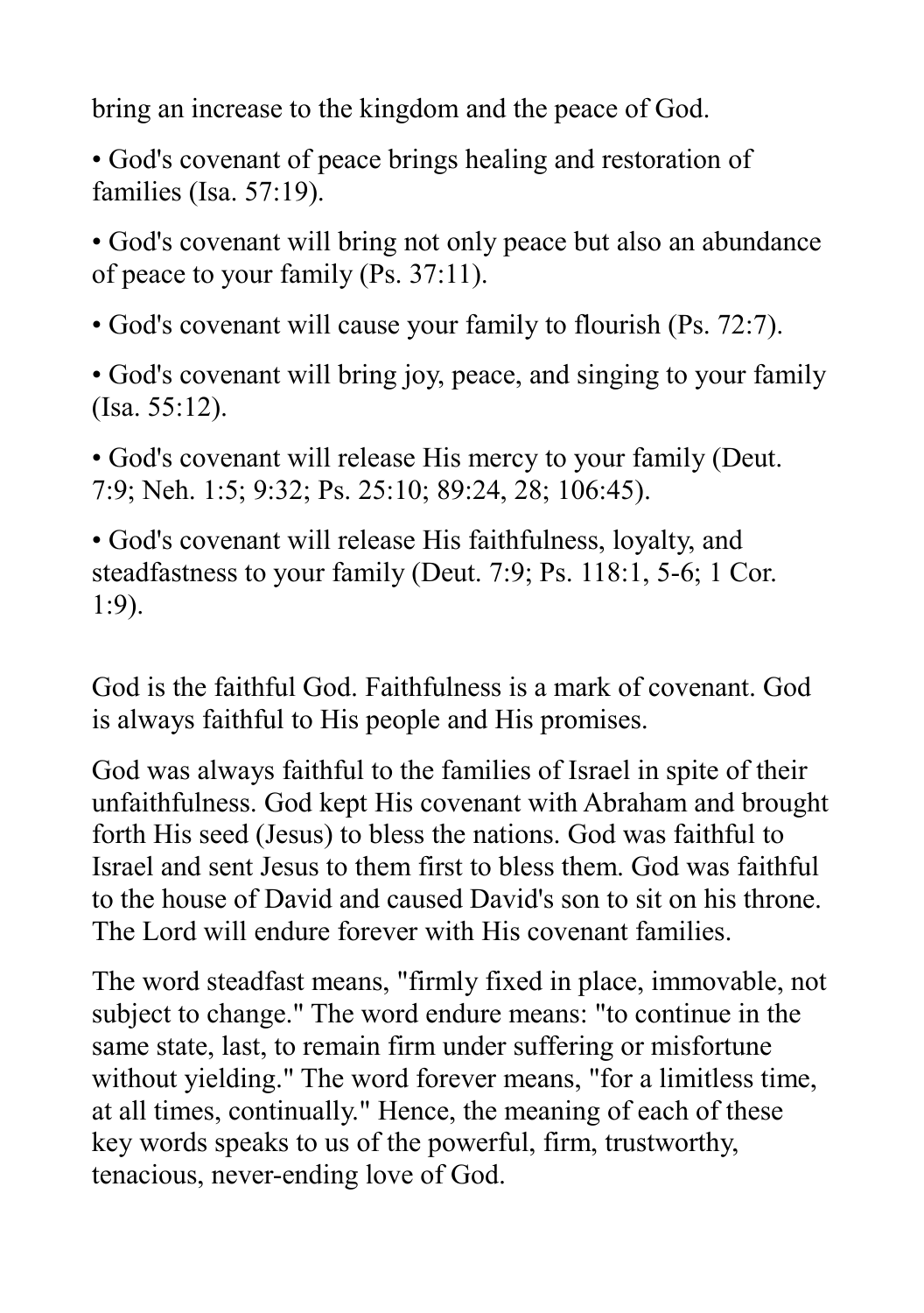#### **The Covenantal Names Of God**

Israel enjoyed the benefits of God throughout their history because of covenant. God revealed Himself through His covenantal names.

There are eight covenant names by which God revealed Himself and His purpose to Israel. These names comprehend the benefits God made available to Israel through His covenant. Whoever knew those names and called upon God based on the names they represented had God's promise that He would behave toward them in the fashion demanded by each of His titles. Your family can begin to incorporate these names when you call upon the Lord in prayer.

Here are the names listed in the order of their historical relation to Israel:

- 1. Yahweh-Jireh, the Lord our Provider (Gen. 22:8, 14)
- 2. Yahweh-Rapha, the Lord our Healer (Exod. 15:26)
- 3. Yahweh-Nissi, the Lord our Banner (Exod. 17:15)

4. Yahweh-Qadesh, the Lord our Sanctifier (Lev. 20:8; Ezek. 20:12)

- 5. Yahweh-Shalom, the Lord our Peace (Judg. 6:24)
- 6. Yahweh-Raah, the Lord our Shepherd (Ps. 23:1)
- 7. Yahweh-Tsidkenu, the Lord our Righteousness (Jer. 23:6)
- 8. Yahweh-Shammah, the Lord Ever Present (Ezek. 48:35)

All of these names are fulfilled in Jesus. Jesus is our healer, provider, banner, sanctifier, peace, shepherd, righteousness, and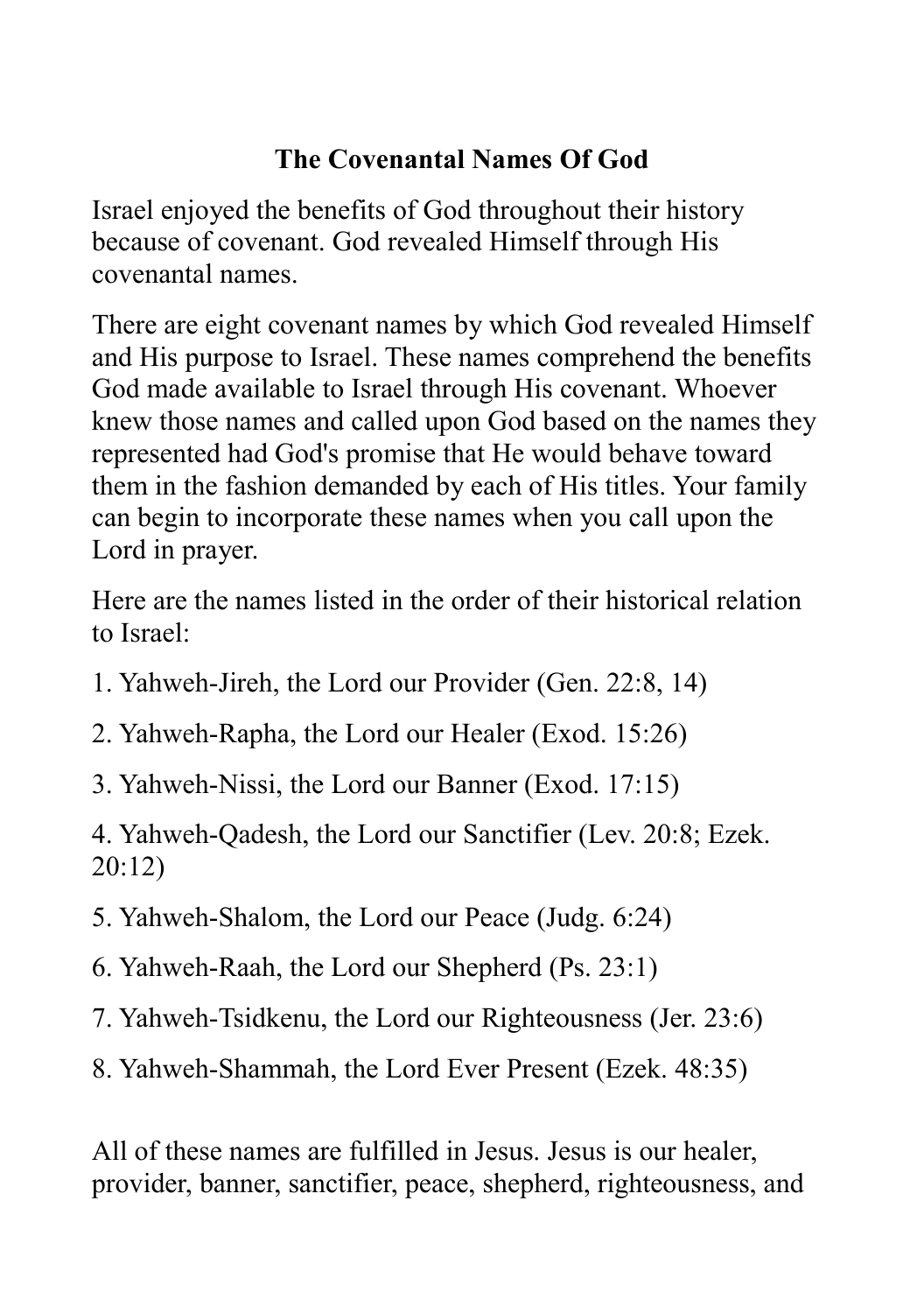ever-present One. In other words, all the fullness of God is manifested through the name of Jesus.

#### **Jesus Is Our Covenant**

Salvation through Jesus can drive out demons from families. As individuals in the family accept Christ, deliverance comes and family strongholds are broken. Generational curses are broken, and generational spirits are cast out.

Christ is our peace (shalom).

*For He Himself is our peace, who has made both one, and has broken down the middle wall of separation.*

*—Ephesians 2:14*

Christ is Jehovah-Shalom:

*So Gideon built an altar there to the Lord, and called it The-Lord-Is-Peace. To this day it is still in Ophrah of the Abiezrites.*

*—Judges 6:24*

Christ comes to drive evil beasts (demons) out of our lives.

*I will make a covenant of peace [shalom] with them, and cause wild beasts to cease from the land; and they will dwell safely in the wilderness and sleep in the woods.*

*—Ezekiel 34:25*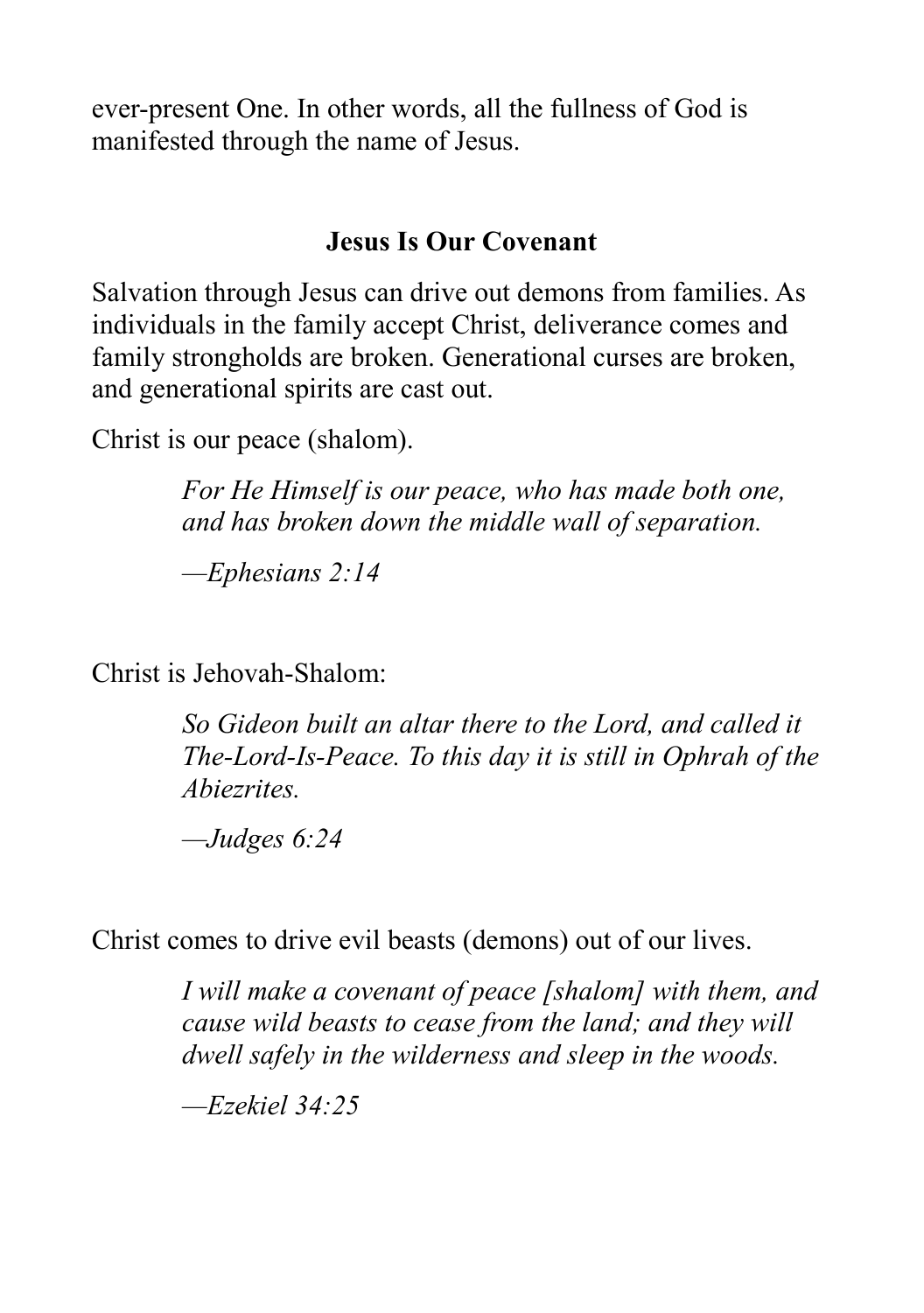Because of Jesus we have been spiritually grafted in to the lineage of Abraham and can claim every covenantal promise in the Bible for our families. As you go through this book, I am going to lead you in declarations of the various benefits of being in covenant with God. Claim each one with strength and authority, knowing that in faith every one of God's promises to you and your family is yes and amen (2 Cor. 1:20). Jesus came so that through Him you and your seed would have access to the blessings of Abraham. So do not doubt that these are for you and your family. If you are in Christ, you are in covenant with God. You are heir to the covenant blessings of Abraham. It is very important that you and your family receive the revelation of covenant. Let's start now by declaring God's covenant blessings over your family.

#### **Declare God's Covenantal Blessings Over Your Family**

My family will not be cut off (Num. 4:18).

My family will live and not die when we come near most holy things (Num. 4:19).

My family will share the inheritance of the tribe of Judah (Josh. 15:20).

My family, like the families of Issachar, is full of mighty men of valor (1 Chron. 7:5).

The Lord will be with my family (Gen, 3L3)

Let the inheritance of the Lord come upon my family as it did upon the tribes of Israel (Josh. 13;19).

The Lord will greatly increase the houses of the fathers in my family (1 Chron. 4:38).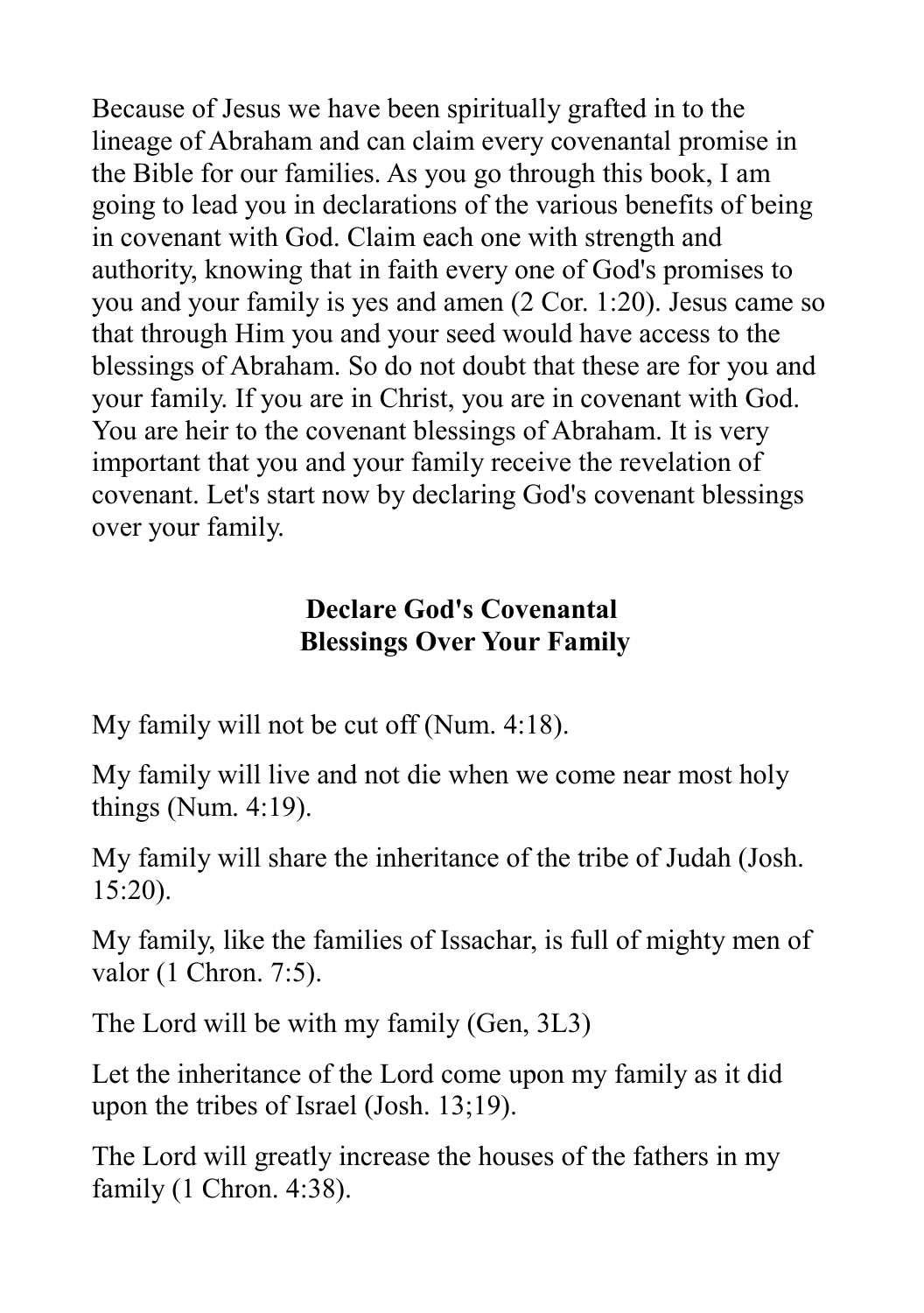My family will give glory and strength to the Lord (1 Chron. 16:28).

The Lord sets the poor in my family on high and far from affliction, and makes their families like a flock (Ps. 107:41).

My family hears the word of the Lord (Jer. 2:4).

The Lord will take my family in the night and wash their stripes and they will be baptized (Acts 16:33).

My family is blessed (Gen. 12:3).

The Lord will bless those who bless my family and curse those who curse my family (Gen. 12:3).

My family will serve in the tabernacle of God (Num. 4).

My family will multiply and increase like the tribe of Judah (1 Chron. 4:27).

The ark of the presence of the Lord dwells with my family (1 Chron. 13:14).

The blessings of the Lord are upon the households in my family (1 Chron. 13:14).

My family worships before the Lord (Ps. 22:27).

The solitary ones in my family will be brought back. Those who are bound will be brought into prosperity (Ps. 68:6).

The Lord will be God over my family, and we will be His people (Jer. 24:7).

My family will not be seduced and sold by witches and harlots, in the name of Jesus (Nah. 3:4).

My family are the sons of prophets and of the covenant God made with Abraham (Acts 3:25).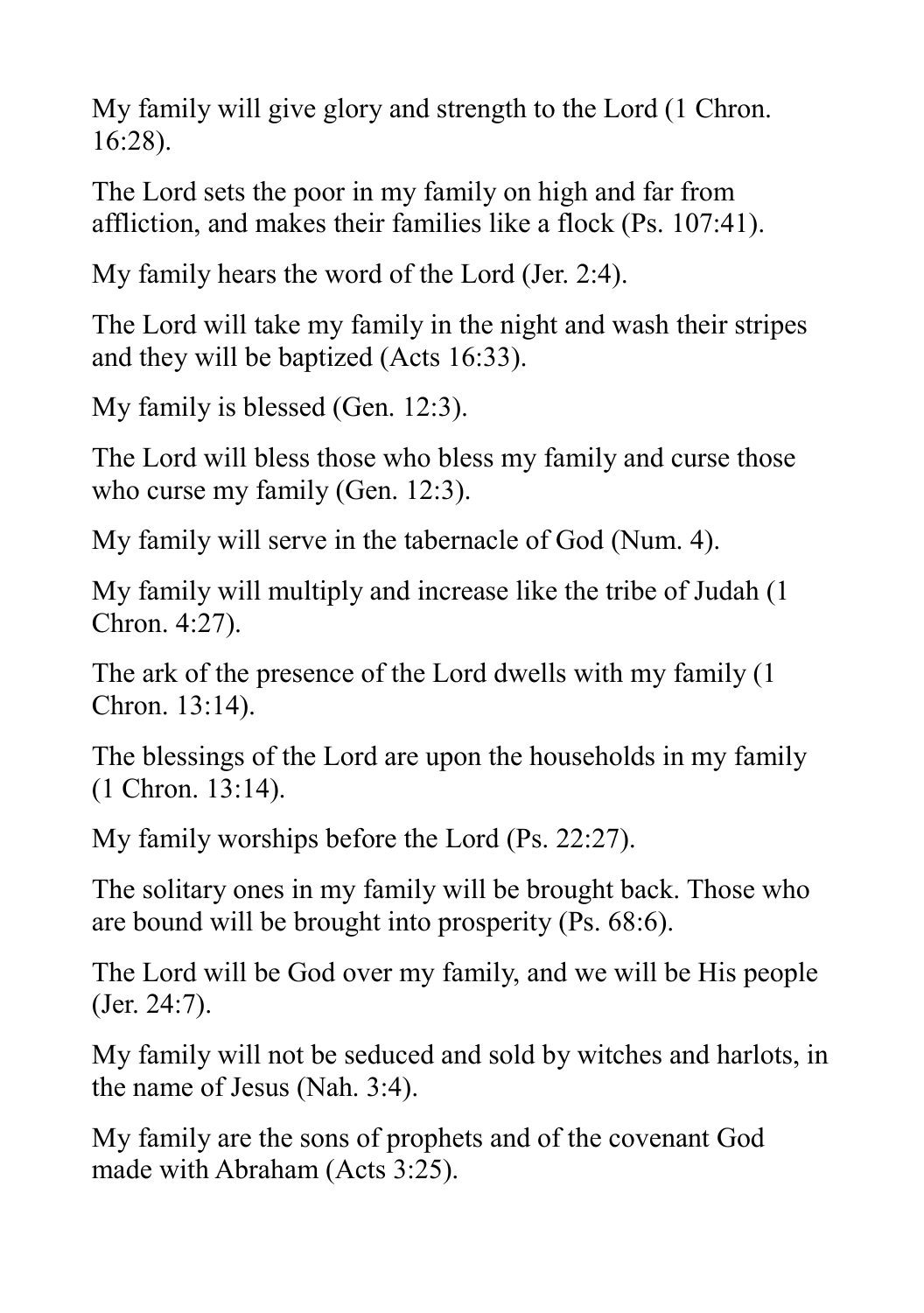The seed of my family will be blessed (Acts 3:25).

We are a family of high priests (Acts 4:6).

The word of salvation has been sent to my family (Acts 13:26).

The Lord will send angels to accompany my family (Gen. 24:40).

The Lord will prosper my family's way (Gen. 24:40).

The descendants of my family will spread out like the dust of the earth, and we will be blessed (Gen. 28:14).

The Lord will deal well with my family (Gen. 32:9).

The Lord will bring my family out of the bondage of Egypt (Exod. 6:13).

My family strengthens the kingdom, because they walk in the way of David and Solomon (2 Chron. 11:17).

The Lord will set my family at their throne, at the entrance of Jerusalem and the cities of Judah (Jer. 1:15).

The Lord is married to my family and will bring us to Zion (Jer. 3:14).

My family will never be like the Gentiles, who serve wood and stone (Ezek. 20:32).

Let there not be any among my family who will turn their heart from the Lord our God (Deut. 29:18).

Let there be no root in my family bearing bitterness or wormwood (Deut. 29:18).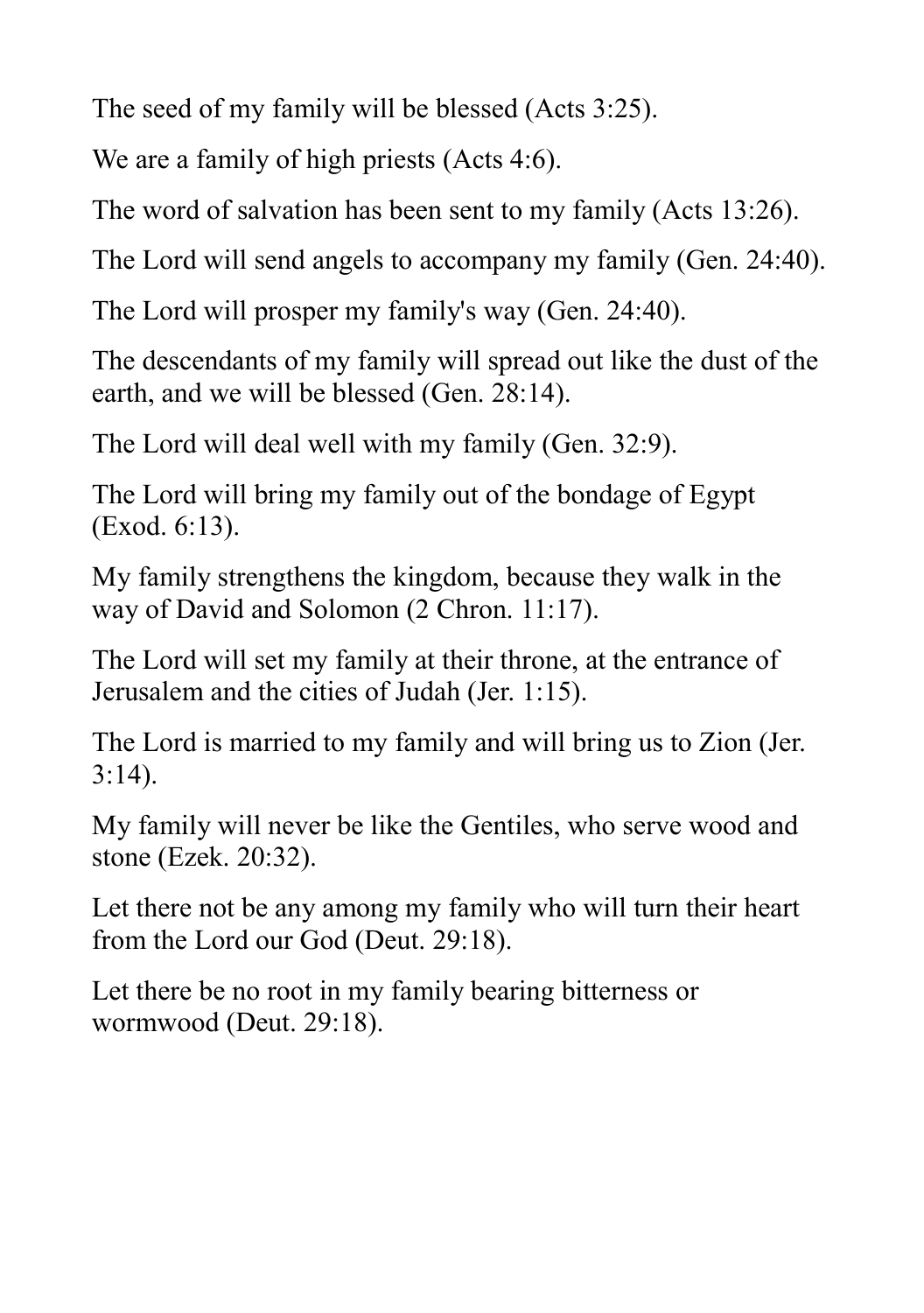## <span id="page-22-0"></span>CHAPTER<sub>2</sub> GOD VISITS FAMILIES

*Blessed is the Lord God of Israel, for He has visited and redeemed His people.*

 *—Luke 1:68*

God can visit individuals, and God can visit families, God's visitation brings great blessings and favor. As God's new covenant people, we can pray for and expect God to visit our family members. The word visited is the Greek word episkeptomai. It means "to look upon in order to help or to benefit, to look after, have care for, provide for: of God." Visit also means "to go to and stay with (a person or family) or at (a place) for a short time for reasons of sociability, politeness, business, curiosity." What a privilege to have the God of the universe visit us. There are many families and communities that need a visitation.

When God visits His people, He does it in a special way with a specific purpose in mind. Visitation from the Lord brings a time of refreshing. Israel missed the appointed time of their visitation (Luke 19:44), A visitation from the Lord is an appointed time—a specific time God has designated to come to His people and help them and refresh them. Acts 3:19 says, "Repent, then, and turn to God, so that your sins may be wiped out, that times of refreshing may come from the Lord" (niv). The word translated "times" in this verse is kairos. It means "appointed time, an opportune time, a season"—not just time chronologically marked off" on a clock or calendar. This was a time for God to converge with His people.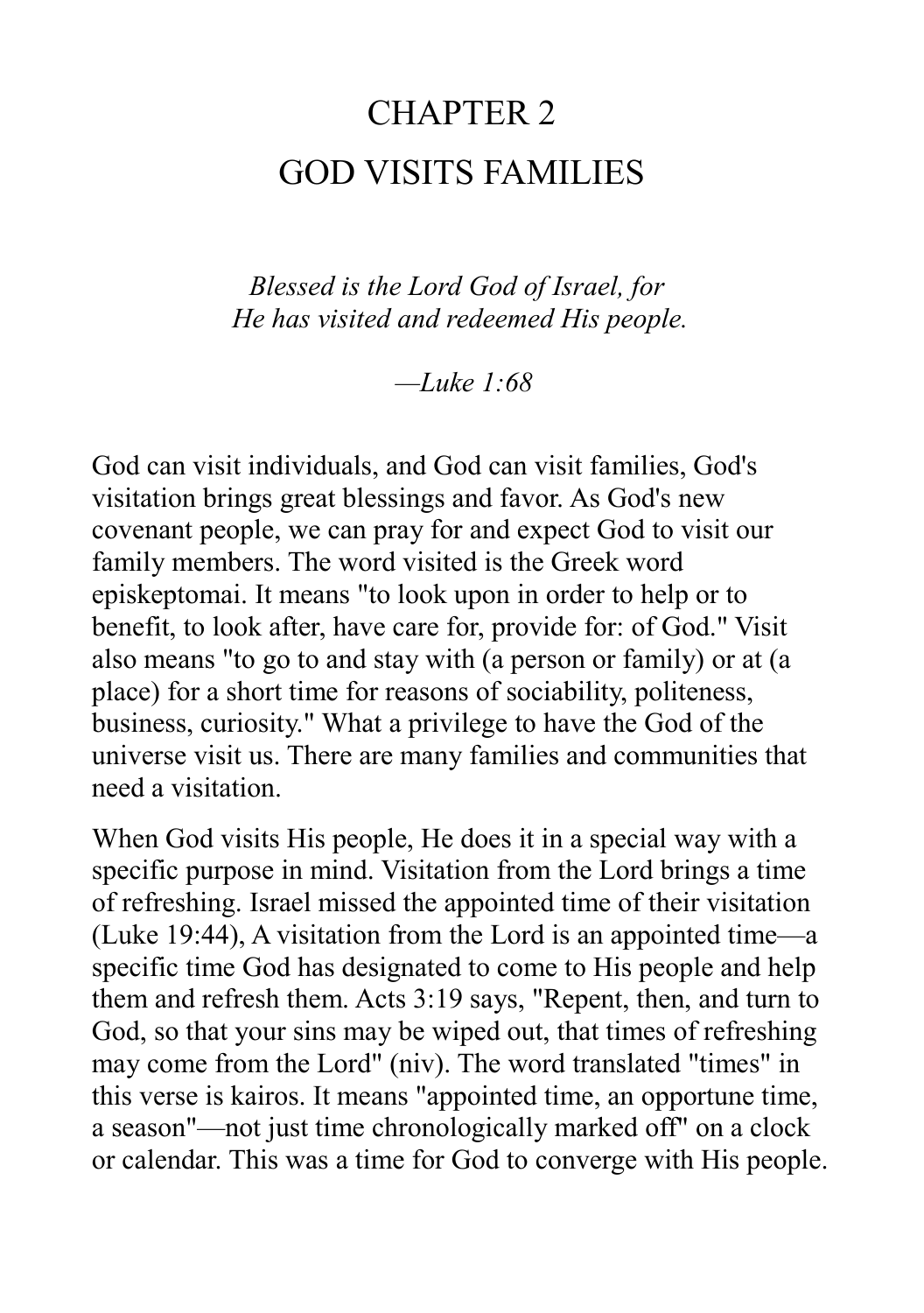This is not some visit that we can conjure up, invoke, or stir up. Visitation from God is the result of covenant. It is not dependent on what we do or don't do; it is dependent upon us being in covenant with God. We should ask for and believe God to visit our family members. He will do it at the appointed time.

There are several reasons why God comes to visit with His people:

- To bring them out of bondage
- To bring deliverance
- To bring salvation (Ps. 106:4)
- To execute judgment (Jer. 15:15)
- To impart new life (1 Sam. 2:21)
- To refresh us in the Holy Spirit (Ps. 65:9; Isa. 59:21)
- To manifest His covenant

God promised Abraham that He would visit his descendants and bring them out of bondage. The Book of Exodus is the fulfillment of this promise. God visited Israel because of covenant.

The visitation of God brought deliverance to Israel. The visitation brought signs and wonders. The visitation meant God sent Moses as a deliverer. His visitation meant judgment upon Pharaoh and the Egyptians.

Joseph believed in God's visitation. He understood the covenant God had made with his fathers: "And Joseph said to his brethren, T am dying; but God will surely visit you, and bring you out of this land to the land of which He swore to Abraham, to Isaac, and to Jacob.'" (Gen. 50:24). This again reveals the power of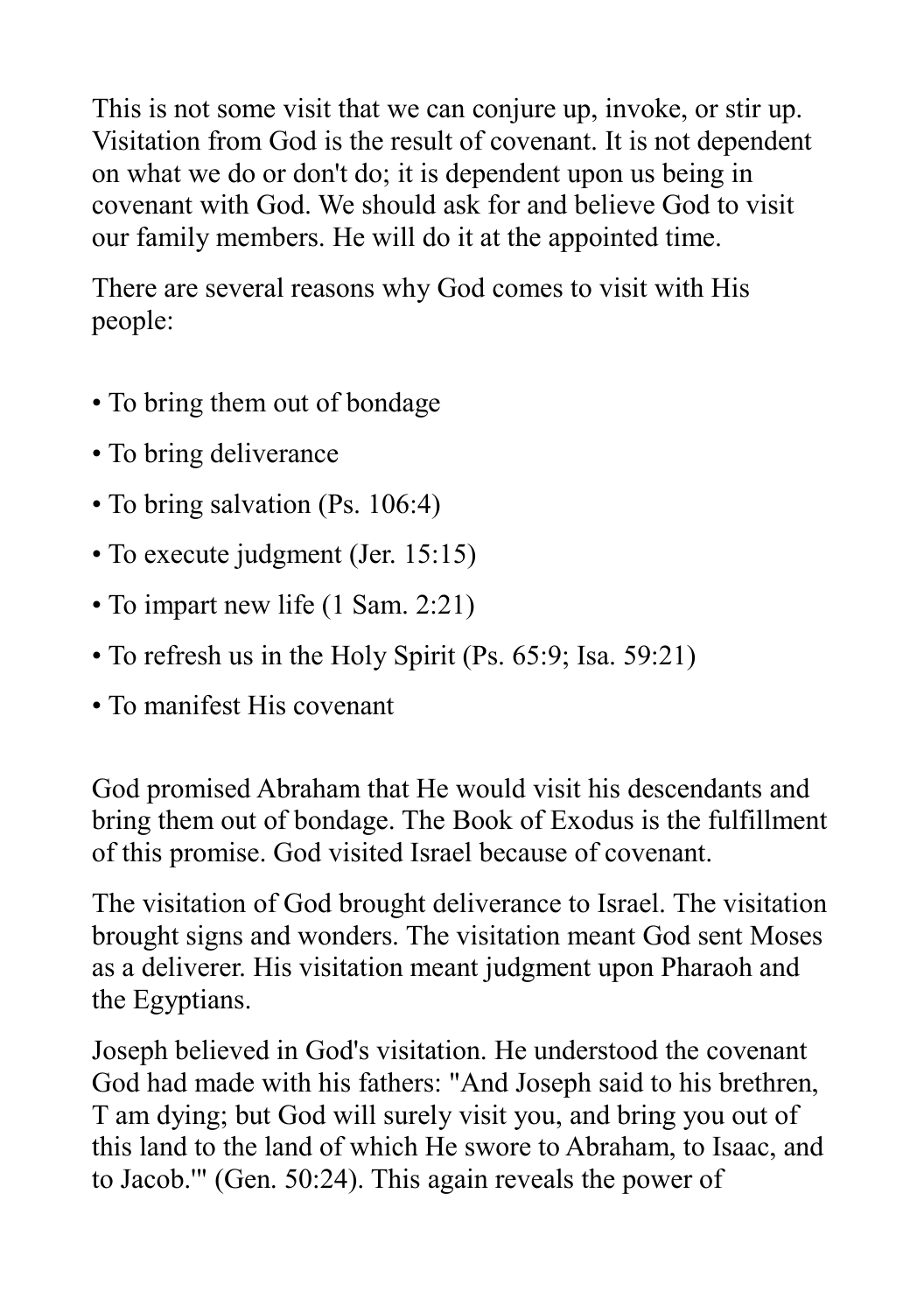covenant. Our God is a covenant-keeping God, and we can believe in His promises.

Joseph knew that Israel would come out of Egypt. He knew the Lord would bring his people out of bondage and gave them instruction concerning his bones at his death (Heb. 11:22), Joseph had faith in the covenant promises of God.

Moses was sent into Egypt to announce God's visitation. The Lord told him to "go, and gather the elders of Israel together, and say unto them, The Lord God of your fathers, the God of Abraham, of Isaac, and of Jacob, appeared unto me, saying, I have surely visited you, and seen that which is done to you in Egypt" (Exod. 3:16, kjv).

God was visiting Israel in Egypt to bring them out of bondage. This visitation would result in great signs and wonders being performed through Moses. Israel experienced the supernatural intervention of God. God remembered His covenant to Abraham and promised Abraham He would bring Israel out of bondage.

There may be members in your family who are in bondage. God's supernatural intervention can occur in their lives through His visitation. It does not matter how long they have been In bondage, God can and will bring them out. There Is nothing impossible with God.

The Hebrews believed the word of Moses and worshipped.

*So the people believed; and when they heard that the Lord had visited the children of Israel and that He had looked on their affliction, then they bowed their heads and worshiped.*

*—Exodus 4:31*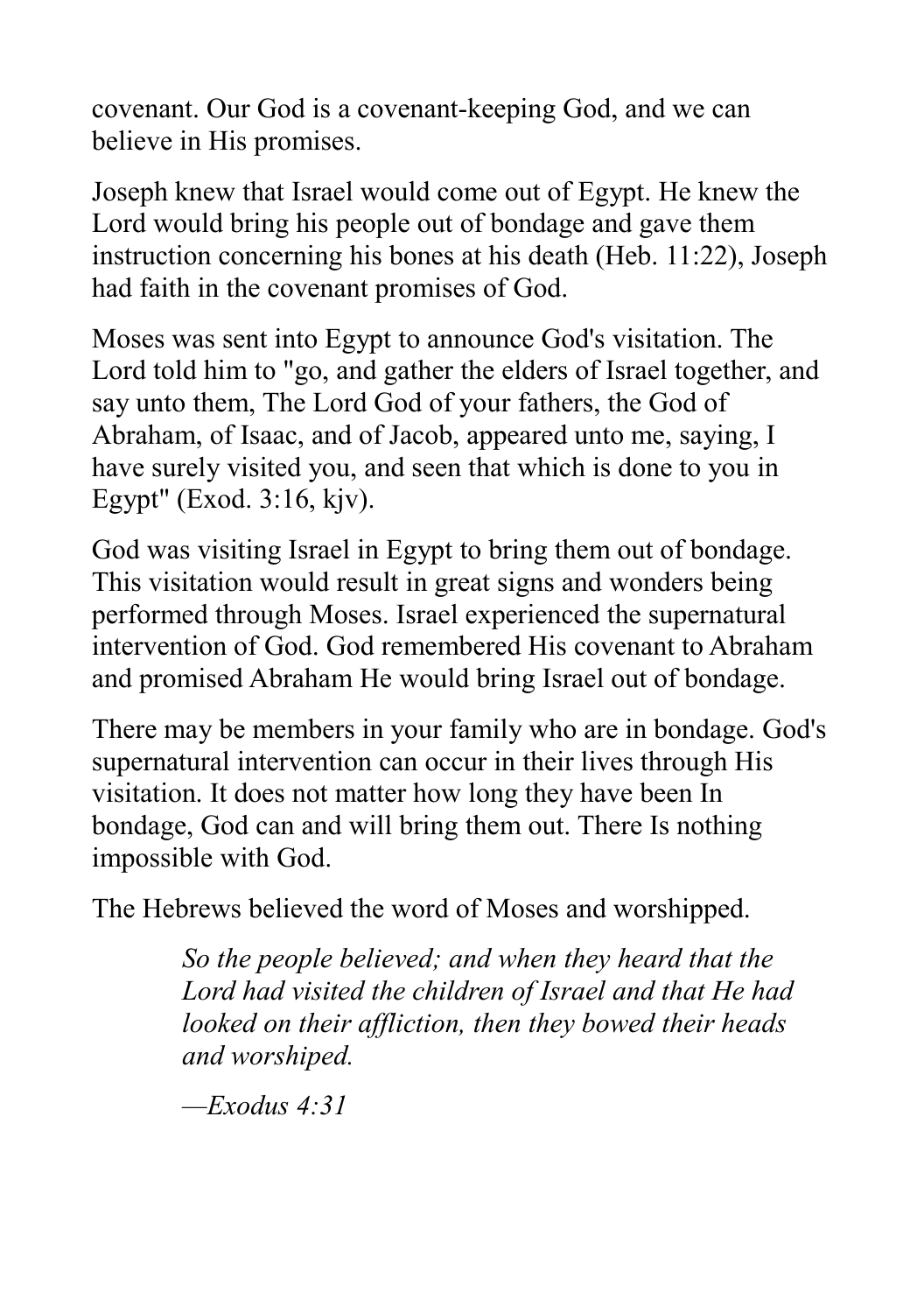They had waited for more than four hundred years for this visitation. This is everlasting power of covenant. Their enemies became God's enemies. God will do the same for your family. No matter how long it takes, His covenant will be established in the households of His covenant people.

J. I. Packer has said that a visitation of God is revival.

*A visitation of God... brings to life Christians who have been sleeping and restores a deep sense of God's near presence and holiness. Thence springs a vivid sense of sin and a profound exercise of heart in repentance, praise, and love, with an evangelistic outflow.*

*Each revival movement has its own distinctive features, but the pattern is the same every time.*

*First God comes—Revival always begins with a restoration of the sense of the closeness of the Holy One.*

*Second, the gospel is loved as never before. The sense of God's nearness creates an overwhelming awareness of one's own sins and sinfulness, and so the power of the cleansing blood of Christ is greatly appreciated.*

*Then repentance deepens. In the Ulster revival in the 1920s shipyard workers brought back so many stolen tools that new sheds had to be built to house the recovered property! Repentance results in restitution.*

*Finally, the Spirit works fast: godliness multiplies, Christians mature, converts appear. Paul was at Thessalonica for less than three weeks, but God worked quickly and Paul left a virile church behind him.*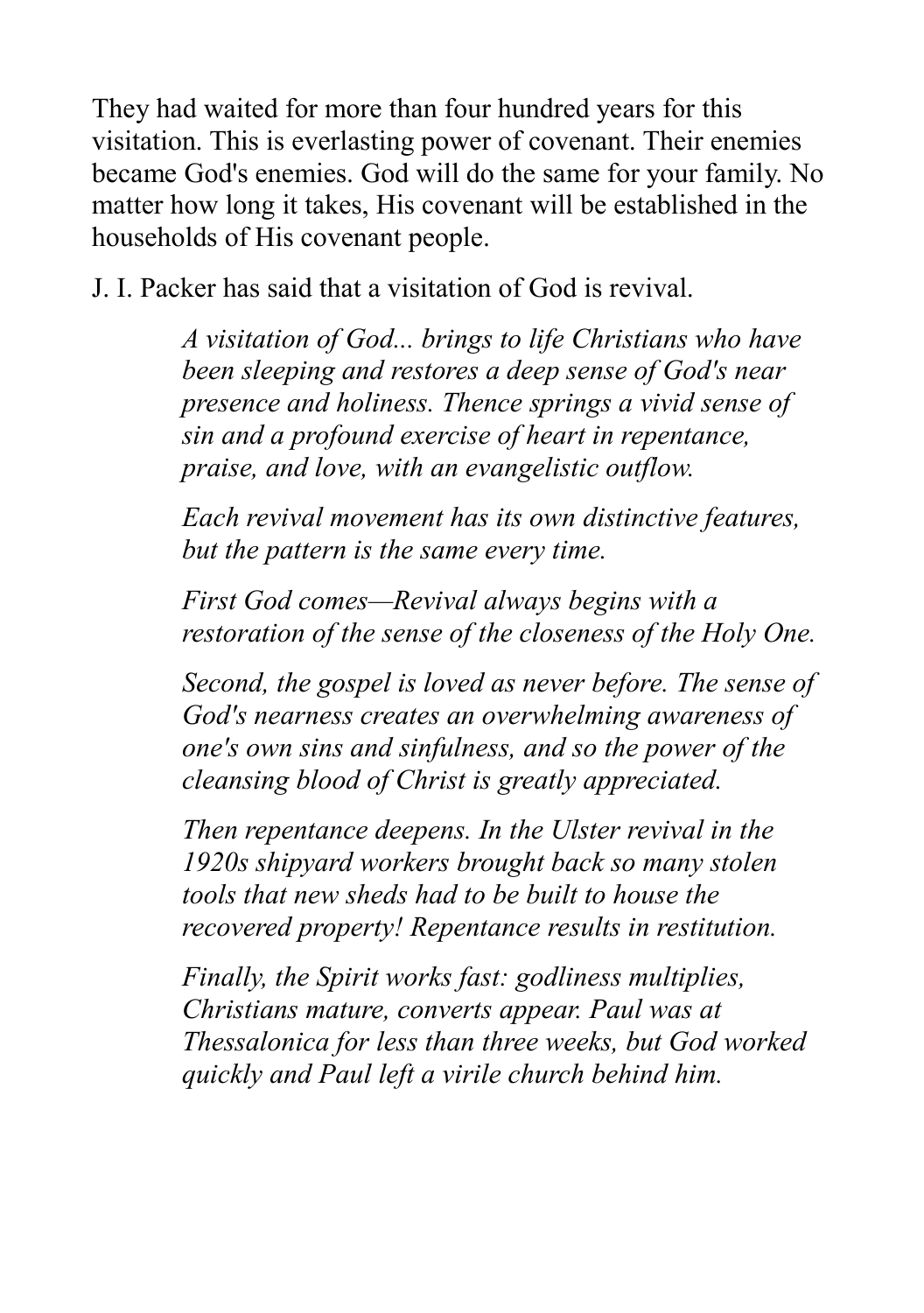We should hunger for our families to be visited by God. It should be our desire for our families to experience the nearness of God, the closeness of His presence. This is important for life and health and strength of God's people. The growth of the kingdom is also a key benefit of a visitation from God.

#### **The Visitation Of Christ**

The arrival of Christ was a visitation. His visited Israel to redeem them and to bless them. Luke 1:68-79 records the word of the Lord that came to Israel upon the arrival of Christ, These are the benefits of the visitation of Christ:

- Redemption
- Salvation
- Salvation from enemies
- Mercy
- Remembrance of the holy covenant
- Serve the Lord without fear
- Remission of sin
- Light
- Guidance
- Peace

Jesus came to redeem Israel from sin and their enemy, Satan. His redemption was extended to the natural and spiritual seed of Abraham.

The Gospels record the results of God's visitation. The sick were healed. The bound were delivered. The dead were raised. The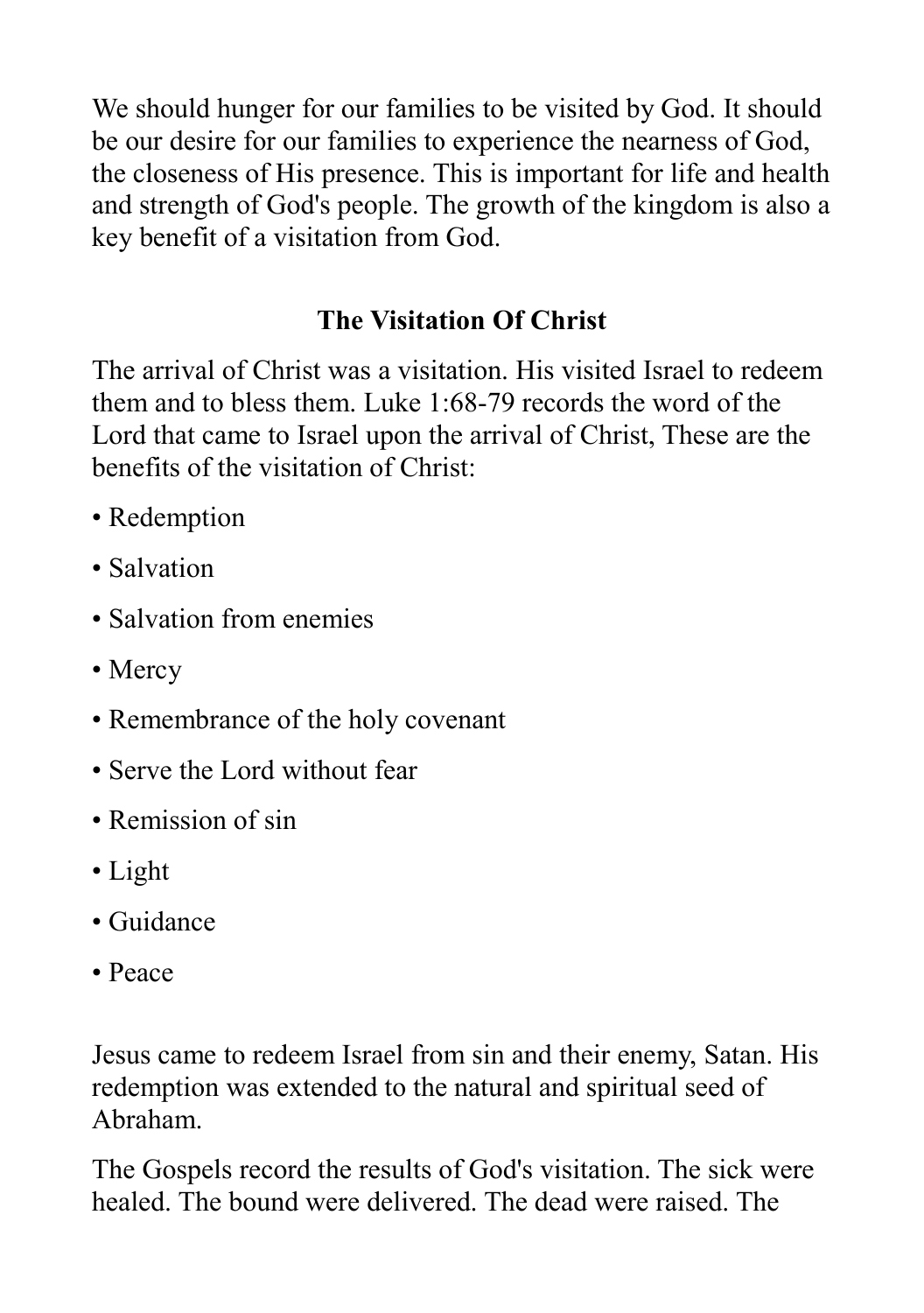blind eyes were opened. The deaf ears were unstopped. The lame walked. Demons were cast out. The oppressed were set free. There was a great release of God's power and authority on behalf of His people. Jesus became the manifestation of the covenant.

> *Through the tender mercy of our God, with which the Dayspring from on high has visited us.*

*—Luke 1:78*

The visitation of God Is His tender mercy. God's mercy was manifested toward Israel, and His mercy can be manifested to your family because you are now grafted in to His new covenant through His Son, Jesus Christ. Mercy is a part of covenant. Covenant mercy is a powerful force that brings healing and deliverance.

God's visitation causes the dayspring to arise in our lives. The dayspring brings light in the midst of darkness. God's light can shine in your family. Those members of your family who are in darkness will see the light.

#### **Miracles Happen During Visitation**

You can believe God to visit your family with miracles. Family members can have an encounter with the power and authority of heaven. If you look in your Bible and focus on the stories of those who walked with God, miracles followed them everywhere. From Moses and Aaron, to Elijah and Elisha, Gideon, Joshua, to Jesus and the apostles, the evidence and visitation of God were manifested through them by miracles, signs, and wonders. In Luke 7:15-17 we find an example of this:

> *So he who was dead sat up and began to speak. And He presented him to his mother. Then fear came upon all, and they glorified God, saying, "A great prophet has*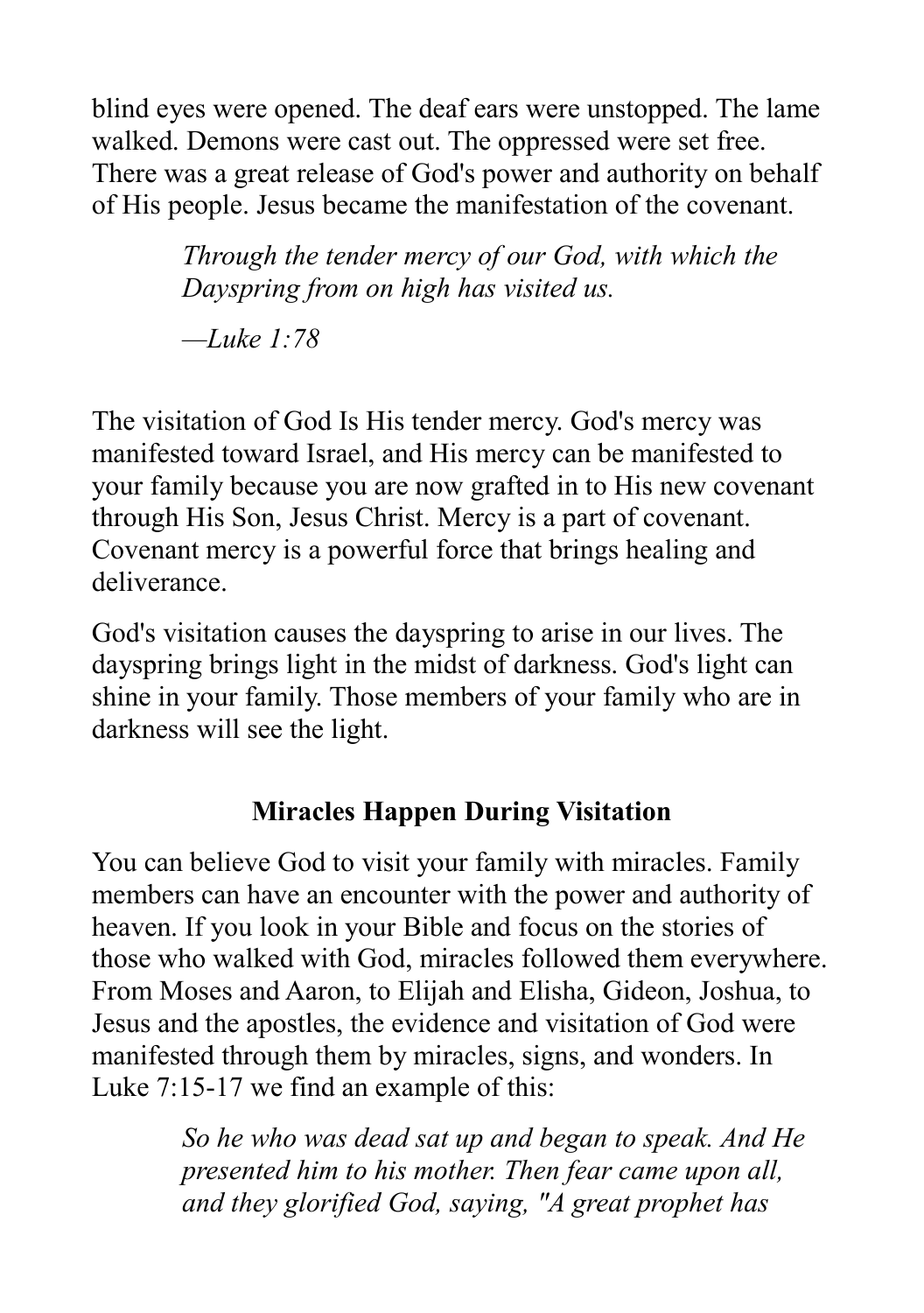*risen up among us"; and, "God has visited His people." And this report about Him went throughout all Judea and all the surrounding region.*

The dead child was raised, causing people to glorify God. The rumor of Christ went throughout the entire region. God's visitation causes the message of Christ to spread. The salvation of families will cause the message of Christ to spread throughout communities. Many receive miracles as a result of visitation. This can happen in your household as well.

According to Psalm 8:4 God is mindful of you, and He is mindful of your family and your loved ones. God visits us because He is mindful of us. This caused the psalmist great wonder. Why would God be so mindful of man? Why would God take the time to visit  $\overline{\text{us}}$ ?

God is always mindful of His covenant people. God is always mindful of His covenant promises. God does visit His people with miracles to bless them, to give them an abundant life, to make His glory shine forth in the earth, and to demonstrate His great love toward us.

Ask God to visit and water your life. Ask God to visit and water your family.

> *You visit the earth and water it, You greatly enrich it; the river of God is full of water; You provide their grain, for so You have prepared it. You water its ridges abundantly, You settle its furrows; You make it soft with showers, You bless its growth.*

*—Psalm 65:9-10*

God will enrich your family with His river. The river of God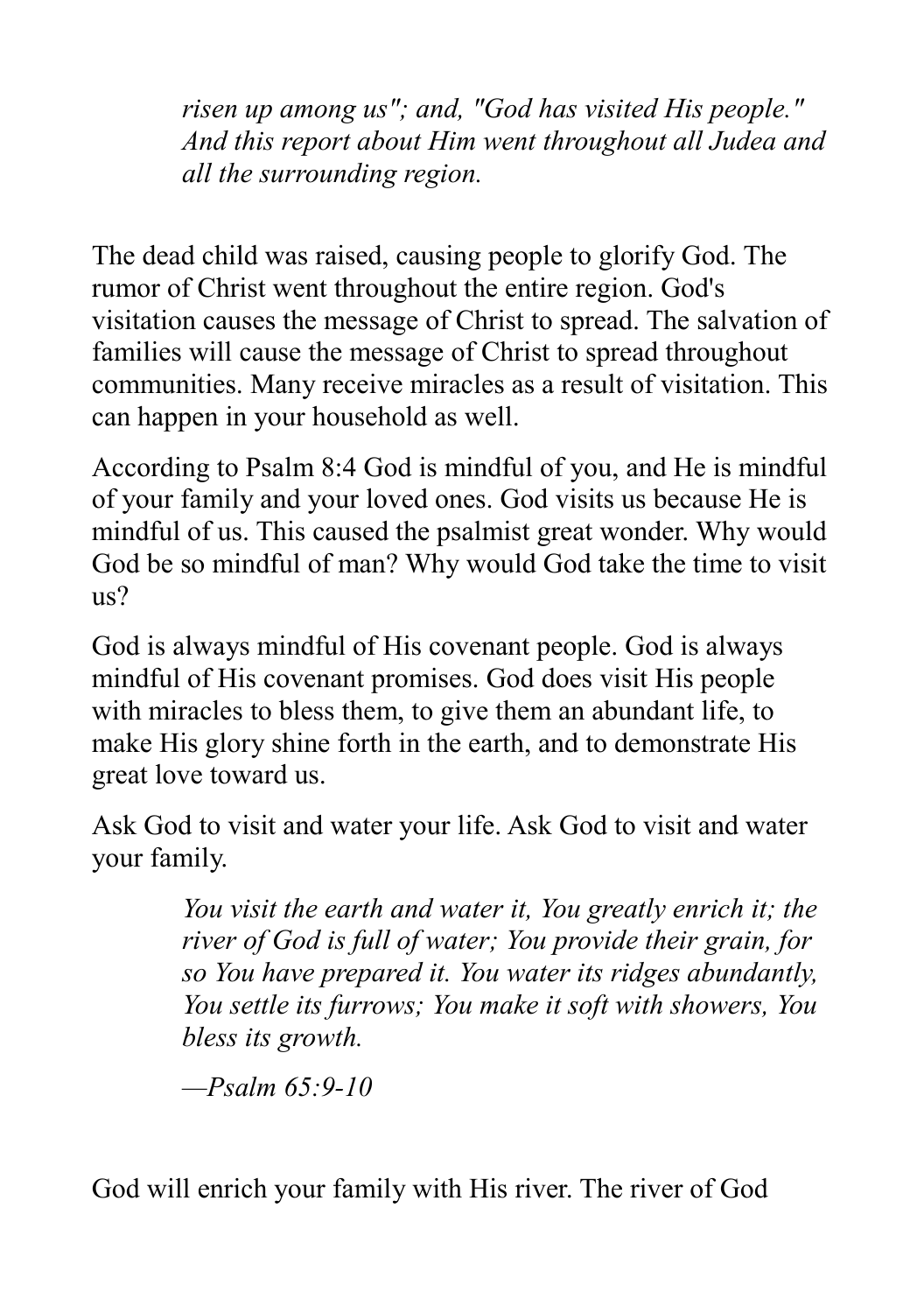brings provision, healing, deliverance, joy, and blessing. The river of God brings life. Ask God to visit and refresh your family.

#### **God's Visitation Brings Salvation**

*Remember me, O Lord, with the favor You have toward Your people. Oh, visit me with Your salvation.*

*—Psalm 106:4*

There may be members of your family who need a visitation that brings salvation. The favor of God is a part of the covenant. God can favor our families with salvation.

Don't let your family be like the people of Jerusalem. They missed the time of visitation.

> *For days will come upon you when your enemies will build an embankment around you, surround you and close you in on every side, and level you, and your children within you, to the ground; and they will not leave in you one stone upon another, because you did not know the time of your visitation.*

*—Luke 19:43-44*

This is one of the saddest verses in Scripture. Jesus wept over the city because they missed the season of blessing and salvation. From chapter 1 you can now see the devastation of this missed appointment with God. Salvation means so much to a people. To miss the visitation of salvation is utter destruction. Because Israel rejected the visitation of salvation, God began to visit the Gentiles after He visited Israel.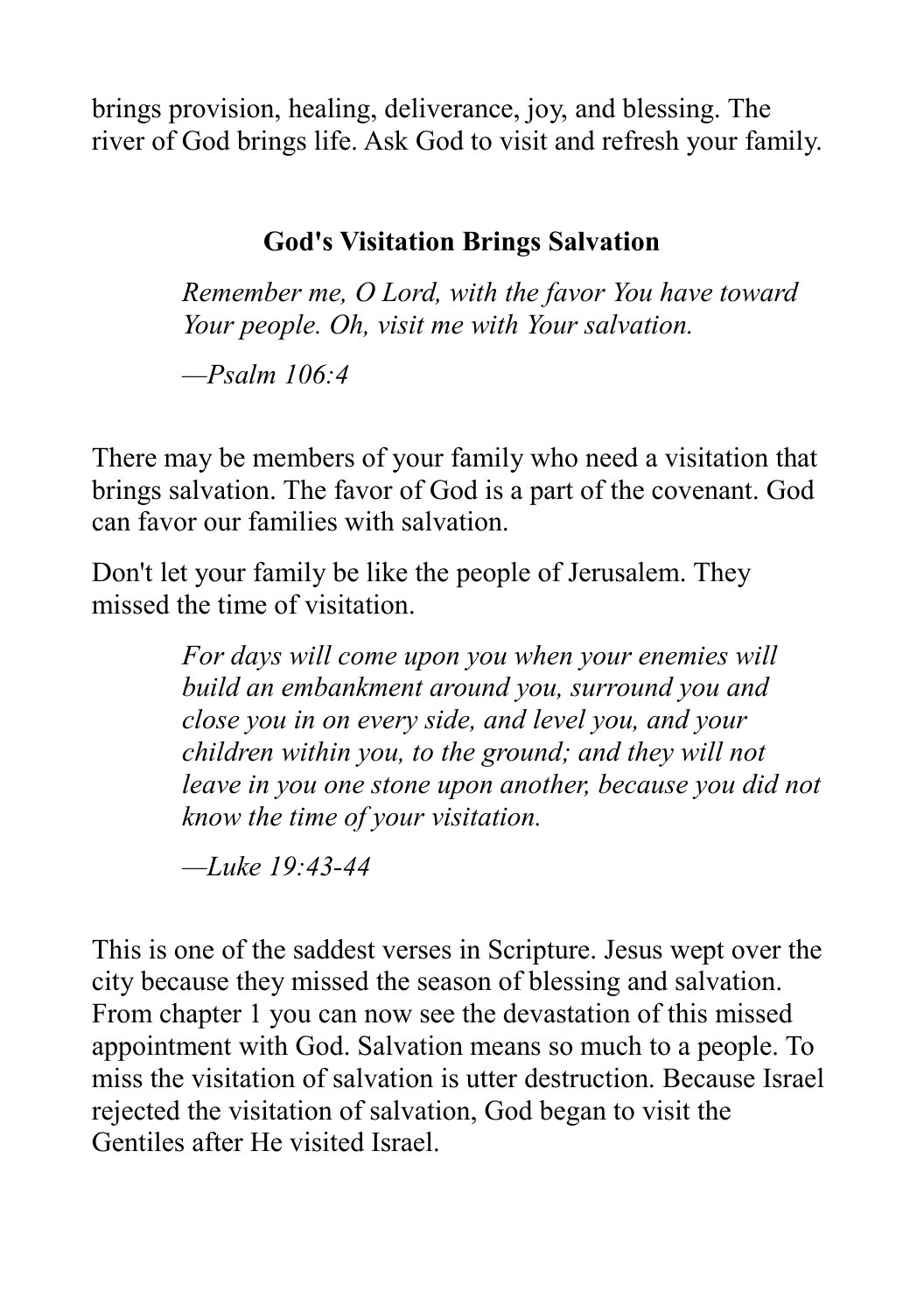*Simon has declared how God at the first visited the Gentiles to take out of them a people for His name.*

*—Acts 15:14*

Notice God visited His covenant people first, and then He visited the Gentiles. The Book of Acts records this visitation. The visitation began in the household of Cornelius. In other words, God visited a family with salvation. We will explore household salvation further in the next chapter.

Pray for your family and family members not to miss the time of visitation. Declare that they will know the appointed time for the visitation of the Lord and will have their hearts prepared to receive Him. Visitation is an important time that should not be missed. Those who miss the time of visitation miss their season of opportunity and blessing.

#### **Declare The Visitation Of The Lord Over Your Family**

The Lord will visit my family and do for us as He has spoken (Gen. 21:1).

The Lord will visit the households in my family every morning (Job 7:18).

The Lord is mindful of my family and visits us (Ps. 8:4).

The Lord has visited and redeemed my family (Luke 1:68).

Through His tender mercy the Dayspring on high has visited my family (Luke 1:78).

The Lord will remember my family with favor and will visit us with His salvation (Ps. 106:4).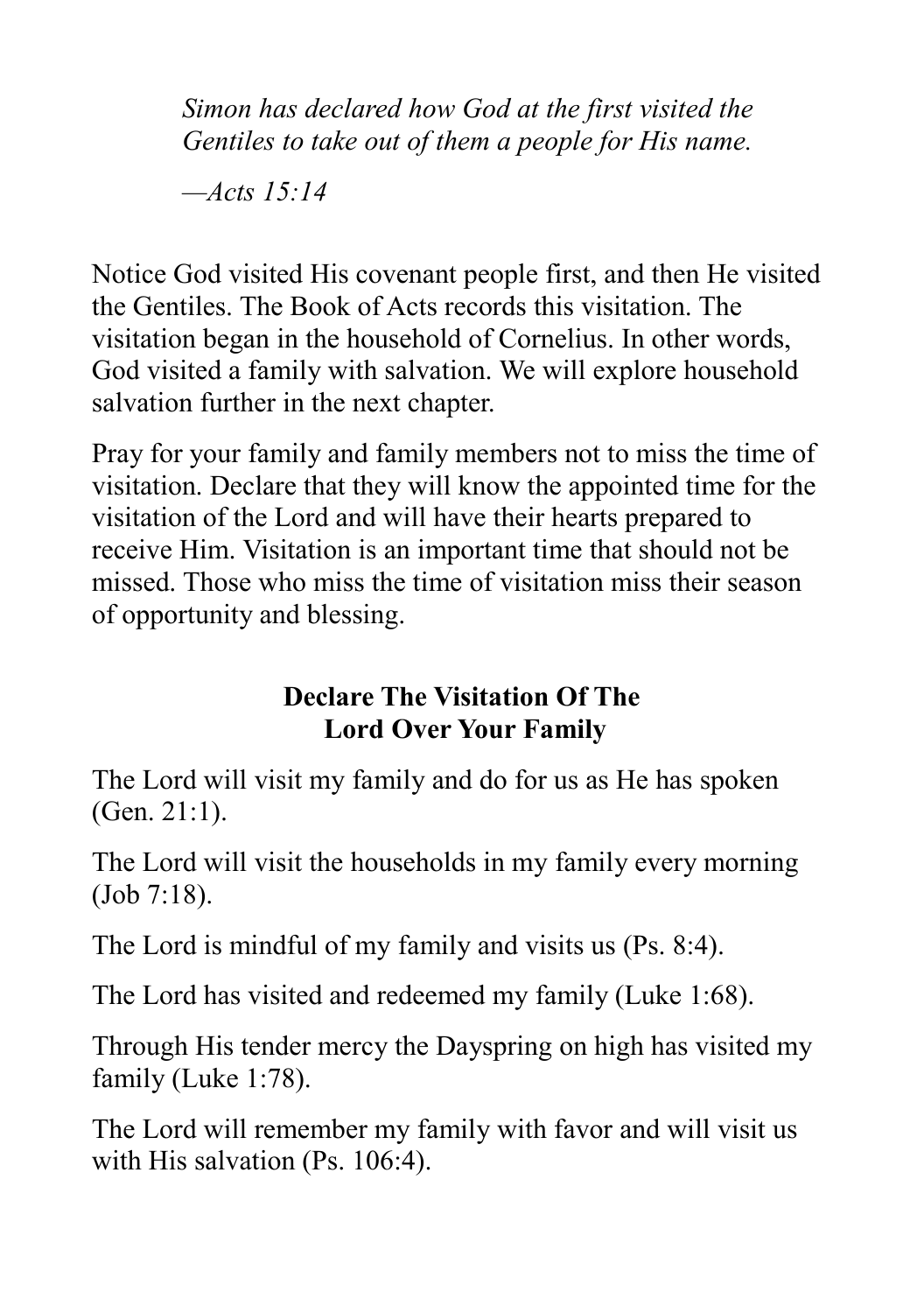The Lord visited my family and has taken us as a people for Him name (Acts 15:14).

God will surely visit my family (Gen. 50:25).

The Lord has visited my family and looked upon our affliction (Exod. 4:31).

The Lord has visited my family by giving us bread (Ruth 1:6).

The Lord has tested the heart of my family. He has visited us in the night. He has tried us and found nothing. We have purposed that our mouths will not transgress (Ps. 17:3).

The Lord has visited my family, and He has watered us like the earth, greatly enriched us, and provided our grain (Ps. 65:9).

The Lord will look down from heaven and see. He will visit the vine of my family (Ps. 80:14).

The Lord will surely visit my family and bring us into the land that He swore to Abraham, Isaac, and Jacob (Gen. 50:24).

Let the Lord visit the barren women in my family that they may conceive and bear children (1 Sam. 2:21).

The Lord will remember my family. He will visit us and take vengeance for us on our persecutors (Jer. 15:15).

The Lord will visit my family and perform His good word toward us (Jer. 29:10).

The Lord will visit my family, His flock, and will make us as His royal horse in the battle (Zech. 10:3).

God has visited my family through His prophets (Luke 7:16).

Let my family know the time of the Lord's visitation (Luke 19:44).

The Lord has visited my family and has seen what has been done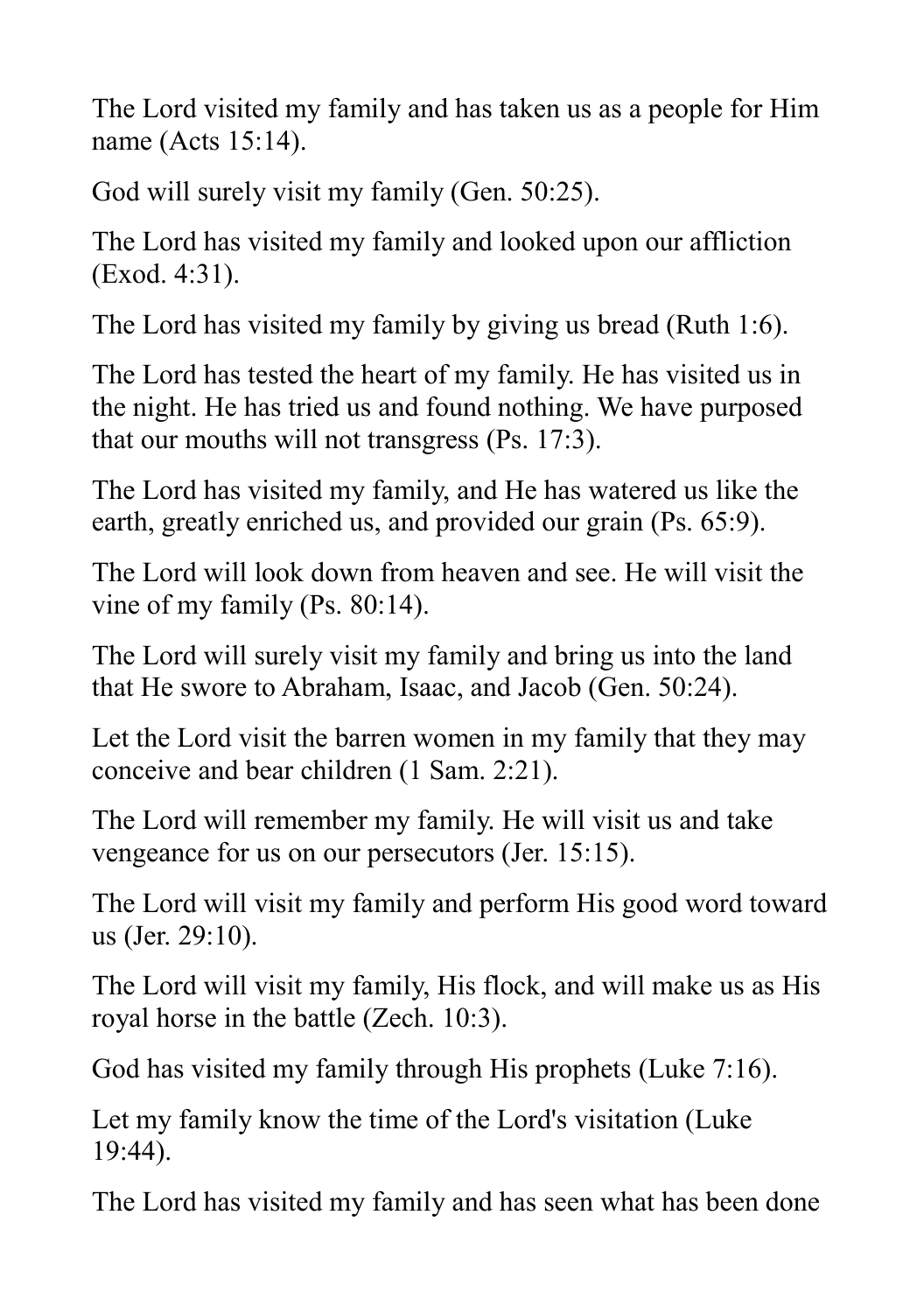to us in Egypt (Exod. 3:16).

The Lord will visit my family, and we will all dwell safely (Ezek. 38:8).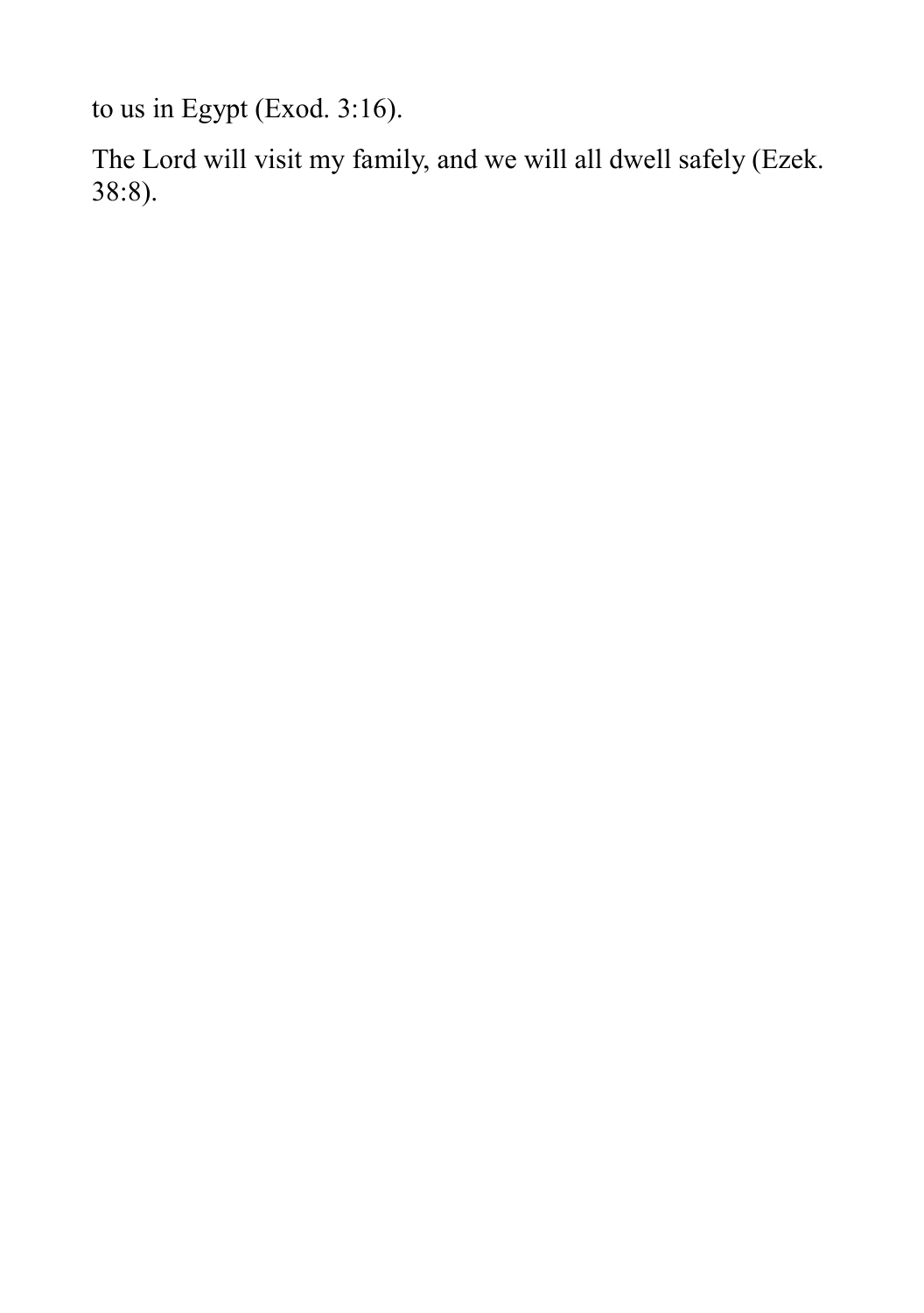## <span id="page-33-0"></span>CHAPTER 3 A LAMB FOR A HOUSE

*Speak to all the congregation of Israel, saying: "On the tenth of this month every man shall take for himself a lamb, according to the house of his father, a lamb for a household."* 

*-Exodus 12:3*

As I mentioned before, God works through families to expand His kingdom. Families are His design. Families represent His heart for relationship. God is not interested in individuals only; He is also interested in making His covenant with families just as He did with Abraham and his family. This is why He made it so that the believing person in a family unit would be the door through which His salvation could enter.

This is first seen in the Old Testament. When the death angel was on its way to kill the firstborn of every household in Egypt, the Lord instructed one person from every family to take a lamb and smear its blood over the doorpost so that their family would not see death. The same is true in the Spirit. Now you as a covenant believer—one who has been covered by the blood of the Lamb of God—can be the one through which salvation is delivered to your family. Through you, your whole household can be protected from destruction.

> *Then Moses called for all the elders of Israel and said unto them, "Pick out and take lambs for yourselves according to your families, and kill the Passover lamb."*

*—Exodus 12:21*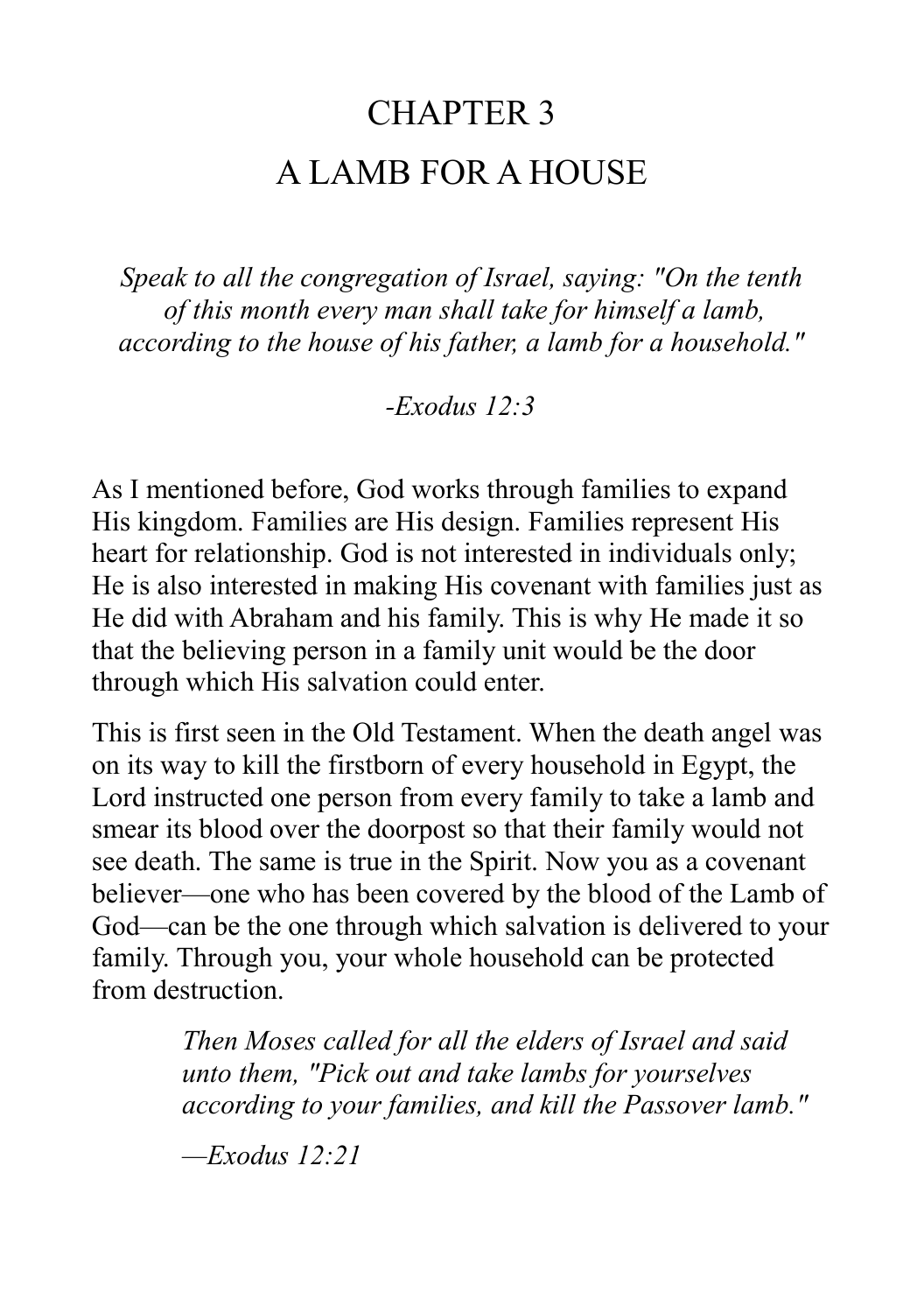#### **God's Covenant Starts With One And Extends To The Seed**

*On the same day the Lord made a covenant with Abram, saying: "To your descendants I have given this land, from the river of Egypt to the great river, the River Euphrates."*

*—Genesis 15:18*

*And I will make My covenant between Me and you, and will multiply you exceedingly*

*—Genesis 17:2*

*So God heard their groaning, and God remembered His covenant with Abraham, with Isaac, and with Jacob.*

*—Exodus 2:24*

God responded to Israel's groaning because of His covenant with Abraham. Deliverance to the family of Abraham came because of covenant. God will also respond to your prayers for your family because of His covenant with you.

> *... (for the Lord your God is a merciful God), He will not forsake you nor destroy you, nor forget the covenant of your fathers which He swore to them.*

*—Deuteronomy 4:31*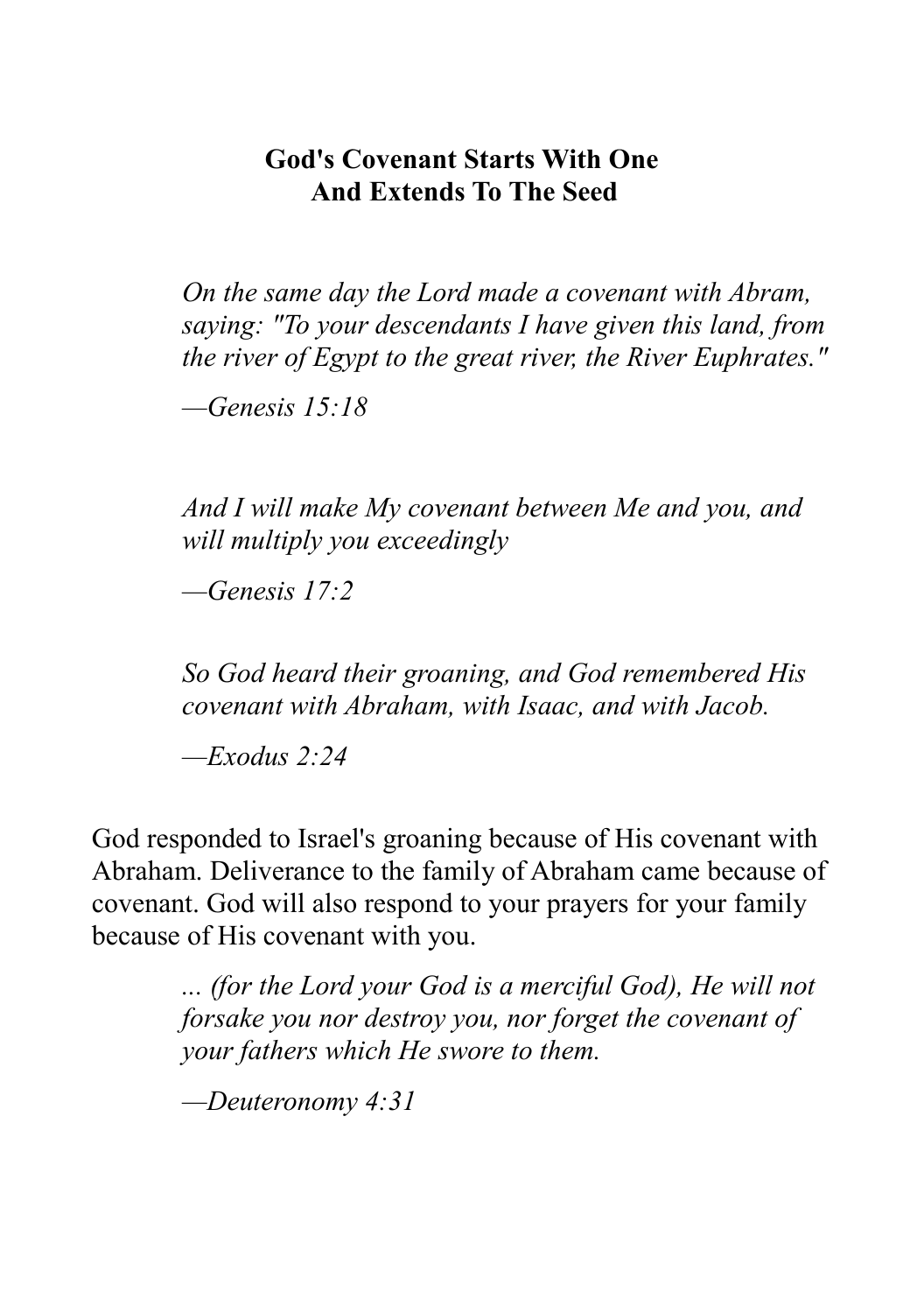*"As for Me," says the Lord, "this is My covenant with them: My Spirit who is upon you, and My words which I have put in your mouth, shall not depart from your mouth, nor from the mouth of your descendants, nor from the mouth of your descendants' descendants," says the Lord, "from this time and forevermore."*

*—Isaiah 59:21*

*For I, the Lord, love justice; I hate robbery for burnt offering; I will direct their work in truth, and will make with them an everlasting covenant.*

*—Isaiah 61:8*

God's covenant with Abraham would bring blessing to his family and to the families of the earth. Abraham was commanded to circumcise his seed in order to bring them into covenant. God eventually entered into another covenant with Abraham's seed at Sinai. The Sinai covenant included blessings and curses.

> *I will bless those who bless you, and I will curse him who curses you; and in you all the families of the earth shall be blessed.*

*—Genesis 12:3*

*Also your descendants shall be as the dust of the earth; you shall spread abroad to the west and the east, to the north and the south; and in you and in your seed all the families of the earth shall be blessed.*

*—Genesis 28:14*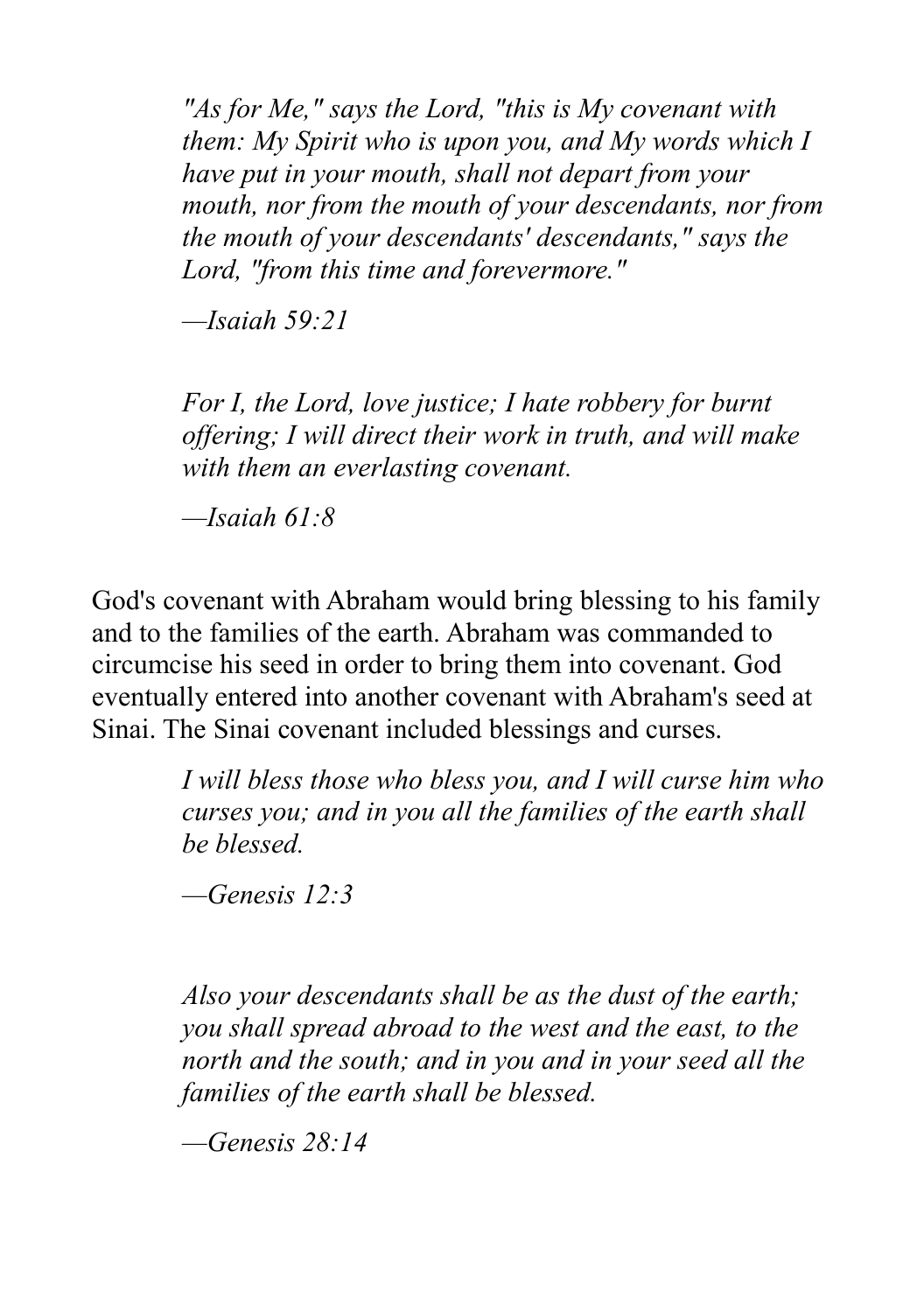*A man who has friends must himself be friendly, but there is a friend who sticks closer than a brother.*

*—Proverbs 18:24*

God's blessing upon a family through covenant can be seen through the life of Abraham. Abraham was called the friend of God. God entered in a blood covenant with Abraham and his seed. This is why circumcision, the sign of the covenant, included the shedding of blood. Abraham was God's covenant friend.

The two participants in the cutting of the covenant are called "covenant heads." The covenant remains in effect until both covenant heads die. If one covenant head dies, the other will extend the benefits and blessings of the covenant to the family of the deceased covenant head. In essence a blood covenant not only joins the two covenant heads together but also joins the families as well. These facts should be kept firmly in mind as we explore the reality of our redemption in the new covenant in Christ's blood.

At the conclusion of the ceremony, the two covenant heads are called "friends." The word friend is a covenant term that has completely lost its meaning in today's English language. The word friend as used in Proverbs 18:24 (quoted above) meant "covenant friend" or "blood brother." It implied the union of two people in a blood covenant.

Covenant friendship is a sacred friendship between two people resulting in each one's pledge of loyalty and complete trust. To betray covenant brought the penalty of death. Covenant friends pledge to protect each other and their families. The enemies of your friend became your enemies.

God's friendship with Abraham meant He would bless Abraham's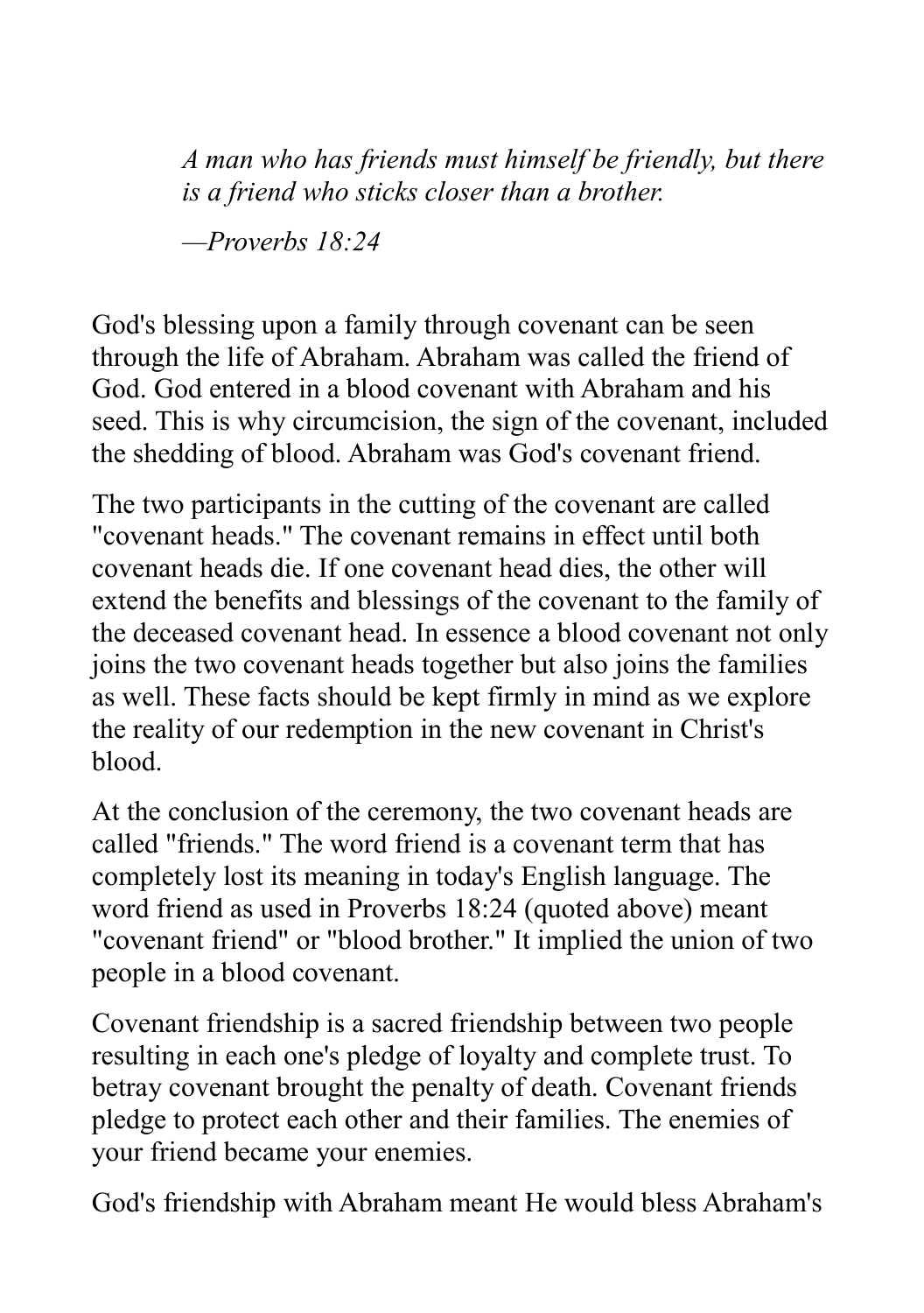descendants. Abraham's seed (family) would become the beneficiaries of God's mercy, favor, and compassion.

> *And the Lord was gracious unto them, and had compassion on them, and regarded them, because of his covenant with Abraham, Isaac, and Jacob, and would not destroy them or cast them from His presence.*

*—2 Kings 13:23*

God's grace and compassion on Israel was a result of God's covenant with Abraham. This shows the power of covenant, and the power of covenant friendship.

God never forgot His promises to Abraham. His covenant with Abraham required Him to keep these promises.

> *For He remembered His holy promise, and Abraham his servant.*

*—Psalm 105:42*

God referred to His covenant people as the seed of Abraham. They were Abraham's family.

> *O seed of Abraham His servant, you children of Jacob, His chosen ones!*

*—Psalm 105:6*

The people of God would always refer back to the covenant God made with Abraham. We see it in Psalm 105:9: ".. .which covenant he made with Abraham, and his oath unto Isaac" (kjv). It was the foundation of their blessings and redemption.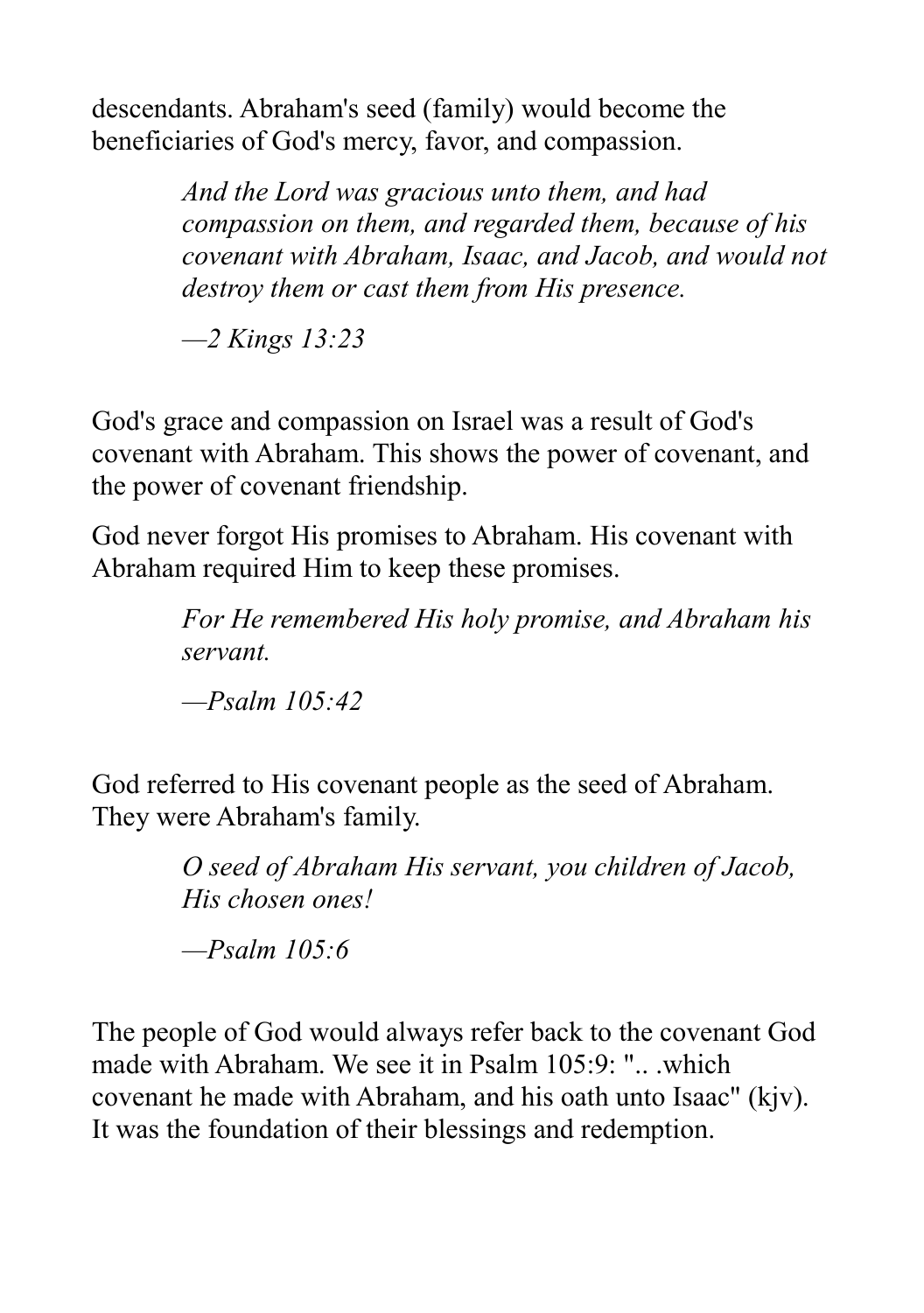### **Through Jesus We (and Our Families) Are The Seed Of Abraham**

*The book of the genealogy of Jesus Christ, the Son of David, the Son of Abraham.*

*—Matthew 1:1*

Jesus is the son of Abraham. Jesus is the true seed of Abraham. It was to Abraham and his seed (Christ) that the promises were made. You can see that the promises of salvation and redemption have their foundation in the covenant with Abraham.

Abraham would be the father of many nations. Abraham's seed would not only be the physical seed but also those who have the faith of Abraham. We are now Abraham's seed by faith in Jesus Christ.

The seed of Abraham entered into covenant with God at Sinai. We now enter into covenant through faith in Christ. We are now

circumcised in the heart. The blessing of Abraham now comes upon all families of the earth through faith in Jesus Christ.

### **Opening The Doors To Salvation In Your Family**

*Meanwhile praying also for us, that God would open to us a door for the word, to speak the mystery of Christ, for which I am also in chains.*

*—Colossians 4:3*

Doors are entry points that provide access. God's access into a family can come through one person. Every person is connected to someone else, and everyone has some influence in another's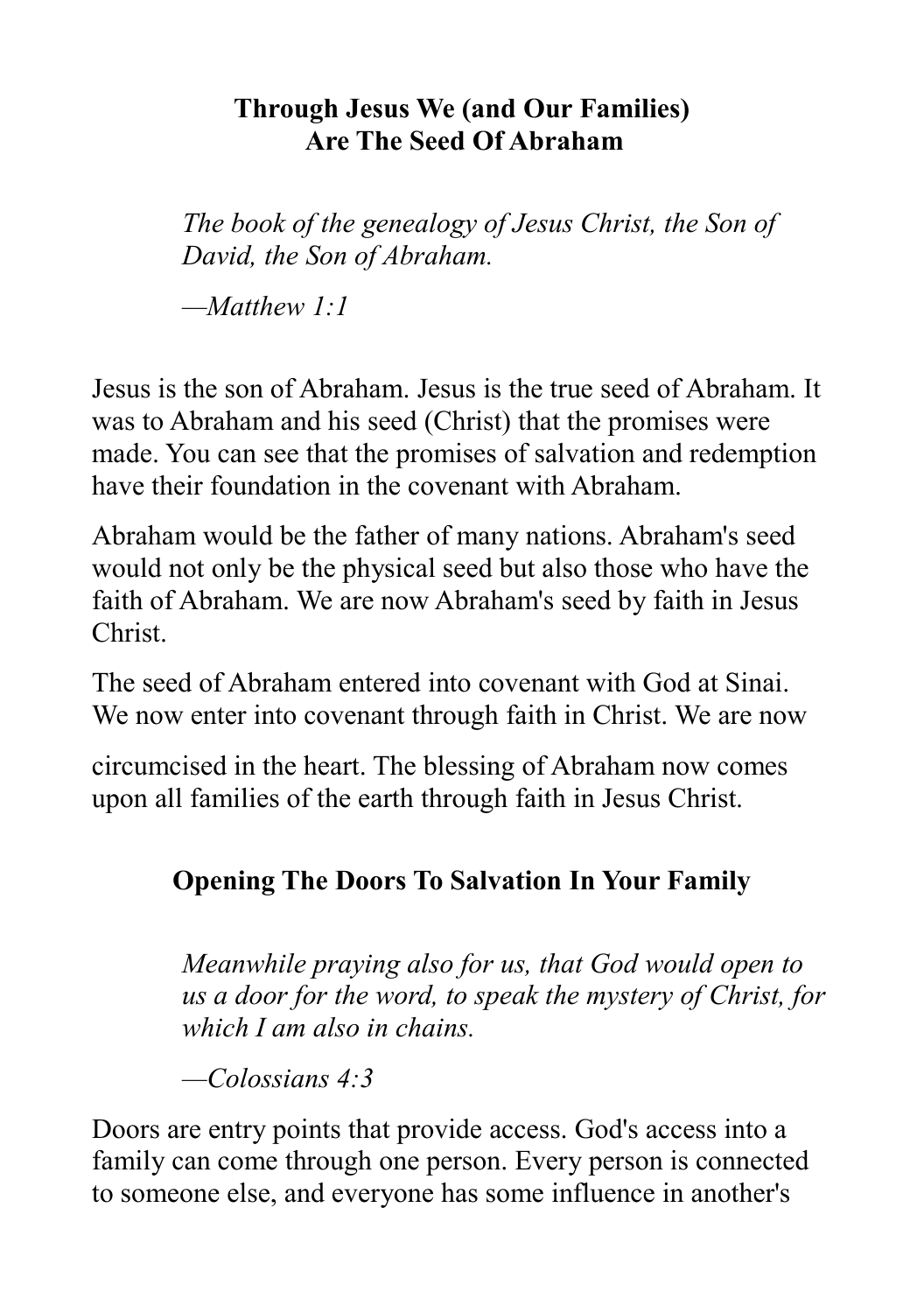life. Families consist of strong interpersonal relationships that God uses to connect people to the gospel and salvation.

Throughout the New Testament the words save, saved, and salvation have their root in the Greek sozo, which means to save, to rescue, to deliver, to protect. Sozo is also translated in the New Testament with the words to heal, preserve, save, do well, and to make whole. The Greek soteria (which has its origin in sozo) is the main word translated "salvation." Soteria is also translated to deliver, health, salvation, save, and saving.

Sozo, which is used one hundred ten times in the New Testament, is originally a Greek word meaning, "to save or make well or whole." According to the Strong's sozo also means, "to save, deliver, heal preserve." The writers of the New Testament showed the completeness of the word sozo by using it in different contexts to refer to each aspect of salvation.

- 1. To save, keep safe and sound, to rescue one from danger or destruction (from injury or peril)
- 2. To save a suffering one (from perishing), i.e. one suffering from disease, to make well, heal, restore to health
- 3. 3. To preserve one who is in danger of destruction, to save or rescue
- 4. To save in the technical biblical sense
- 5. To deliver from the penalties of the Messianic judgment
- 6. To save from the evils that obstruct the reception of the Messianic deliverance

A covenant believer can open the doors of salvation to his or her family by walking with God the way Abraham did. A covenant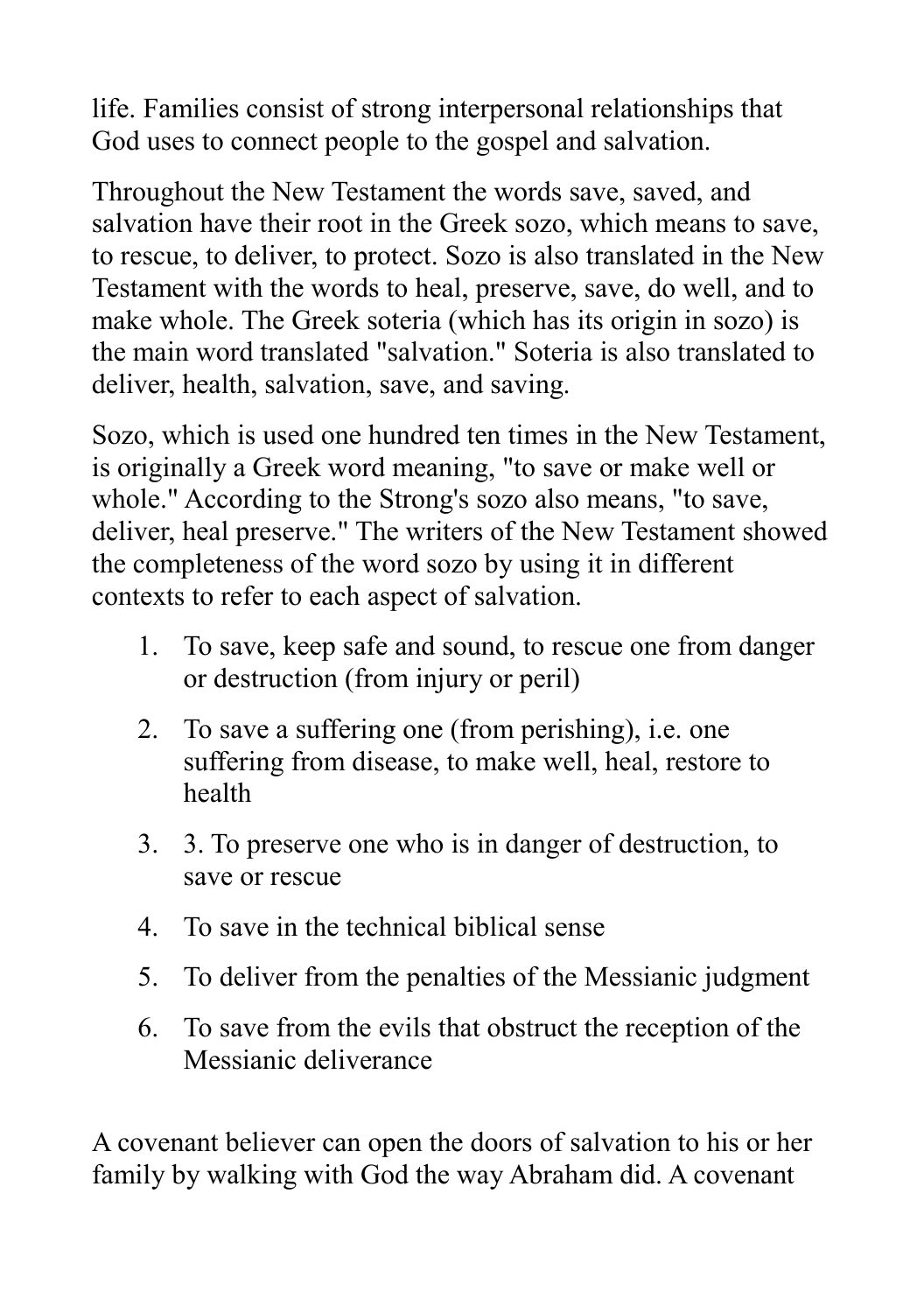believer can walk in obedience and faith. A covenant believer can intercede on his family's behalf and expect God to heal and deliver. God hears the prayers of the righteous. He is friends with the faithful. The full measure of salvation is extended to your family because of covenant.

### **Biblical Examples Of Salvation Coming To Households**

The Bible has many examples of salvation coming to households. The first example I will give the household of Cornelius. God chose Cornelius and his house to begin His work of salvation among the Gentiles.

> *And the following day they entered Caesarea. Now Cornelius was waiting for them, and had called together his relatives and close friends.*

*—Acts 10:24*

Cornelius called his kinsmen and friends together to hear what Peter had to say. This is an example of how one person can be the door through which the gospel comes to family and friends. We see this principle throughout Scripture. Households are blessed with salvation through the gospel. The next example is the Philippian jailer.

> *But at midnight Paul and Silas were praying and singing hymns to God, and the prisoners were listening to them. Suddenly there was a great earthquake, so that the foundations of the prison were shaken; and immediately all the doors were opened and everyone's chains were loosed. And the keeper of the prison, awaking from sleep and seeing the prison doors open, supposing the prisoners had fled, drew his sword and was about to kill*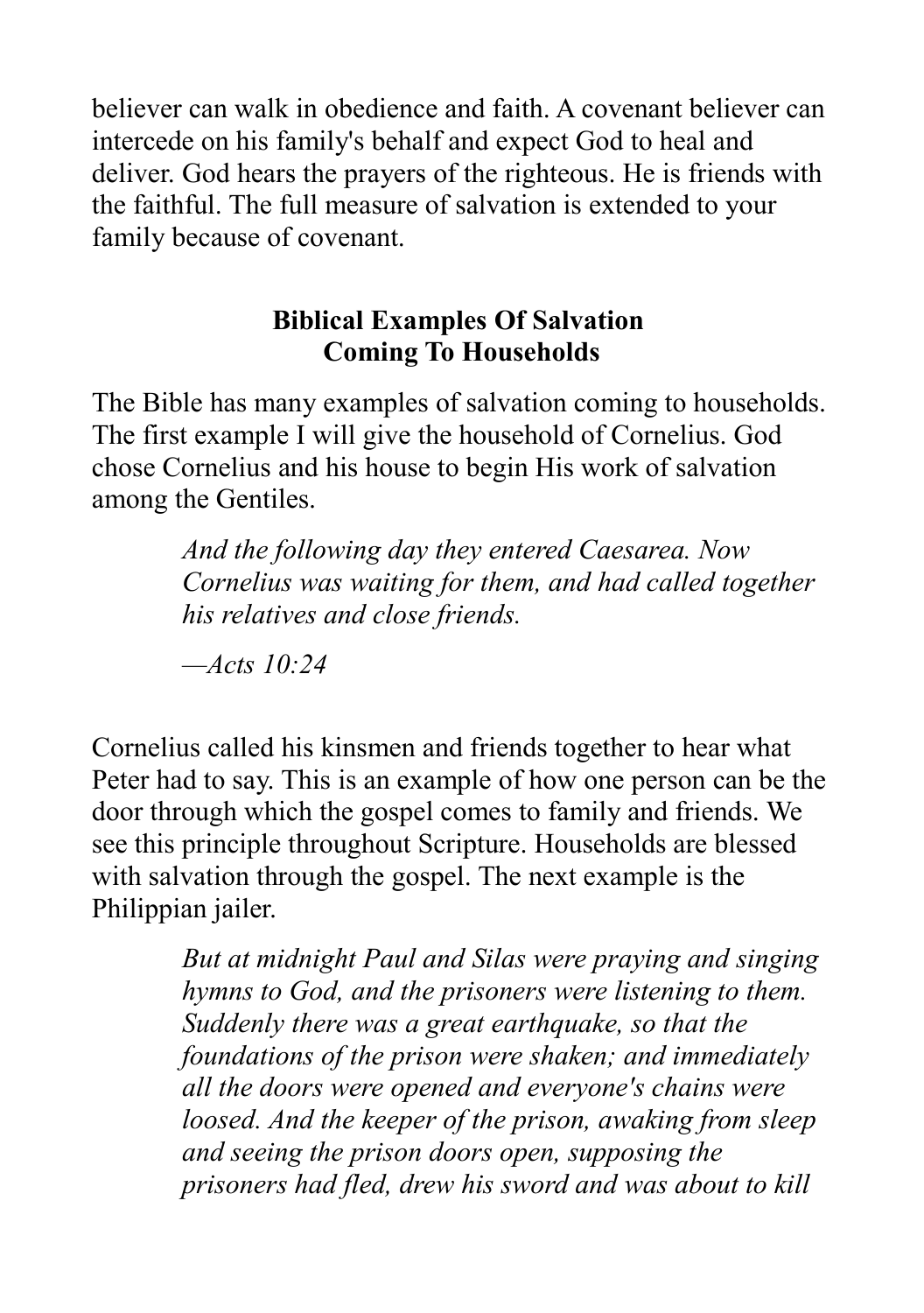*himself. But Paul called with a loud voice, saying, "Do yourself no harm, for we are all here."*

*Then he called for a light, ran in, and fell down trembling before Paul and Silas. And he brought them out and said, "Sirs, what must I do to be saved?"*

*So they said, "Believe on the Lord Jesus Christ, and you will be saved, you and your household." Then they spoke the word of the Lord to him and to all who were in his house. And he took them the same hour of the night and washed their stripes. And immediately he and all his family were baptized.*

*—Acts 16:25-33*

The word of the Lord came to the keeper of the prison and his house. His entire house received the word of the Lord and were baptized. Notice the words of Paul, "Thou shalt be saved, and thy house" (kjv). Paul understood that the jailer was an opening for the entire household. We often think in terms of individuals in the West, but the biblical worldview looks at the house. This is the power of the family, especially when the head of the family accepts Christ.

Paul baptized the house of Stephanas.

*Yes, I also baptized the household of Stephanas. Besides, I do not know whether I baptized any other.*

*—1 Corinthians 1:16*

The household of Lydia was baptized.

*And when she and her household were baptized, she begged us, saying, "If you have judged me to be faithful*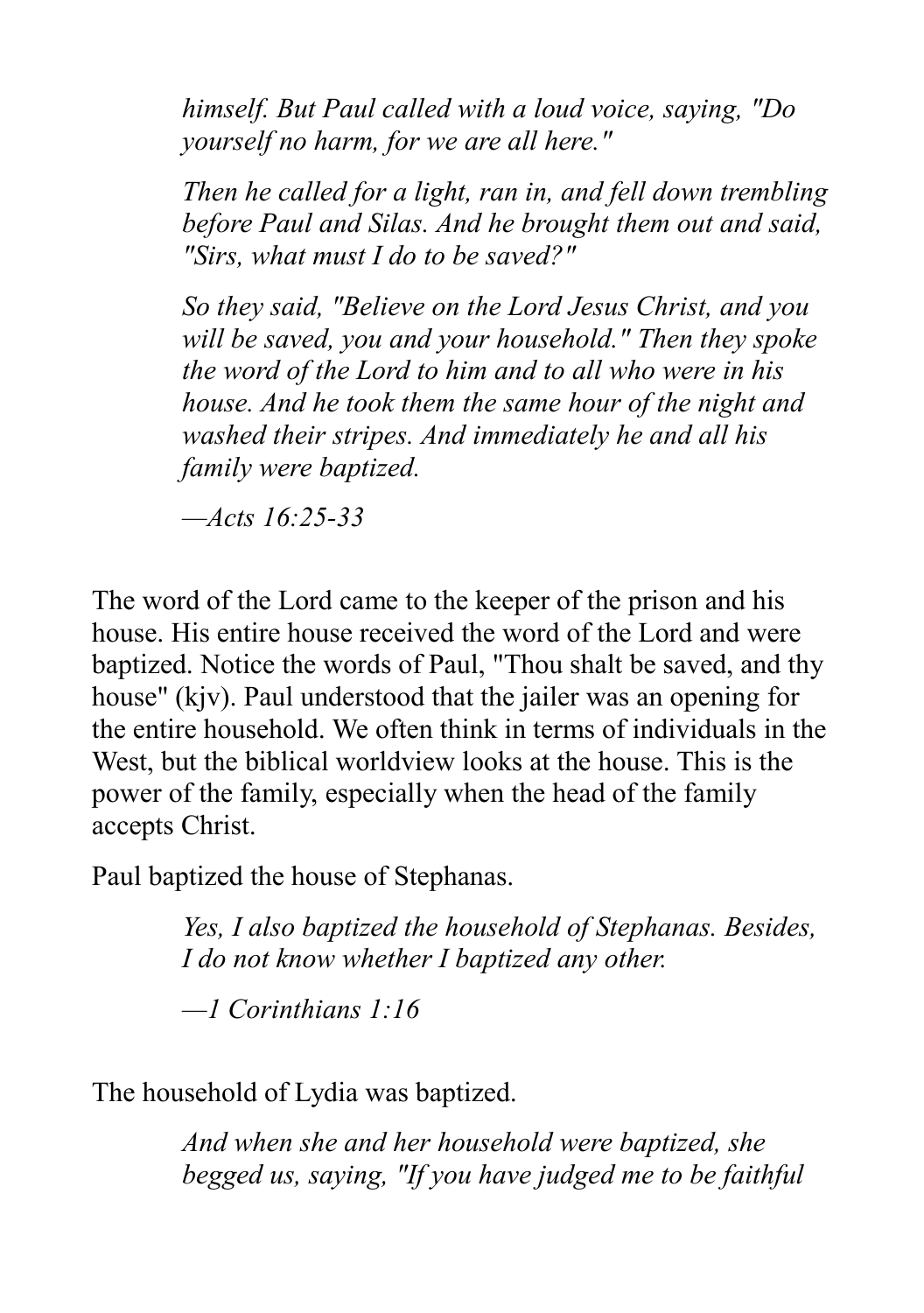*to the Lord, come to my house and stay." So she persuaded us.*

*—Acts 16:15*

The household of Narcissus was in the Lord.

*Greet Herodion, my countryman. Greet those who are of the household of Narcissus who are in the Lord.*

*—Romans 16:11*

The household of Crispus received salvation:

*Then Crispus, the ruler of the synagogue, believed on the Lord with all his household. And many of the Corinthians, hearing, believed and were baptized.*

*—Acts 18:8*

The nobleman's house believed:

*So the father knew that it was at the same hour in which Jesus said to him, "Your son lives." And he himself believed, and his whole household.*

*—John 4:53*

Salvation came to the house of Zaccheus:

*And Jesus said to him, "Today salvation has come to this house, because he also is a son of Abraham."*

*—Luke 19:9*

In the Old Testament the Lord blessed the house of Obed-Edom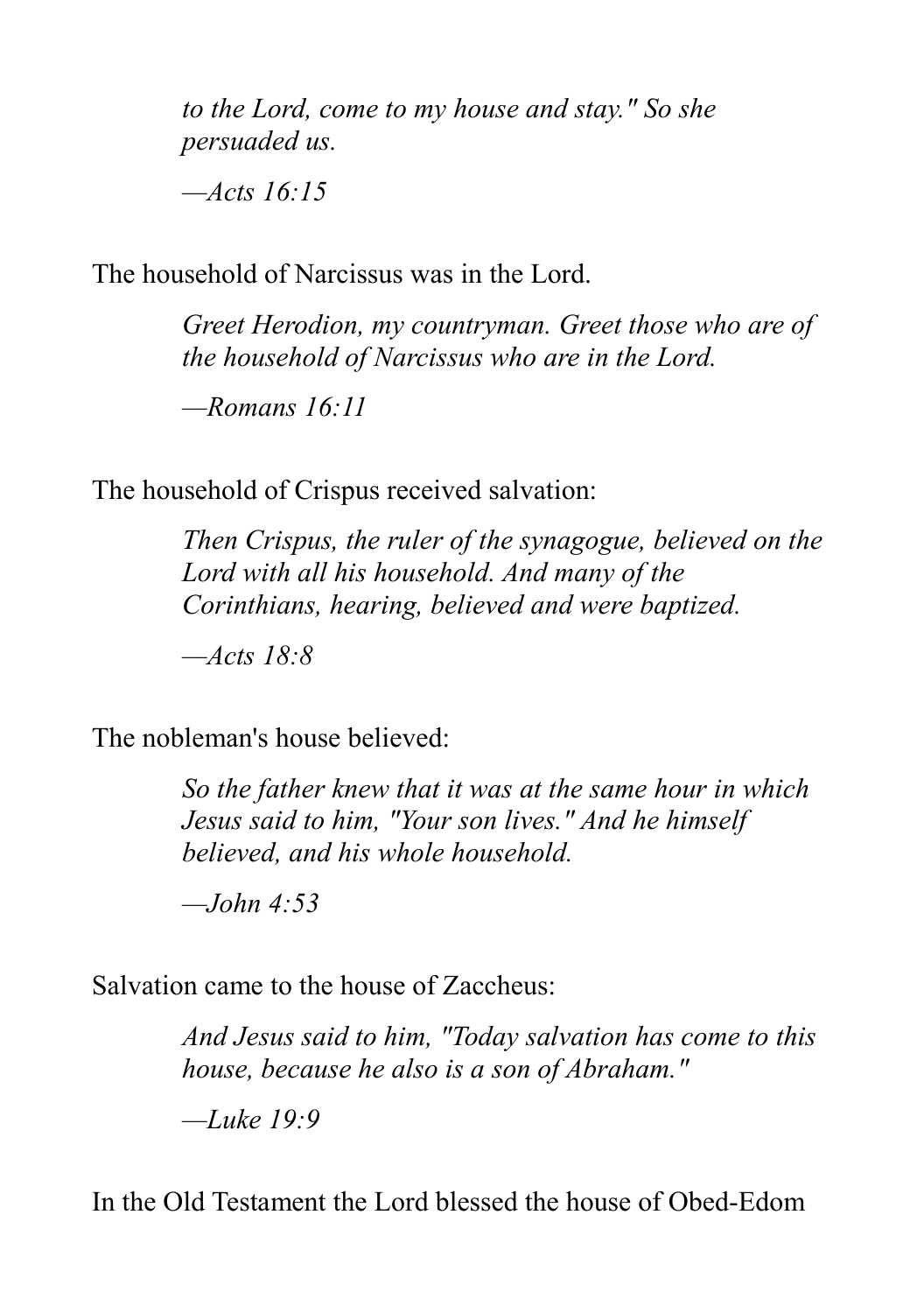and all that he had.

*The ark of the Lord remained in the house of Obed-Edom the Gittite three months. And the Lord blessed Obed-Edom and all his household.*

*—2 Samuel 6:11*

He kept the house of David on the throne and saved them from destruction.

> *Yet the Lord would not destroy the house of David, because of the covenant that He had made with David, and since He had promised to give a lamp to him and to his sons forever.*

*—2 Chronicles 21:7*

God's love (mercy, loving-kindness) is steadfast, which means enduring and sure. The Hebrew word for "sure mercies" is aman, meaning "sure, lasting, faithful, established, firm, and reliable."

God's mercy to David was sure. David spoke of the resurrection. He could die with the assurance that he would be resurrected through Messiah.

David's family and descendants benefited from the covenant God made with David. God's mercy prevented his family from being destroyed.

> *And that He raised Him from the dead, no more to return to corruption, He has spoken thus: "I will give you the sure mercies of David."*

*—Acts 13:34*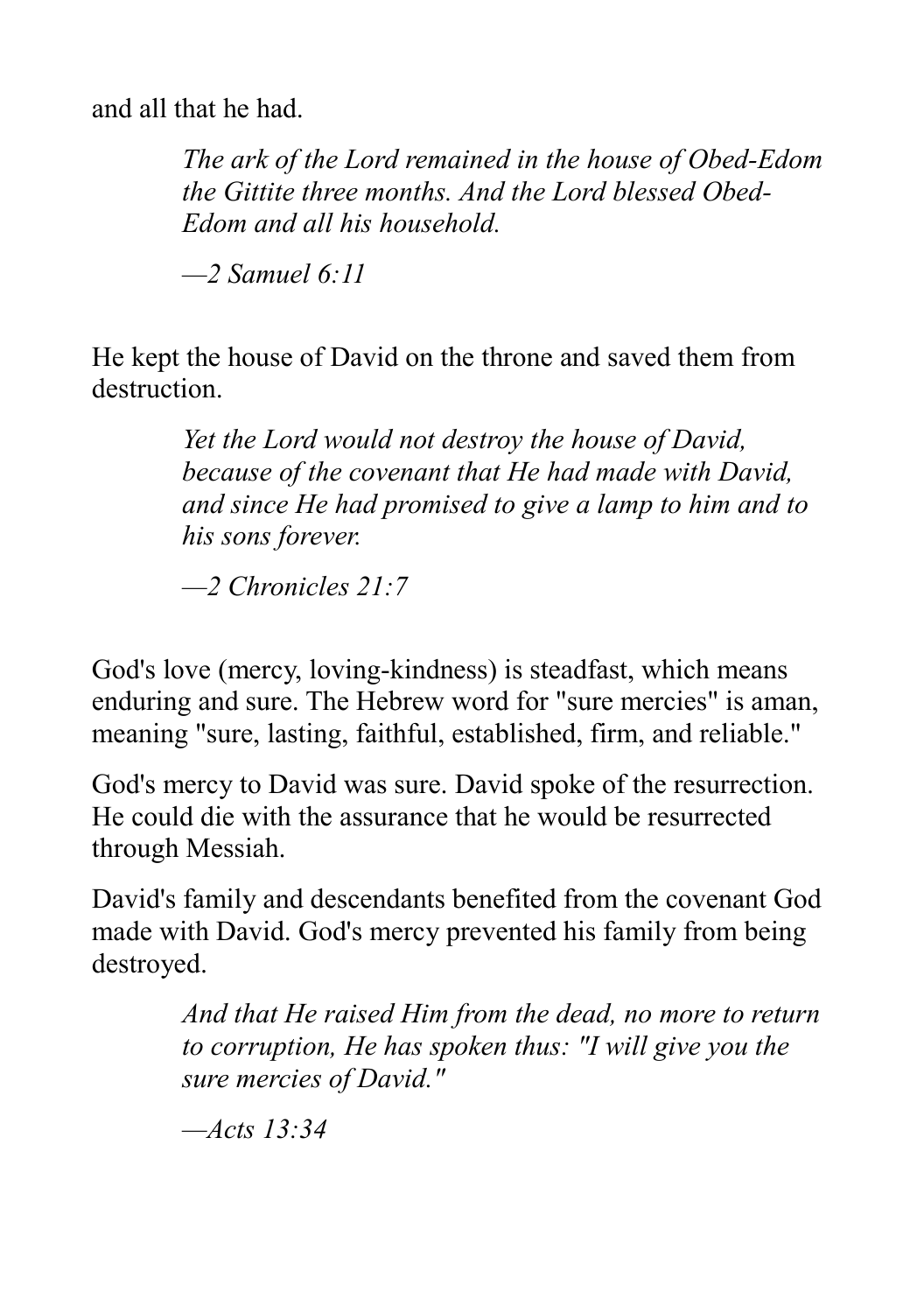The mercy upon David's house was sure. The steadfast love of God was manifested from generation to generation.

Rahab the harlot is an example of faith, and she believed for her deliverance and the deliverance of her household.

> *By faith the harlot Rahab did not perish with those who did not believe, when she had received the spies with peace.*

*—Hebrews 11:31*

Rahab is one of the greatest examples in Scripture of someone's faith saving their house. Rahab's faith saved her and her house. It is important for believers to intercede and believe God for the salvation of their families.

Noah prepared an ark for the saving of his house. Noah's entire family was saved through the flood because of Noah's obedience.

> *By faith Noah, being divinely warned of things not yet seen, moved with godly fear, prepared an ark for the saving of his household, by which he condemned the world and became heir of the righteousness which is according to faith.*

*—Hebrews 11:7*

The obedience of a family member will affect the entire family. These are numerous examples in Scripture of salvation coming to a household. This has been seen throughout history with God's Word coming to countless households. Only eternity will reveal the number of households that have been saved over generations. The good news is that God desires to visit and save your household as well.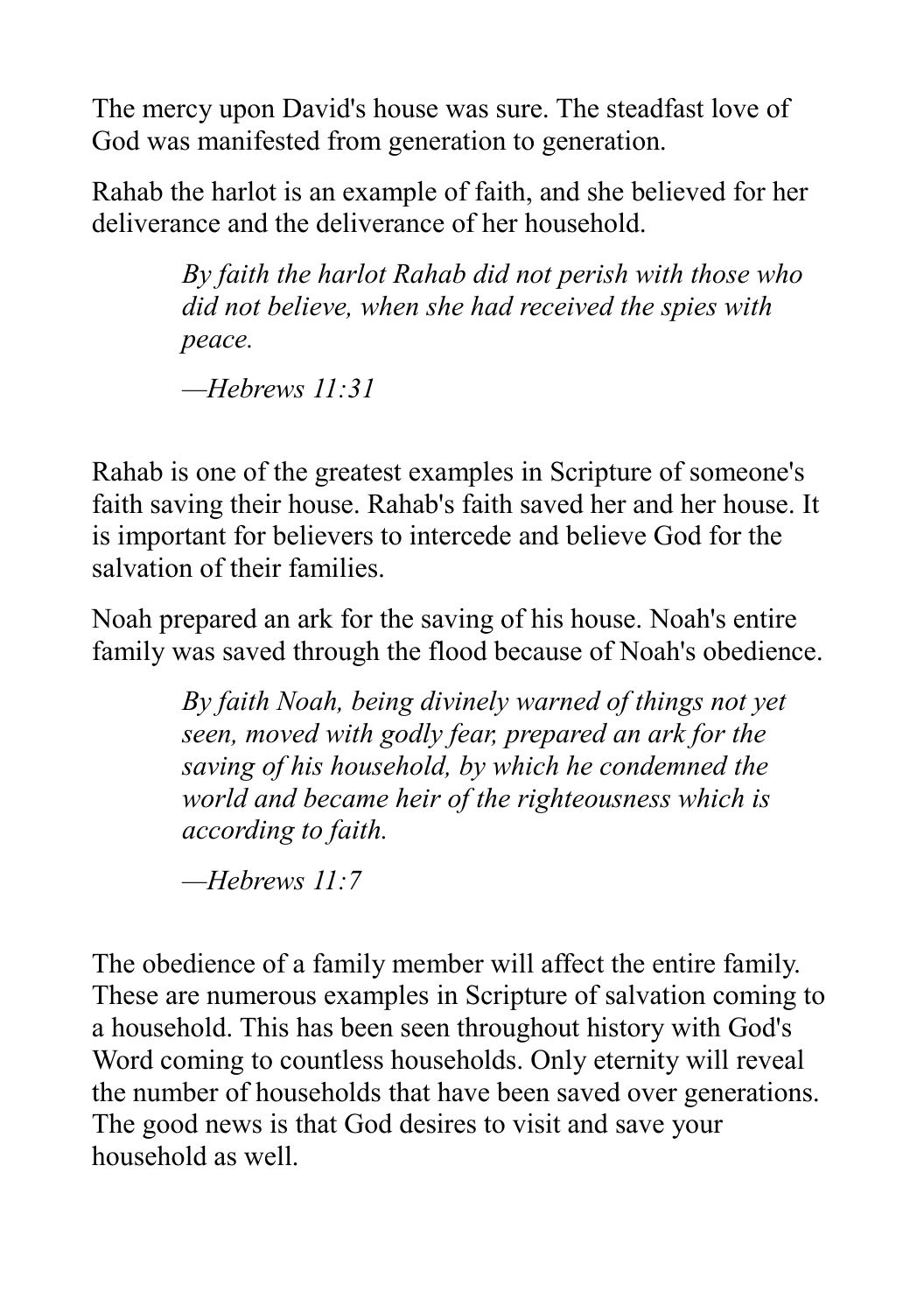*But whatever house you enter, first say, "Peace to this house." And if a son of peace is there, your peace will rest on it; if not, it will return to you.*

*—Luke 10:5-6*

Shalom (peace) can come to a house. The gospel is the gospel of peace. Salvation brings peace. Peace is the word shalom, meaning health, favor, and wholeness. This is God's desire for households that believe the gospel of peace.

### **Covenant Households Support Kingdom Ministries**

*The Lord grant mercy to the household of Onesiphorus, for he often refreshed me, and was not ashamed of my chain.*

*—2 Timothy 1:16*

*Greet Prisca and Aquila, and the household of Onesiphorus.*

*—2 Timothy 4:19*

Paul mentioned the house of Onesiphorus. He saluted this house in his letters. This house evidently was special to Paul. Ministers need families that support and bless them in ministry. The house of Onesiphorus refreshed Paul and was not ashamed of his chains. Households can be a blessing to ministers and help advance the kingdom of God.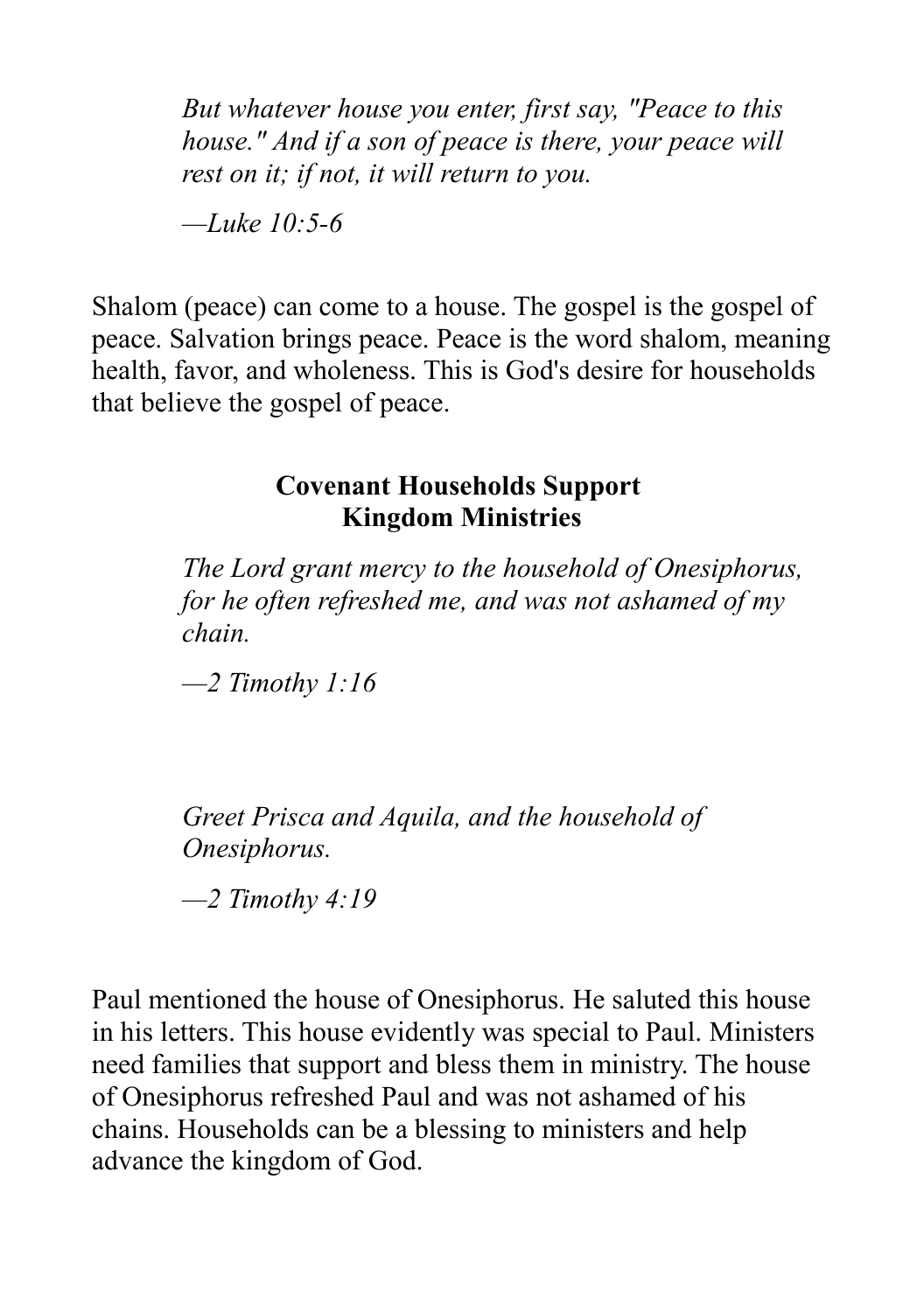Paul mentioned other households in his letters, including his kinsman Herodion:

> *Greet Apelles, approved in Christ. Greet those who are of the household of Aristobulus.*

*—Romans 16:10*

*Greet Herodion, my countryman. Greet those who are of the household of Narcissus who are in the Lord.*

*—Romans 16:11*

### **Covenant Promise For The Salvation Of Your Children**

*But thus says the Lord: "Even the captives of the mighty shall be taken away, and the prey of the terrible be delivered; for I will contend with him who contends with you, and I will save your children."*

*—Isaiah 49:25*

This was God's promise to His covenant people. We are now the seed of Abraham by faith, and we can claim this promise for our children.

Fragmented families can be a hindrance to salvation coming to families. There are many families that are divided and filled with strained relationships. We must pray for healing, forgiveness, and restoration to come to families. The breakdown of the family is epidemic in some places. It is the will of God to turn the hearts of families.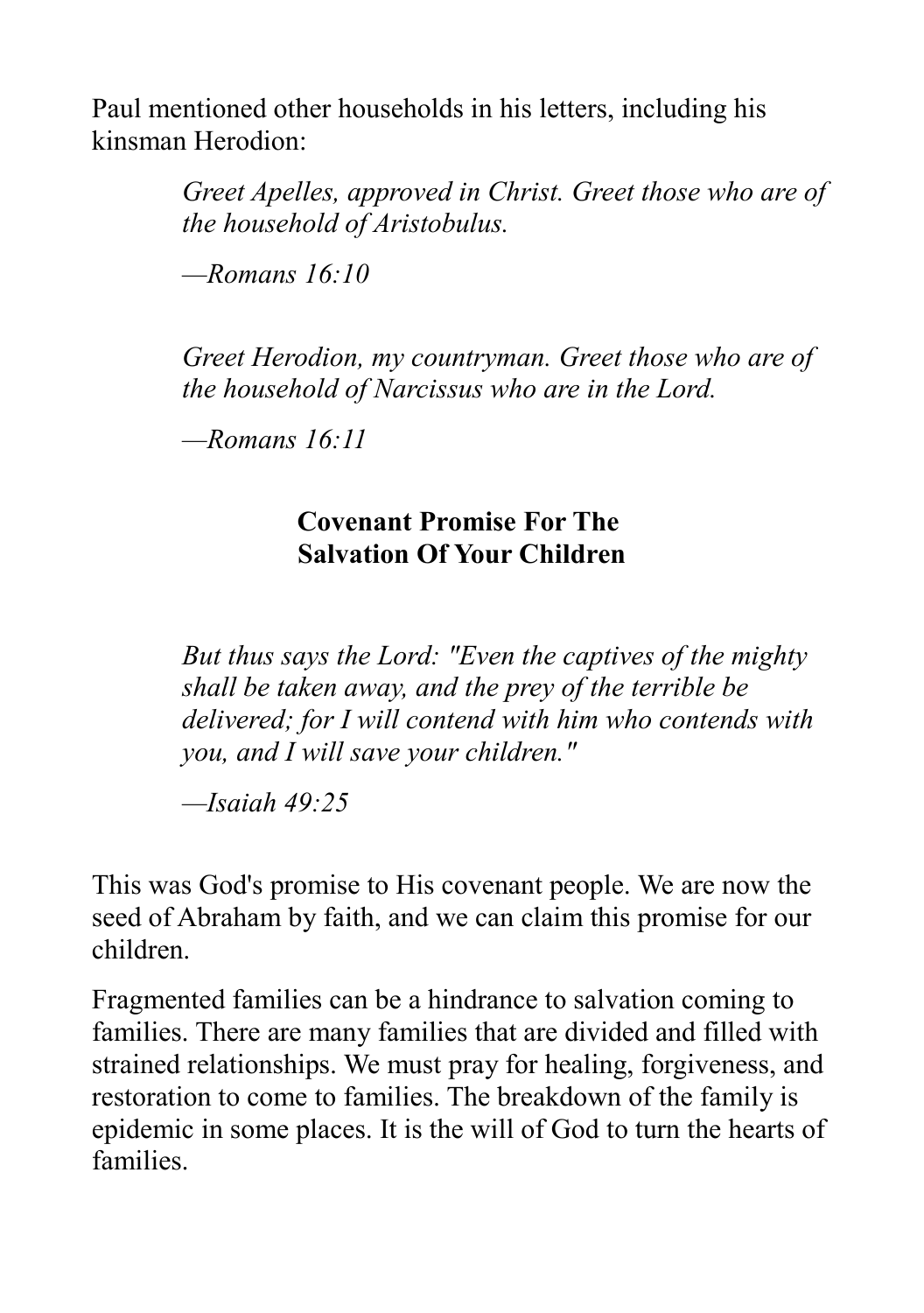*And he will turn the hearts of the fathers to the children, and the hearts of the children to their fathers, lest I come and strike the earth with a curse.*

*—Malachi 4:6*

It should not be unusual for entire families to come to salvation. The breakdown of the family in many cases hinders this from happening. This is why the enemy seeks to destroy families, and as a result hinder the family members from receiving salvation.

Families are God's natural channels of communication. Through family relationships people are exposed to the Word of the Lord.

Family (household) salvations are a key to exponential growth and kingdom expansion. The covenant will have an effect on the household. The church will grow exponentially with the salvation of families.

When a person is saved, the family of that person will be impacted spiritually. The family will have a witness, and light will come into any darkness that family has been in generationally. This will be a major blow to the work of the enemy in that family and bloodline.

> "We are genetically predisposed to cling to our family," explains Dr. Bengtson. "It is wired into us the need to bond with family members. Historically, family relationships have played the most basic role of all ensuring survival. Today, most people rely on family interactions to provide an affirming, positive experience. They provide a sense of support and an identity of who we are and what's unique about us." ...

People who cultivate extended family relationships are at an advantage emotionally and are often more successful in their personal lives. Both children and adults benefit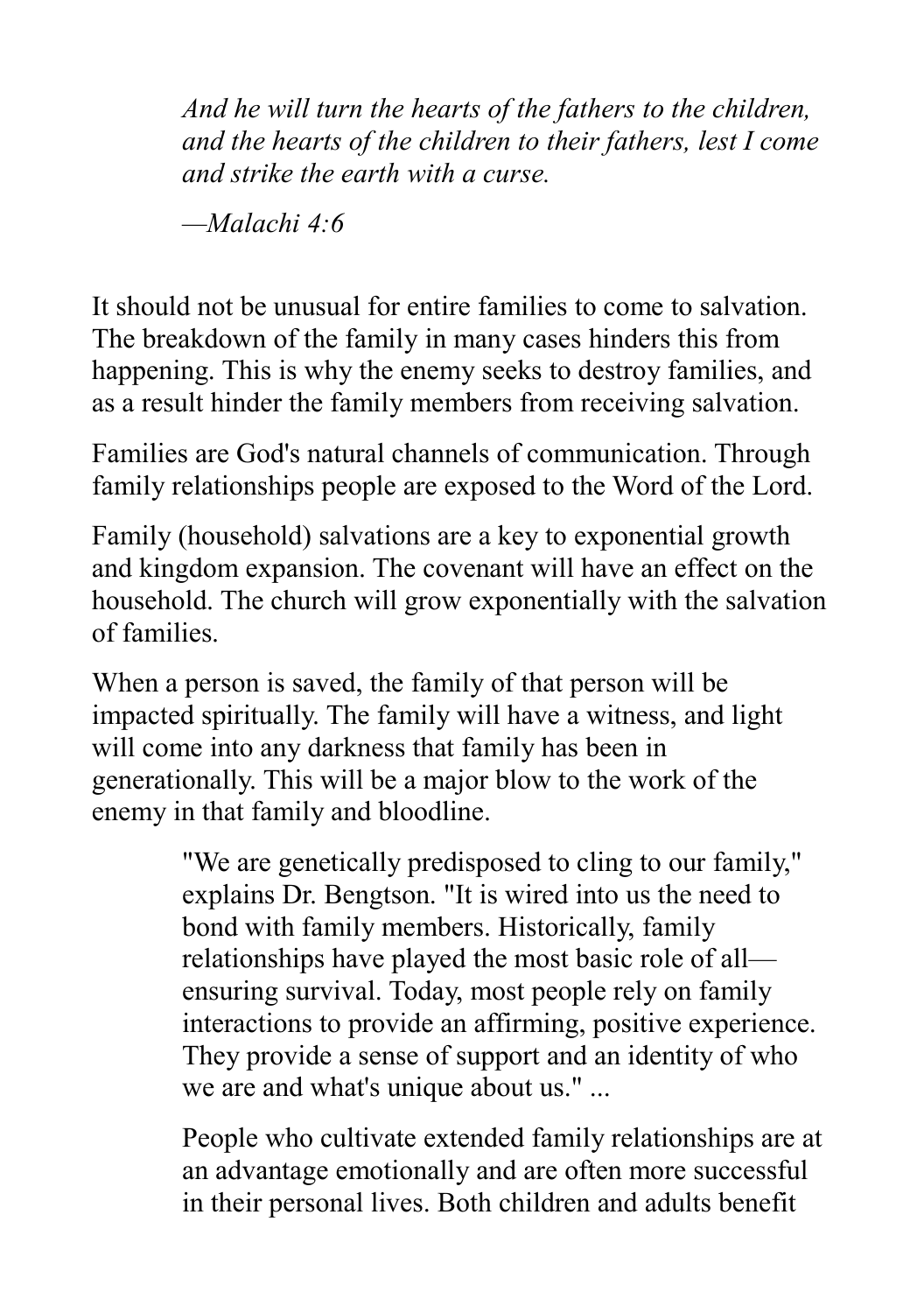from these relationships during times of great stress, such as tragedy, death or divorce. They also reap the rewards when joyous events enter their lives, whether it is a new job, a new child or a milestone birthday.

### **Prayers For Family Salvation**

*God, You are the faithful God, the covenant-keeping God. You keep covenant and loyalty to a thousand generations. I have a covenant with You through the blood of Jesus, which provides salvation, forgiveness, and blessing to my life. You promised Abraham that through his seed all families of the earth would be blessed, Jesus is the promised seed, and through Him my family can be blessed.*

*I come before You on the behalf of my family, and ask for Your salvation, protection, deliverance, and healing to manifest in my family. I pray for anyone in my family who is not in covenant with You to be drawn to You by Your Spirit and to accept Jesus as Lord and Savior. I pray for covenant blessing to come to my family and that my family would benefit from covenant blessings.*

*Have mercy upon my family, and let Your loving-kindness and tender mercy be over us. Let Your grace and favor be upon my family. Let my family in this generation be blessed, and let generations to come walk in covenant with You and be blessed.*

*Lord, save my family.*

*Lord, let Your Word come to every family member, and let them believe.*

*I bind and rebuke every demon that has been assigned to my family members to prevent them from receiving*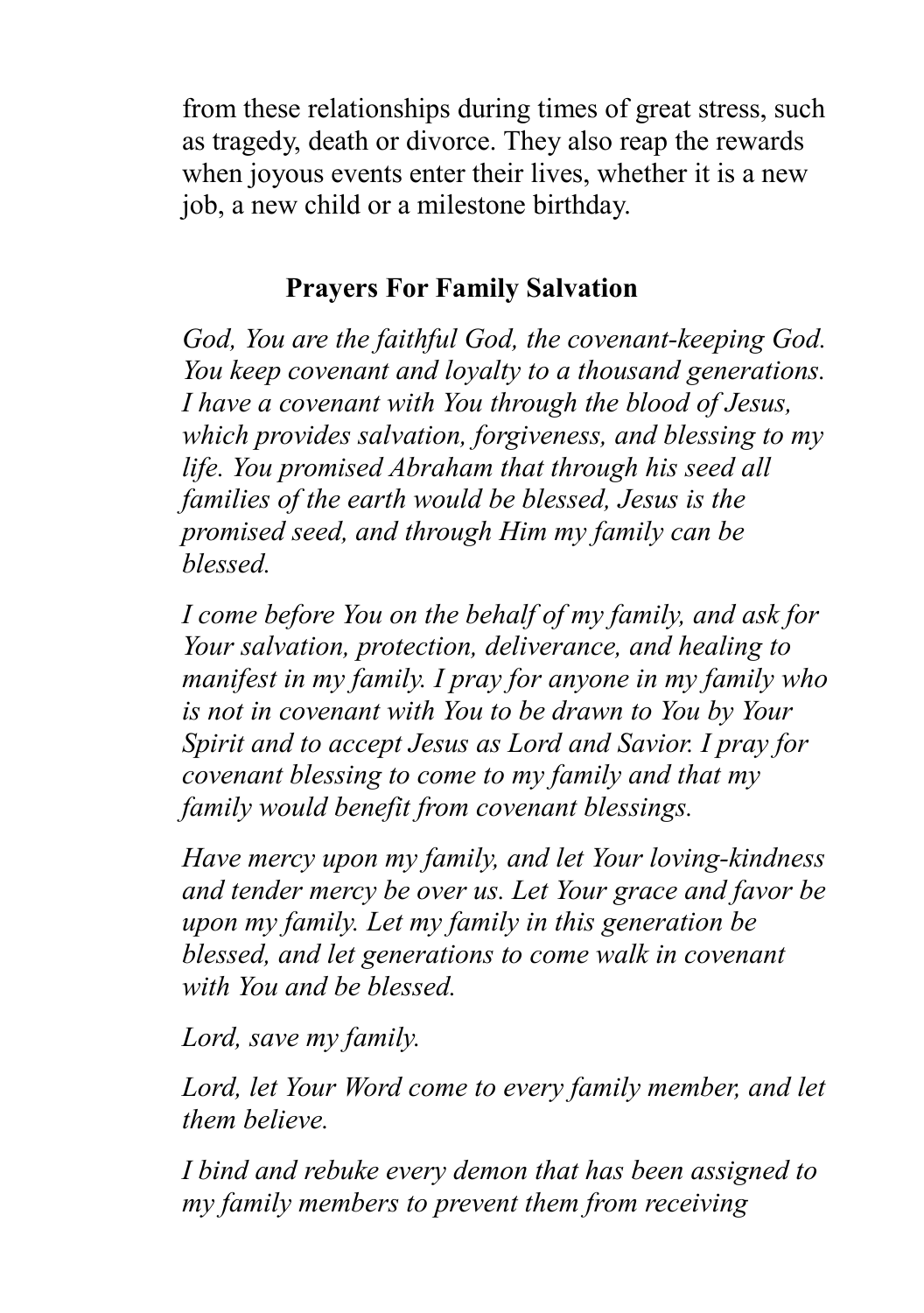*salvation.*

*Lord, let salvation come to my household. Let my household be like the household of Obed-Edom (2 Sam. 6:11).*

### **Declare The Salvation Of The Lord Over Your Family**

My family is waiting for Your salvation, O Lord (Gen. 49:18).

My family hopes for the salvation of the Lord, and we do His commandments (Ps. 119:166).

My eyes have seen the salvation of the Lord for my family (Luke 2:30).

The Lord is the rock and salvation for my family. He is our defense, and we will not be moved (Ps. 62:6).

Salvation belongs to the Lord, and His blessing is upon my family (Ps. 3:8).

My family trusts in the Lord's mercy, and our hearts rejoice in His salvation (Ps. 13:5).

My family rejoices in the Lord's salvation (Ps. 35:9).

The Lord, our salvation, makes haste to help my family (Ps. 38:22).

The Lord will restore to my family the joy of His salvation and will uphold us by His generous Spirit (Ps. 51:12).

Let the way of the Lord be made known in my family and His salvation among us all (Ps. 67:2).

The Lord works salvation in our midst (Ps. 74:12).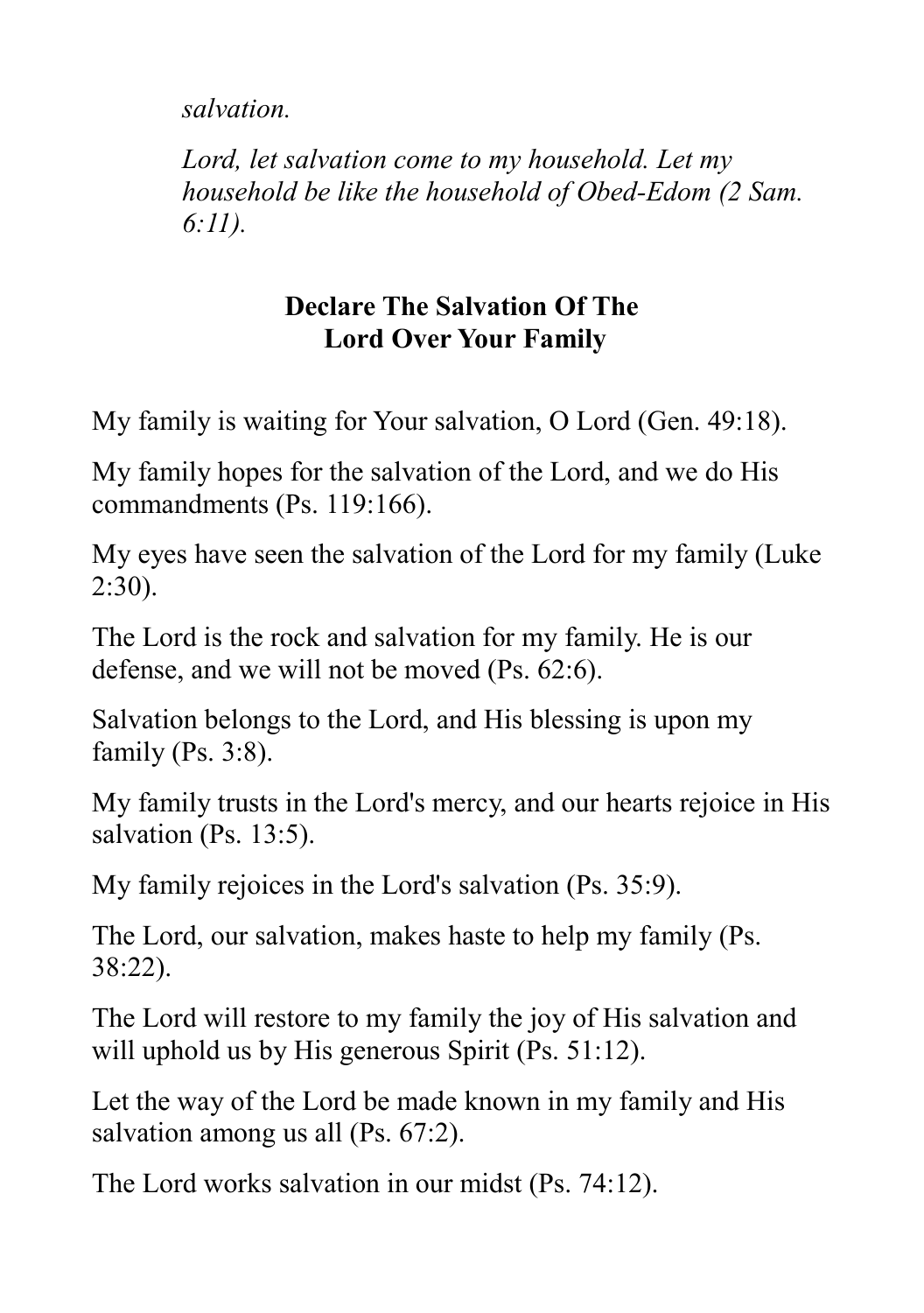The Lord shows mercy to my family and grants us His salvation (Ps. 85:7).

The Lord will satisfy my family with long life, and He will show us His salvation (Ps. 91:16).

My family seeks diligently the salvation of the Lord and His righteous word (Ps. 119:123).

My family praises You, O Lord, for You have answered us and have become our salvation (Ps. 118:21).

My family longs for the salvation of the Lord, and His law is our delight (Ps. 119:174).

My family hopes and waits quietly for the salvation of the Lord (Lam. 3:26).

The Lord has risen up a horn of salvation for my family (Luke 1:69).

By the remission of their sins, the knowledge of salvation is given to my family (Luke 1:77).

The grace of God, which brings salvation, has appeared to my family (Titus 2:11).

Jesus is the author of eternal salvation for my family because we obey Him (Heb. 5:9).

God is my family's salvation. We will trust and not be afraid. The Lord is our strength and song (Isa. 12:2).

The Lord will bring His righteousness near to my family. It will not be far off. His salvation will not linger. He will place salvation in us, for we are His glory (Isa. 46:13).

Truly, the Lord our God is the salvation of my family (Jer. 3:23).

The Lord has given my family the shield of His salvation (2 Sam.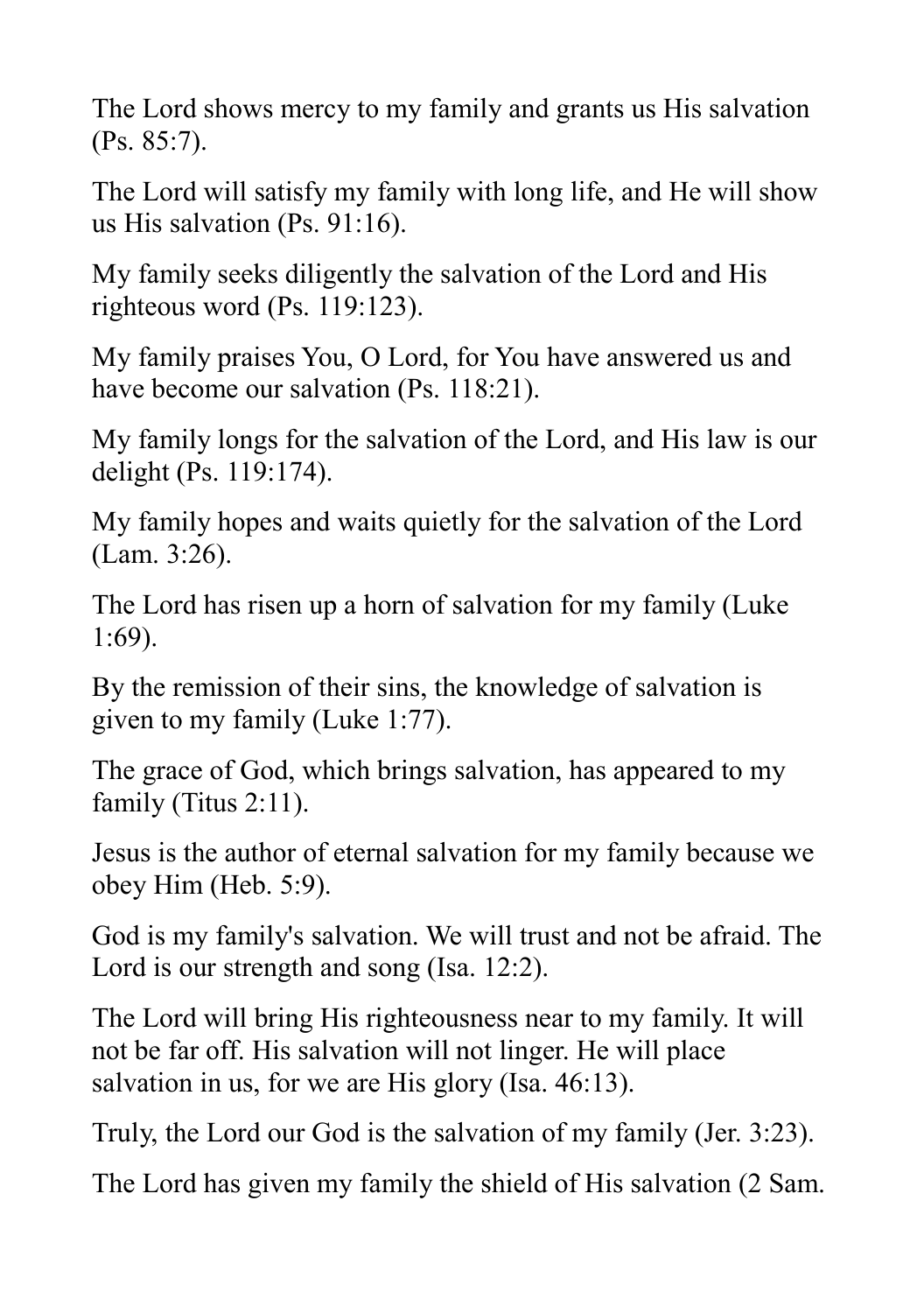22:36).

The Lord is the rock of salvation for my family (2 Sam. 22:47).

The Lord is the tower of salvation for my family. He shows us and our descendants His mercy (2 Sam. 22:51).

My family will sing to the Lord and proclaim the good news of His salvation from day to day (1 Chron. 16:23).

My family rejoices in the Lord's salvation (Ps. 9:14).

The glory of my family is great in the salvation of the Lord. Honor and majesty have been placed upon us (Ps. 21:5).

My family waits on the Lord all the day, for He is the God of our salvation (Ps. 25:5).

The God of my family's salvation loads us daily with benefits (Ps. 68:19).

The God of our salvation will restore us and cause His anger toward us to cease (Ps. 85:4).

The Lord's salvation is near to my family, because we fear Him. His glory dwells in our land (Ps. 85:9).

The Lord has remembered His mercy and faithfulness to my family. We have seen His salvation (Ps. 98:3).

The Lord will remember my family with His favor and visit us with His salvation (Ps. 106:4).

My family will take up the cup of salvation and will call upon the name of the Lord (Ps. 116:13).

The Lord's salvation will come upon my family according to His word (Ps. 119:41).

The Lord has clothed the priests in my family with salvation (Ps. 132:16).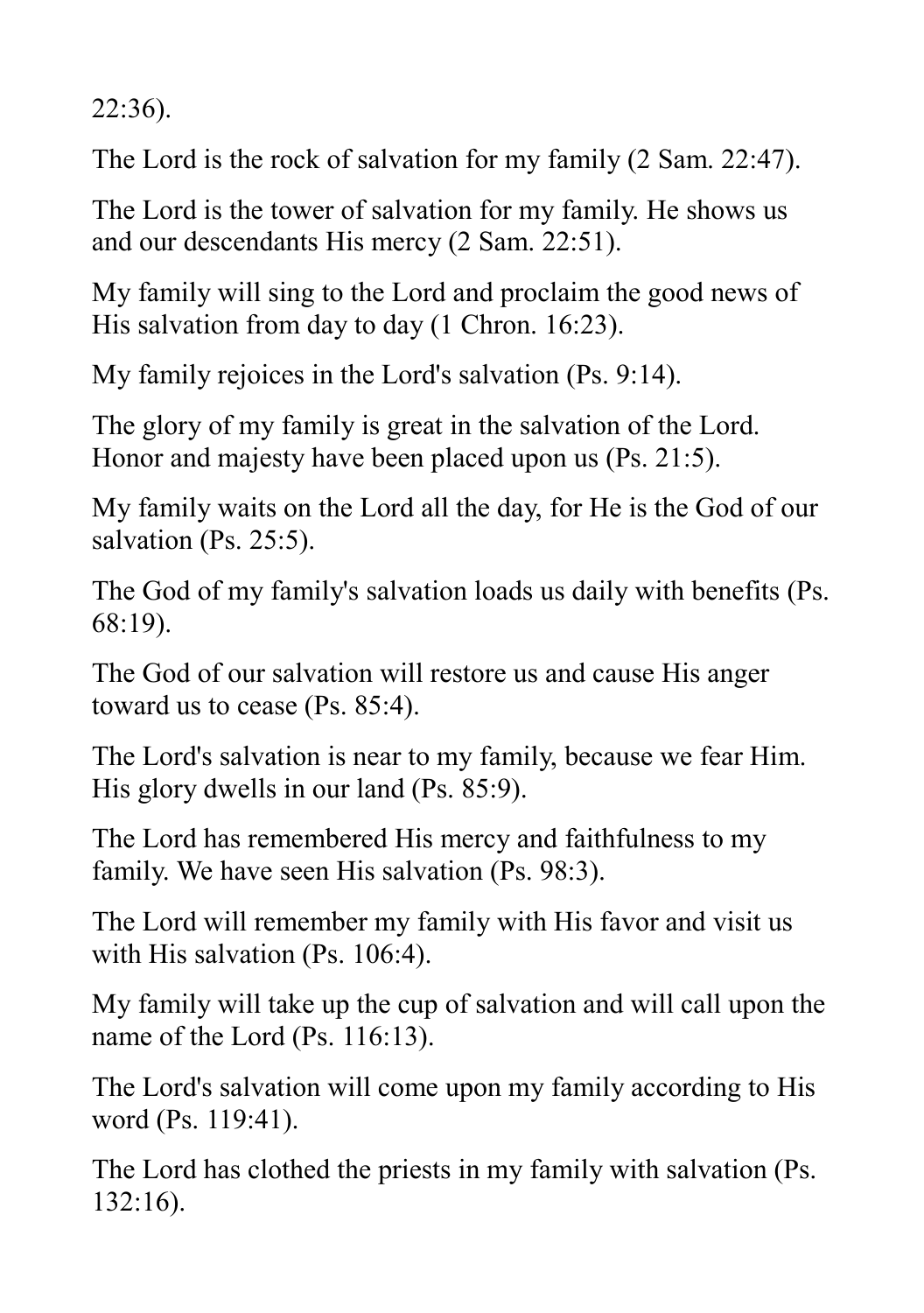The Lord is the strength of our salvation. He covers our heads in the day of battle (Ps. 140:7).

The Lord takes pleasure in my family and beautifies us with His salvation (Ps. 149:4).

The Lord's salvation is about to come to my family, and His righteousness will be revealed (Isa. 56:1).

Today salvation comes to the house of my family, because we are sons of Abraham (Luke 19:9).

The salvation of God has been sent to my family, and they will hear it (Acts 28:28).

The prophets have prophesied that the grace of salvation will come to my family (1 Pet. 1:10).

In the day of salvation the Lord has helped my family (2 Cor. 6:2).

Now is the day of salvation for my family (2 Cor. 6:2).

My family smiles at their enemies because they rejoice in the salvation of the Lord (1 Sam. 2:1).

Today the Lord has accomplished salvation in my family (1 Sam. 11:13).

The Lord is the shield and horn of salvation for my family. He saves us from violence (2 Sam. 22:3).

Although my family is not so with God, He has made us an everlasting covenant. This is our salvation, and He will make it increase (2 Sam. 23:5).

The Lord will increase the salvation of my family (2 Sam. 23:5).

My family glorifies the Lord and orders their conduct aright; therefore He will show us His salvation (Ps. 50:23).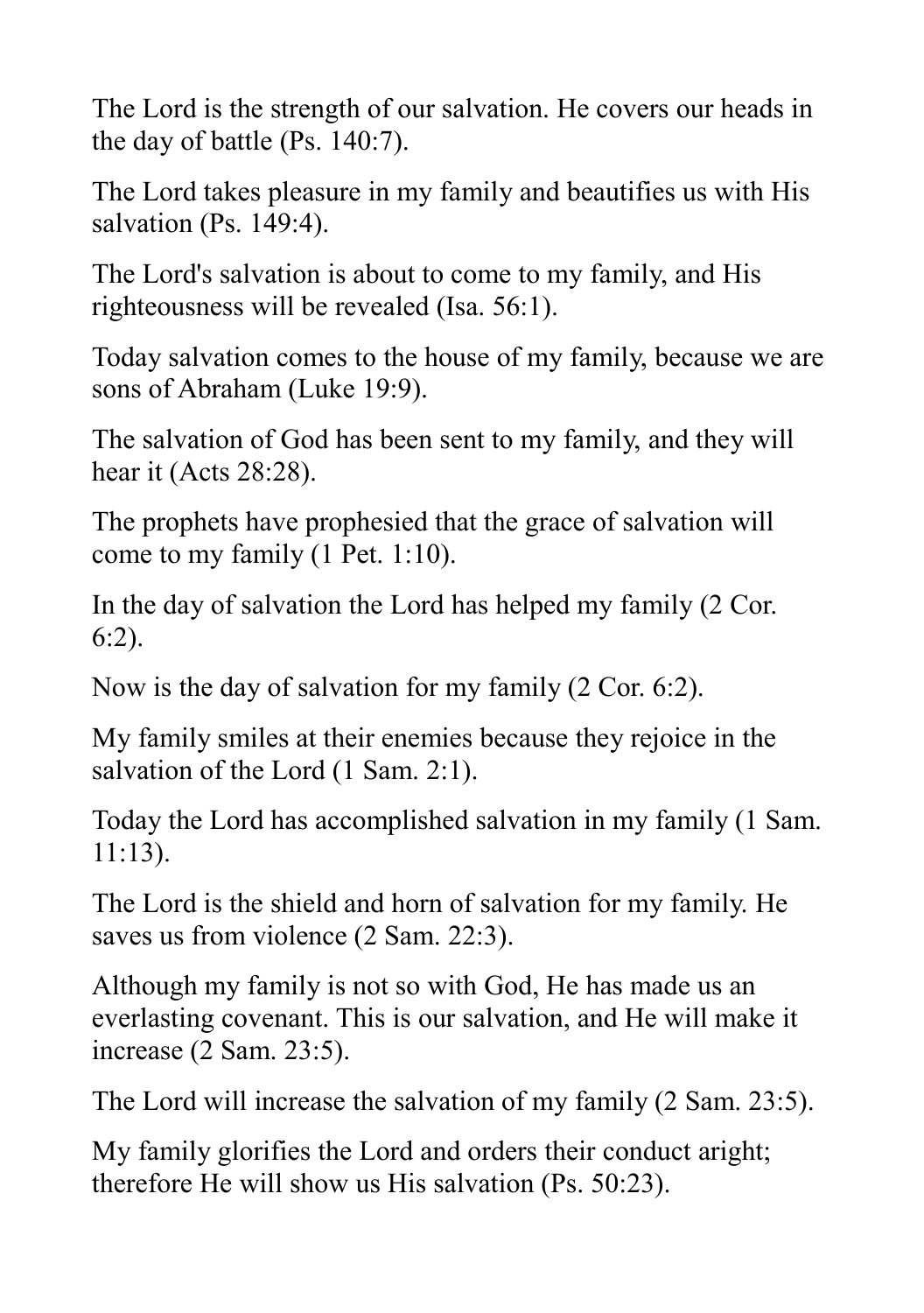The Lord is salvation for my family in the time of trouble (Isa. 33:2).

My family will be saved with an everlasting salvation, and we will not be ashamed or disgraced (Isa. 45:17).

The Lord's salvation for my family is from generation to generation (Isa. 51:8).

The gospel of Christ is the power of salvation to my family (Rom. 1:16).

It is high time for my family to awake out of sleep, for now our salvation is nearer than when we first believed (Rom. 13:11).

May godly sorrow produce repentance in my family, leading them to salvation (2 Cor. 7:10).

My family trusts the Lord, after hearing the word of truth, the gospel of our salvation. We are sealed with the Holy Spirit of promise (Eph. 1:13).

My family will stand still and see the salvation of the Lord, which He will accomplish today (Exod. 14:13).

God of our salvation will save my family. He will gather us together and deliver us to give thanks to His holy name, to triumph in His praise (1 Chron. 16:35).

Violence, waste, and destruction shall no longer be heard of in my family. We will call our walls salvation and our gates praise (Isa. 60:18).

The Lord has clothed my family with the garments of salvation and covered us with robes of righteousness (Isa. 61:10).

Our salvation goes forth like a lamp that burns (Isa. 62:1).

From the beginning God chose my family for salvation through sanctification by the Spirit and belief in the truth (2 Thess. 2:13).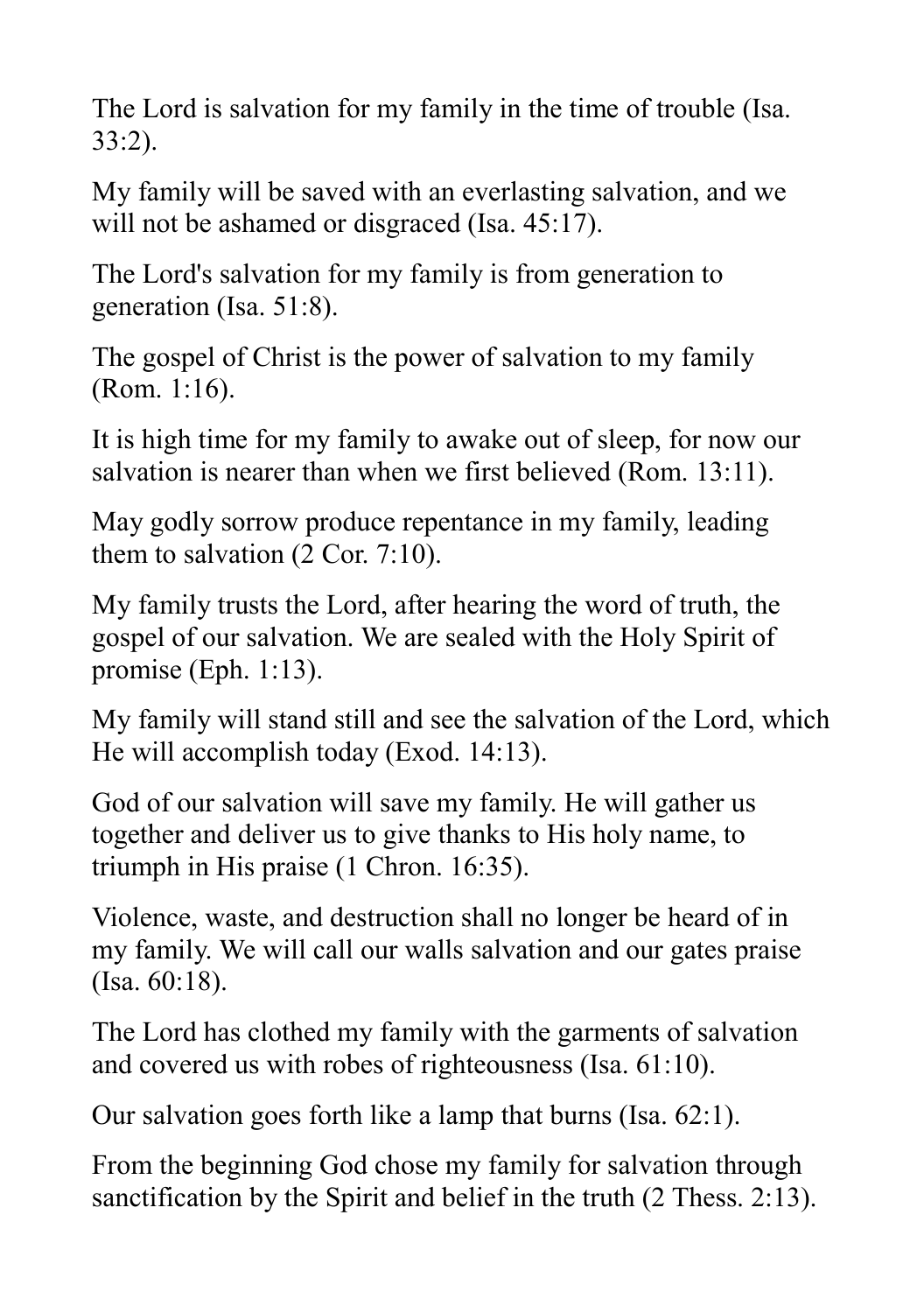My family will not need to fight this battle. We will position ourselves, stand still, and see the salvation of the Lord, who is with us (2 Chron. 20:17).

The Lord has, in an acceptable time, heard my family. In the day of salvation He has helped us. The Lord will preserve us, restore us, and cause us to inherit the desolate heritages (Isa. 49:8).

How beautiful are the feet of my family, who bring good news, peace, and glad tidings of good things, who proclaim salvation (Isa. 52:7).

Salvation, strength, the kingdom of God, and the power of Christ have come to my family. Our accuser has been cast down (Rev. 12:10).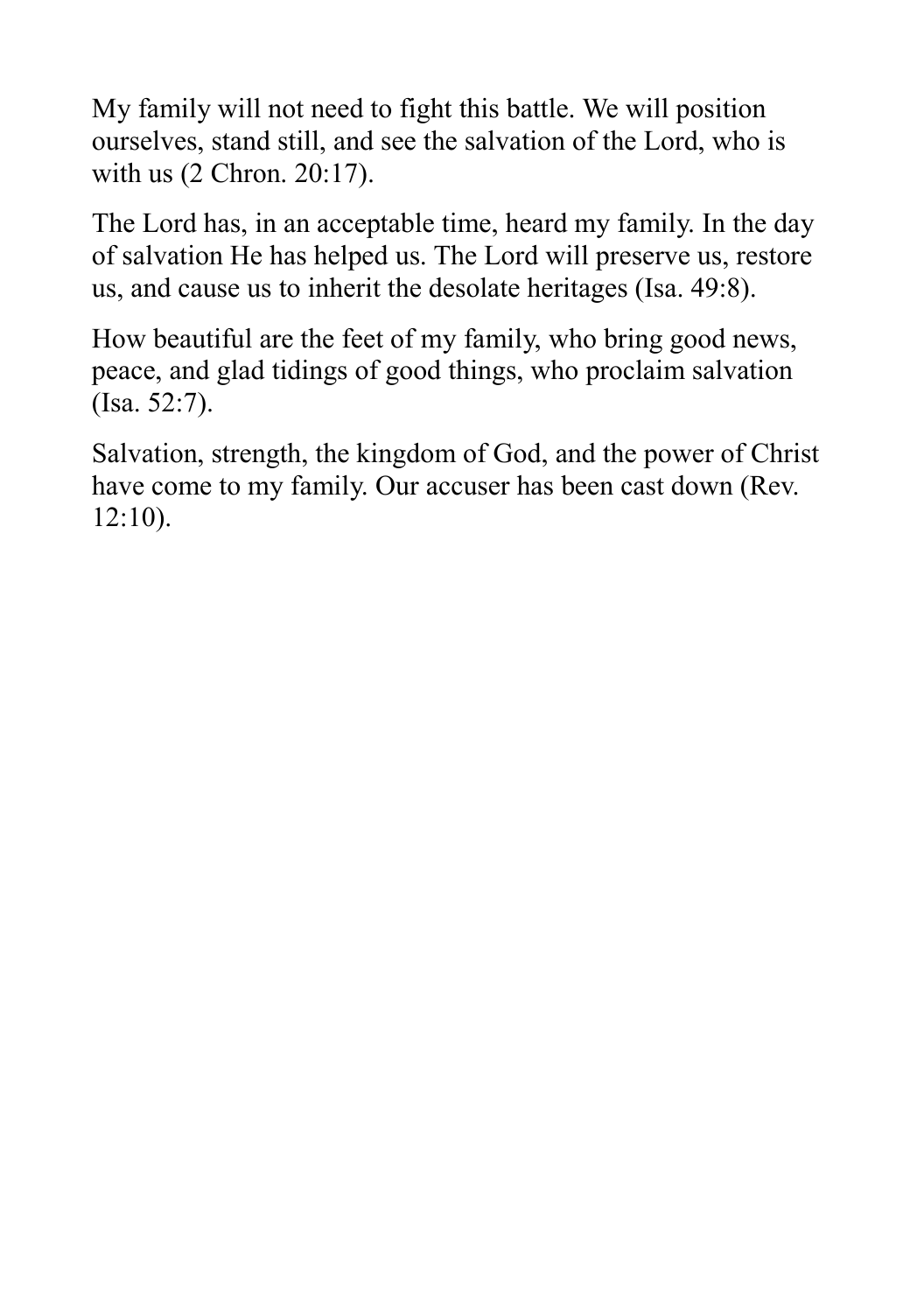## CHAPTER 4

# DELIVERANCE AND HEALING FOR FAMILIES

*Believe on the Lord Jesus Christ, and you will be saved [healed and delivered], you and your household.*

*— Acts 16:31*

A deeper understanding of the word salvation helps us to know that in Christ we can also expect healing and deliverance for our families. As we walk in covenant with God, we open the door for the blood of Christ to flow into our family lines and break the bonds and chains of demonic oppression and possession off of our family members. When one person in a family comes to Christ and lines up with the new covenant, they have activated the promise of God for their whole family to be saved, healed, and delivered.

The late Cecil J. duCille says:

*Many of us might wonder why it is that when God begins to work in a family, many of its members get saved one after the other. The answer is very simple. Satan's kingdom is set up under different principalities, which consists of princes each with their own areas of rule. These princes further divide people into many categories, but the most important one is the family category. Every family is adopted by devils, or agents of Satan. These are called "family spirits," or "familiar spirits." They live and feed upon families so long that their traits are regarded by most families as just family traits. And so*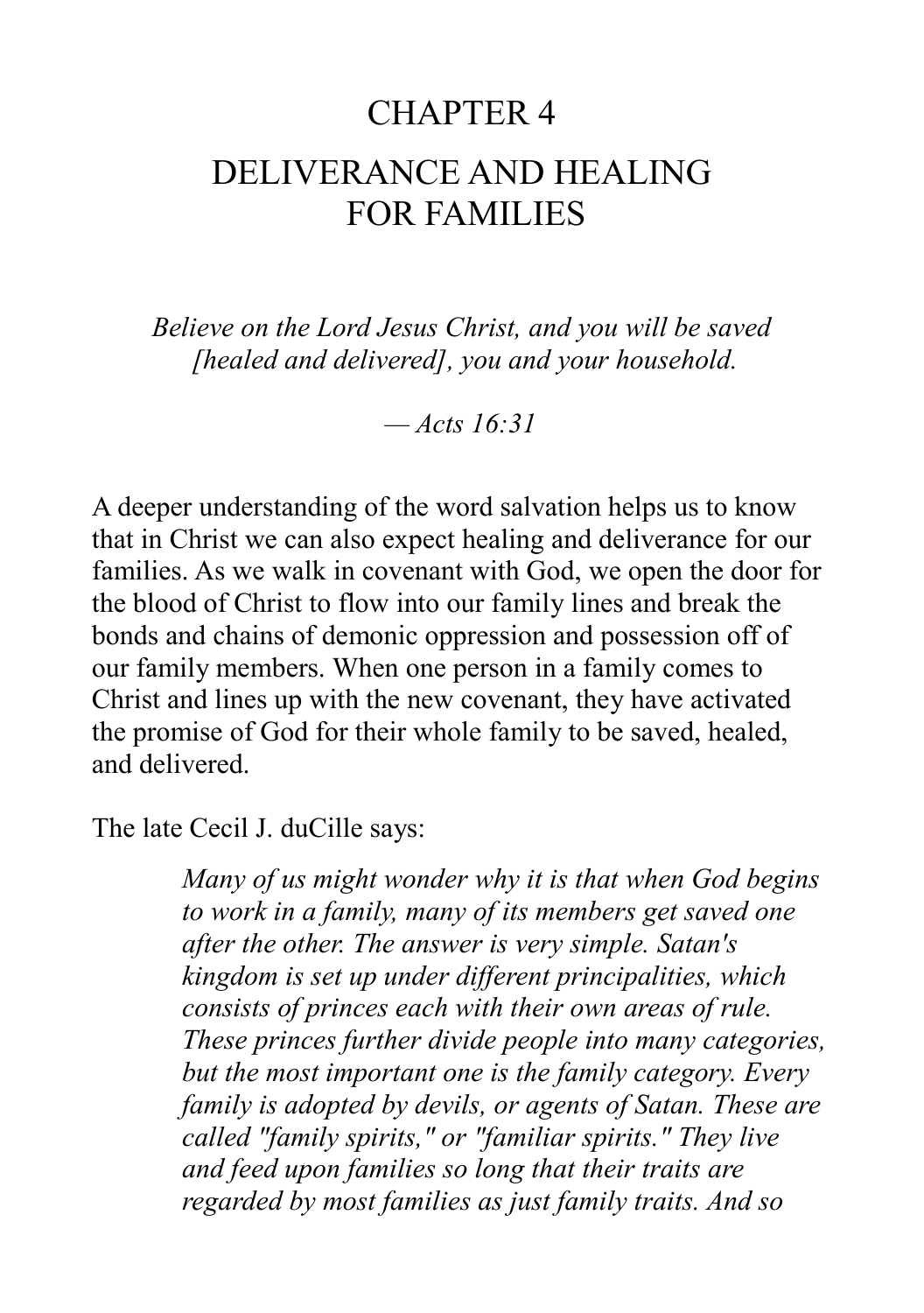*they are not even recognized by most of us as being demonic qualities. We would even boast of them as being our qualities. In my family we used to boast of our prowess in fighting. We would proudly look back upon our ancestry as being mighty warriors, when in truth and in fact, they were demon-possessed. Even the pride, which I find in families and nations, is nothing but demonic pride. Most of it has no real grounds; most of it (that we glory in) is what we should be ashamed of.*

*The first thing that happens when Jesus Christ comes into one's life is that this satanic family possession is hit by the blood of Jesus Christ. Many of these spirits, which may have oppressed one's family for ages, have not only been blasted by the blood of Jesus, but have been put out of action forever and cast into the abyss, from whence they will not return until Jesus comes to judge the quick and the dead. From this understanding, we can see then why it is that when one person in a family is saved, the whole family begins to be released. The battle does not stop there, but it goes on and on. With every victory that one wins over his basic Adamic nature, he is firing a dart or throwing bombs at Satan on behalf of his family.*

#### **Leprosy In The House**

*And the Lord spoke to Moses and Aaron, saying: "When you have come into the land of Canaan, which I give you as a possession, and I put the leprous plague in a house in the land of your possession, and he who owns the house comes and tells the priest, saying, 'It seems to me that there is some plague in the house,' then the priest shall command that they empty the house, before the priest goes into it to examine the plague, that all that is in the house may not be made unclean; and afterward the*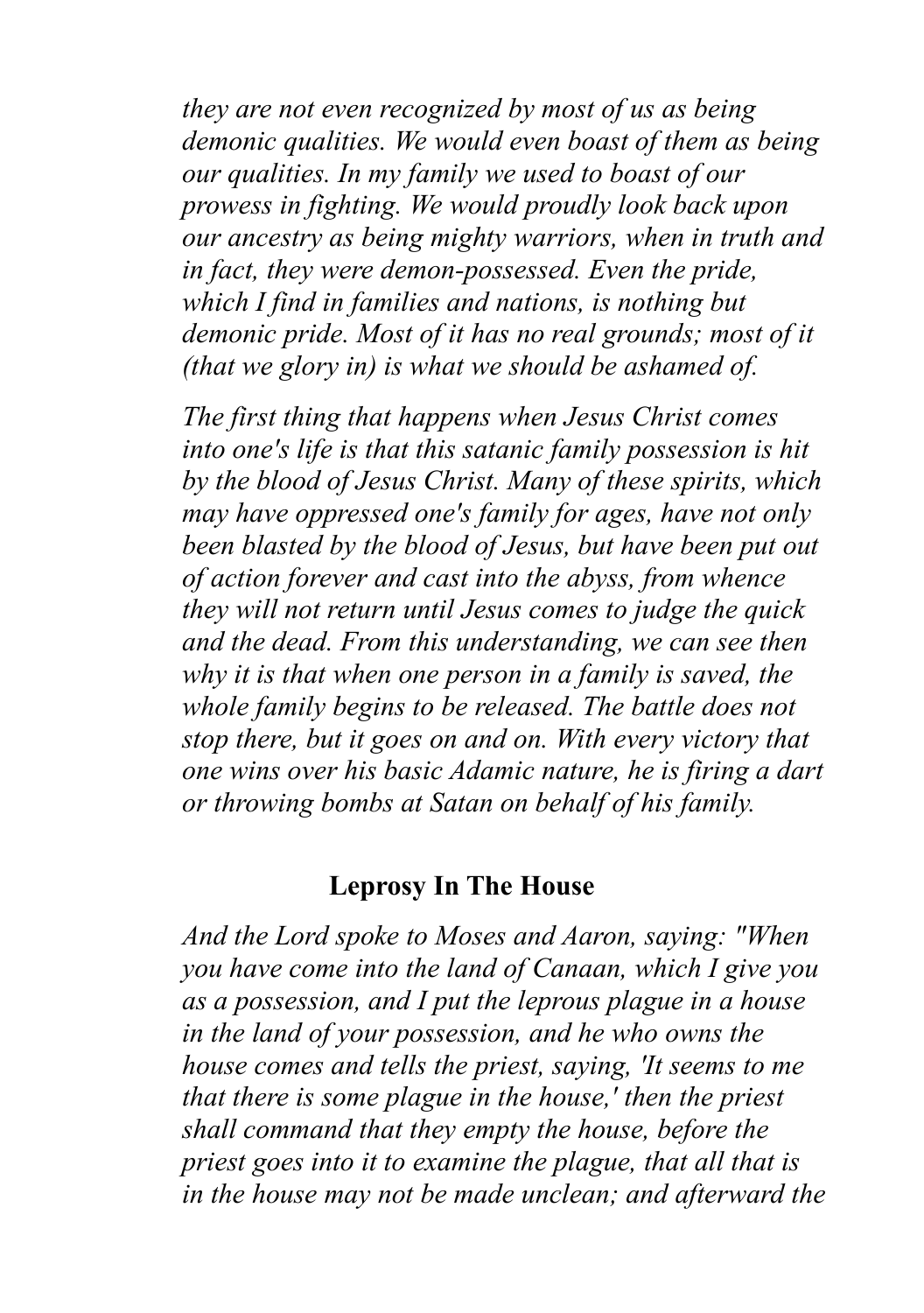*priest shall go in to examine the house. And he shall examine* the *plague; and indeed if the plague is on the walls of the house with ingrained streaks, greenish or reddish, which appear to be deep in the wall, then the priest shall go out of the house, to the door of the house, and shut up the house seven days. And the priest shall come again on the seventh day and look; and indeed if the plague has spread on the walls of the house, then the priest shall command that they take away the stones in which is the plague, and they shall cast them into an unclean place outside the city. And he shall cause the house to be scraped inside, all around, and the dust that they scrape off they shall pour out in an unclean place outside the city. Then they shall take other stones and put them in the place of those stones, and he shall take other mortar and plaster the house.*

*"Now if the plague comes back and breaks out in the house, after he has taken away the stones, after he has scraped the house, and after it is plastered, then the priest shall come and look; and indeed if the plague has spread in the house, it is an active leprosy in the house. It is unclean."*

*—Leviticus 14:33-44*

Leprosy is a type of sin. God gave specific instructions to the priests when they found a plague of leprosy in the house. Jesus came to cleanse lepers. Many individual lepers were cleansed. Leprosy can also be in families.

If leprosy was found in a house, it was considered unclean. The house would then be burned with fire. Jesus can cleanse our families from sin and deliver our families from unclean spirits. The Holy Spirit is that fire that will burn the spiritual leprosy in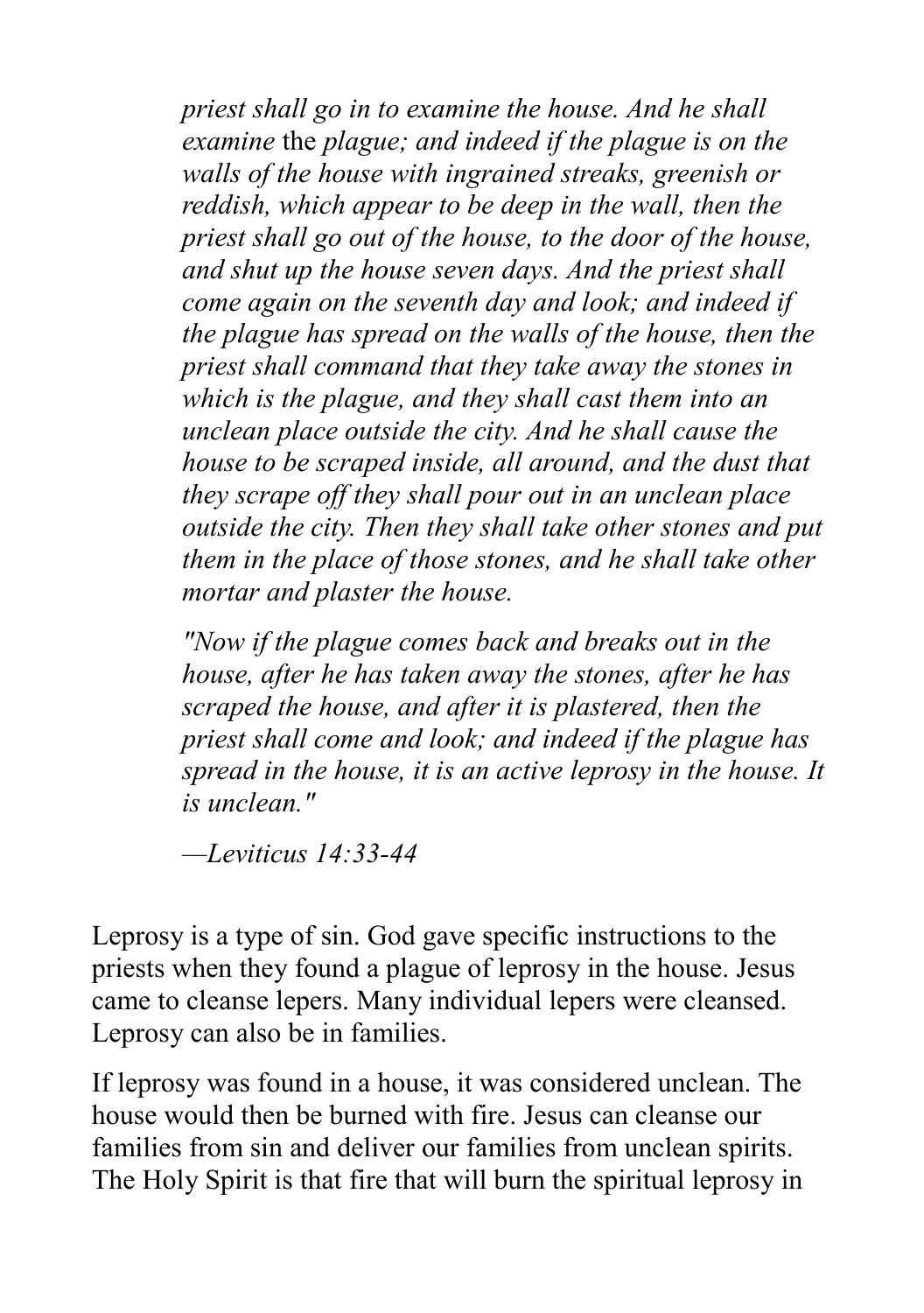our families.

Salvation is also deliverance from sickness and demons. People brought their children to Jesus for deliverance. This was the covenant right of Israel.

A father brought his son to Jesus for deliverance.

*Lord, have mercy on my son, for he is an epileptic and suffers severely; for he often falls into the fire and often into the water.* 

*—Matthew 17:15*

A Gentile woman came to Jesus on the behalf of her daughter.

*And behold, a woman of Canaan came from that region and cried out to Him, saying, "Have mercy on me, O Lord, Son of David! My daughter is severely demonpossessed."*

*—Matthew 15:22*

The woman of Canaan had no covenant right to healing for her daughter, but she received because of her faith. This shows the power of faith. Many who had a covenant right did not receive because of unbelief, and those without a covenant right received because of their faith.

Multitudes brought their loved ones to Jesus for healing and deliverance. Many of the miracles of healing and deliverance occurred in the ministry of Christ as people brought their loved ones and friends to him. Matthew, Mark, and Luke record these miracles.

This is Luke's account. Those vexed with unclean spirits were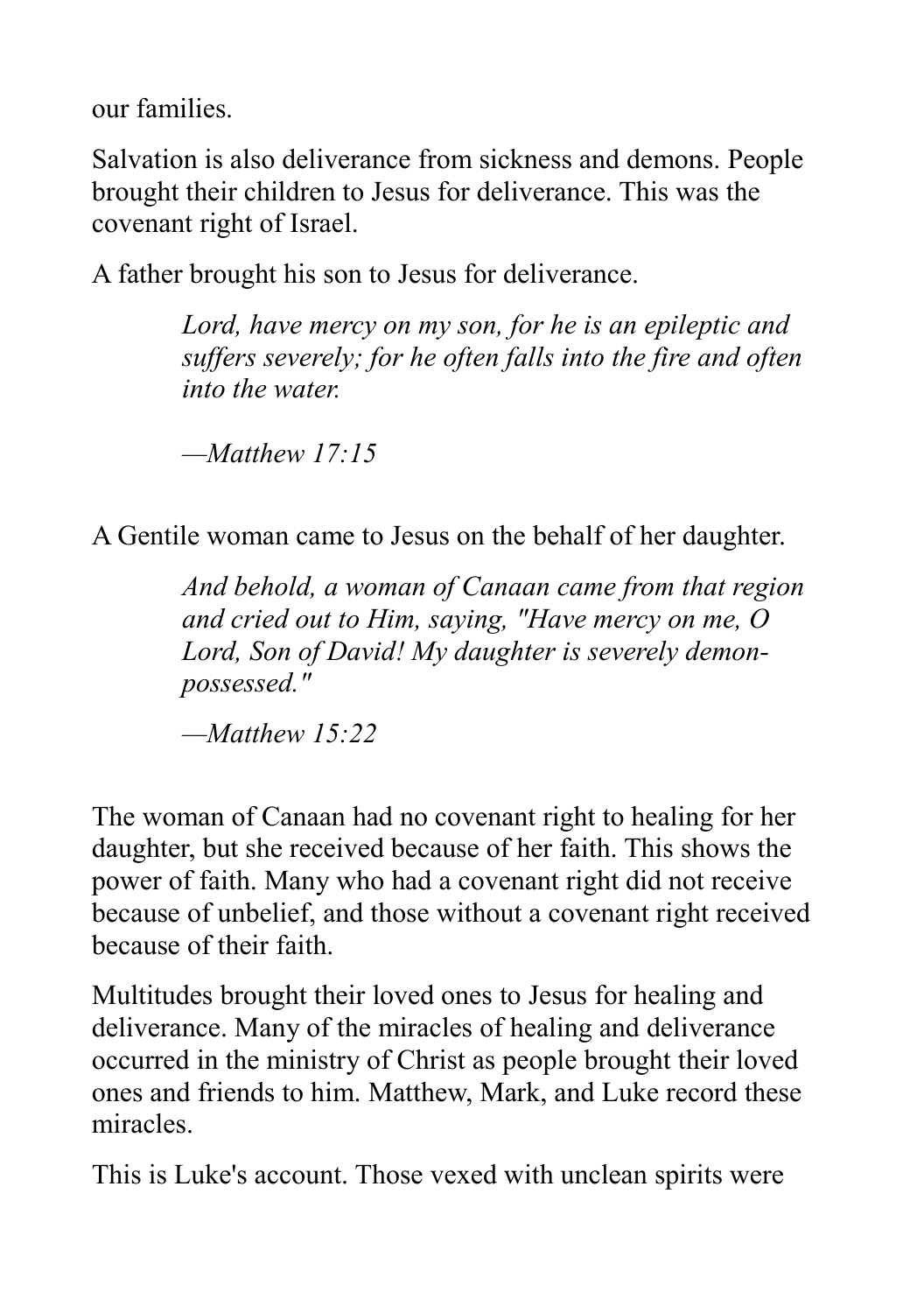healed.

*And He came down with them and stood on a level place with a crowd of His disciples and a great multitude of people from all Judea and Jerusalem, and from the seacoast of Tyre and Sidon, who came to hear Him and be healed of their diseases, as well as those who were tormented with unclean spirits. And they were healed. And the whole multitude sought to touch Him, for power went out from Him and healed them all.*

*—Luke 6:17-19*

This is Matthew's account. Those possessed with devils and tormented were healed.

> *Then His fame went throughout all Syria; and they brought to Him all sick people who were afflicted with various diseases and torments, and those who were demon-possessed, epileptics, and paralytics; and He healed them. Great multitudes followed Him—from Galilee, and from Decapolis, Jerusalem, Judea, and beyond the Jordan.*

*—Matthew 4:24-25*

This is Mark's account. Those with unclean spirits were healed.

*And a great multitude from Galilee followed Him, and from Judea and Jerusalem and Idumea and beyond the Jordan; and those from Tyre and Sidon, a great multitude, when they heard how many things He was doing, came to Him. So He told His disciples that a small boat should be kept ready for Him because of the multitude, lest they should crush Him. For He healed many, so that as many as had afflictions pressed about*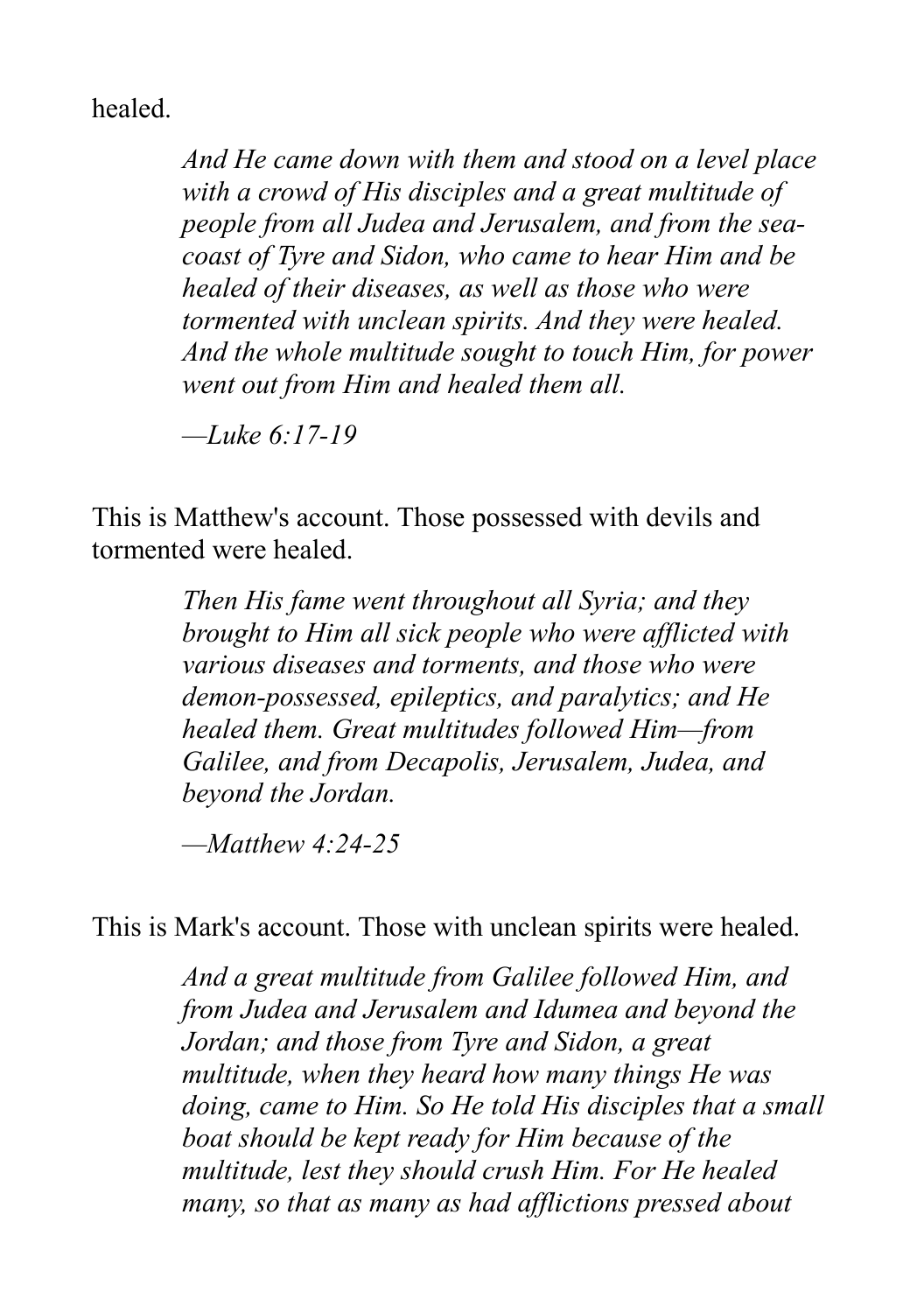*Him to touch Him. And the unclean spirits, whenever they saw Him, fell down before Him and cried out, saying, "You are the Son of God."*

*—Mark 3:7-11*

God's covenant positions you and your family for miracles, including healing and deliverance.

The same thing happened through the apostles.

*They brought the sick out into the streets and laid them on beds and couches, that at least the shadow of Peter passing by might fall on some of them. Also a multitude gathered from the surrounding cities to Jerusalem, bringing sick people and those who were tormented by unclean spirits, and they were all healed.*

*—Acts 5:15-16*

Bring your loved ones to the Lord for healing and deliverance. We have seen many family members brought for prayer by believing loved ones receive healing and deliverance. This reveals the power of the family unit and covenant relationships.

This was duplicated in every village and city that Jesus entered into. People brought their sick loved ones to touch the border of His garment.

> *Wherever He entered, into villages, cities, or the country, they laid the sick in the marketplaces, and begged Him that they might just touch the hem of His garment. And as many as touched Him were made well.*

*—Mark 6:56*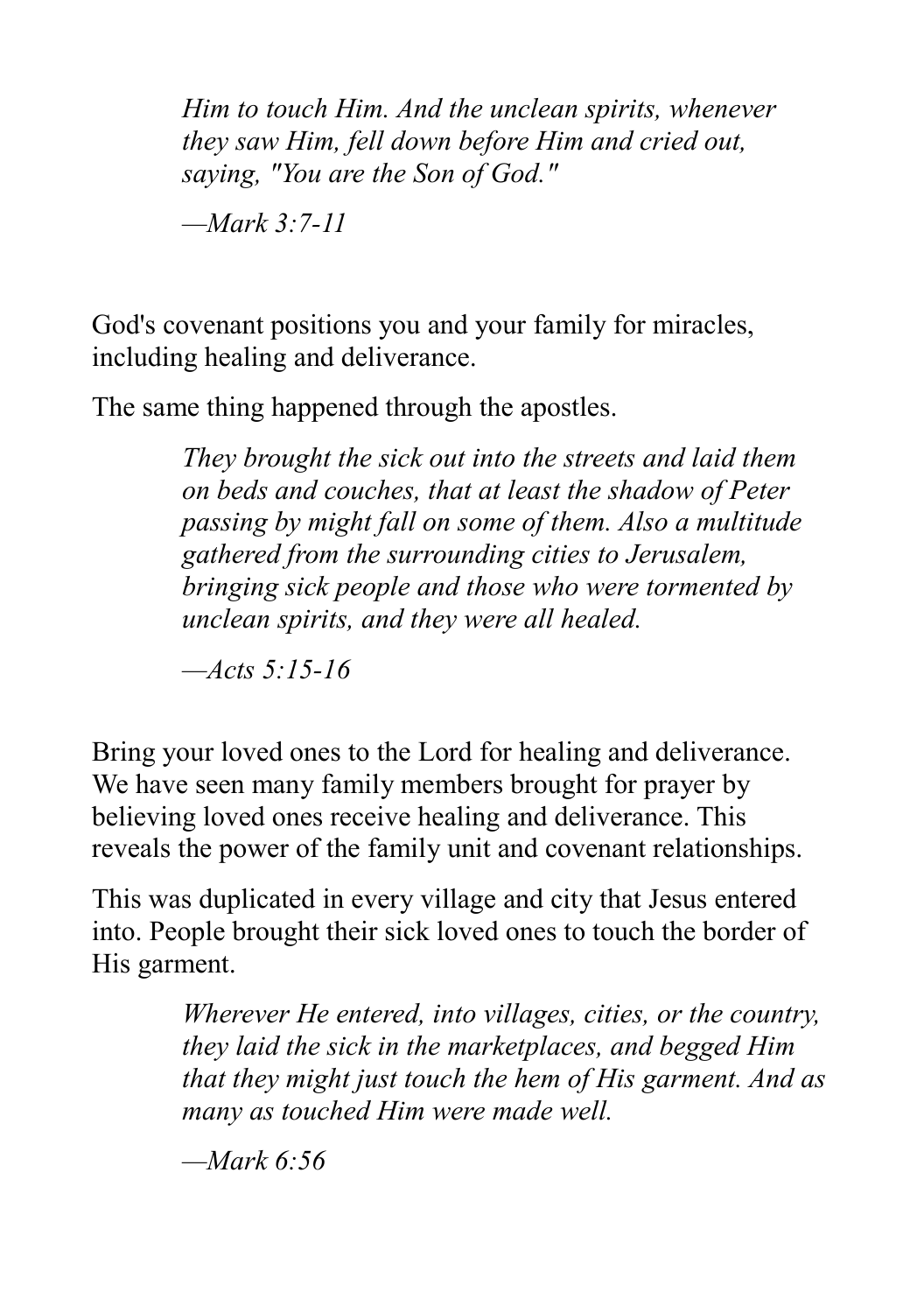Those who touched Christ were made whole. People brought their loved ones to Christ for healing and deliverance. Bring your loved ones to the Lord and watch God perform miracles on their behalf.

### **Your Faith Will Release Healing Power To Your Loved Ones**

*And He said to her, "Daughter, your faith has made you well. Go in peace, and be healed of your affliction."*

*—Mark 5:34*

Faith releases the healing anointing. Unbelief blocks healing. As I mentioned earlier, the main thing to having faith in the power of God to heal your family is to have a revelation of His covenant with you. When you understand covenant, you will understand that healing is for you and your family. This is something that God wants to do. By your faith you can begin to put a demand on the healing power of God.

Faith is like a vacuum that draws out the anointing. Jesus not only ministered with the anointing, but He also let the people know He was anointed (Luke 4:18). When they heard He was anointed, it was their responsibility to believe and receive. The people of Nazareth did not believe and could not draw from His anointing. (See Mark 6:1-6.) He could do no mighty work in Nazareth because of their unbelief. If they would have believed, they could have drawn from His anointing and been healed.

But the woman with the issue of blood believed. She believed enough to press through the crowds, reach out, and touch the healer Himself. In Luke 8:46 Jesus says, "Somebody touched Me, for I perceived power going out from Me."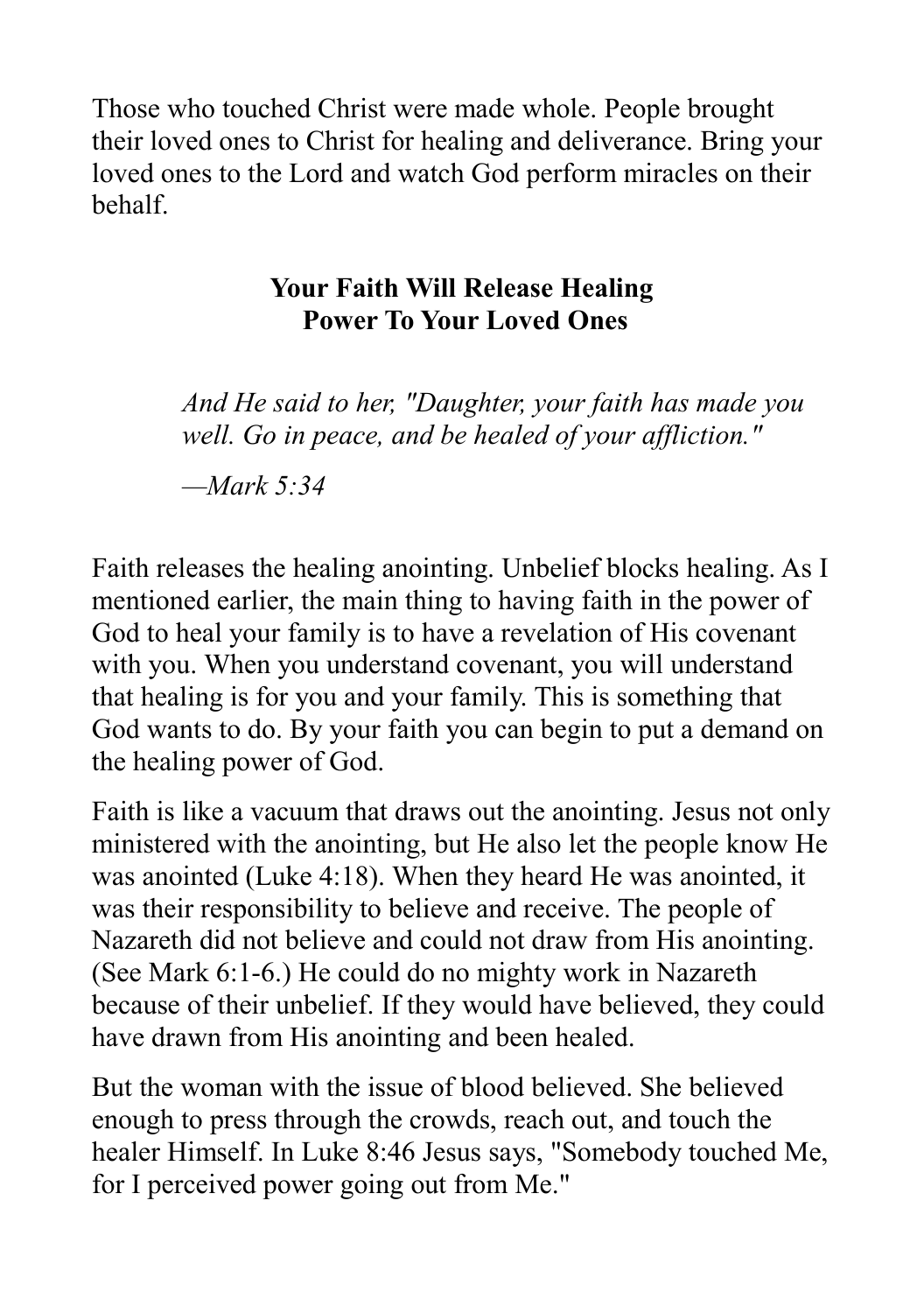Jesus perceived that power ("virtue," kjv) had left Him. The woman drew healing power out of Him with her faith. The word power is the Greek word dunamis, which means ability, strength, or might. When you have faith that you or your loved one will be healed, you draw out the healing power of God. His power is released on their behalf. Thus, the anointing is the power of God.

> *When she heard about Jesus, she came behind Him in the crowd and touched His garment.*

*—Mark 5:27*

This woman had heard of Jesus. She had heard about the healing anointing that was upon Him. She had heard that a prophet of God was ministering in Israel.

When people hear about the anointing, their faith will increase in this area, and they will then have the knowledge and faith to put a demand on the anointing. Look at what happened in the apostles' day.

> *And believers were increasingly added to the Lord, multitudes of both men and women, so that they brought the sick out into the streets and laid them on beds and couches, that at least the shadow of Peter passing by might fall on some of them. Also a multitude gathered from the surrounding cities to Jerusalem, bringing sick people and those who were tormented by unclean spirits, and they were all healed.*

*—Acts 5:14-16*

Here we see people coming "from the surrounding cities to Jerusalem." Where there is a demand, there is a supply. There was enough anointing available to heal everyone. These people put a demand on the anointing that flowed from the apostles. When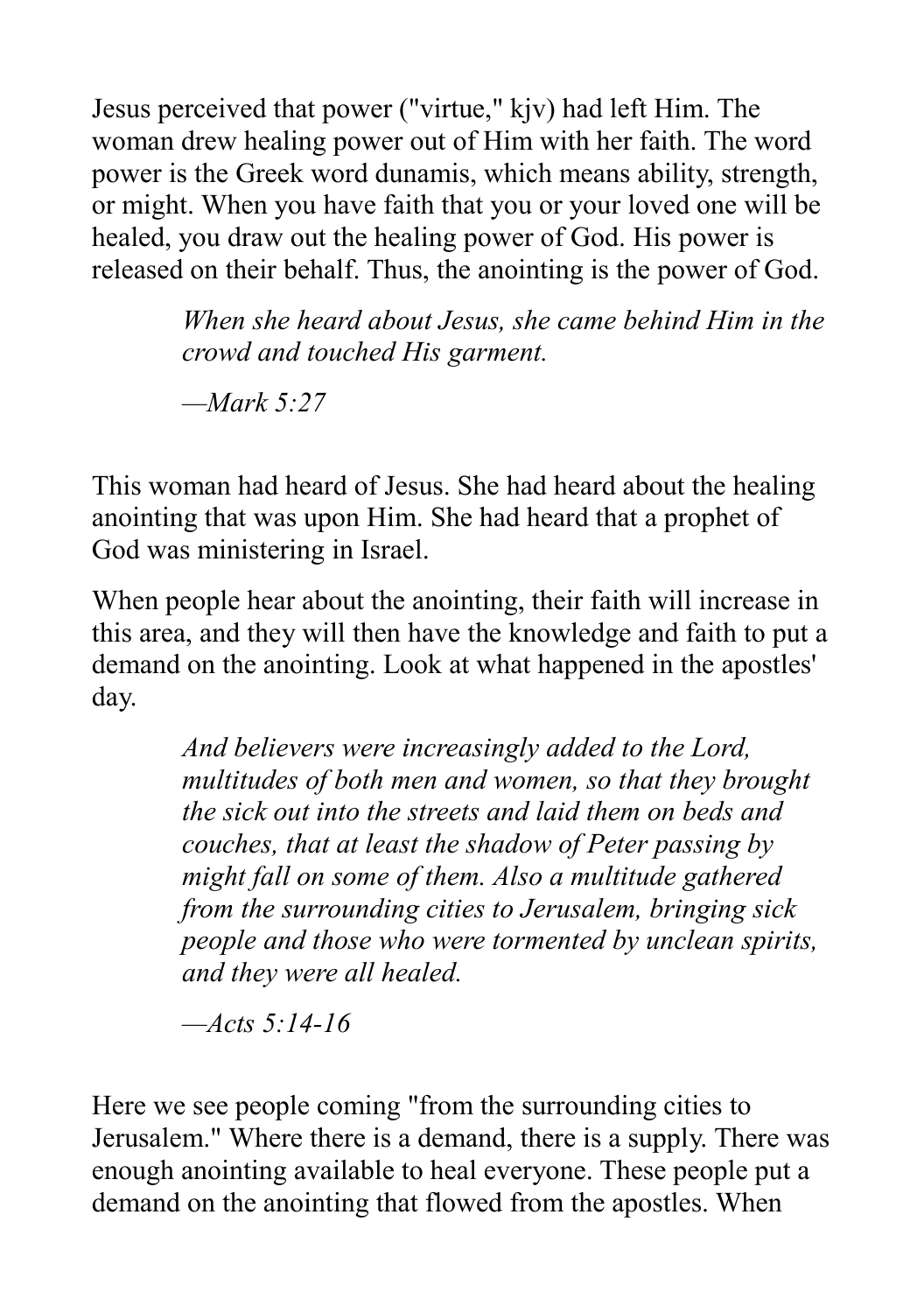people come to meetings, sometimes from long distances, and put a demand on the gift, they will receive miracles.

> *Now it happened on a certain day, as He was teaching, that there were Pharisees and teachers of the law sitting by, who had come out of every town of Galilee, Judea, and Jerusalem. And the power of the Lord was present to heal them.*

*—Luke 5:17*

The word power here is dunamis, which is the same word translated as "virtue" in Luke 8:46 (kjv). The woman with the issue of blood drew virtue from the body of Jesus with her faith. So we can say that healing virtue was in the house as Jesus taught. When healing virtue (anointing) is present, we can use our faith to put a demand on that anointing. It will then be released for healing.

> *Then behold, men brought on a bed a man who was paralyzed, whom they sought to bring in and lay before Him. And when they could not find how they might bring him in, because of the crowd, they went up on the housetop and let him down with his bed through the tiling into the midst before Jesus. When He saw their faith, He said to him, "Man, your sins are forgiven you."*

*—Luke 5:18-20*

Through their faith they put a demand on the anointing present in that room. As a result, healing virtue was released and the man was healed. There are times when the presence of the Lord is thick like a cloud in a service. When the anointing is present to this degree, all we need to do is use our faith to put a demand upon it. Healing and miracles come as a result of putting a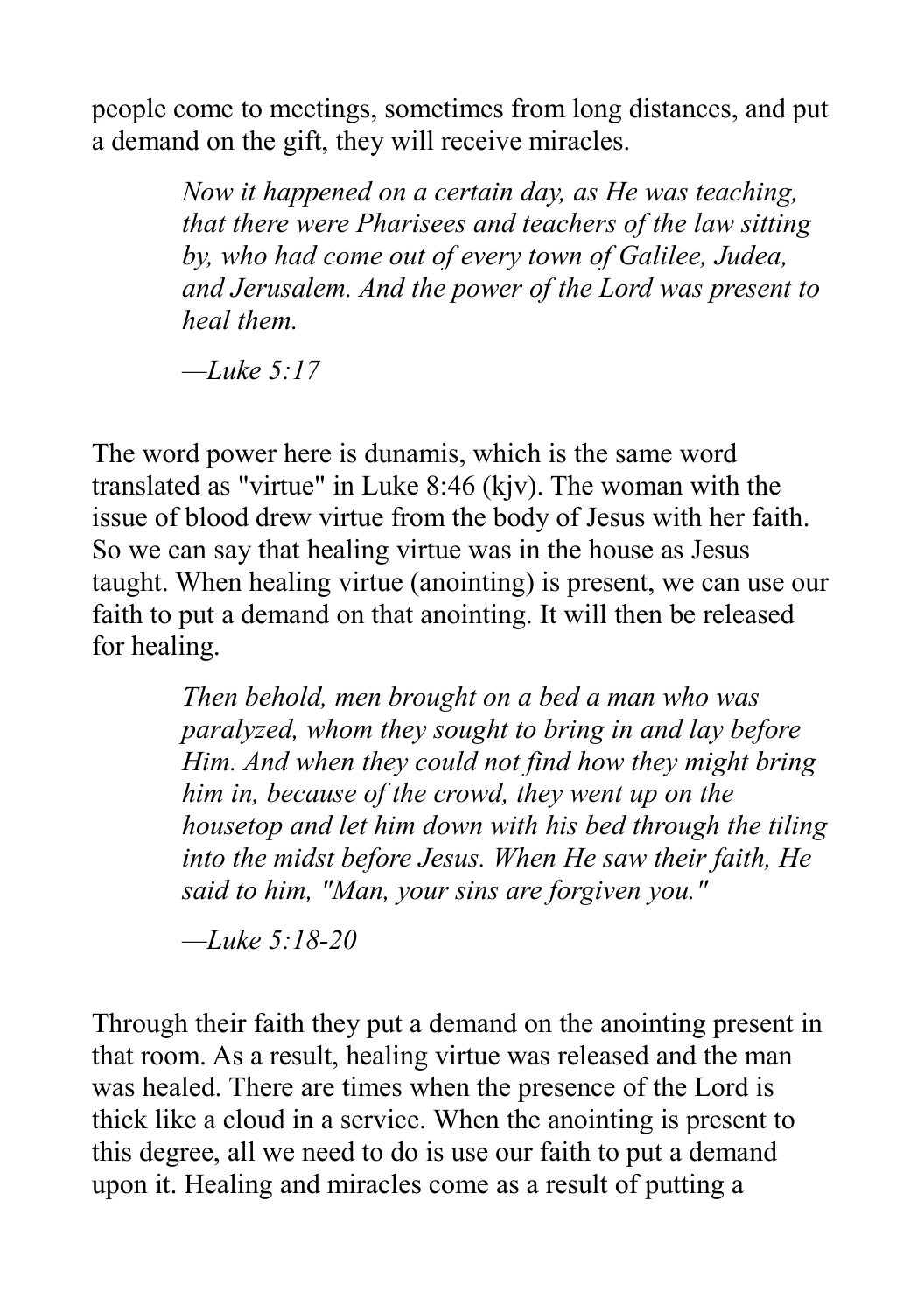demand on the anointing.

We put a demand on the anointing with our faith. The Lord has given us the gift of faith for this purpose. We can expect that God will honor our faith because we are in covenant with Him. The Lord desires that we use our faith to put a demand (withdrawal) on the gifts of God, and He desires to heal us and our families.

### **Declare Deliverance And Healing Over Your Family**

Through the cleanliness of the hands of my family, even the guilty have been delivered (Job 22:30).

The Lord will deliver my family in their suffering and speaks to them in their affliction (Job 36:15).

The Lord will deliver my family from death and keep them alive in famine (Ps. 33:19).

The Lord will deliver my family from evildoers and save them from bloodthirsty men (Ps. 59:2).

My family cried out to the Lord in our trouble, and He delivered us from our distress (Ps. 107:6).

The Lord has delivered my family from such a deadly peril. On Him we have set our hope that He will continue to deliver us (2 Cor. 1:10).

The Lord has delivered my family from the hand of the enemy and ransomed us from the clutches of the ruthless (Job 6:23).

Our fathers put their trust in the Lord, and He delivered them (Ps.  $22:4$ ).

The Lord will deliver my family from the sword and our precious lives from the power of the dogs (Ps. 22:20).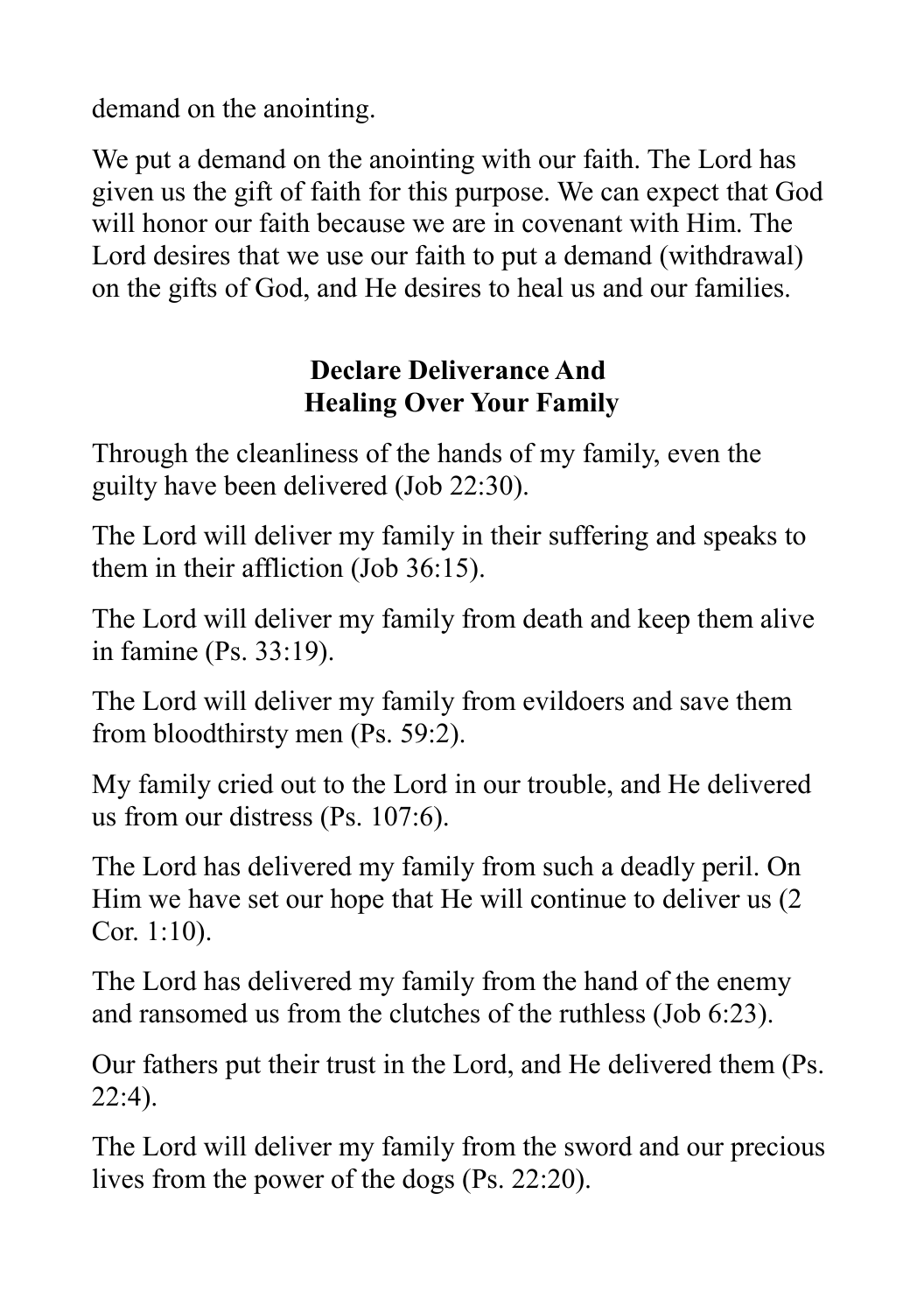The Lord will deliver my family from our enemies and from those who pursue us (Ps. 31:15).

The Lord delivered my family from all our fears (Ps. 34:4).

The Lord has delivered my family from the hand of the wicked (Ps. 82:4).

The Lord has delivered my family from the depths of the grave (Ps. 86:13).

The Lord has looked upon the suffering of my family and delivered us, because we have not forgotten His law (Ps. 119:153).

Our supplication came before, O God, and You delivered my family according to Your promise (Ps. 119:170).

Righteousness has delivered my family from death (Prov. 11:4).

The Lord turns toward my family and delivers us, because of His unfailing love (Ps. 6:4).

The Lord has delivered my family from the attacks of people and made us the head of nations (Ps. 18:43).

My family may have many troubles, bur the Lord delivers us from them all (Ps. 34:19).

The Lord rescues my family from the mire. He will not let us sink. He will deliver us from those who hate us (Ps. 69:14).

The Lord will uphold my family with His right hand, that we who love Him may be delivered (Ps. 108:6).

The Lord will reach down His hand from on high to deliver my family and rescue us from the mighty waters (Ps. 144:7).

The Lord has delivered my family today from those who rose up against us (2 Sam. 18:31).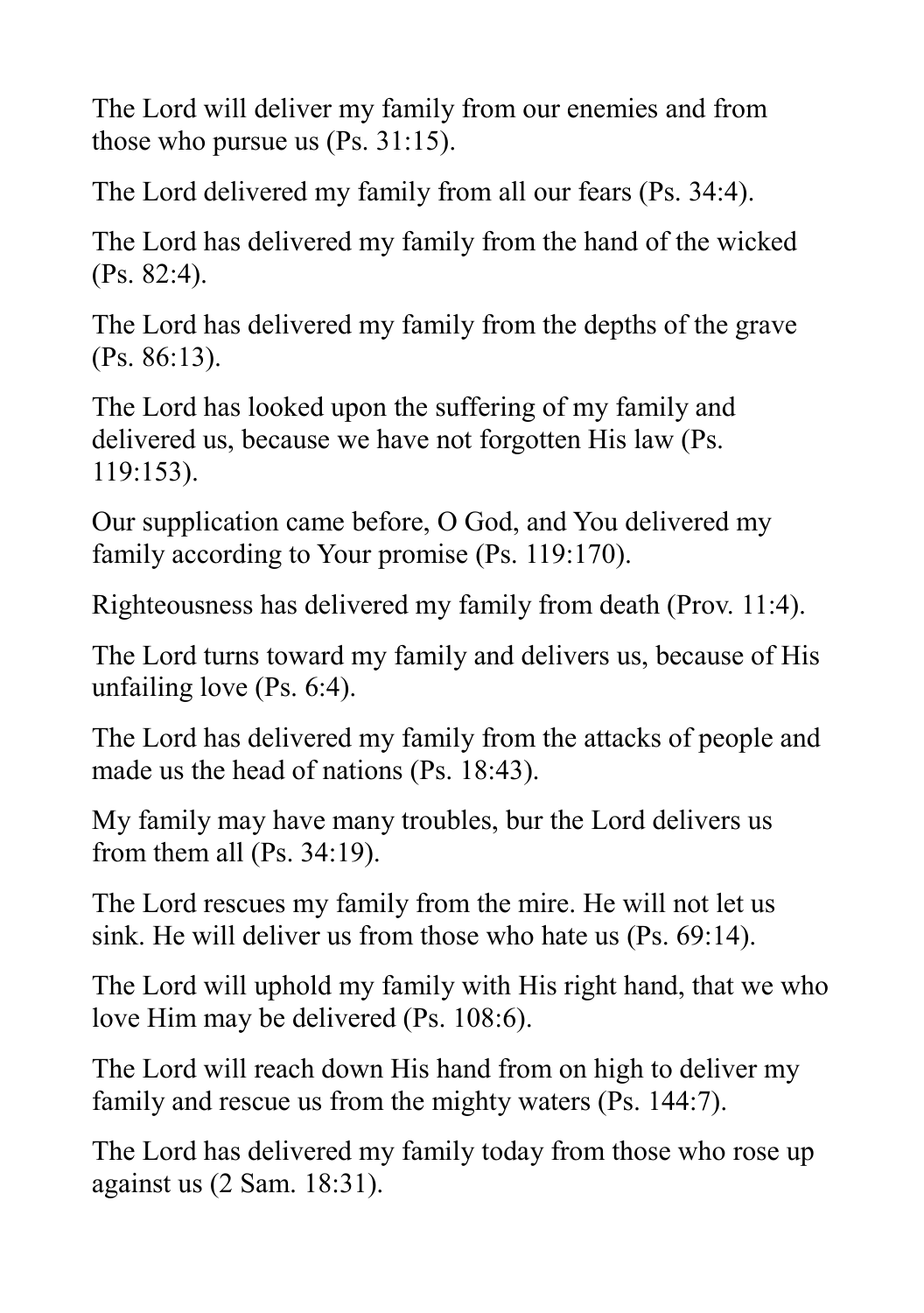The Lord will deliver my family and strike all our enemies on the jaw and break the teeth of the wicked (Ps. 3:7).

The Lord brought my family up out of Egypt and delivered us from the power of Egypt and all the kingdoms that have oppressed us (1 Sam. 10:18).

The Lord God moves about the camp of my family to protect us and deliver our enemies to us. Our camp is holy. The Lord will not turn away from us (Deut. 23:14).

My family commits to the Lord and will serve Him only, and He will deliver us out of the hand of the Philistines (1 Sam. 7:3).

### **Healing**

The Lord forgives my family of all our iniquities and heals all our diseases (Ps. 103:3).

The Lord heals the brokenhearted in my family and binds up their wounds (Ps. 147:3).

The Lord has listened to my family and healed us (2 Chron. 30:20).

My family cried our to God, and He healed us (Ps. 30:2).

The Lord sent His word and healed my family, and He delivered us from our destructions (Ps. 107:20).

The blind and the lame of my family come to the Lord, and He will heal them (Matt. 21:14).

The demon possessed in my family are healed by the Lord (Luke 8:36).

The Lord will heal my family, and they will return to Him (Isa. 19:22).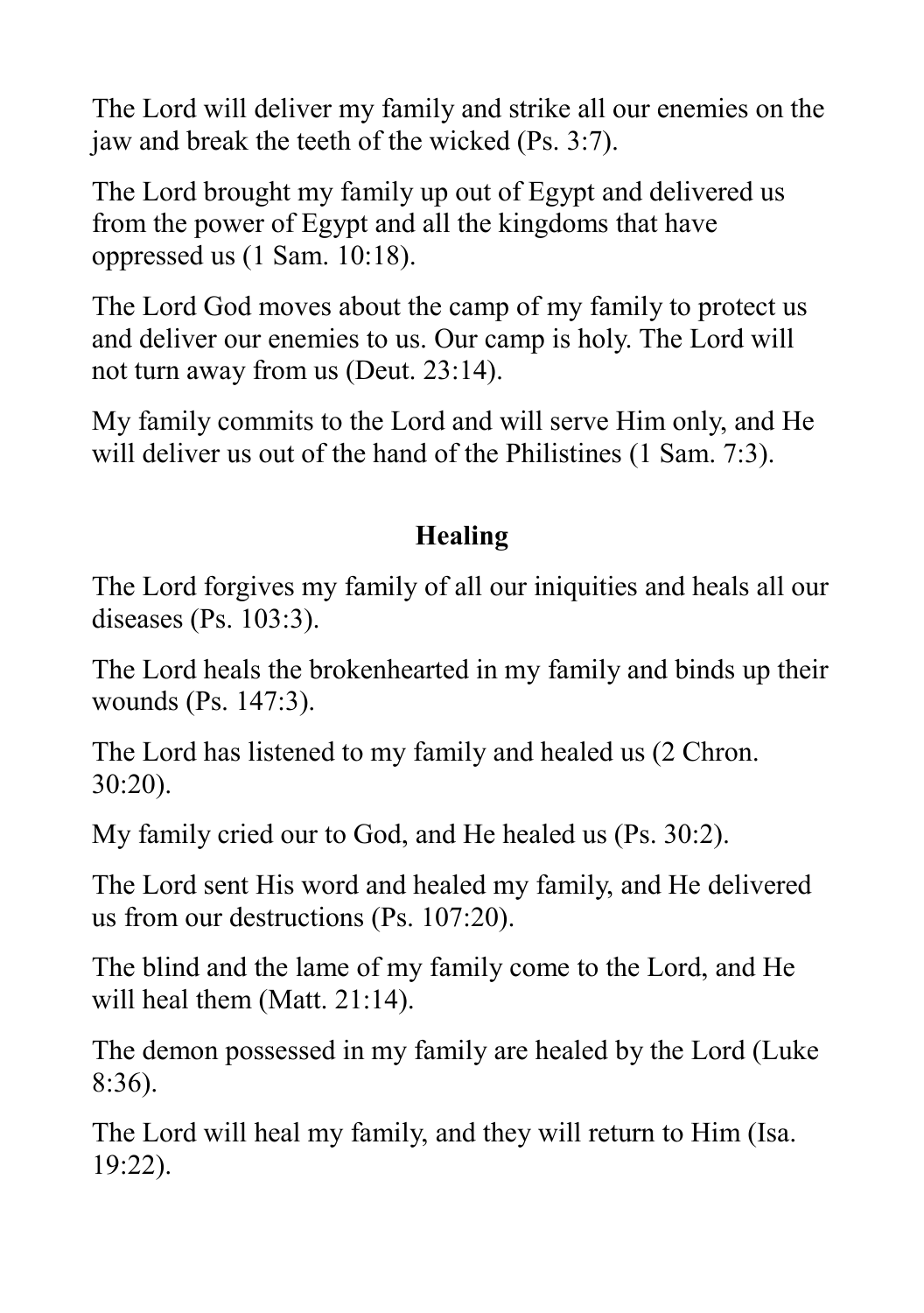The Lord will bring health and healing to my family and reveal to them the abundance of peace and truth (Jer. 33:6).

The Lord is merciful to my family. He heals our souls (Ps. 41:4).

By His stripes my family is healed (Isa. 53:5).

Jesus will come and heal my family (Matt. 8:7).

The Lord is moved with compassion for the great multitude in my family. He heals our sick (Matt. 14:14).

The power goes out from the Lord, and He heals all in my family (Luke 6:19).

My family is healed from this very hour (Matt. 15:28).

The Lord has healed all the females in my family, and they will bear children (Gen. 20:17).

The Lord will heal my family's backsliding, and indeed they do come (Jer. 3:22).

The Lord restores health to my family and heals us of our wounds (Jer. 30:17).

The Lord heals every sickness and every disease in my family (Matt. 9:35).

The Lord will lay hands on every one in my family and heal them (Luke 4:40).

The report of the Lord is getting around in my family, and they will come to Him to hear Him and be healed of their infirmities (Luke 5:15).

Unclean spirits will come out of many in my family who are possessed, and those who are paralyzed and lame will be healed (Acts 8:7).

My family will confess their trespasses to one another and will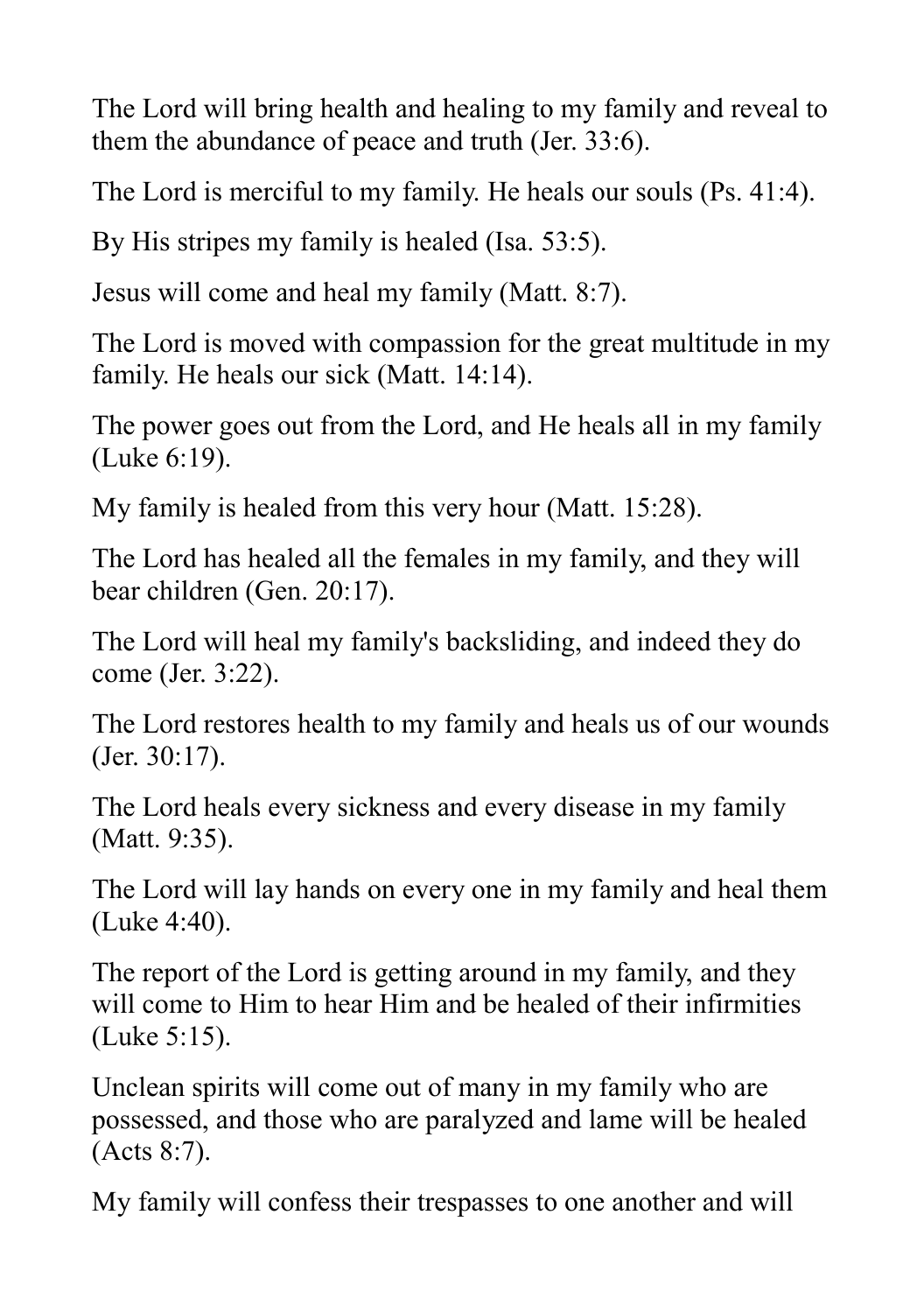pray for one another and be healed (James 5:16).

The healing for my family will spring forth speedily (Isa. 58:8).

The Lord will come and lay hands on the children in my family who lie at the point of death that they may be healed and live (Matt. 5:23).

My family will diligently heed the voice of the Lord our God and do what is right in His sight, give ear to His commandments, and keep all His statutes, and He will bring none of the diseases of Egypt upon us (Exod. 15:26).

The Lord has heard the prayers of my family. He has seen our tears, and surely He will heal us (2 Kings 20:5).

The power of the Lord is present to heal my family (Luke 5:17).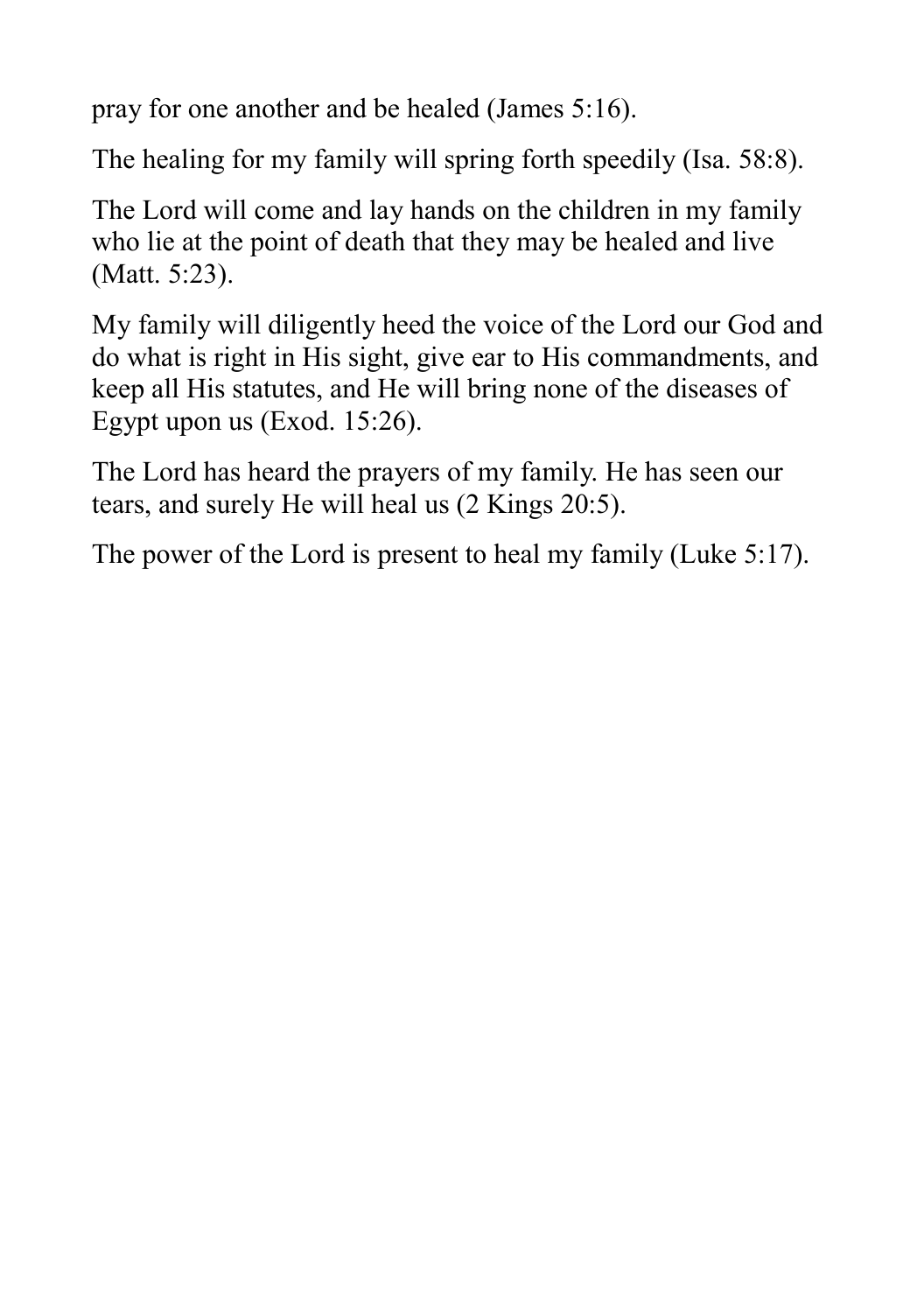# CHAPTER 5

### THE COVENANTAL MERCY OF GOD

*Blessed is the Lord God of Israel, for He has visited and redeemed His people, and has raised up a horn of salvation for us in the house of Lord's servant David.... To perform the mercy promised to our fathers and to remember His holy covenant.*

 *—Luke 1:68-72*

The basis of the old and new covenant is God's extension of tender mercy toward His chosen people. Mercy is the covenant performed on behalf of the seed of Abraham. When God is in covenant with a person, there is always evidence of His tender mercies on their life. A lot of times when we think about mercy, we think of it in terms of forgiveness. Mercy is much more than forgiveness of sins.

Mercy is getting God's involvement on whatever you need help in. Do you need deliverance? The Lord will have mercy on you. Do you need healing? The Lord will have mercy on you. Do you need restoration in your marriage? The Lord will extend His mercy to you. Do you need breakthrough in your finances? May the Lord have mercy on you. Mercy is God acting in a covenantal way for whatever you have need of.

The Hebrew word for mercy is checed. It is translated in English as "mercy, kindness, lovingkindness, goodness, kindly, merciful, favour, good, goodliness, pity." A related Hebrew word, racbam, speaks even more closely to the covenant mercy of God. It means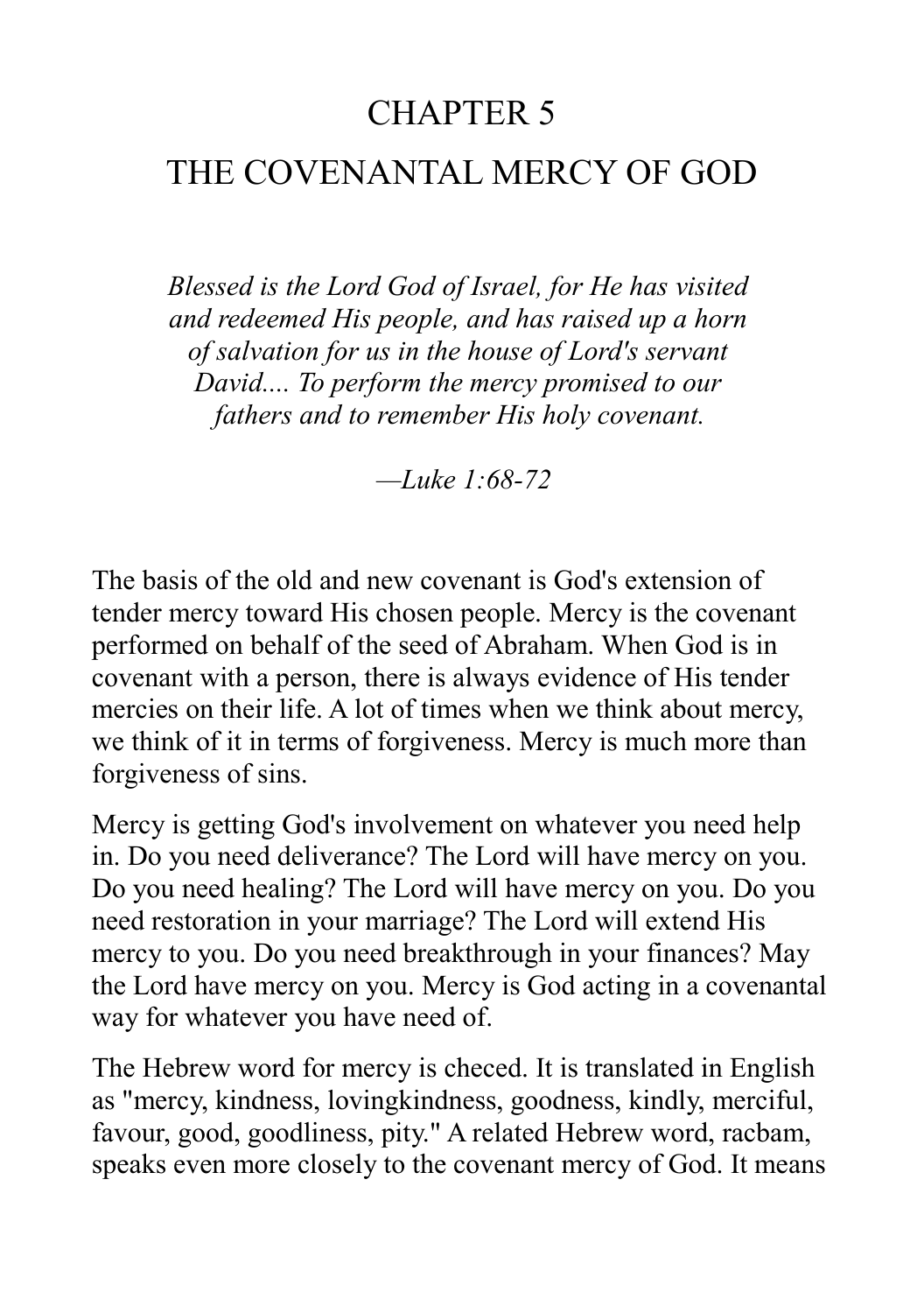'to love, love deeply, have mercy, be compassionate, have tender affection, have compassion."

You see it here in 2 Kings 13:23:

*But the Lord was gracious to them, had compassion [or mercy] on them, and regarded them, because of His covenant with Abraham, Isaac, and Jacob, and would not yet destroy them or cast them from His presence.*

The word compassion in this verse is the same Hebrew word, racham, used for mercy in other places in the Old Testament (Exod. 33:19; Ps. 102:13; Prov. 28:13; Isa. 14:1; 30:18). The idea is that God's mercy, compassion, and pity are for His covenant people. Mercy moves God and causes Him to act. That's why the Bible says that Jesus was moved with compassion and healed the sick (Matt. 14:14).

The tender mercies, loving-kindness, and compassion of God are also seen throughout the history of Israel. Although Israel continually broke covenant, God never removed His compassion from them because of His covenant loyalty to Abraham, His covenant friend. God's mercy was continually extended to Israel through God's deliverance and preservation. God's mercy can be seen through His compassion.

A lot of times we hear in regard to covenant the-judgment of the Lord coming down on covenant breakers and spiritual harlots, but God's covenant is really a covenant of mercy, loving-kindness, and compassion. It is because of God's great love and compassion that He extended His covenant to Israel.

Because you are the seed of Abraham through Christ, God will have compassion on your loved ones. God's compassion reaches the sick and demonized. God's compassion can touch individuals and families. Pray for His compassion to reach the members of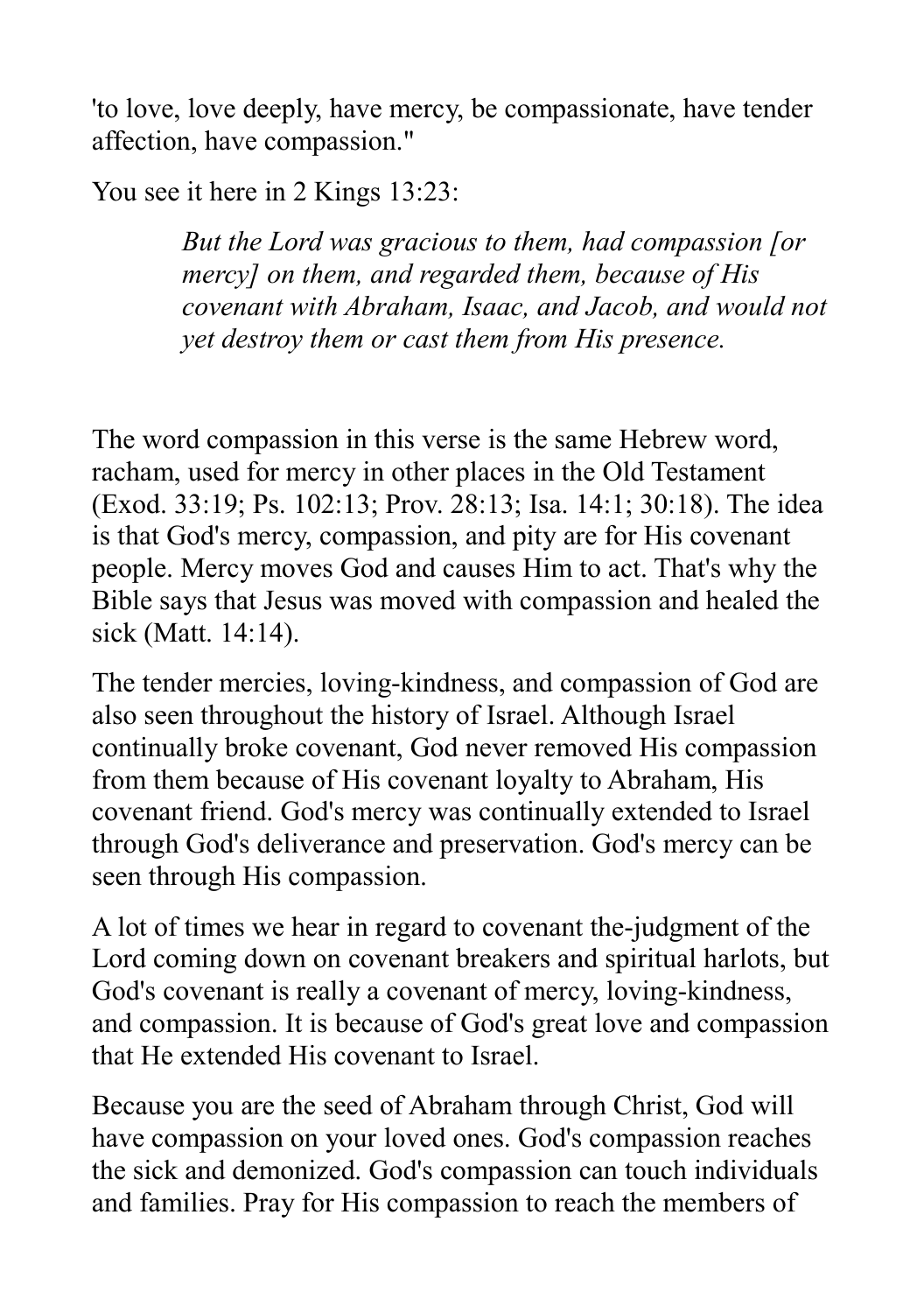your family.

*The Lord is gracious and full of compassion, slow to anger and great in mercy.*

*—Psalm 145:8*

### **The Works Of Jesus Were A Manifestation Of The Covenant Of Mer**cy

Jesus is the greatest manifestation of God's mercy ever known to man. His incarnation was the manifestation of eternal salvation and eternal redemption. The works that Jesus performed while on earth were acts of mercy on behalf of Israel. Luke 1:68-75 identifies all that Jesus was to fulfill during His life on earth:

> *Blessed is the Lord God of Israel, for He has visited and redeemed His people, and has raised up a horn of salvation for us in the house of His servant David, as He spoke by the mouth of His holy prophets, who have been since the world began, that we should be saved from our enemies and from the hand of all who hate us, to perform the mercy promised to our fathers and to remember His holy covenant, the oath which He swore to our father Abraham: to grant us that we, being delivered from the hand of our enemies, might serve Him without fear, in holiness and righteousness before Him all the days of our life.*

Jesus came to enact His Father's covenant on behalf of Israel. He came to show them the fullness of their redemption, the revelation of the benefits of salvation, and the way to deliverance so that they would be able to worship and serve God without fear.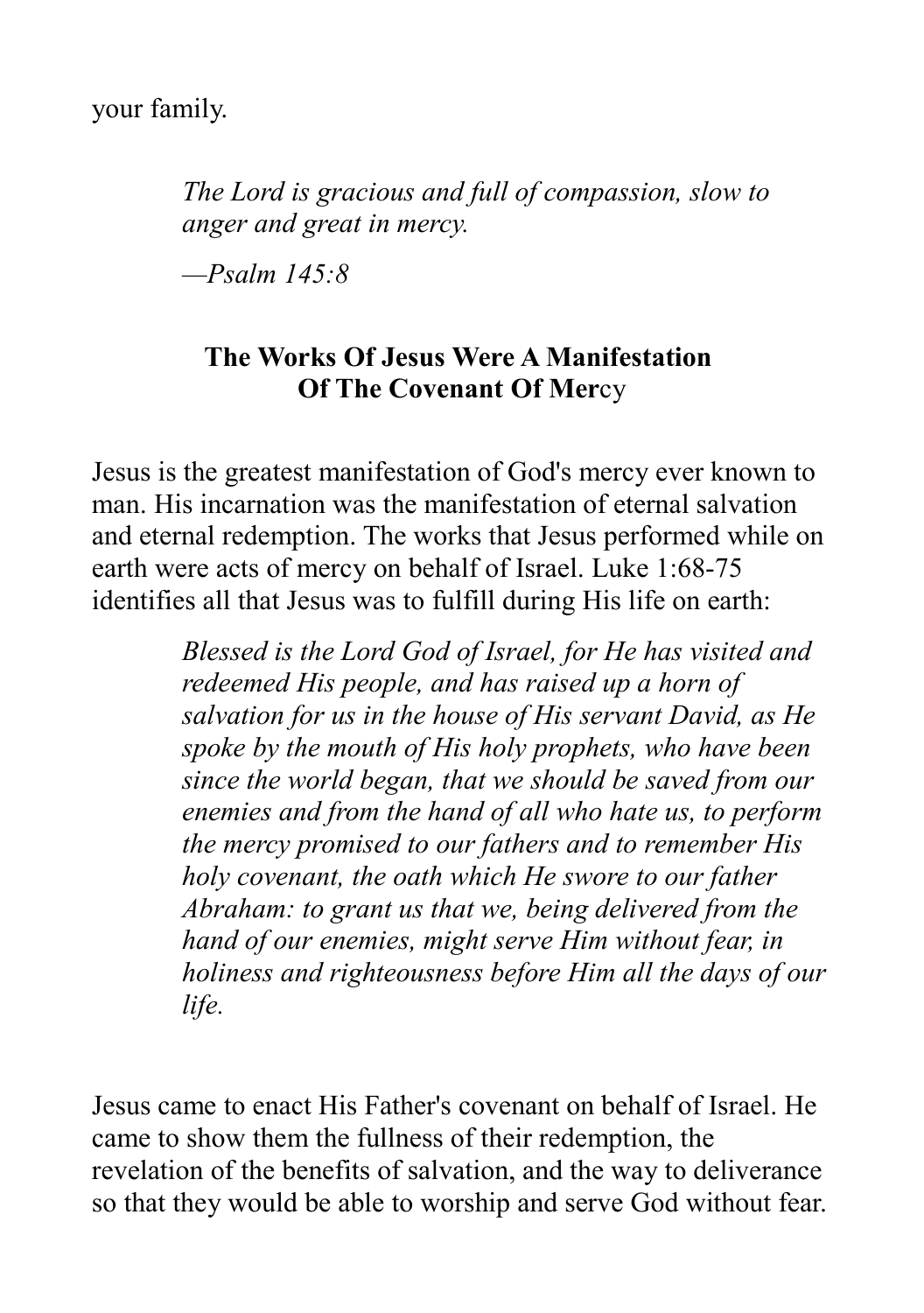It was God's compassion and great mercy that sent Jesus to Israel.

The works that Jesus did were the works of the Father. They were works of mercy. The miracles, signs, and wonders were a revelation of God's mercy for Israel. That is why in the Gospels we see people approach Jesus with their issues, saying, "Son of David, have mercy upon me." And Jesus was moved with compassion to heal the sick.

> *And when Jesus went out He saw a great multitude; and He was moved with compassion for them, and healed their sick.*

*—Matthew 14:14*

• Jesus opened the eyes of the blind through compassion (Mark 10:46-52).

• Jesus cleansed the leper through compassion (Mark 1:41).

• The father brought his demonized child to Jesus for healing, and Jesus delivered his child through compassion (Mark 9:21-23).

• Jesus raised a child from the dead because of compassion and restored the son to his mother (Luke 7:12-14).

Jesus was moved with compassion when He saw the condition of the lost sheep of the house of Israel (Matt. 9:36). Jesus then sent out the twelve, and later the seventy to heal the sick and cast out devils. Jesus never ministered outside of Israel. God's covenant promises were directed to Israel, and His covenant compassion manifested through healing.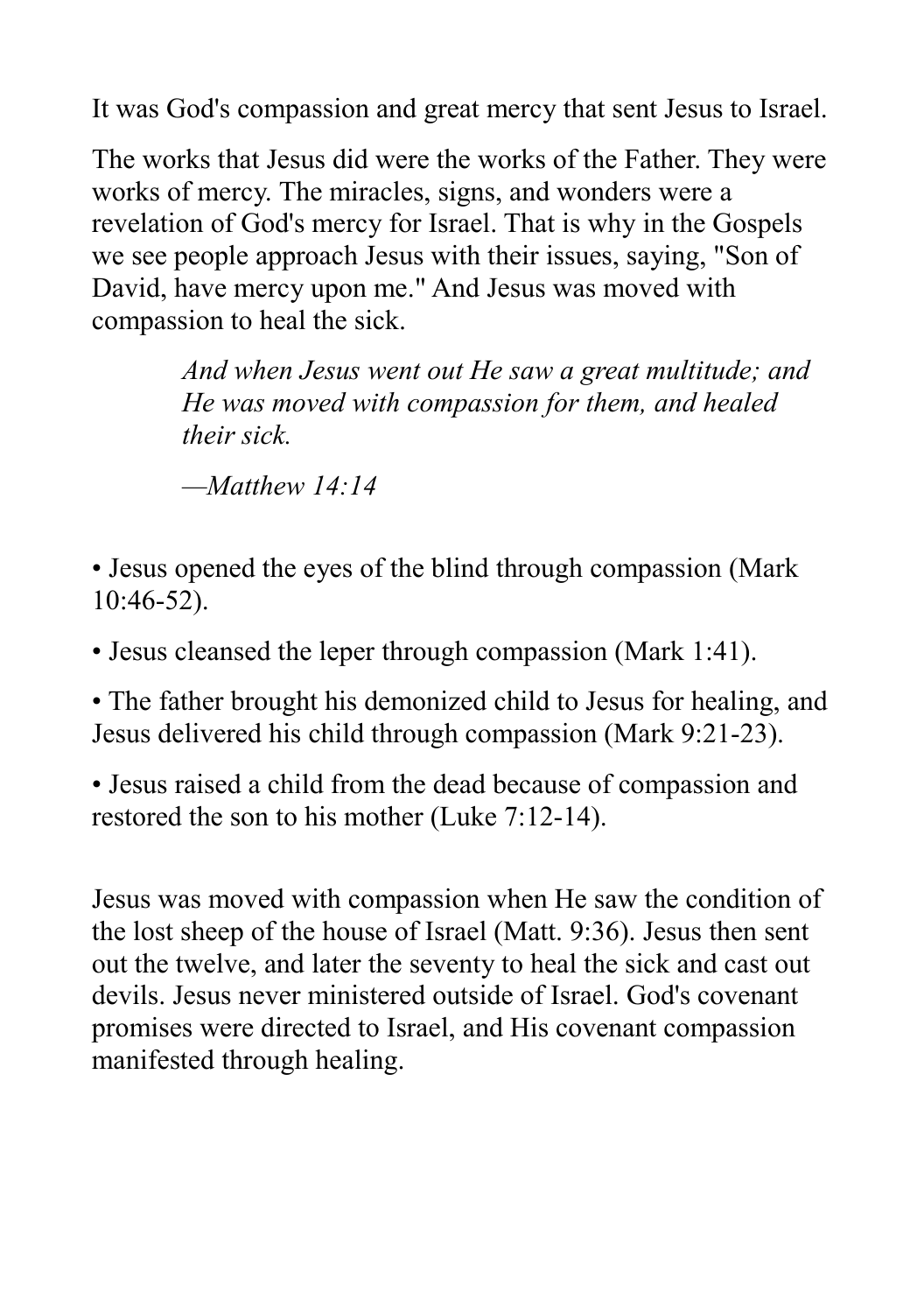*And when He had called His twelve disciples to Him, He gave them power over unclean spirits, to cast them out, and to heal all kinds of sickness and all kinds of disease.*

*—Matthew 10:1*

The Twelve were sent out after Jesus was moved with compassion. This sending of the Twelve reveals the covenant mercy and compassion of God manifesting through the ministry of Christ. God's compassion was being shown upon the family of Abraham.

Compassion caused Christ to send out His disciples to bring healing and deliverance to the seed of Abraham. This is all based on covenant. Covenant is the framework through which compassion flows to bring healing and deliverance. If God did it for Abraham's family through covenant, then He will do it for your family through covenant.

## **God Is A God Of Compassion**

God's compassion needs to be understand in a covenantal context. God's compassion can be seen in His dealings with Israel throughout their history. God continually had mercy upon them and delivered them in spite of their constant rebellion and covenant violations. The Book of Judges is an example of God's compassion upon Israel in raising up deliverers when they called upon Him.

> *But He, being full of compassion, forgave their iniquity, and did not destroy them. Yes, many a time He turned His anger away, and did not stir up all His wrath.*

*—Psalm 78:38*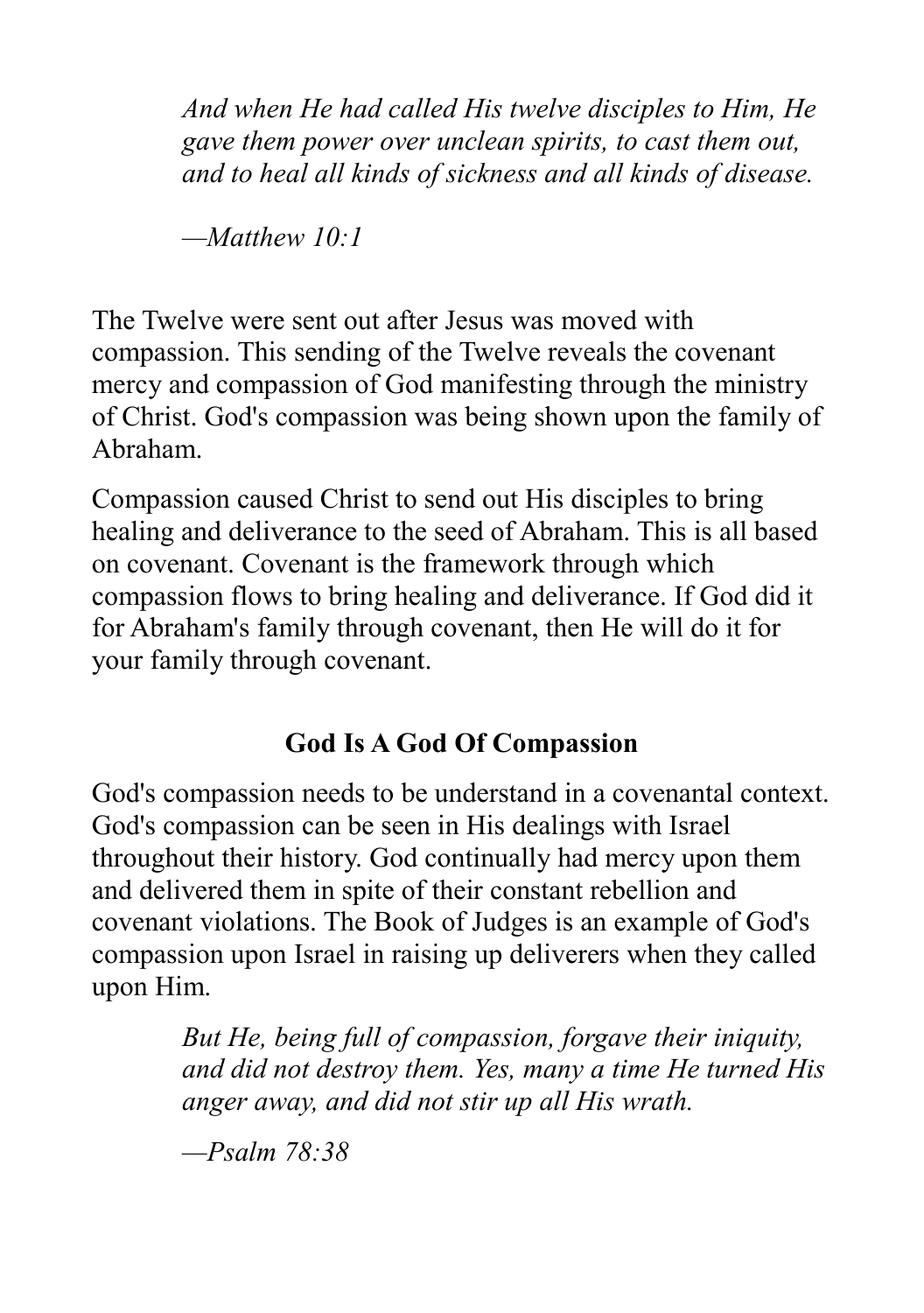God is compassionate and merciful to all but especially to His covenant people. Israel consistently experienced the compassion of God because of the covenant made with Abraham. God always remembered His covenant and forgave their sins when they repented.

> *But you, o Lord, are a God full of compassion, and gracious, longsuffering and abundant in mercy and truth.*

*—Psalm 86:15*

God's compassion is abundant toward His people. God is plenteous in mercy and truth. God's compassion will come to your family because of Jesus Christ. The more you hear and meditate on these verses, the more faith you will have to experience God's compassion for your loved ones.

> *He has made His wonderful works to be remembered; the Lord is gracious and full of compassion.*

*—Psalm 111:4*

God's compassion is connected to His wonderful works. Israel experienced the wonderful works of God on their behalf through covenant. Believe God for your family members to see and experience the wonderful works of God.

> *For He says to Moses, "I will have mercy on whomever I will have mercy, and I will have compassion on whomever I will have compassion."*

*—Romans 9:15*

God chose Jacob over Esau and had compassion on him. God's compassion on Jacob must be understood in a covenantal context.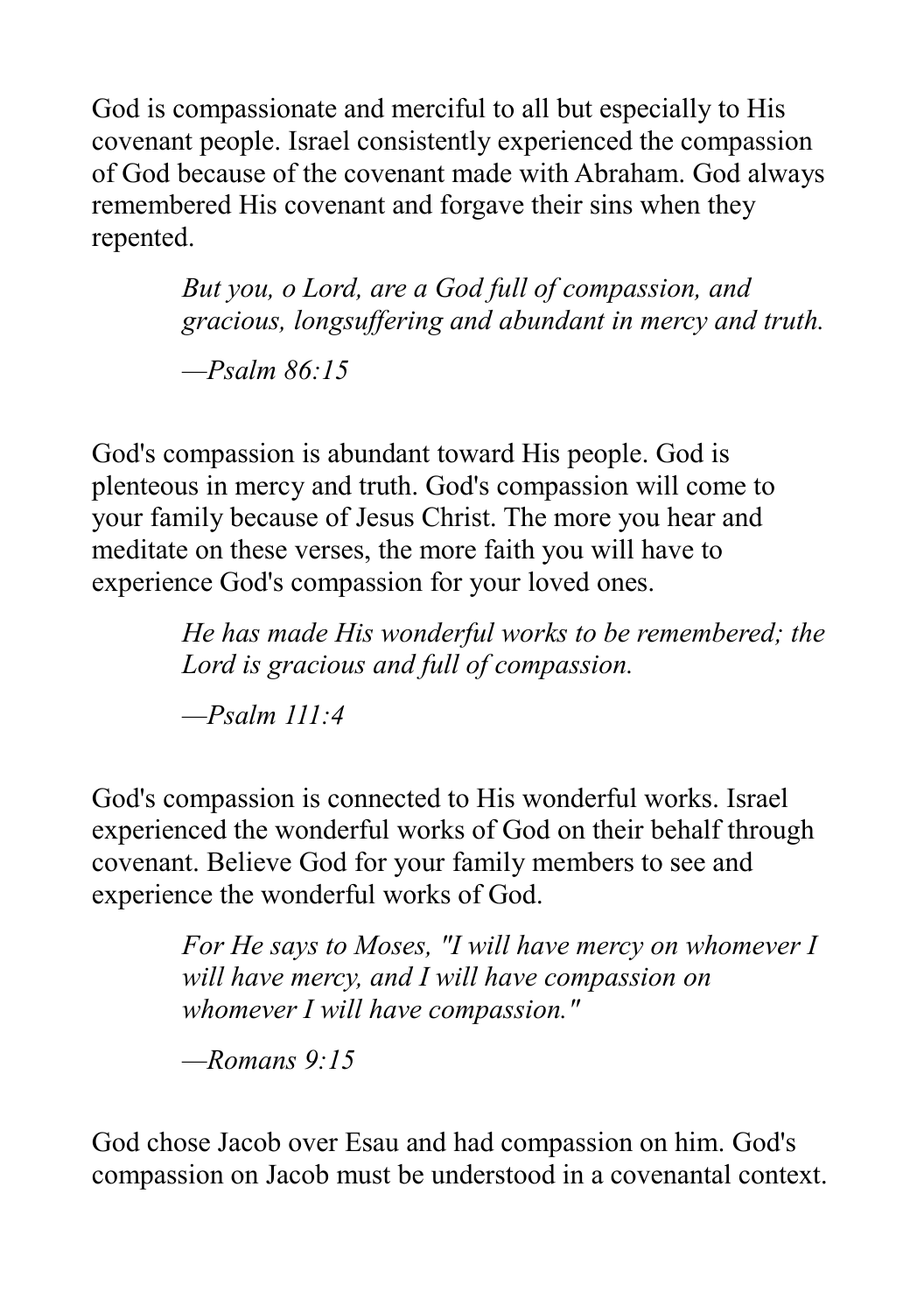God's promise to Abraham would be extended to Isaac and Jacob by divine choice (election). Jacob received compassion and was blessed because of this covenant. Esau did not have this covenant and did not receive the blessing of covenant.

Covenant and compassion go hand in hand. Covenant partners will have compassion on one another. Covenant partners will extend mercy to each other. Husbands extend mercy to their wives, wives extend mercy to their husbands, and parents extend mercy to their children.

The compassion of the Lord can be best seen in the story of the prodigal son in Luke chapter 15. The father of the son had compassion on him and received him back home. The story of the prodigal son represents God's love for His children, and God's compassion on them even when they go astray.

God is a father, and He extends mercy to His children. God is concerned about you and your family because God is compassionate toward you. If you are a child of God, you can trust in God's mercy and compassion over your life. God will work on your behalf. God will heal and deliver your loved ones if you ask Him.

Don't underestimate the power of compassion. Compassion is one of the most powerful things in life. Compassion is a force behind miracles. Compassion is the cause of forgiveness. Compassion is the reason the Father sent Jesus. Compassion is a major part of the covenant.

#### **Declare The Lord's Covenant Mercy And Compassion Over Your Family**

Lord, I believe You are still moved with compassion today; because of covenant, move on the behalf of my family, in the name of Jesus.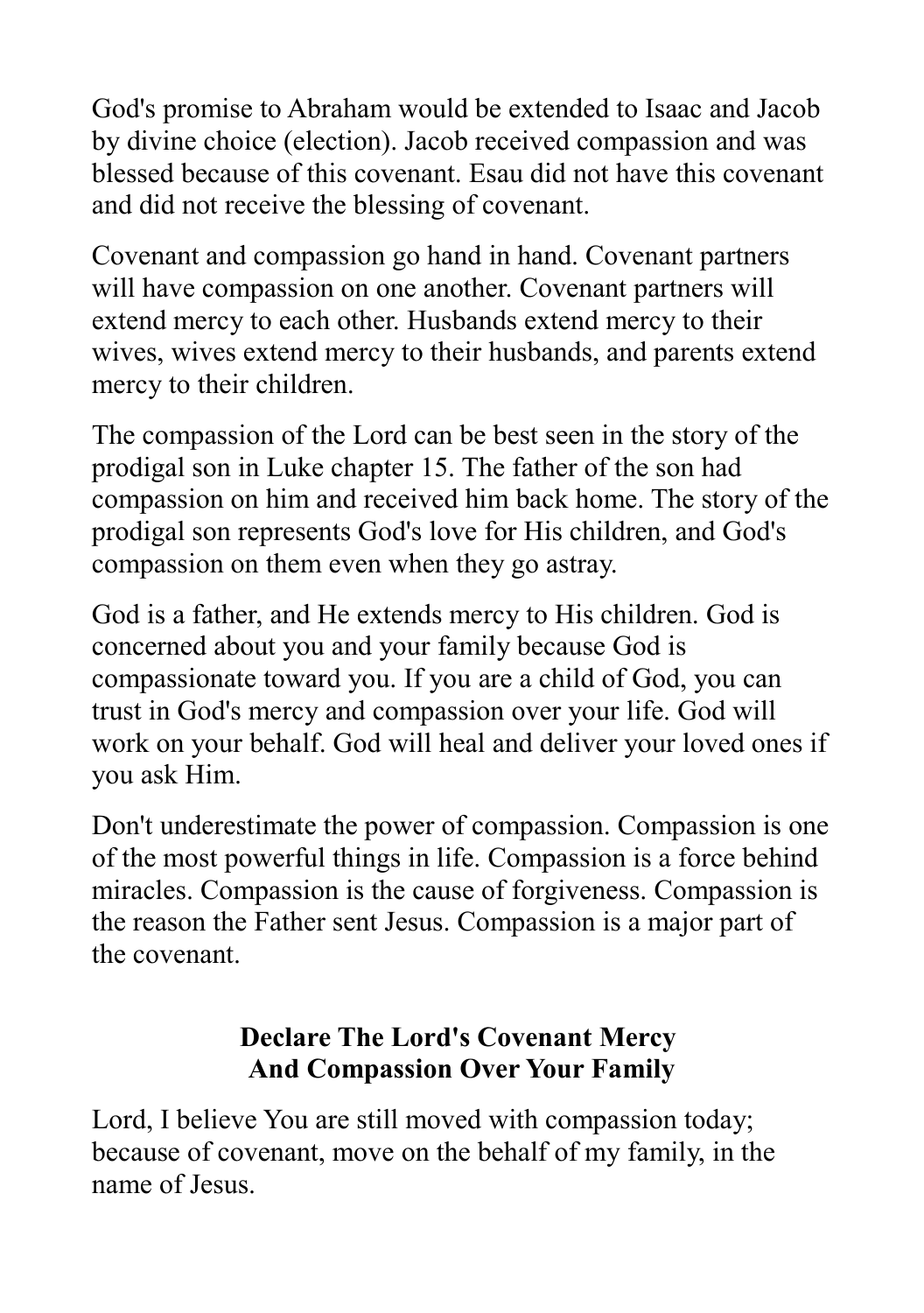Lord, release Your mercy and compassion upon my loved ones.

Lord, deliver my loved ones from every snare and trap of the enemy through Your compassion.

Lord, heal my loved ones from all sickness and disease through Your compassion.

Lord, I bring my loved ones to You; have compassion on them, and perform miracles in their lives, in the name of Jesus.

Lord, let my loved ones see Your wonderful works in their lives through Your compassion (Ps. 111:4).

Lord, You are plenteous in mercy and truth; let my family members experience Your abundant grace and mercy (Ps. 86:15).

God's mercy is on my family, because we fear Him from generation to generation (Luke 1:50).

God has shown Himself merciful with my family (2 Sam. 22:51).

In the Lord's great mercy He has not consumed or forsaken my family (Neh. 9:31).

My family is ever merciful and lends, and our descendants are blessed (Ps. 37:26).

The Lord has helped my family in remembrance of His mercy (Luke 1:54).

The mercy of the Lord triumphs over judgment for my family (James 2:13).

The Lord shows mercy to my family, because we love Him and keep His commandments (Exod. 20:6).

My family trusts in the mercy of God (Ps. 13:5).

The mercy of the Most High will not be removed from my family (Ps. 21:7).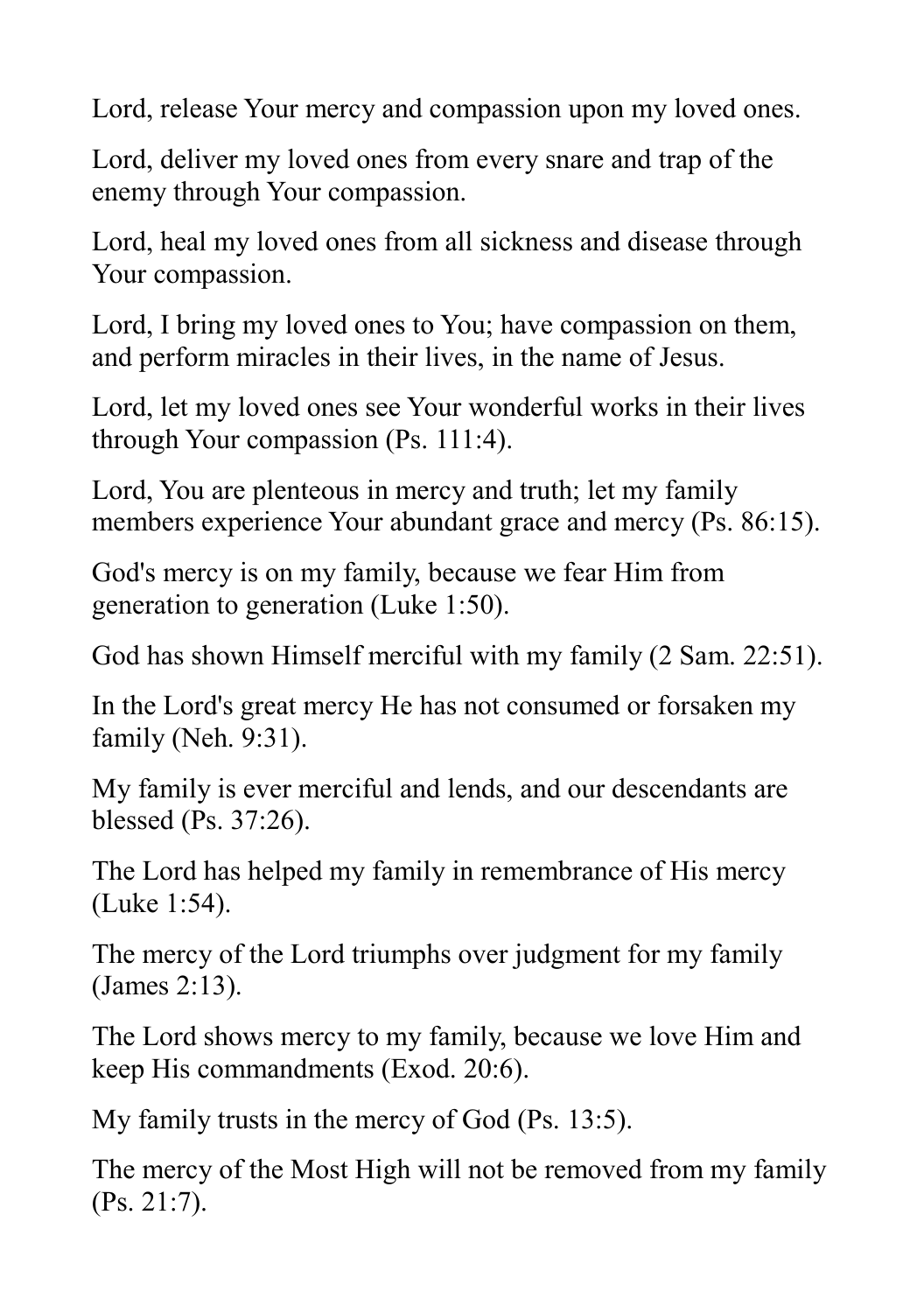The Lord remembers His tender mercies and His loving-kindness toward my family, for they are from old (Ps. 25:6).

The Lord will turn Himself to my family and have mercy on us (Ps. 25:16).

The Lord will redeem my family and be merciful to us (Ps. 26:11).

The Lord hears us and will have mercy on our loved ones. He is our helper (Ps. 30:10).

The eye of the Lord is on my family because we fear Him and hope in His mercy (Ps. 33:18).

Blessed is the Lord, who has not turned away the prayers of my loved ones or His mercy from us (Ps. 66:20).

The Lord will show His mercy to my family and will grant us His salvation (Ps. 85:7).

In my family mercy and truth have met together (Ps. 85:10).

The Lord is good to my family. His mercy is everlasting, and His truth endures to all our generations (Ps. 100:5).

The Lord redeems the life of my family from destruction and crowns us with loving-kindness and tender mercies (Ps. 103:4).

For our sake the Lord has remembered His covenant and relented according to the multitude of His mercies (Ps. 106:45).

The Lord is merciful to my family according to His word (Ps. 119:58).

In the Lord's mercy He has cut off the enemies of my family and destroyed all those who afflicted our souls (Ps. 143:12).

Mercy and truth preserve my family (Prov. 20:28).

My family follows righteousness and mercy, and we find life,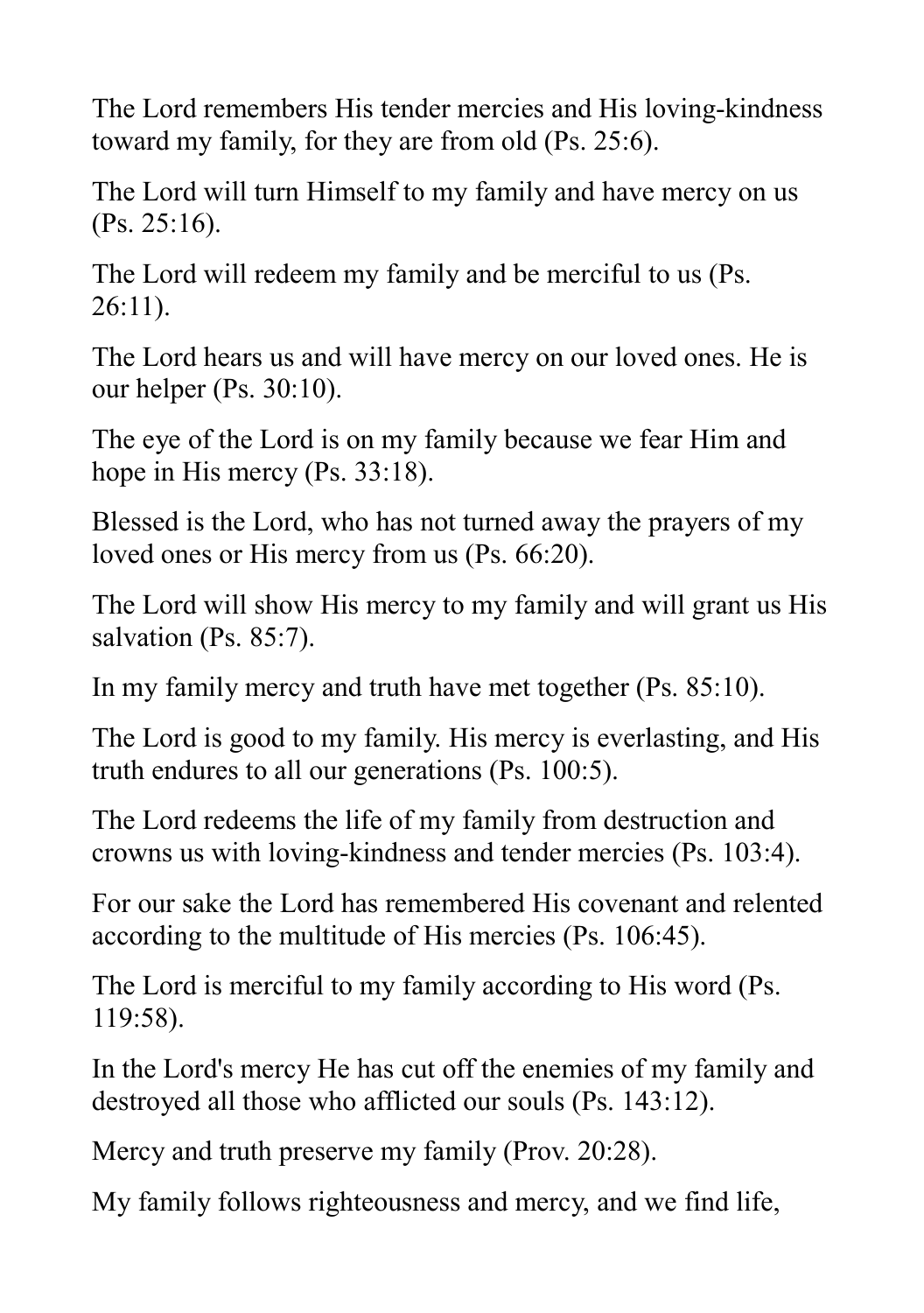righteousness, and honor (Prov. 21:21).

Through the Lord's mercies my family is not consumed (Lam. 3:22).

The Dayspring from on high has visited my family, through the tender mercy of our God (Luke 1:78).

The Lord is rich in mercy toward my family because of His great love toward us (Eph. 2:4).

Mercy, peace, and love are multiplied to my family (Jude 2).

The Lord will have mercy on my family, and He will say that we are His people, and we will say He is our God (Hosea 2:23).

In His mercy the Lord led forth my family whom He has redeemed. He has guided us in His strength to His holy habitation (Exod. 15:13).

The Lord is the tower of salvation for my family and shows His mercy to us and our descendants forevermore (2 Sam. 22:51).

My family will give thanks to the Lord, for He is good. His mercy to us endures forever (1 Chron. 16:34).

The Lord will make His face shine on my family and will save us, for His mercies' sake (Ps. 31:16).

The Lord will surround my family with mercy because we trust in Him (Ps. 32:10).

The Lord will let His mercy be upon my family, because we hope in Him (Ps. 33:22).

The God of mercy is a defense for my family. We will sing praise to the Lord, who is our strength (Ps. 59:17).

The faithfulness and mercy of the Lord will be with my family, and in His name our horn shall be exalted (Ps. 89:24).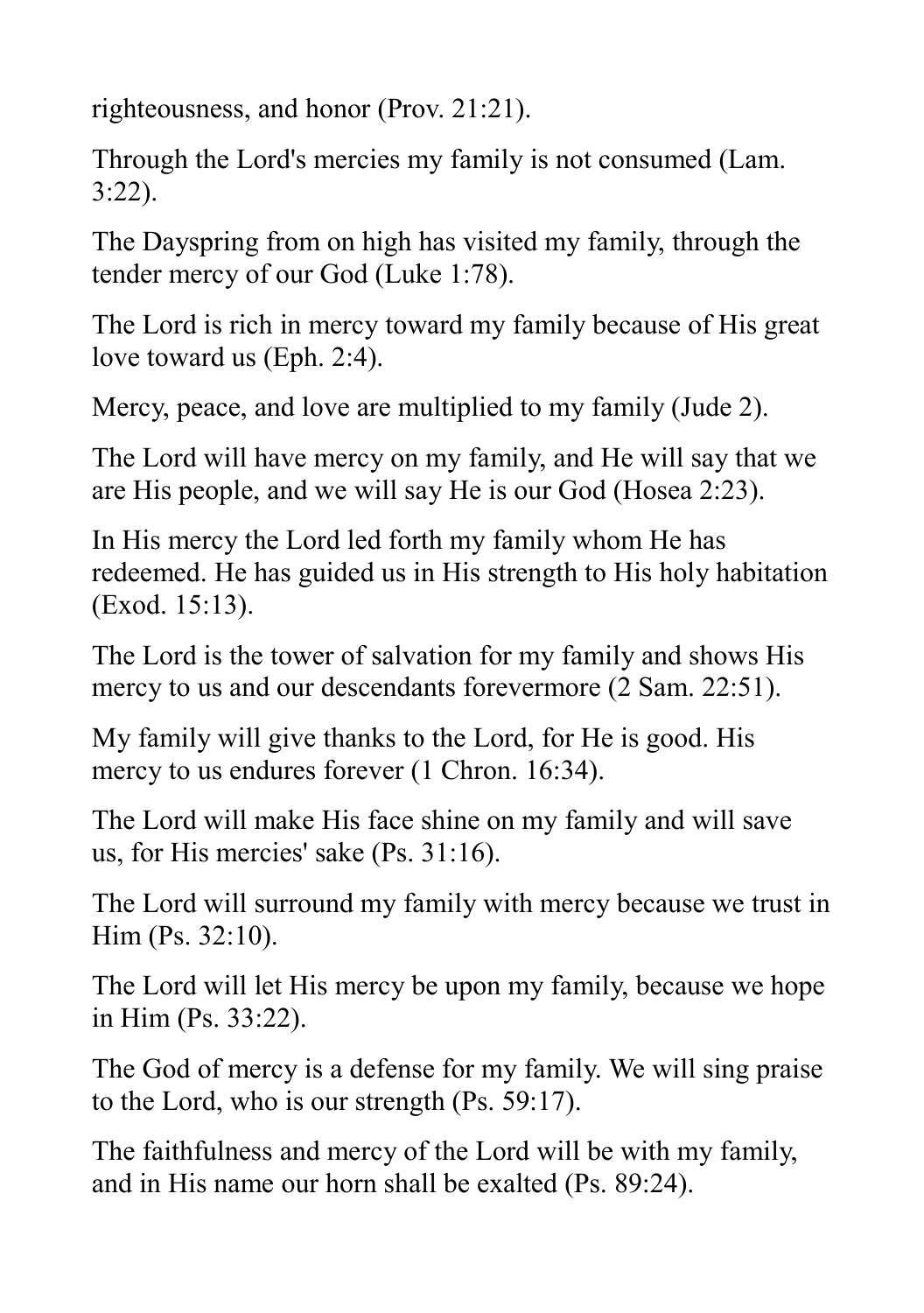The Lord will keep His mercy for my family forever, and His covenant will stand firm with us (Ps. 89:28).

The Lord will satisfy my family early with His mercy so that we may rejoice and be glad all our days (Ps. 90:14).

The mercy of the Lord will uphold my loved ones (Ps. 94:18).

The mercy of the Lord is from everlasting to everlasting on my family because we fear Him, and His righteousness to our children's children (Ps. 103:17).

The Lord's merciful kindness will be a comfort for my family (Ps. 119:76).

The Lord's tender mercies are great toward my family, and He will revive us with His judgments (Ps. 119:156).

My family has the mercy of God because we confess and forsake our sins (Prov. 28:13).

Though my family was formerly blasphemers, persecutors, and insolent people, we have obtained the mercy of the Lord, because we did it ignorantly in unbelief (1 Tim. 1:13).

The Lord grants mercy to the households in my family and refreshes them (2 Tim. 1:16).

The Lord will be merciful to the unrighteous in my family. Their sins and lawless deeds He will remember no more (Heb. 8:12).

Just as He forgave the children of Israel, He will pardon the iniquity of my loved ones according to the greatness of His mercy (Num. 14:19).

The Lord our God, the faithful God, keeps His covenant and mercy for a thousand generations of my family because we love Him and keep His commandments (Deut. 4:31).

My family will come into the house of the Lord in the multitude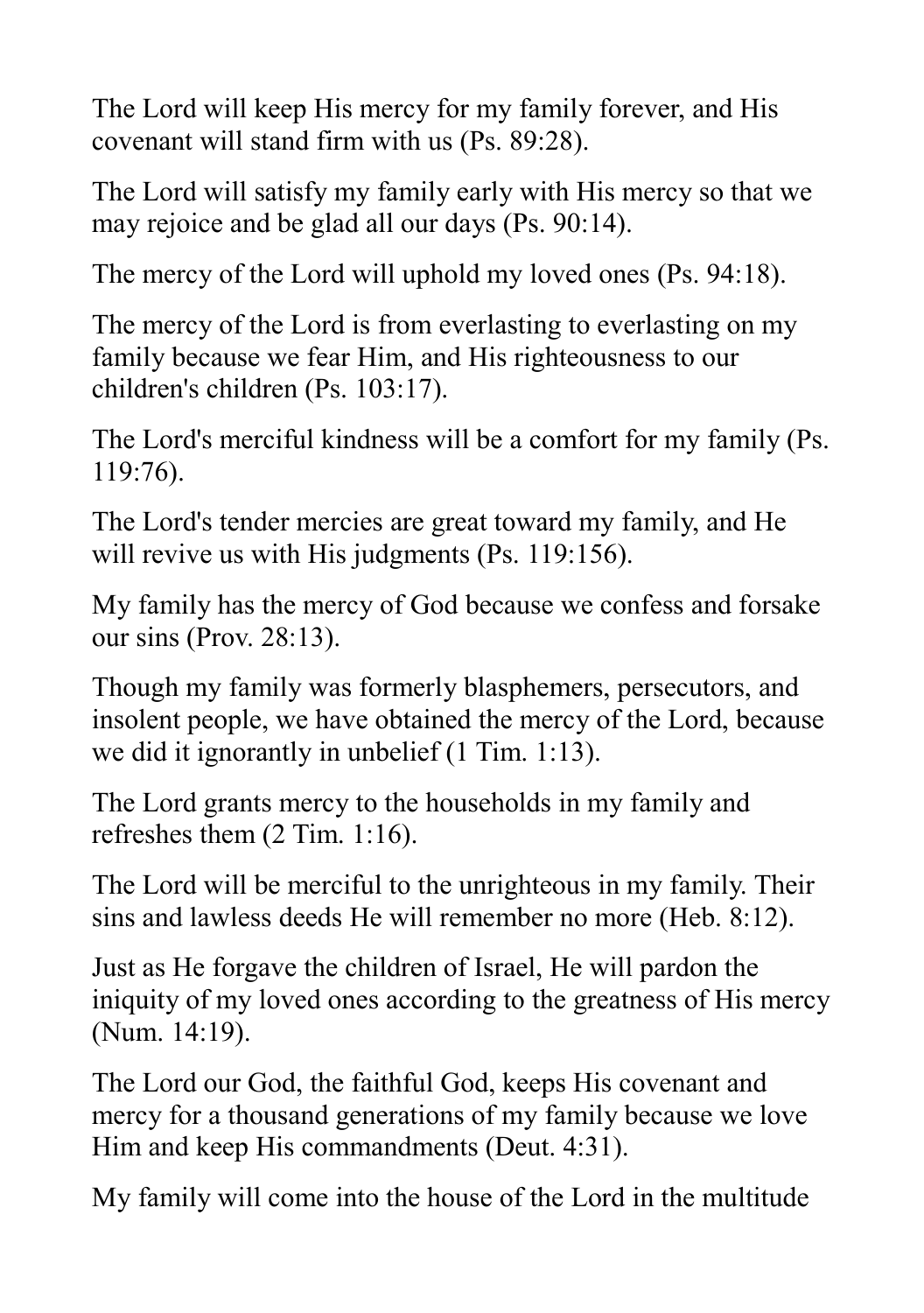of His mercy, and we will worship toward His holy temple (Ps. 5:7).

Surely goodness and mercy will follow my loved ones all the days of our lives, and we will dwell in the house of the Lord forever (Ps. 23:6).

My family will sing of the mercies of the Lord forever, and with our mouths we will make known His faithfulness to all generations (Ps. 89:1).

The Lord will arise and have mercy on my family, for the time of our favor, yes, the set time, has come (Ps. 102:13).

The eyes of my family look to the Lord our God until He has mercy on us (Ps. 123:2).

The Lord will perfect that which concerns my family. His mercy endures forever. He will not forsake the work of His hands (Ps. 138:8).

The Lord has made an everlasting covenant with my family— the sure mercies of David (Isa. 55:3).

The Lord has betrothed my family. He has betrothed us to Him in righteousness and justice, in loving-kindness and mercy (Hosea 2:19).

My family will sow for themselves in righteousness and reap in mercy (Hosea 10:12).

My family will return to the Lord our God, for He is gracious and merciful, slow to anger, and of great kindness (Joel 2:13).

My loved ones are sick almost unto death, but God will have mercy on them (Phil. 2:27).

The Lord will grant it to my family that we will find mercy from Him in that Day (2 Tim. 1:18).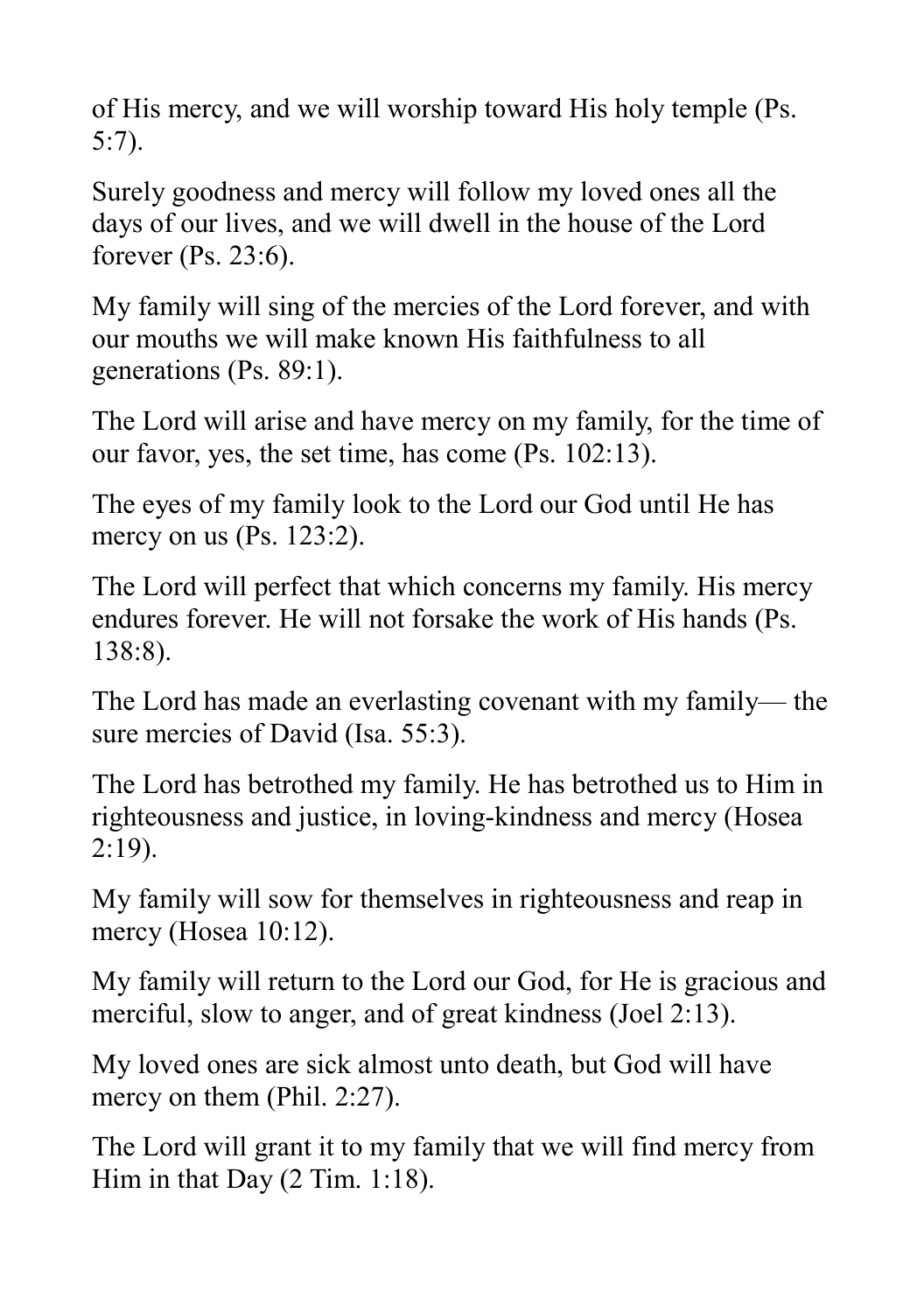My family will come boldly to the throne of grace to obtain mercy and help in our rime of need (Heb. 4:16).

My family looks for the mercy of the Lord Jesus Christ unto eternal life (Jude 21).

The Lord, in His manifold mercies, did not forsake my family in the wilderness. He has led us and shown us the way we should go (Neh. 9:19).

According to His abundant mercy, the Lord will give my family deliverers who will save us from the hand of our enemies (Neh. 9:27).

My family shall neither hunger nor thirst, neither will heat or sun strike them, for the Lord has mercy on us and will lead us by the springs of water (Isa. 49:10).

The Lord will bring back the captives in my family and have mercy on our whole house, and He will be jealous for us (Ezek. 39:25).

The Lord our God will incline His ear and hear; He will open His eyes and see our desolations, for my family presents our supplications before Him because of His great mercies (Dan. 9:18).

The Lord will strengthen the households in my family. He will bring us back because He has mercy on us. We will not be cast aside. For He is the Lord our God, and He will hear us (Zech. 10:6).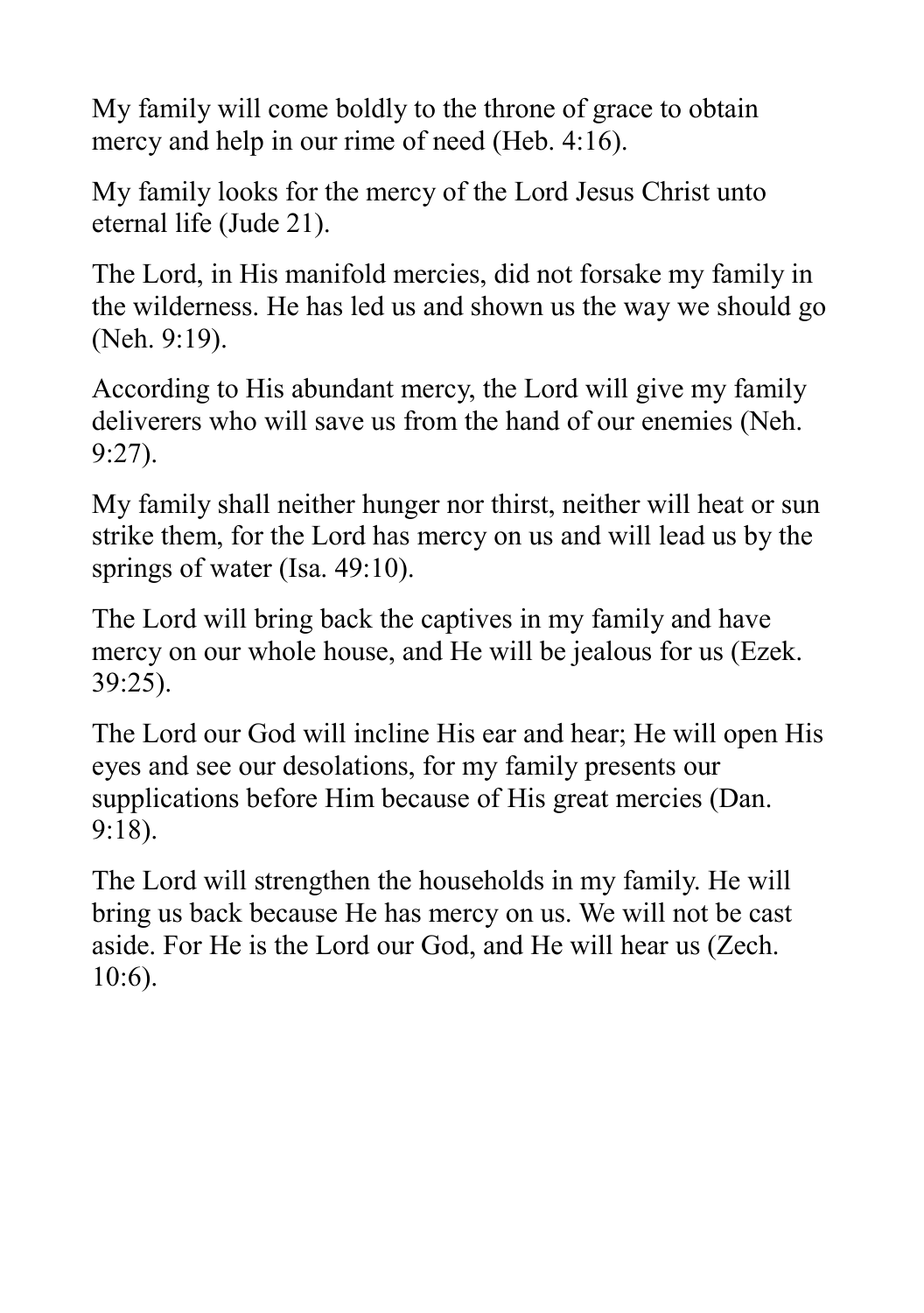# CHAPTER 6 PROPHETIC FAMILIES

*"As for Me," says the Lord, "this is My covenant with them: My Spirit who is upon you, and My words which I have put in your mouth, shall not depart from your mouth, nor from the mouth of your descendants, nor from the mouth of your descendants' descendants," says the Lord, "from this time and forevermore."*

 *—Isaiah 59:21*

One of the greatest blessings upon a family through covenant is the gift of the Holy Spirit and the release of the word of the Lord. The word of the Lord brings edification, exhortation, comfort, revelation, impartation, direction, healing, and deliverance. God has promised to put His Spirit upon us and His word in the mouth of our seed and our seed's seed.

We have all seen families that have a godly heritage. Some families have a history of ministers or missionaries who have blessed the world. Some families have tremendous musical gifts that bless the church. Some have released tremendous preachers and teachers. The family unit has been designed by God to be blessed and to be a blessing.

The Holy Spirit can come on your family, and God's word can be in your seed's mouth. The prophetic word releases destiny and purpose. This is often an overlooked part of covenant. Covenant gives us the advantage of hearing and receiving the word of God. Isaiah spoke of the word of the Lord going from generation to generation. This is a prophetic legacy that can be passed on to the children. Families provide legacy and a framework through which the purposes of God are realized in every generation.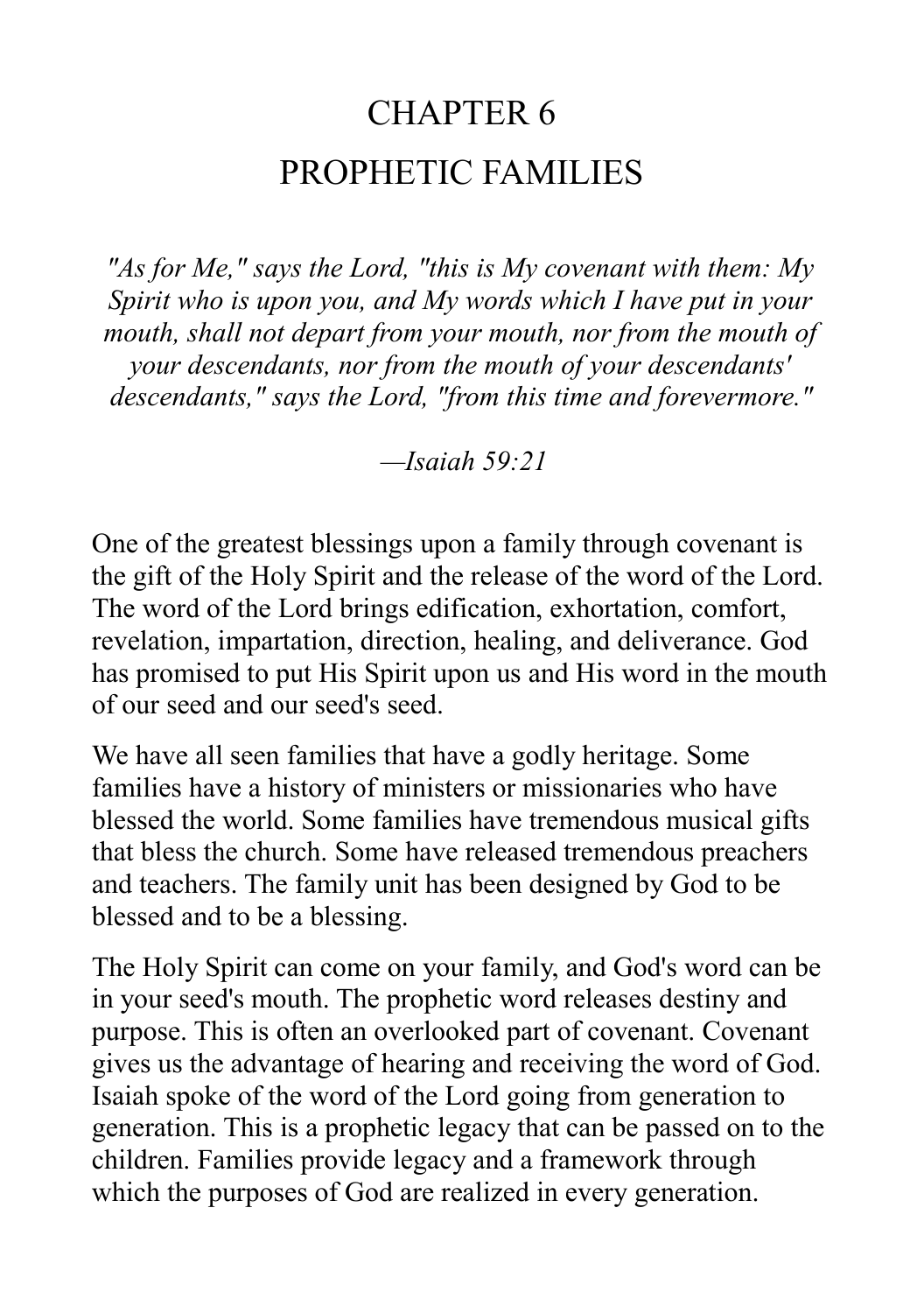## **Prophetic Families In The Bible**

Moreover David and the captains of the army separated for the service some of the sons of Asaph, of Heman, and of Jeduthun, who should prophesy with harps, stringed instruments, and cymbals. And the number of the skilled men performing their service was:

> *Of the sons of Asaph: Zaccur, Joseph, Nethaniah, and Asharelah; the sons of Asaph were under the direction of Asaph, who prophesied according to the order of the king.*

*Of Jeduthun, the sons of Jeduthun: Gedaliah, Zeri, Jeshaiah, Shimei, Hashabiah, and Mattithiah, six, under the direction of their father Jedurhun, who prophesied with a harp to give thanks and to praise the Lord.*

*Of Heman, the sons of Heman: Bukkiah, Mattaniah, Uzziel, Shebuel, Jerimoth, Hananiah, Hanani, Eliathah, Giddalti, Romamti-Ezer, Joshbekashah, Mallothi, Hothir, and Mahazioth.*

*All these were the sons of Heman the king's seer in the words of God, to exalt his horn. For God gave Heman fourteen sons and three daughters.*

*—1 Chronicles 25:1-5*

Not only can the word of the Lord come to your family, but your family can also be prophetic. There are examples of prophetic families in Scripture. There were three prophetic families in the tabernacle of David: the families of Asaph, Jeduthun, and Heman. These families ministered in music and song at the tabernacle. These were musical families that ministered prophetically in worship.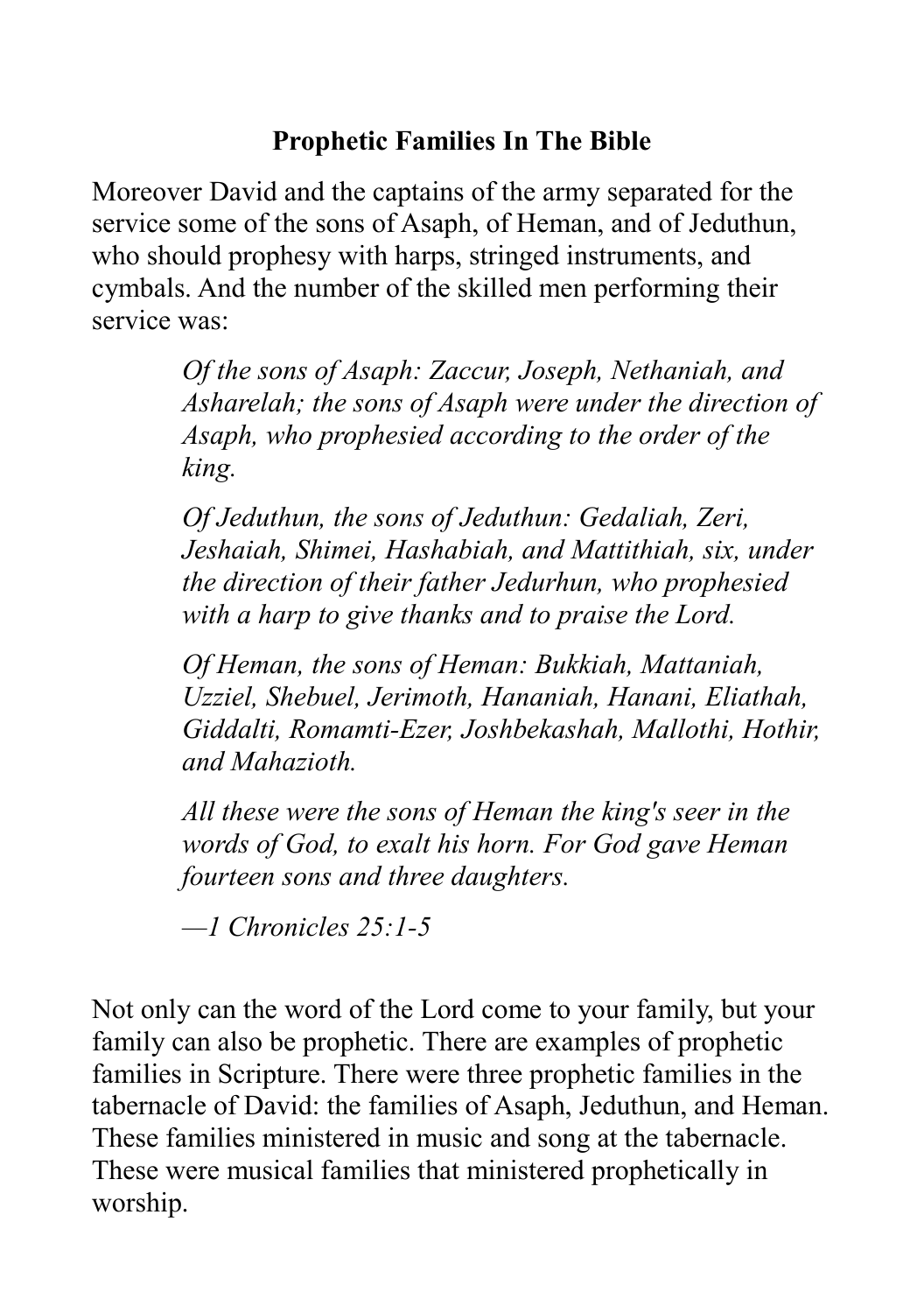I call these prophetic families ministering before the ark of the Lord. Heman, the king's seer, had fourteen sons and three daughters. These children were influenced by their father and also carried a prophetic spirit. We can see that there were certain families under the old covenant that had special gifts, including music and prophecy. This is greatly expanded under the new covenant, where everyone has access the Holy Spirit and His gifts to some degree. Now all families of the earth can be blessed.

> *And it shall come to pass afterward, that I will pour out my spirit upon all flesh; and your sons and your daughters shall prophesy, your old men shall dream dreams, your young men shall see visions.*

*—Joel 2:28*

Joel was prophesying about the new covenant. The new covenant is a covenant of the Holy Spirit. Joel emphasizes the sons and daughters. The Holy Spirit is poured out upon families.

We should expect our sons and daughters to prophesy. Prophecy is a major part of the new covenant. The outpouring of the Holy Spirit at Pentecost was the fulfillment of Joel's prophecy that emphasized the blessing of the sons and daughters.

> *The promise is to you and to your children, and to all who are afar off, as many as the Lord our God will call.*

*—Acts 2:39*

God not only saves families, but He also baptizes families with the Holy Spirit. The baptism of the Holy Spirit is the doorway into the prophetic realm.

*Now this man had four virgin daughters who prophesied. —Acts 21:9*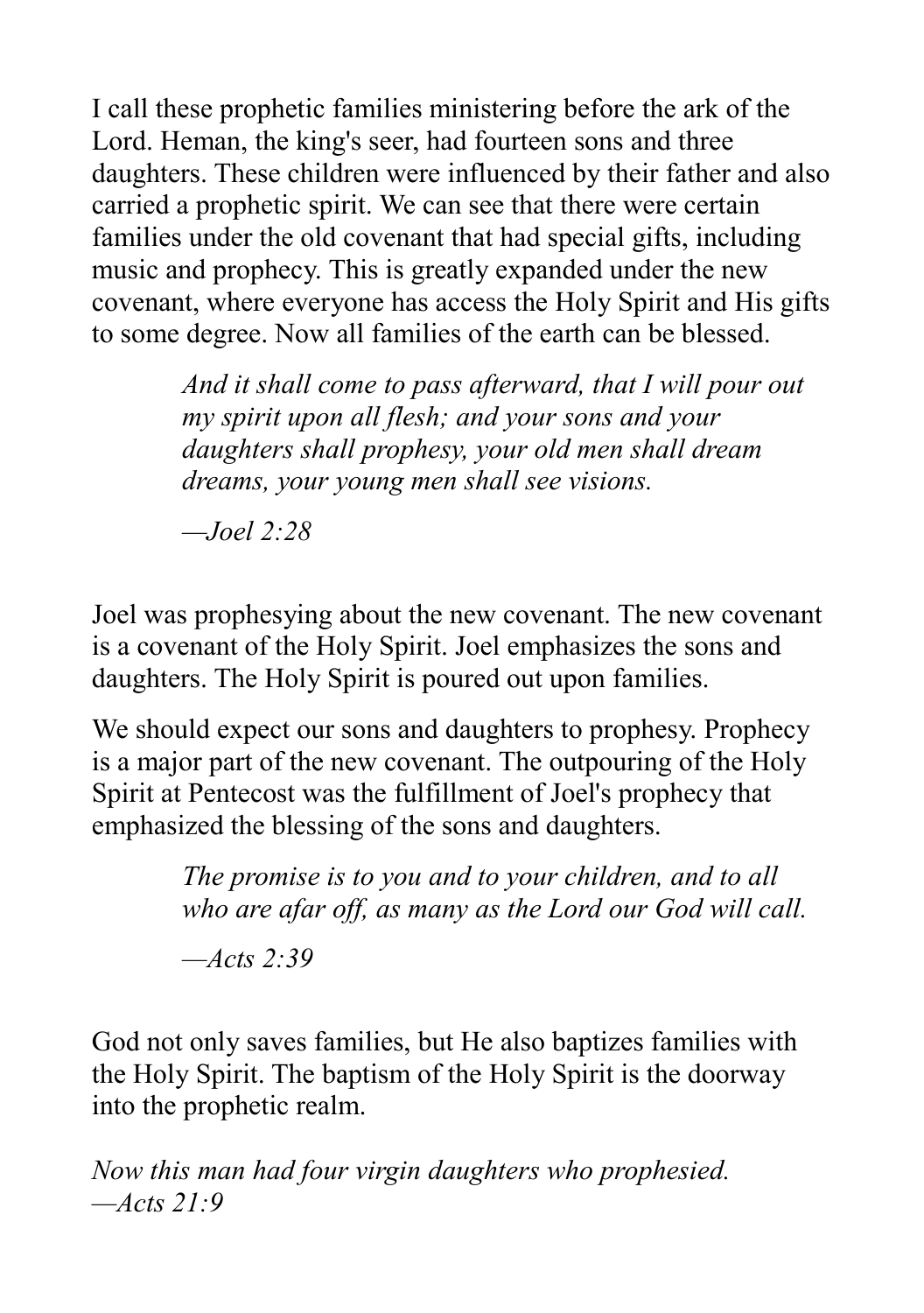Phillip had four daughters who prophesied. What a powerful prophetic family. This should not be unusual. The Holy Spirit is available to individuals and families.

Children who grow up in an atmosphere of the prophetic can and will receive an impartation. Children carry the prophetic anointing to the next generation. God's covenant is from generation to generation. Children should be encouraged to operate in the prophetic realm. Prophetic parents train and cultivate prophetic children.

> *"I raised up some of your sons as prophets, and some of your young men as Nazirites. Is it not so, O you children of Israel?" says the Lord.*

*—Amos 2:11*

Israel, God's covenant people, saw their sons raised up as prophets. We should also expect God to raise up our children to speak the word of the Lord.

> *While Peter was speaking these words, the Holy Spirit fell upon all those who heard the word.*

*—Acts 10:44*

The household of Cornelius was baptized with the Holy Spirit after hearing Peter preach. This is an example of a Spirit-filled family. Spirit-filled families will be a great witness in the community. These families can release the word of the Lord to their friends and communities. These families will be a great blessing to local churches as well.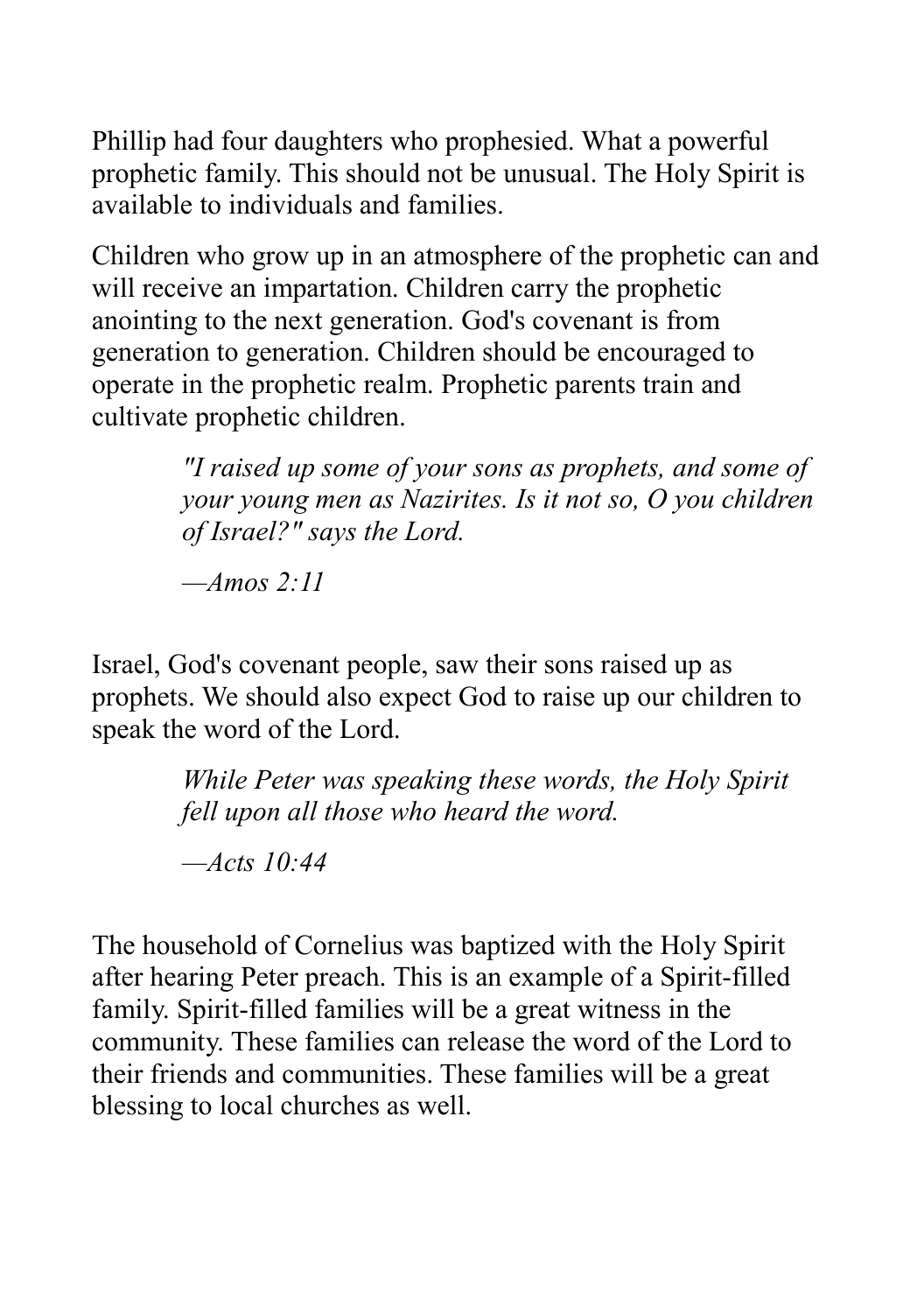## **Prophetic Outpour**

An outpour is a large flow or release. Outpour creates an overflow. Overflow speaks of abundance. The outpouring of the Holy Spirit releases an abundance of spiritual grace and gifts in the new covenant. There is an abundance of blessing for any family.

Every family can receive an abundance of grace and gifting because of this outpour. Every member of a family can walk in the prophetic to some degree. Dreams, visions, declaration, prayer, praise, worship, music, dance, counseling, preaching, and teaching can all be aspects of the prophetic realm. God gives liberally and in abundance.

There is no limit to the power that can operate through a family. The new covenant opens the way for all to prosper and prophesy.

## **Train Your Children In The Things Of The Spirit**

*Train up a child in the way he should go, and when he is old he will not depart from it.*

*—Proverbs 22:6*

Children should be trained in the things of the Spirit. They should be trained and released in the prophetic. The new covenant releases the Holy Spirit to all believers, and this includes our children. We train our children to minister in the Spirit in our local churches. We don't just entertain our children and keep them busy while their parents attend church. We believe our families should be saved and move in the Spirit.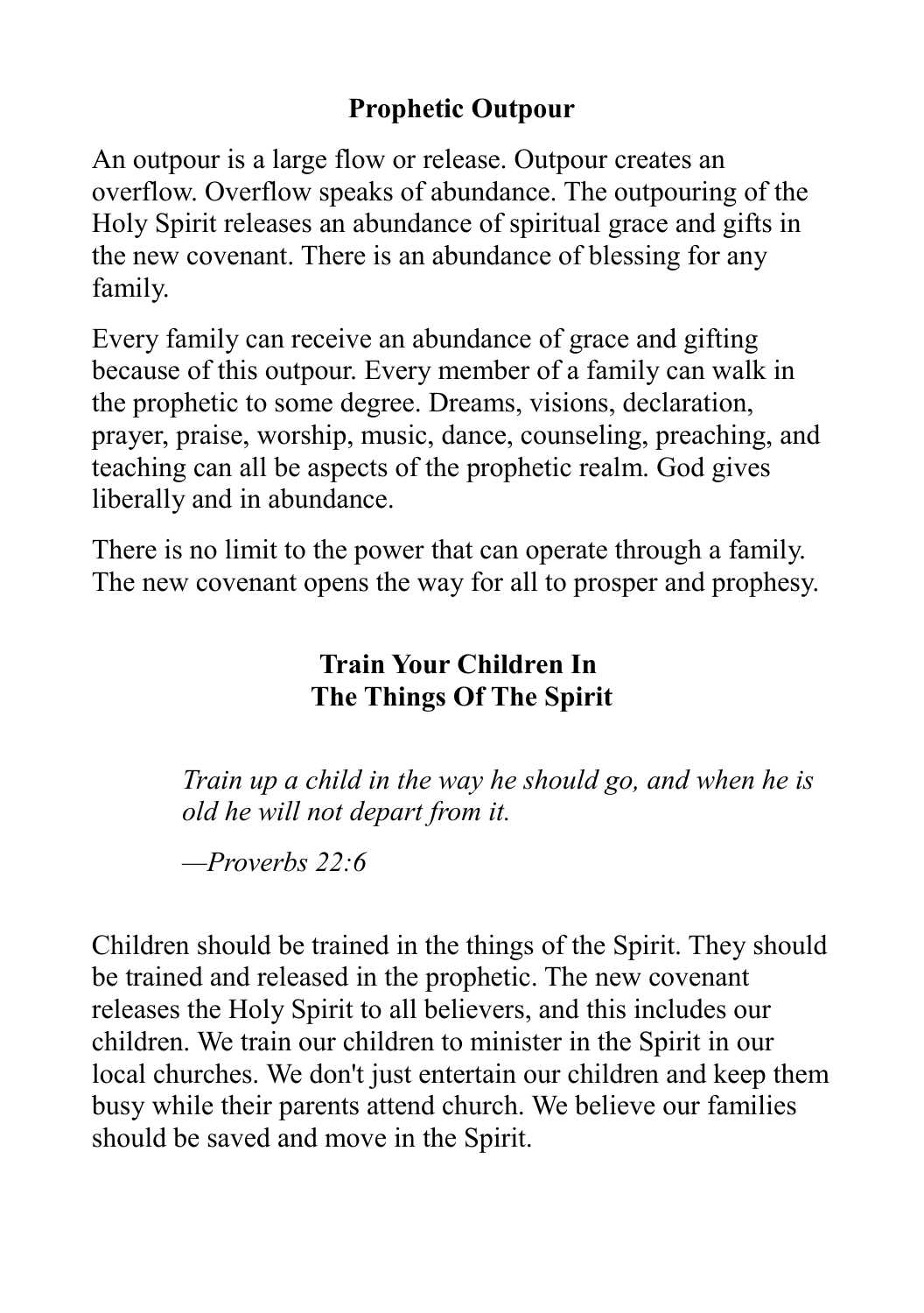*And the child Samuel ministered unto the Lord before Eli. And the word of the Lord was precious in those days; there was no open vision.*

*—1 Samuel 3:1*

Samuel began to be trained by the Lord at a young age. He grew up to be one of Israel's greatest prophets. He then began to train emerging prophets in Israel. He developed a school for the prophets and greatly increased the prophetic level in Israel.

Children can be taught to minister to the Lord. Ministering to the Lord creates an atmosphere for the operation of prophecy. Churches should be places of ministering to the Lord. Children and families that live in this kind of atmosphere can expect to operate in a greater prophetic dimension.

## **The Prophetic Implications Of Destiny And Fate**

God calls individuals and families. Individuals have destiny, and so do families. I love looking up the etymology of words. Consider these definitions:

• Destiny: "purpose, intent, fate, destiny; that which is destined," noun use of fem. pp. of destiner, from Latin destinare "make firm, establish" (see destination). The sense is of "that which has been firmly established," as by fate}

• Fate: "prophetic declaration, oracle, prediction," thus "that which is ordained, destiny, fate," literally "thing spoken (by the gods)," "to speak"... The Latin sense evolution is from "sentence of the Gods" (Greek theosphaton) to "lot, portion" (Greek, moira, personified as a goddess in Homer), also "one of the three goddesses (Clotho, Lachesis, and Atropos) who determined the course of a human life."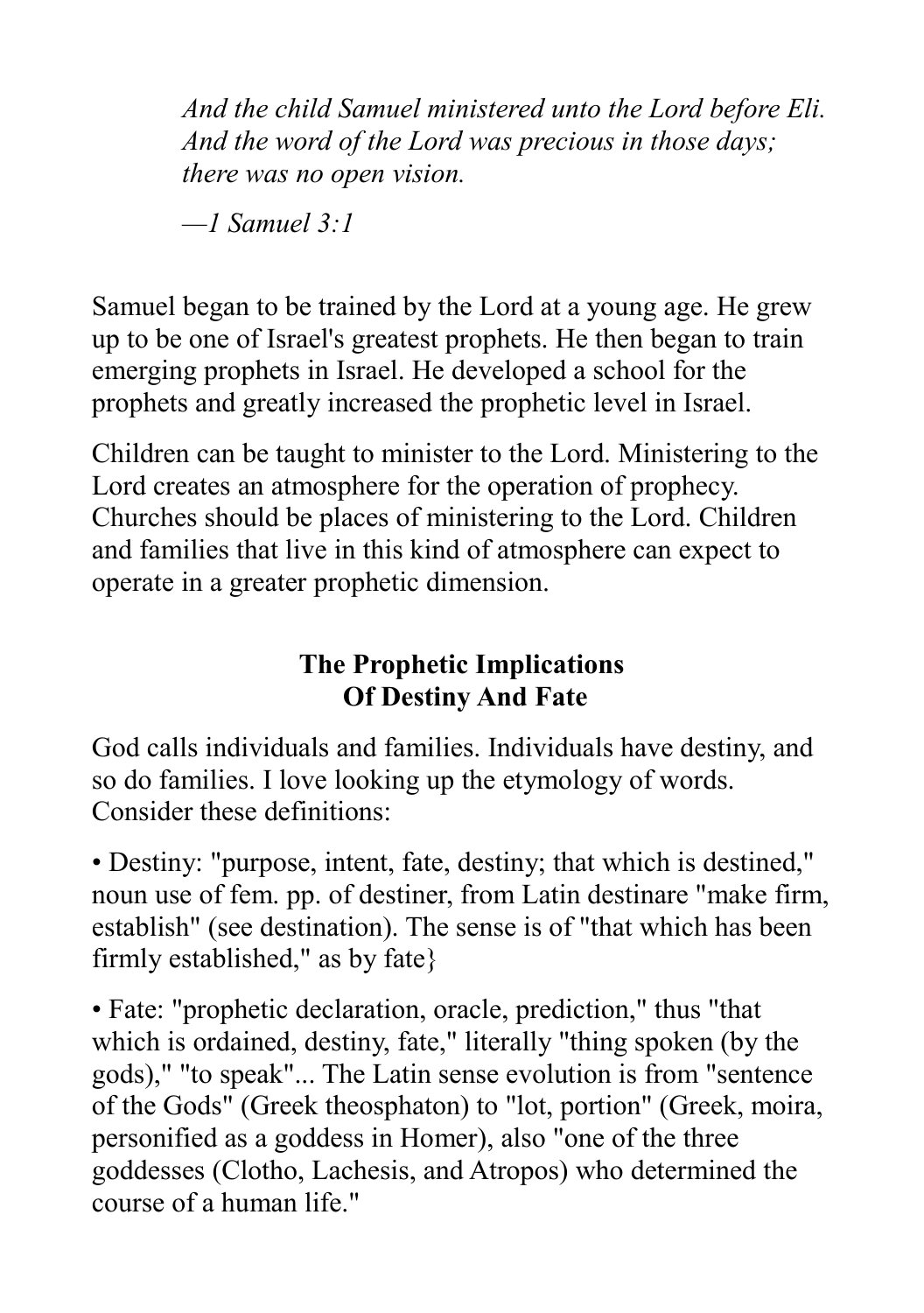In any case, notice that destiny and fate are connected to the prophetic, even in a pagan sense. Thank God for the true prophetic ministry.

When we think of destiny, we usually think of individuals, but there is also corporate destiny. Families can also have destiny and purpose. The prophetic word should be spoken over families as well as individuals.

I love prophesying over families. I love to minister to the parents and the children. Each individual in the family has a purpose and a destiny, and the family also has a purpose and a destiny.

> *And Jacob called his sons and said, "Gather together, that I may tell you what shall befall you in the last days."*

*—Genesis 49:1*

*Now this is the blessing with which Moses the man of God blessed the children of Israel before his death.*

*—Deuteronomy 33:1*

Another example of individual and corporate destiny can be seen through the prophecies of Jacob and Moses over the children of Israel. Israel as a nation had a destiny, but each tribe also had a destiny.

Each son received a prophetic blessing that shaped destiny. God's purposes were worked out in these tribes until the coming of Messiah. This shows the power of the prophetic word upon families and generations. Spirit-filled parents should lay hands on their children and prophesy. Churches should also provide prophetic ministry for families and teach families how to flow prophetically.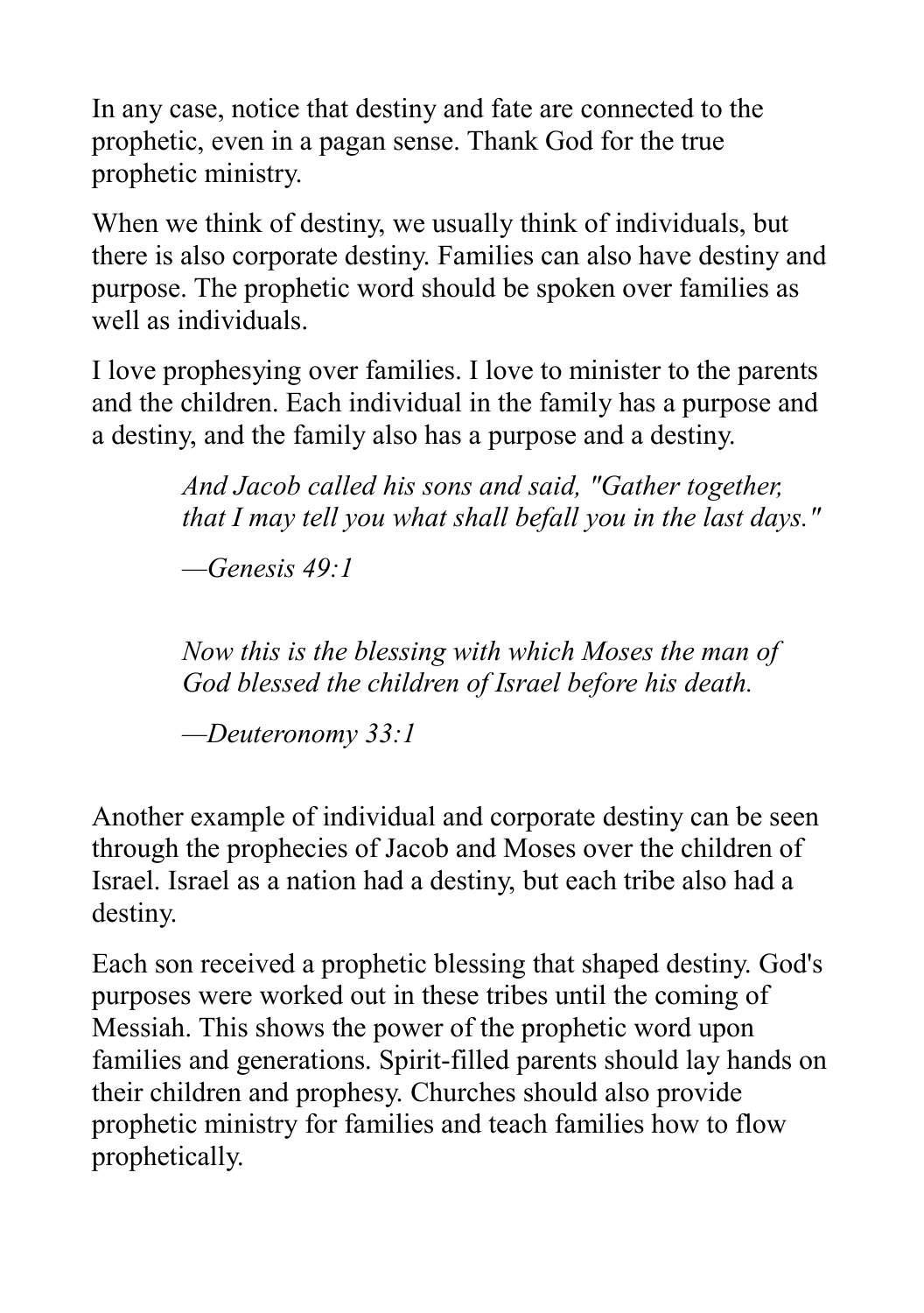Families should be encouraged to operate in the fullness of the Holy Spirit. It is not enough for one person in the family to be anointed. God will anoint everyone. This is the blessing of covenant. The new covenant opens the way for the Holy Spirit to convict, draw, and anoint individuals and families. Believe God for your family.

> *He sent His word and healed them, and delivered them from their destructions.*

*—Psalm 107:20*

*Then the Lord put forth His hand and touched my mouth, and the Lord said unto me: "Behold, I have put My words in your mouth."*

*—Jeremiah 1:9*

## **Declare The Prophetic Word Of The Lord To Be Released Over Your Family**

Lord, pour out Your Spirit upon my family, and let the sons and daughters prophesy.

Lord, put Your words in the mouth of my seed and my seed's seed.

Let my family members speak Your words with confidence and boldness.

Let the spirit of prophecy be released upon my family members, in the name of Jesus.

Let my family members have dreams and visions by the Spirit of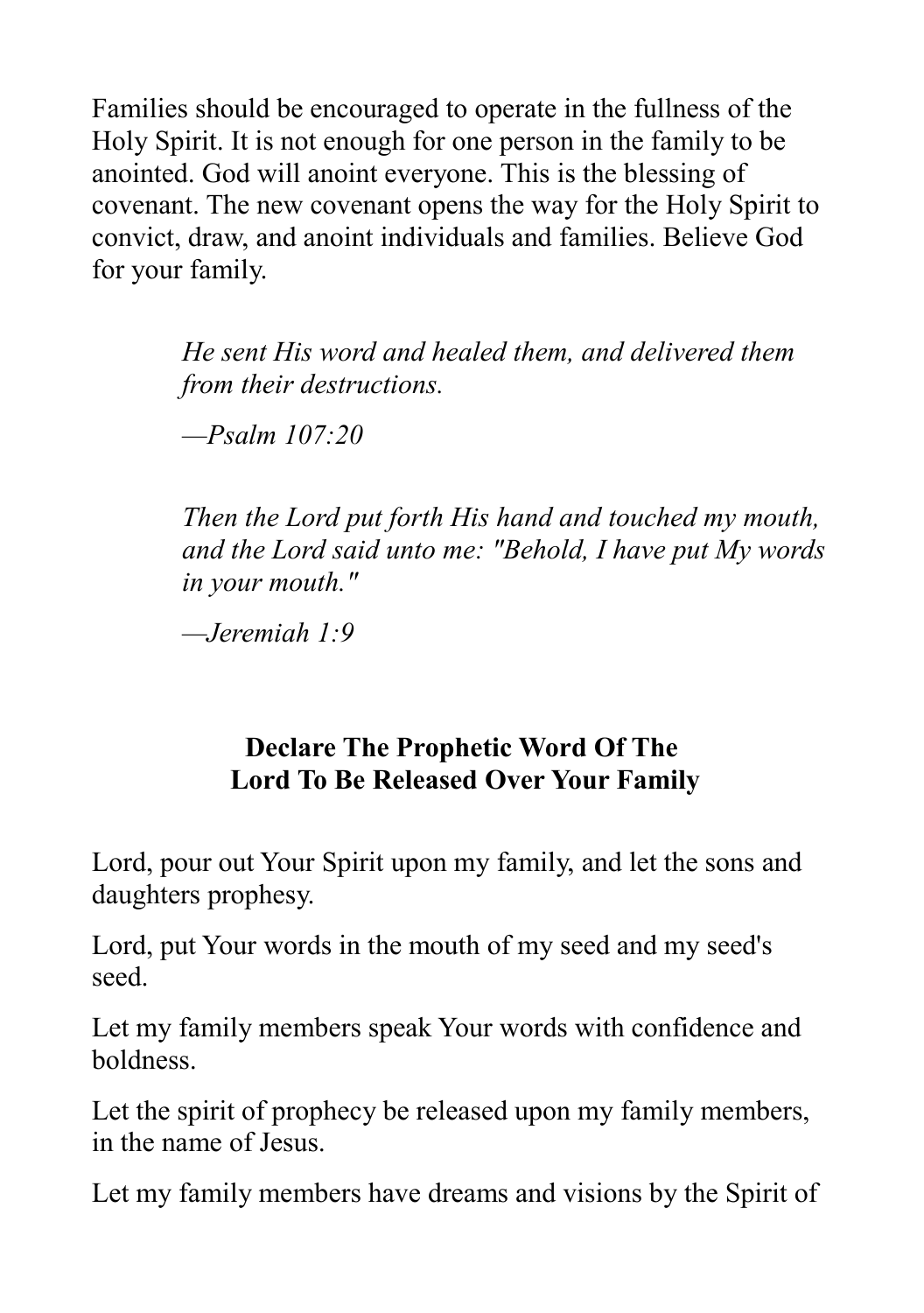the Lord.

Let the gifts of the Holy Spirit be released in abundance to the members of my family.

Let my family be set in the church and be used by You to minister prophetically.

The word of the Lord has been spoken to all who are in my family (Acts 16:32).

Let the word of the Lord come to my family (Ps. 107:20).

The word of the Lord will be spread out among my family (Acts 13:49).

My family will be numbered according to the word of the Lord (Num. 3:16).

My family will hear the word of the Lord (2 Kings 20:16).

The word of the Lord over my family is right, and all His work is done in truth (Ps. 33:4).

The word of the Lord grows mightily in my family and will prevail (Acts 19:20).

The Lord will reveal Himself to my family by the word of the Lord (1 Sam. 3:21).

The word of the Lord is proven in my family. It is a shield to all of us who trust in Him (2 Sam. 22:31).

My family will go and do according to the word of the Lord (1 Kings 17:5).

My family will inquire for the word of the Lord today (1 Kings  $22:5$ ).

The word of the Lord tests my family (Ps. 105:19).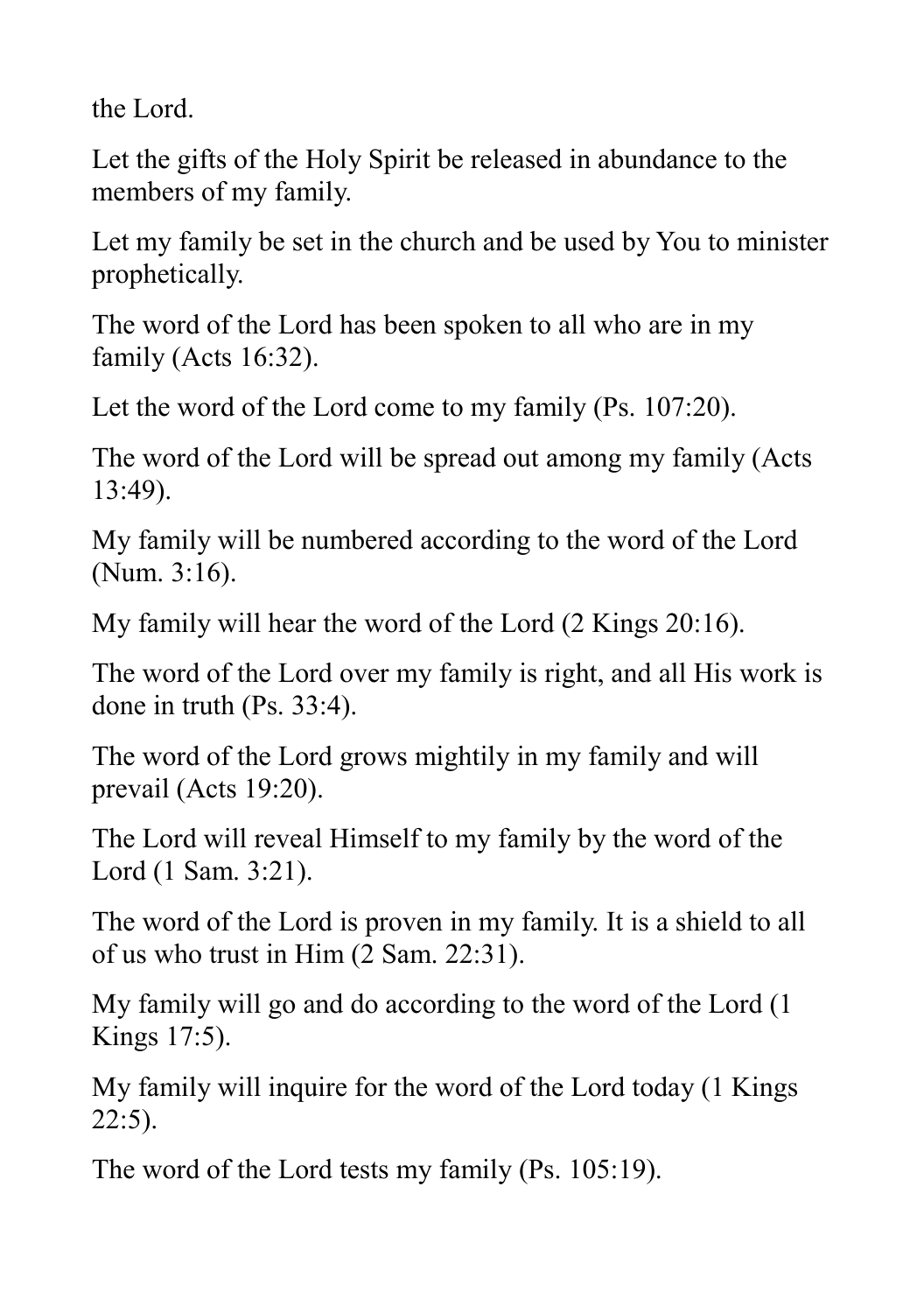The word of the Lord comes to my family now (Jer. 17:15).

By the word of the Lord that endures forever, the gospel will be preached to my family (1 Pet. 1:25).

All the words that the Lord has said my family will do (Exod. 24:3).

The word of the Lord comes to my family and says, "Do not be afraid. I am your shield, your exceedingly great reward" (Gen. 15:1).

Let the word of the Lord be common among my family. Let there be widespread revelation (1 Sam. 3:1).

The word of the Lord in the mouths of my loved ones is the truth (1 Kings 17:24).

The word of the Lord is with my family (2 Kings 3:12).

The words of the Lord over my family are pure words, like silver tried in a furnace, purified seven times (Ps. 12:6).

Let my family receive the word of the Lord so that we may have wisdom (Jer. 8:9).

The word of the Lord runs swiftly in my family and is glorified (2 Thess. 3:1).

My family shall give heed to the word of the Lord (Jer. 6:10).

The women in my family will hear the word of the Lord and will receive the word of His mouth (Jer. 9:20).

The word of the Lord is with my family, and we make intercession to the Lord of hosts (Jer. 27:18).

My family shall hear the word of the Lord: "You will not die by the sword" (Jer. 34:4).

My family will not suffer a famine of hearing the words of the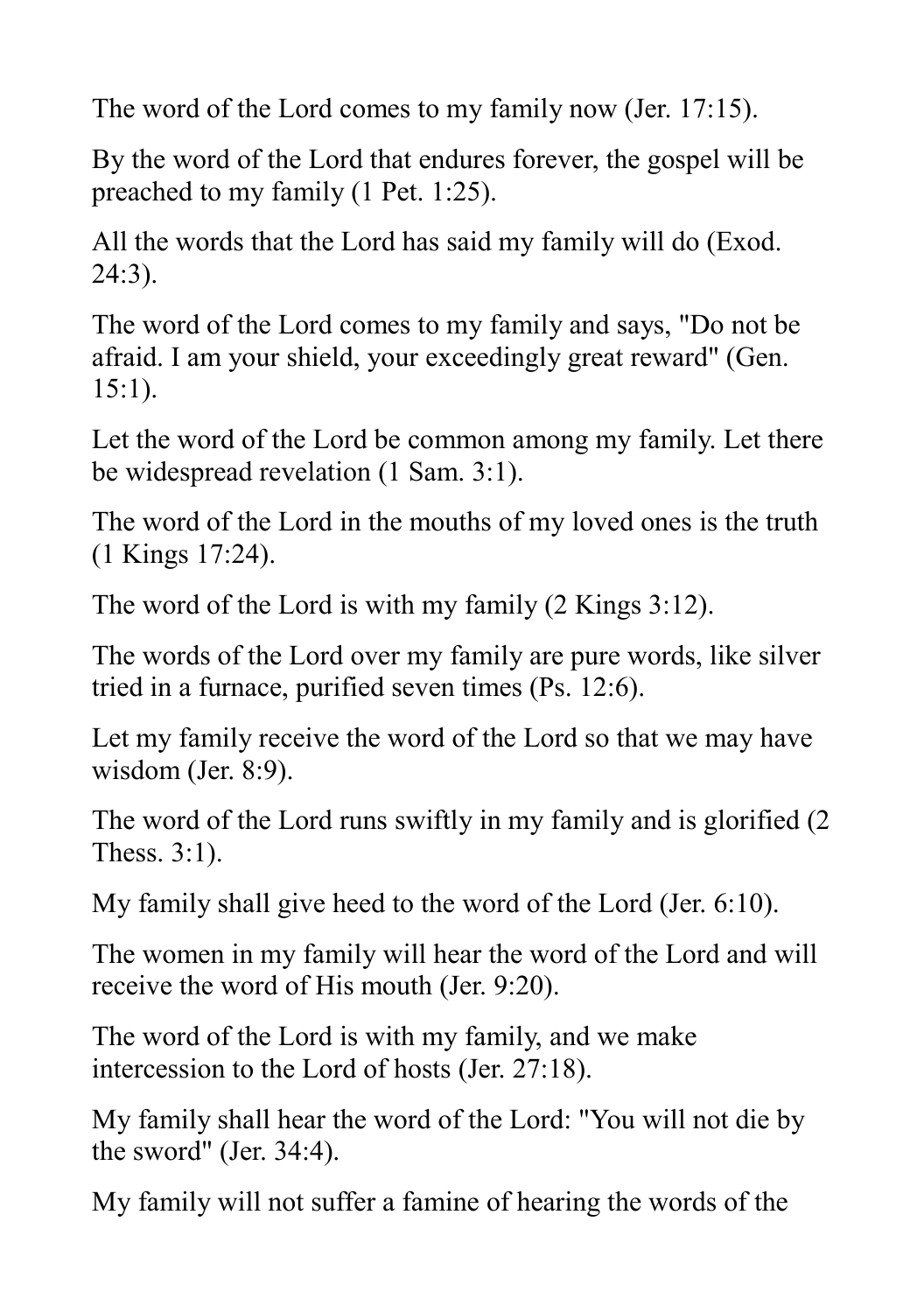Lord, in Jesus's name (Amos 8:11).

My family will go to the land of our possession, which we have obtained according to the word of the Lord (Josh. 22:9).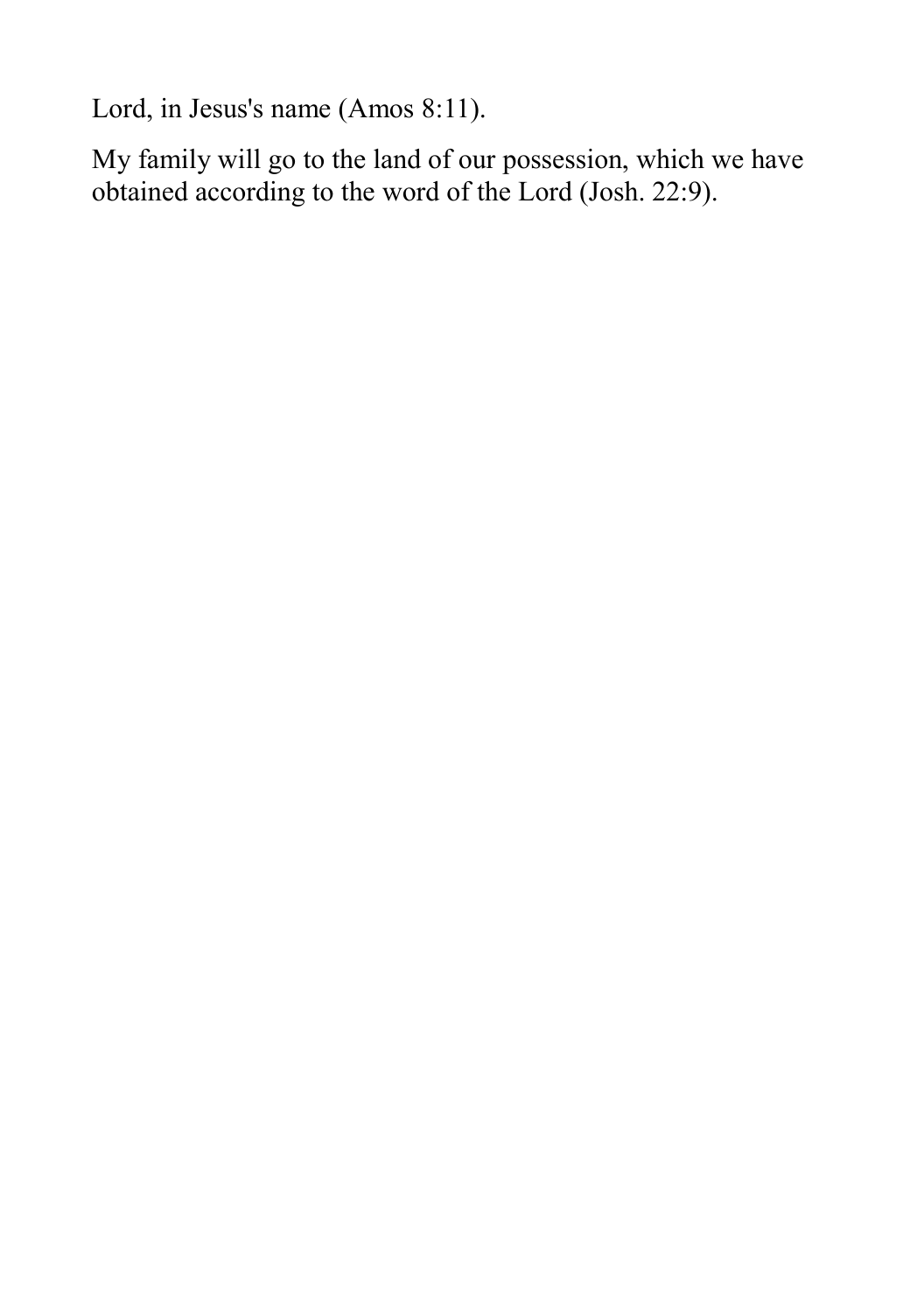# CHAPTER 7

# THE JOSHUA 1:8 REVELATION

*This Book of the Law shall not depart from your mouth, but you shall meditate in it day and night, that you may observe to do according to all that is written in it. For then you will make your way prosperous, and then you will have good success.*

*—Joshua 1:8*

In Psalm 25:14 God reveals His promise to show His covenant to those who fear Him. A revelation of the covenant is one of the most important revelations one can have. Meditating on the covenant is an important part of receiving this revelation.

Revelation releases the keys of the kingdom. Jesus gave Peter the keys of the kingdom after he received a revelation of Christ being the Son of God. Revelation releases authority and power. The revelation of covenant will cause great power and authority to be released in your life. Revelation opens up the Word of God and causes you to see what is hidden from the natural eye. Revelation will give you understanding of the mysteries of God. You will begin to walk in a level of understanding that is not common without revelation.

There are many believers who have never heard teaching on covenant and its power in our lives. Hie covenant is what caused God to act on behalf of Abraham and his seed. You have a covenant with God through Jesus Christ that causes God to act on your behalf. Don't underestimate the power of this covenant.

The more you meditate and hear teaching on covenant, the more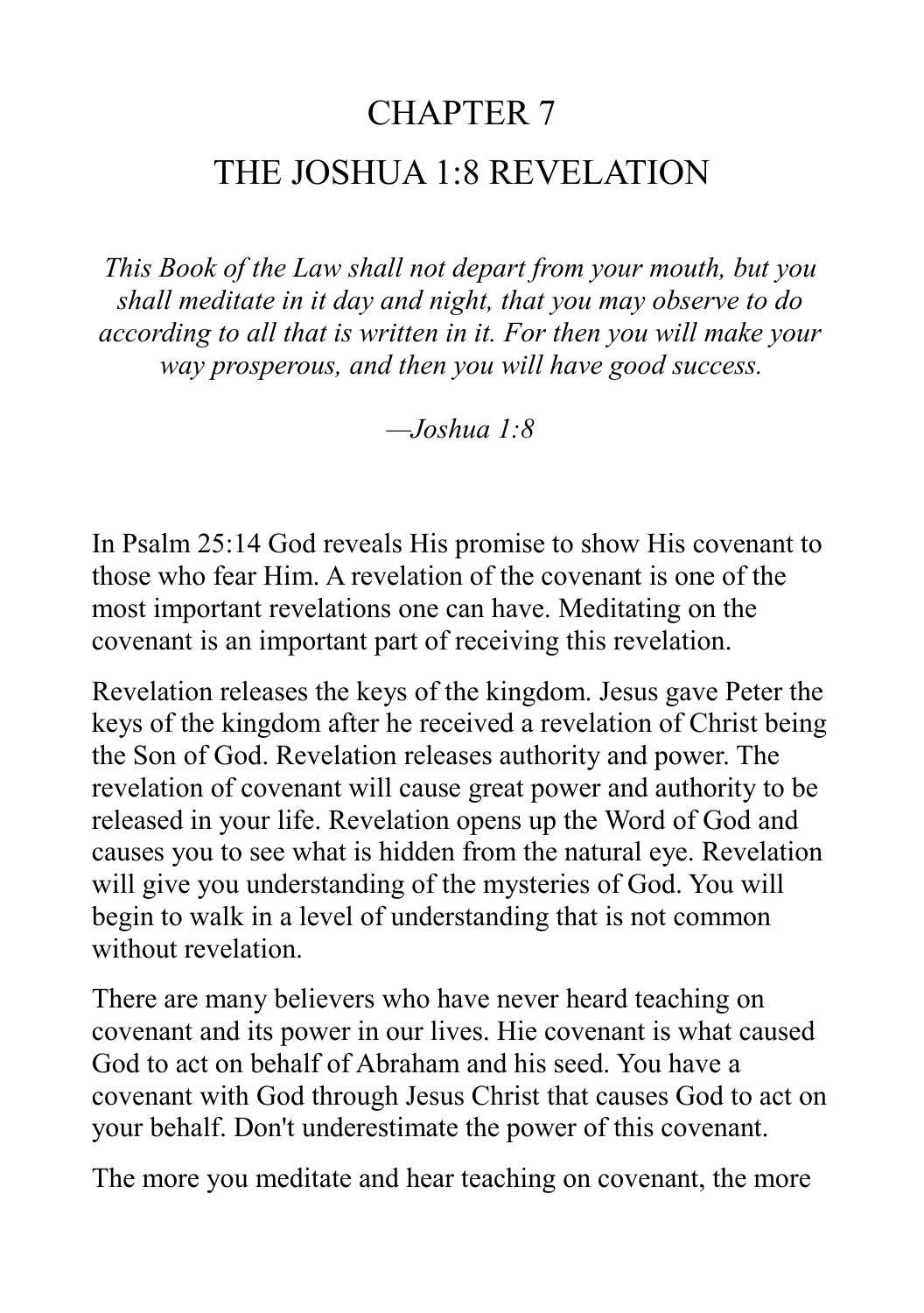faith you will have in it. I believe this book is helping you understand covenant and how to apply it to your family. God loves you, and He loves those who are connected to you. His covenant with you will cause Him to act on the behalf of your loved ones. God is concerned about you and what concerns you. Your concerns will become His concerns because of covenant.

You are not alone in life. You have a covenant partner. You do not have to struggle alone in life. You will see many victories as you understand and walk in faith with your covenant.

God desires for you to understand the covenant. God wants to reveal Himself to you. God will open your eyes to the power of His covenant with you if you ask Him to. Dig into the Word. Dig deep into the covenant. Know your covenant rights and what belongs to you and your family through Jesus Christ. Don't live beneath your privileges. Believe and receive all you have as a result of the covenant you have through Jesus Christ. Meditation will be paramount to this happening with lasting value.

### **Meditation—Key To Prosperity And Success**

Joshua 1:8 gives us a key to making one's way prosperous and having good success—meditating in the Word day and night. This takes discipline, but it will pay off greatly if done consistently. Prosperity is the key benefit to being in covenant with God.

In the Old Testament, there are several Hebrew words for the word meditate, but the main word is the word hagah, which literally means "mutter."

Hagah has been translated "mutter" twice (Isa. 59:3; 8:19), "meditate" six times (Josh. 1:8; Ps. 1:2; 63:6; 77:12; 143:5; Isa. 33:18). It has also been translated "speak" four times (Ps. 35:28; 37:30; 115:7; Prov. 8:7), "study" twice (Prov. 15:28; 24:2), "talk"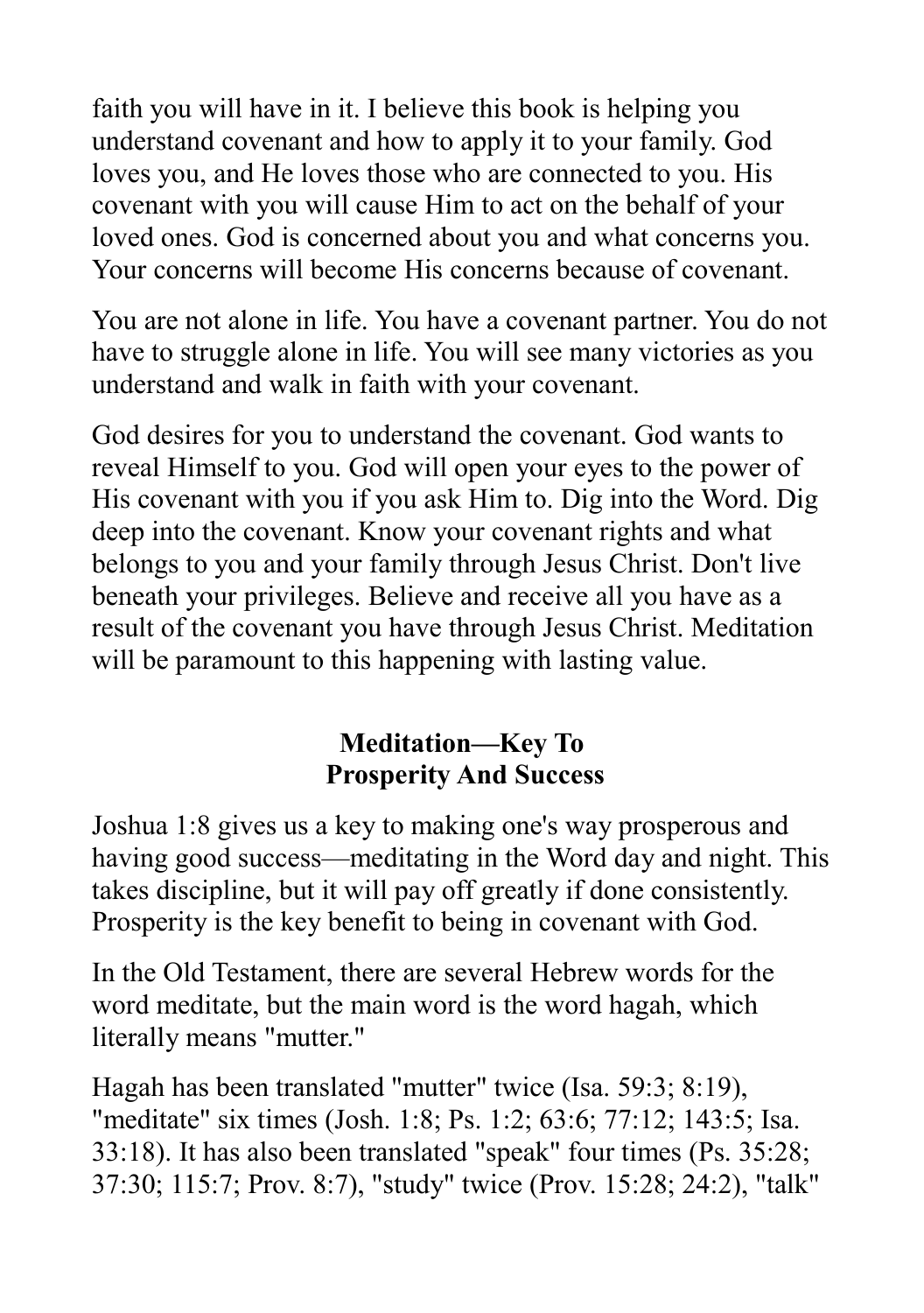once (Ps. 71:24), and "utter" once (Job 27:4).

It can be noted from these Scriptures that meditation does indicate the use of the mouth as an instrument to mutter or speak God's Word.

Muttering and meditating upon the Word of God, until it becomes alive in our spirits, is the key to actualizing the promises of God. Muttering (Hebrew hagah—mutter) upon the Word of God day and night is likened to a tree planted by the rivers of water absorbing and drawing water into its system through its roots (Ps. 1:3).

Joshua 1:8 says, "This book of the law shall not depart out of thy mouth." This does not mean you are to keep the Word in your mouth, but rather you are to speak it out your mouth. It should not be away from your lips at any time. Continually speak it. Everyone knows how to mutter. To mutter means to speak things quietly or under your breath, speaking to yourself, regardless of whether people are present to hear you. You may mutter while you are driving your car, or maybe while you are shopping.

The Hebrew word for mediate found in Joshua 1:8 is translated "to speak" in the following verses:

• "For my mouth will speak [or meditate] truth" (Prov. 8:7).

• "And my tongue shall speak [or meditate] of Your righteousness and of Your praise all the day long" (Ps. 35:28).

• "The mouth of the righteous speaks [meditates] wisdom, and his tongue talks of judgment" (Ps. 37:30).

Dennis Burke has written a great book called How to Meditate God's Word. His teaching likens meditation to chewing the cud:

*To muse means to "ponder, consider, and study closely."*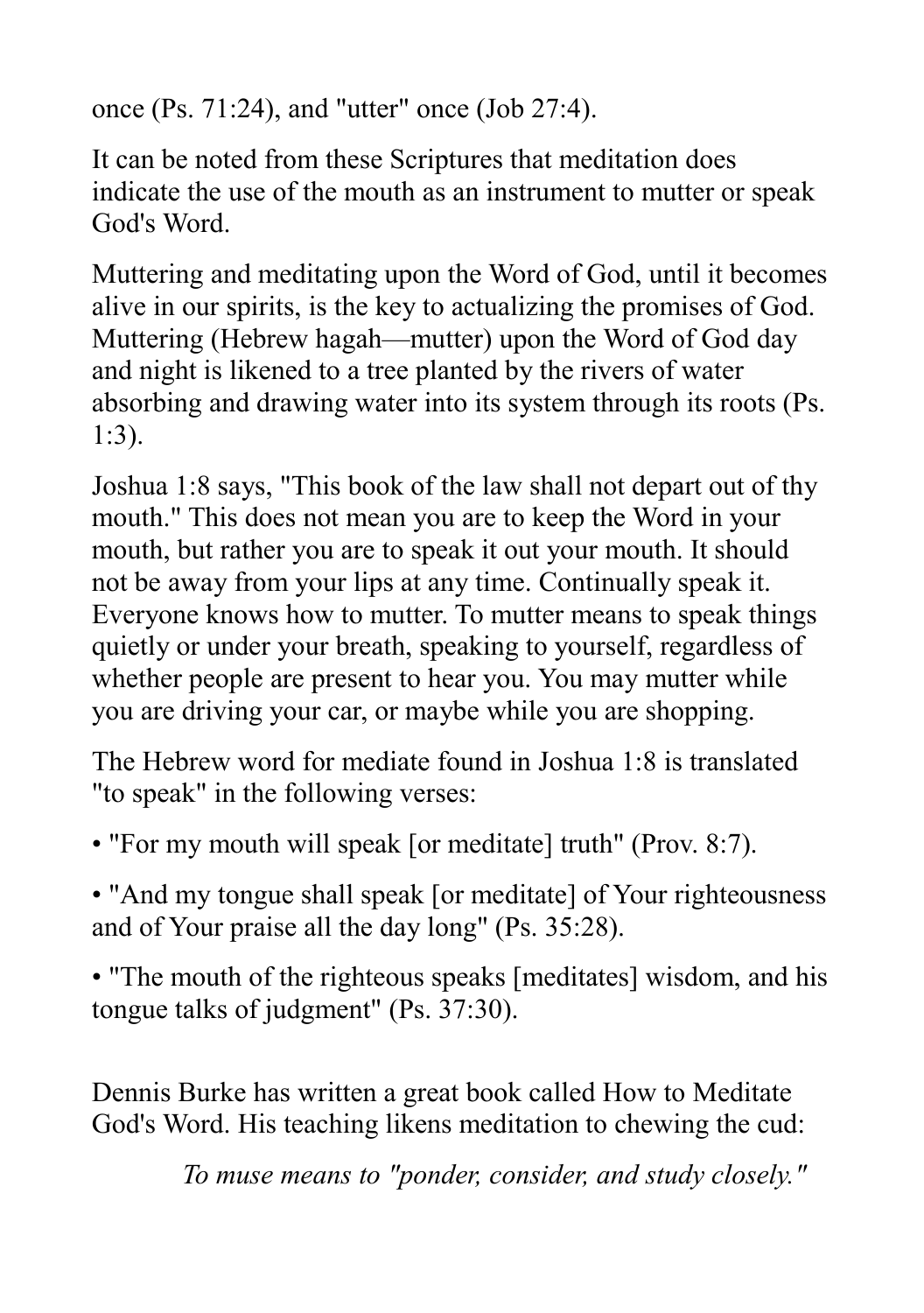*This is the aspect of meditation that most people are aware of: taking hold of a promise or a truth and going over it again and again; not going over it in order to memorize it, but squeezing out all the richness; thinking on it and allowing it to wash through your inner man.*

*The most vivid illustration I can give of musing is a cow chewing her cud. A cow grazes through the pasture, finds an abundance of tasty grass, chews it, and finally swallows it. Later, up comes the chewed grass to chew again (I know what you're thinking...but you have to admit—it is a good example!). Each time the cow brings up the old cud and chews it; she is refining it and making it more and more a part of her system. She chews all the nutrients out of it; the stems and stalk are removed until it is consumed into her body.*

*This is the most descriptive, powerful example of meditation. Treat the Word of God just as a cow chews her cud. Feed on a scripture over and over again, swallow it, then bring it back up again, going over it again and again. Each time you chew on it, you are demanding all the nutrients out of it, making it more and more a part of your being.*

Animals that chew the cud will eat their food, swallow it, and then bring it back up to re-chew it. In this way they get all of the nutrients from what they eat and digest the food into their system in a more complete way. Chewing is of course important to good health and digestion. How many times have our parents told us to chew our food completely?

Meditation is the process of chewing on the Word. We take a scripture, speak it, think on it, and then we do it again. This is the biblical way to get the Word into our systems and to receive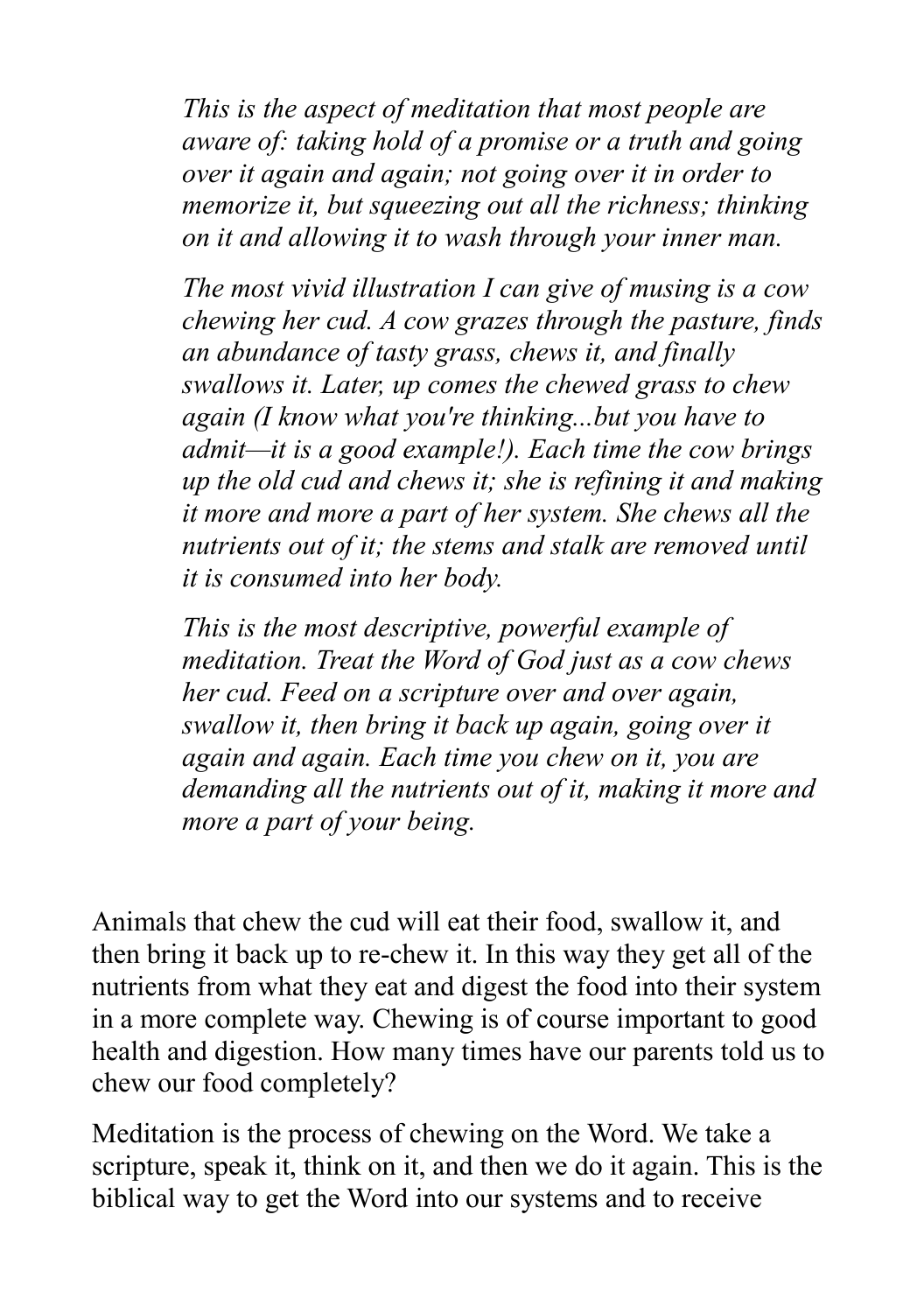revelation and understanding. To meditate means "to ponder, regurgitate, think aloud, consider continuously and utter something over and over again."

This is exactly what we need to do with the Word of God.

Not without significance, animals in the Old Testament were considered clean and suitable for food if they split the hoof and chewed the cud (Lev. 11:3). By analogy, we could say that a person who "chews the cud" in relation to God's word is made clean and fruitful by the word (John 15:3, 7); just as Christ's glorious church is cleansed by the washing of the water of the word (Eph. 5:26).

The cow is an animal with four compartments to its stomach, the largest of the four is the rumen, thus these animals are called ruminants. Sheep, goats, bison and deer are other examples of ruminants and this information pertains to them also. The rumen acts somewhat like a large fermentation var. Inside this vat are bacteria and protozoa that are cellulolytic, meaning they are able to digest cellulose, the major component of plant cell walls. The host animal, in this case the cow, provides the environment for these microbes and they in turn aid in digestion of plant components that the host could not otherwise utilize. These microbes also continue down the digestive tract of the animal where they are digested as part of the protein in the animal's diet. Monogastrics, or single stomached animals like humans and pigs don't have this symbiotic relationship going on to this extent and cannot make good use of the type of plants that cattle typically eat.

So in cattle, particles of food are bitten off, masticated to some extent and swallowed. Once a ruminant has eaten, it will go and peacefully stand or lie down while it "chews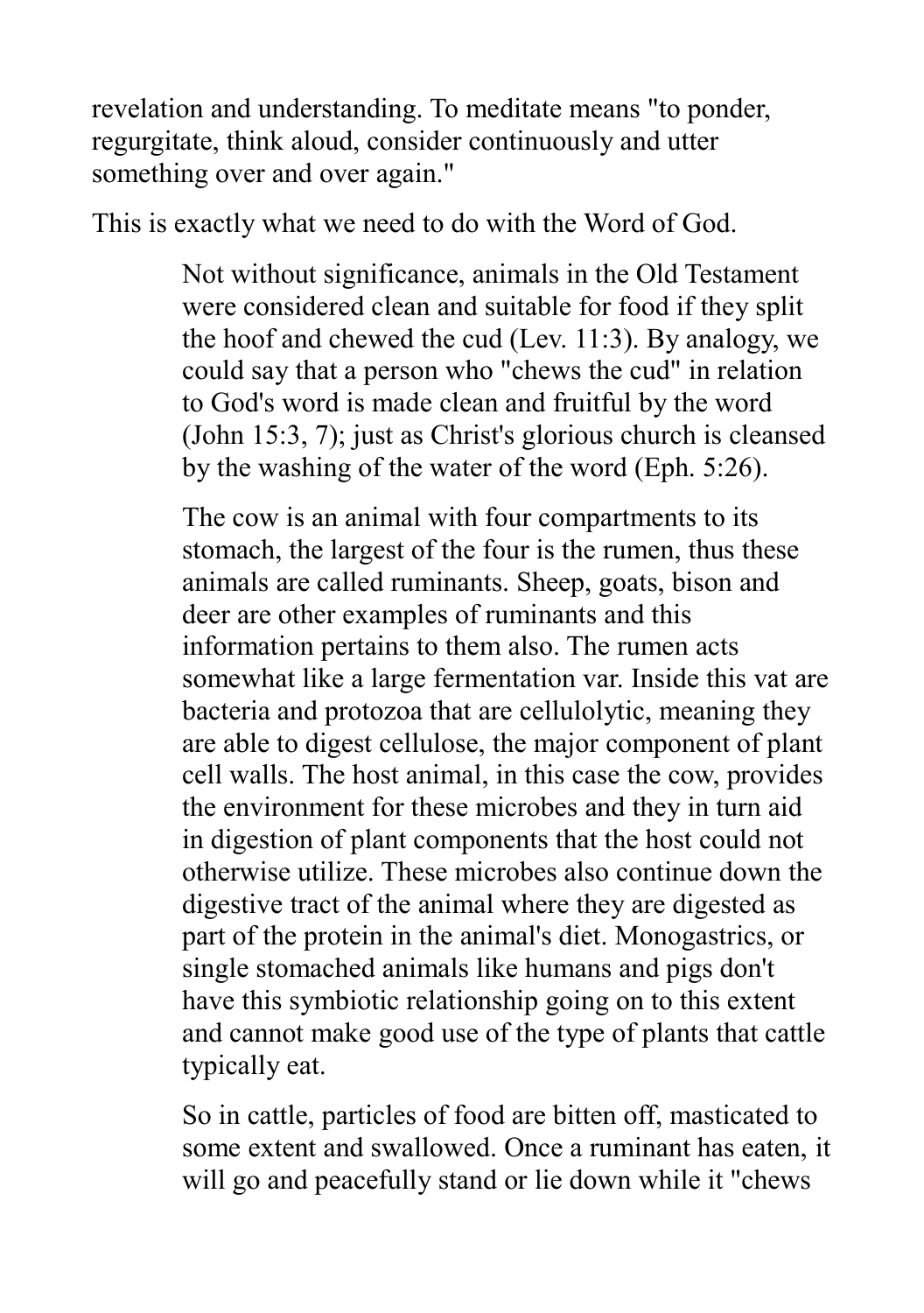its cud". I say peacefully because if one is doing it's "cud chewing" it is at ease. The "cud" is actually a portion of regurgitated food that needs shredded into smaller particle for effective digestion in the rumen and beyond.

Rumination—a cow chews something up and stores it up for later. The cow ruminates in perfect timing without waste. She squeezes the nourishment out of it. We transfer the life of Christ into us in a similar manner.

The dictionary defines "meditate" as to "think about something deeply, to reflect on it or to ponder on it."

The definition of "muse" however, is not just to meditate on something but to comment upon it, to ruminate upon it—like a cow chewing the cud.

"Meditate" or "muse"—Hebrew word siyach—means to put forth, mediate, muse, commune, speak, complain, ponder, sing, to complain, to muse, meditate upon, study, ponder, to talk, sing, speak. Your meditation is also what you are speaking, muttering, singing, complaining about, or pondering.

> *Give ear to my words, O Lord, consider my meditation. —Psalm 5:1*

My meditation is connected to the words of my mouth.

*Let the words of my mouth, and the meditation of my heart be acceptable in Your sight, O Lord, my strength and my Redeemer.*

*—Psalm 19:14*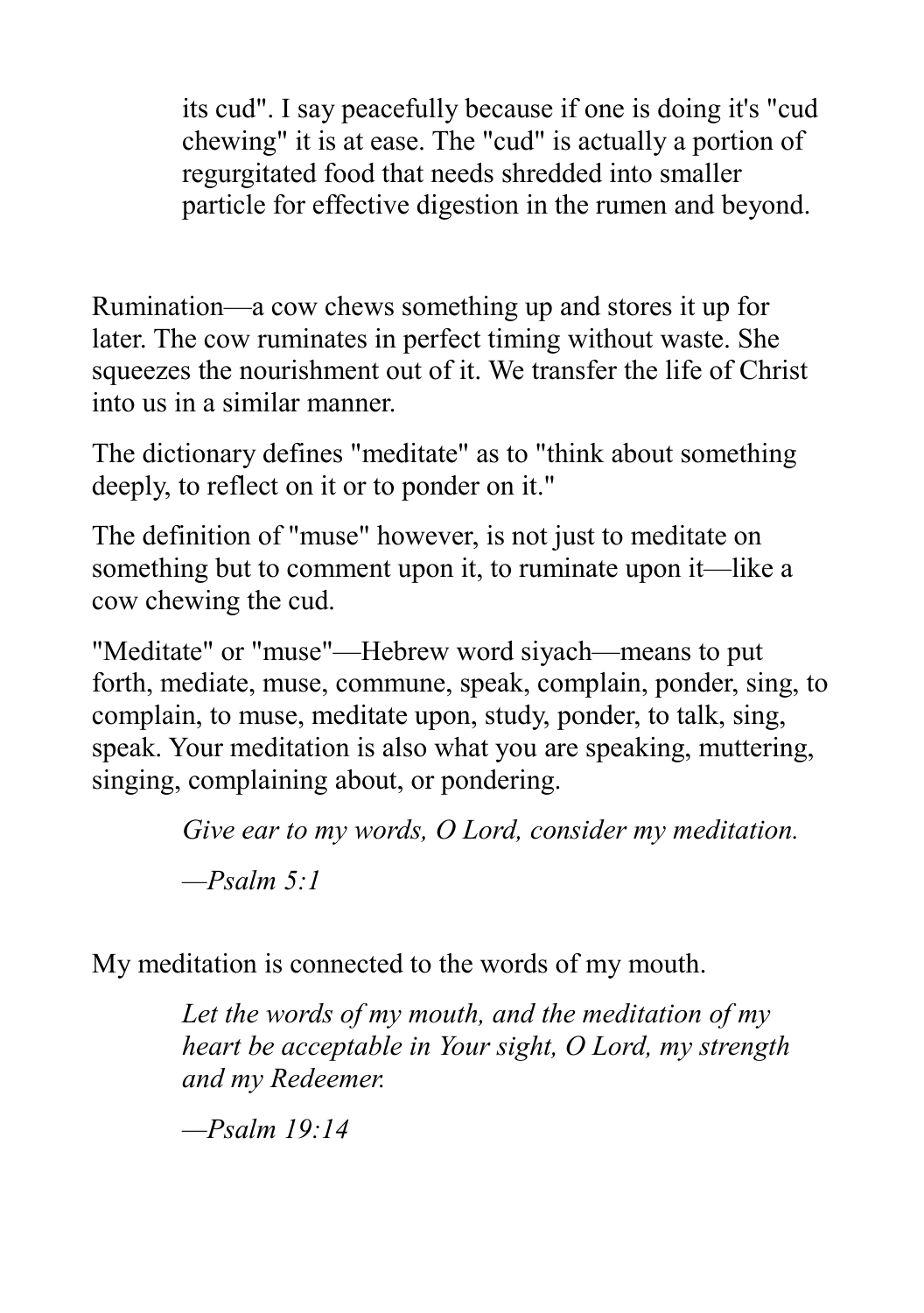*My mouth shall speak of wisdom; and the meditation of my heart shall give understanding.*

*—Psalm 49:3*

My meditation should cause gladness.

*May my meditation be sweet to Him; I will be glad in the Lord.*

*—Psalm 104:34*

My meditation is on what I love.

*O how I love Your law! It is my meditation all the day. —Psalm 119:97*

My meditation gives understanding.

*I have more understanding than all my teachers, for Your testimonies are my meditation.*

*—Psalm 119:99*

My meditation brings success.

*This Book of the Law shall not depart from your mouth, but you shall meditate in it day and night, that you may observe to do according to all that is written in it. For then you will make your way prosperous, and then you will have good success.*

*—Joshua 1:8*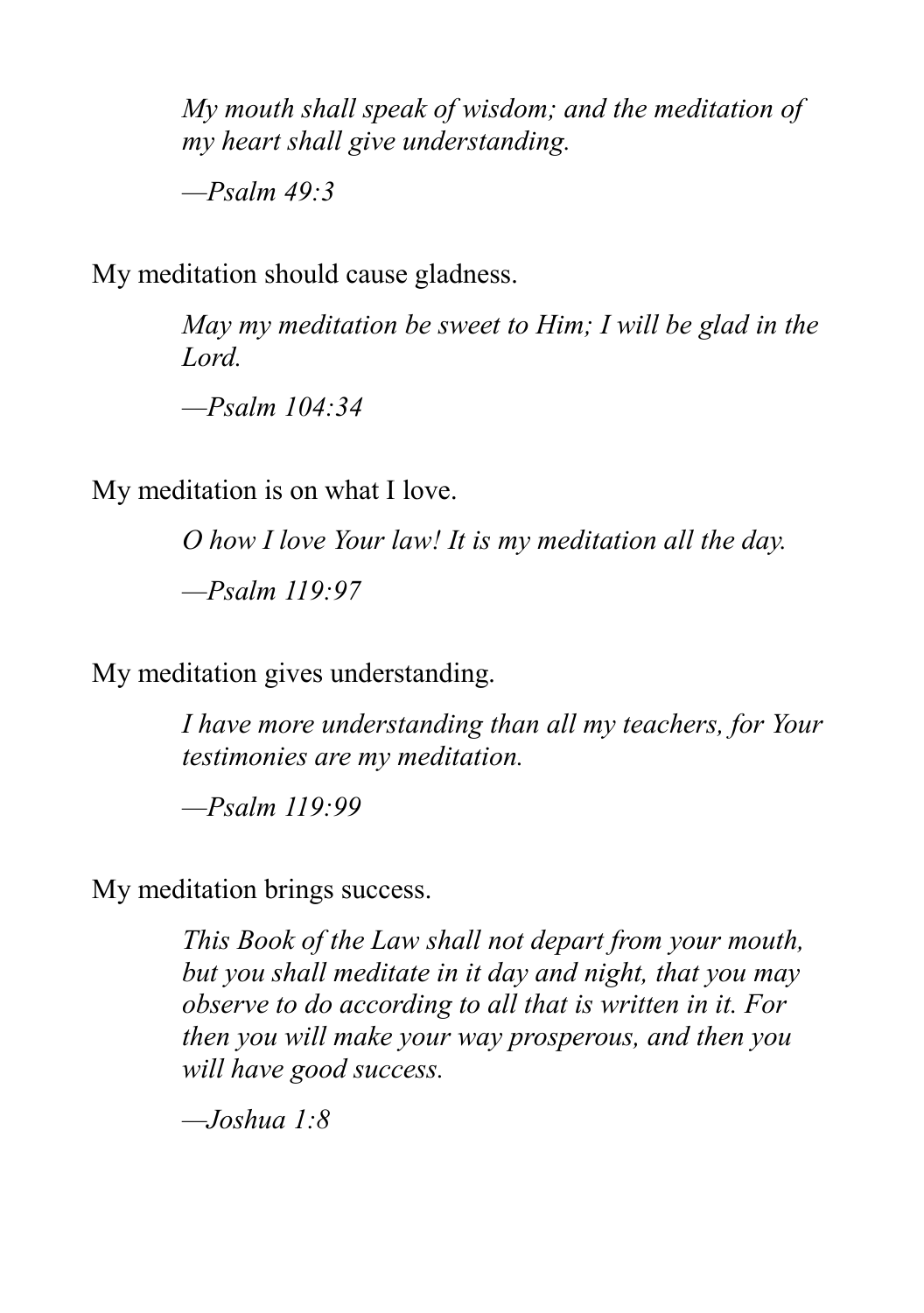My meditation is what I delight in.

*But his delight is in the law of the Lord, and in His law he meditates day and night.*

*—Psalm 1:2*

My meditation is at night.

*When I remember You upon my bed, I meditate on You in the night watches.*

*—Psalm 63:6*

## **Meditation Uncovers And Releases God's Wisdom**

Joshua 1:8 is the only place the word success is found in the King James translation. Success is the Hebrew word sakal, meaning to be prudent, be circumspect, to act wisely, to understand, to prosper, give attention to, consider, ponder, to have insight and comprehension.

We can see from this verse that meditation is connected to wisdom. Meditation will help you access the wisdom of God. The key to success is wisdom.

Wisdom is one of the greatest benefits of meditating in the Word of God.

> *Wisdom is the principal thing; therefore get wisdom. And in all your getting, get understanding.*

*—Proverbs 4:7*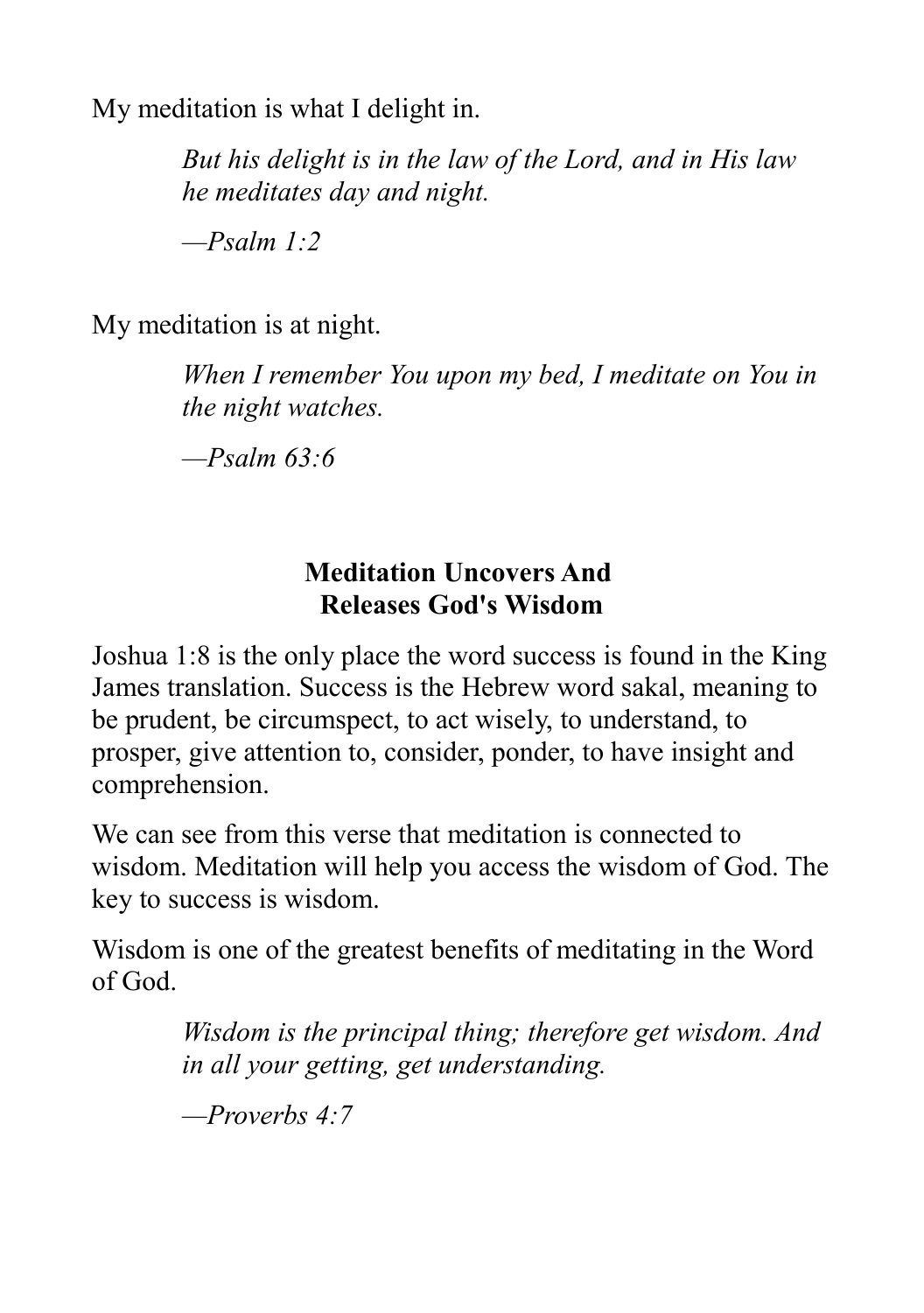Another translation says it this way:

*Getting wisdom is the most important thing you can do. Whatever else you get, get insight.*

*—Proverbs 4:7, gnt*

Wisdom is best; wisdom is supreme. Wisdom is the first and primary thing you need to succeed in life.

> *Happy is the man that finds wisdom, and the man that gets understanding. For her proceeds are better than the profits of silver, and her gain than fine gold. She is more precious than rubies, and all the things you can desire cannot compare with her. Length of days is in her right hand, in her left hand riches and honor. Her ways are ways of pleasantness, and all her paths are peace. She is a tree of life to those who take hold of her, and happy are all who retain her.*

*—Proverbs 3:13-18*

These verses emphasize the value of wisdom. It is more precious than rubies. Nothing compares to wisdom. Wisdom results in long life. Wisdom brings you to riches and honor. Wisdom leads to peace. Wisdom promotes happiness. This is what biblical meditation will produce in your life. Wisdom produces riches and honor. Wisdom will cause you to inherit substance. Wisdom will fill your treasures. (See Proverbs 8:18-21.)

When you find wisdom, you will find life. You will obtain the favor of the Lord (Prov. 8:35). This is also in line with the benefits of being in covenant with God.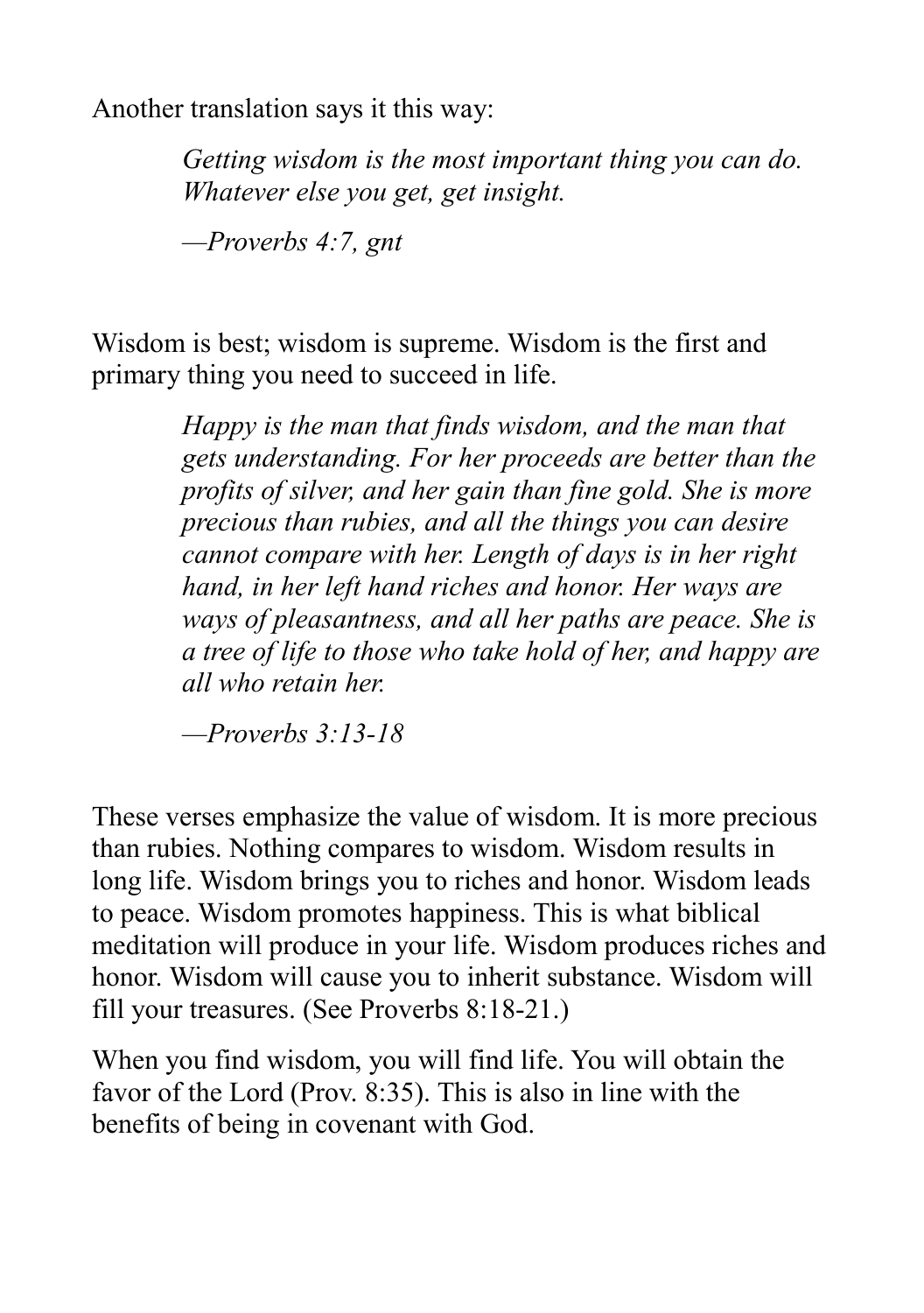#### **Teach Your Children To Meditate On The Covenant Promises Of God**

Covenant promises require obedience and holiness. Children need to be taught to walk in the ways of the Lord. Secure the covenant in your family for generations to come by teaching your children to meditate on the Word of God.

> *For I have known him, in order chat he may command his children and his household after him, that they keep the way of the Lord, to do righteousness and justice, that the Lord may bring to Abraham what He has spoken to him.*

*—Genesis 18:19*

*You shall teach them to your children, speaking of them when you sit in your house, when you walk by the way, when you lie down, and when you rise up. And you shall write them on the doorposts of your house and on your gates, that your days and the days of your children may be multiplied in the land of which the Lord swore to your fathers to give them, like the days of the heavens above the earth.*

*—Deuteronomy 11:19-21 (see also Deuteronomy 6:7-9)*

*Train up a child in the way he should go, and when he is old he will not depart from it.*

*—Proverbs 22:6*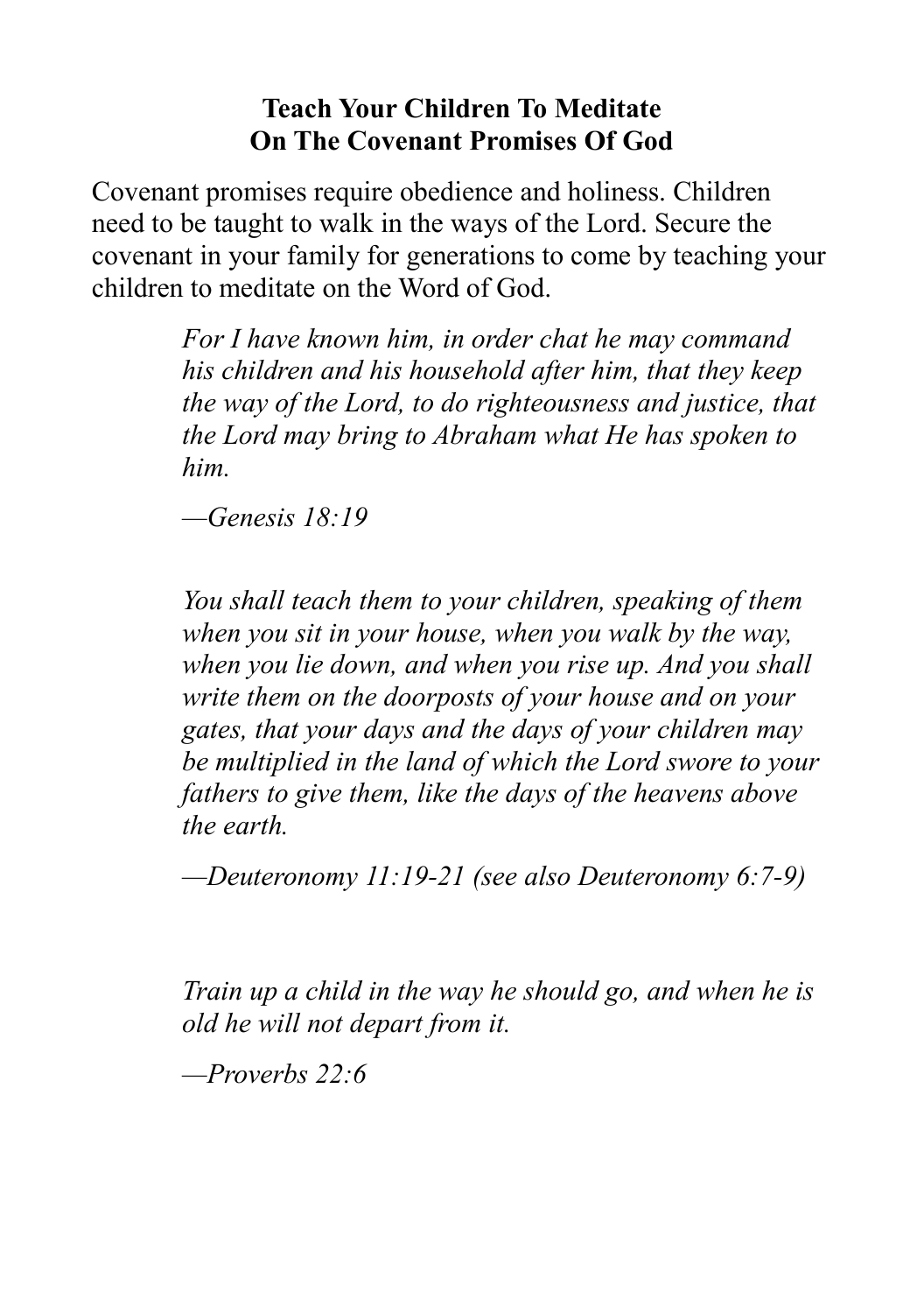*And you, fathers, do not provoke your children to wrath, but bring them up in the training and admonition of the Lord.*

*—Ephesians 6:4*

## **Declare The Benefits Of Meditation For Covenant Revelation Over Your Family**

My family will meditate also on all the Lord's work and talk of His doings (Ps. 77:12).

My family will meditate on the Lord's precepts and contemplate His ways (Ps. 119:15).

Princes also did sit and speak against my family, but we did meditate on the Lord's statutes (Ps. 119:23).

Let the proud be ashamed; for they dealt perversely with me without a cause, but I will meditate on Your precepts (Ps. 119:78).

The eyes of my family are awake during the night watches so that we may meditate on the Lord's word (Ps. 119:148).

My family will meditate upon these things and give ourselves entirely to them so that our progress may be evident to all (1 Tim. 4:15).

My family loves the law of the Lord; it is our mediation all the day (Ps. 119:97).

The law of the Lord is my family's delight, and in His law we meditate day and night (Ps. 1:2).

My family shall be made to understand the way of the Lord's precepts, so we shall meditate on His wonderful works (Ps. 119:27).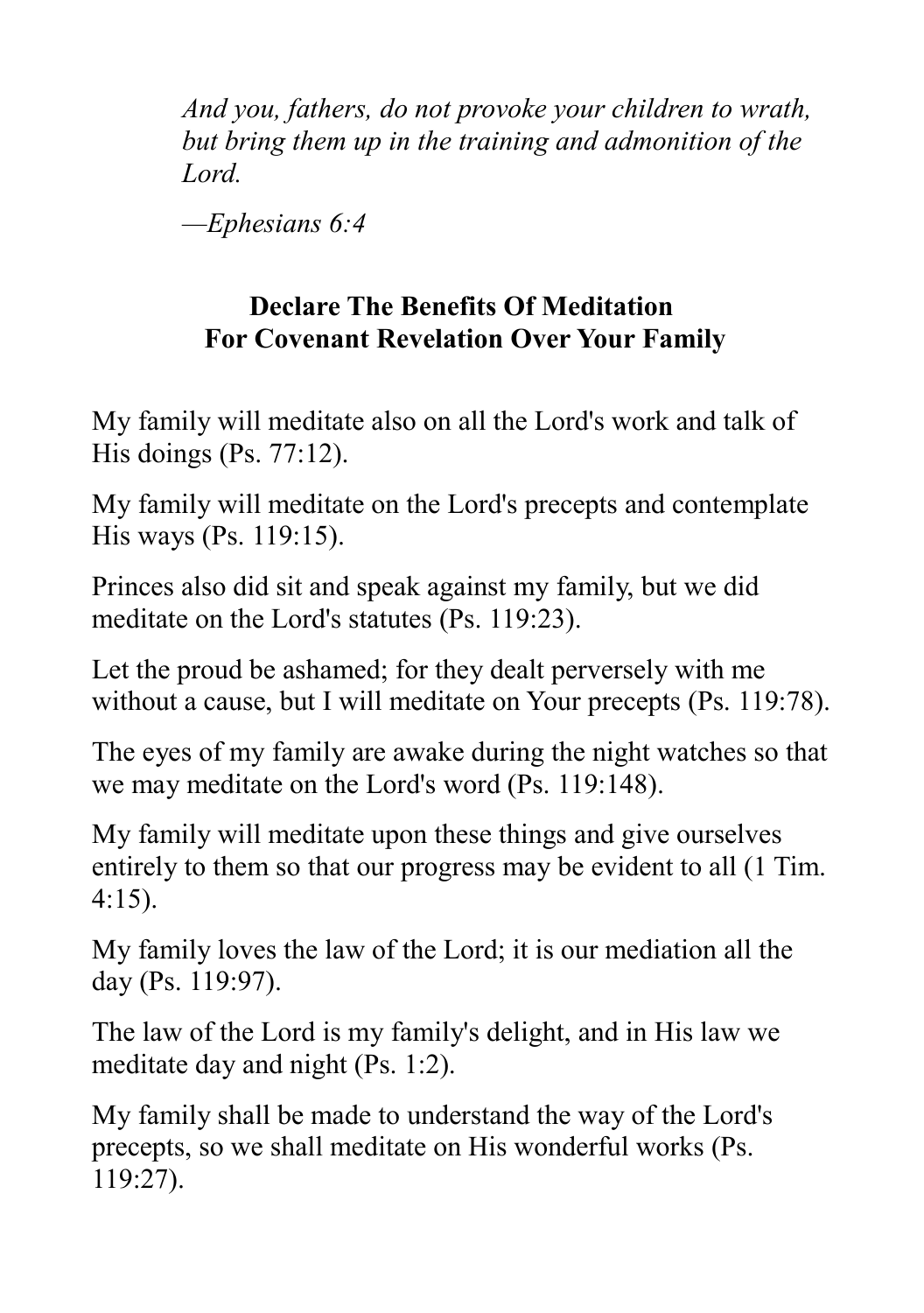My family will remember the days of old and meditate on all the Lord's works. We will muse on the work of Your hands (Ps. 143:5)

My family will lift our hands up to the Lord's commandments, which we love, and we will meditate on His statutes (Ps. 119:48).

A book of remembrance will be written for my family, who fears the Lord and meditates on His name (Mai. 3:16).

My family will mediate on the Book of the Law day and night (Josh. 1:8).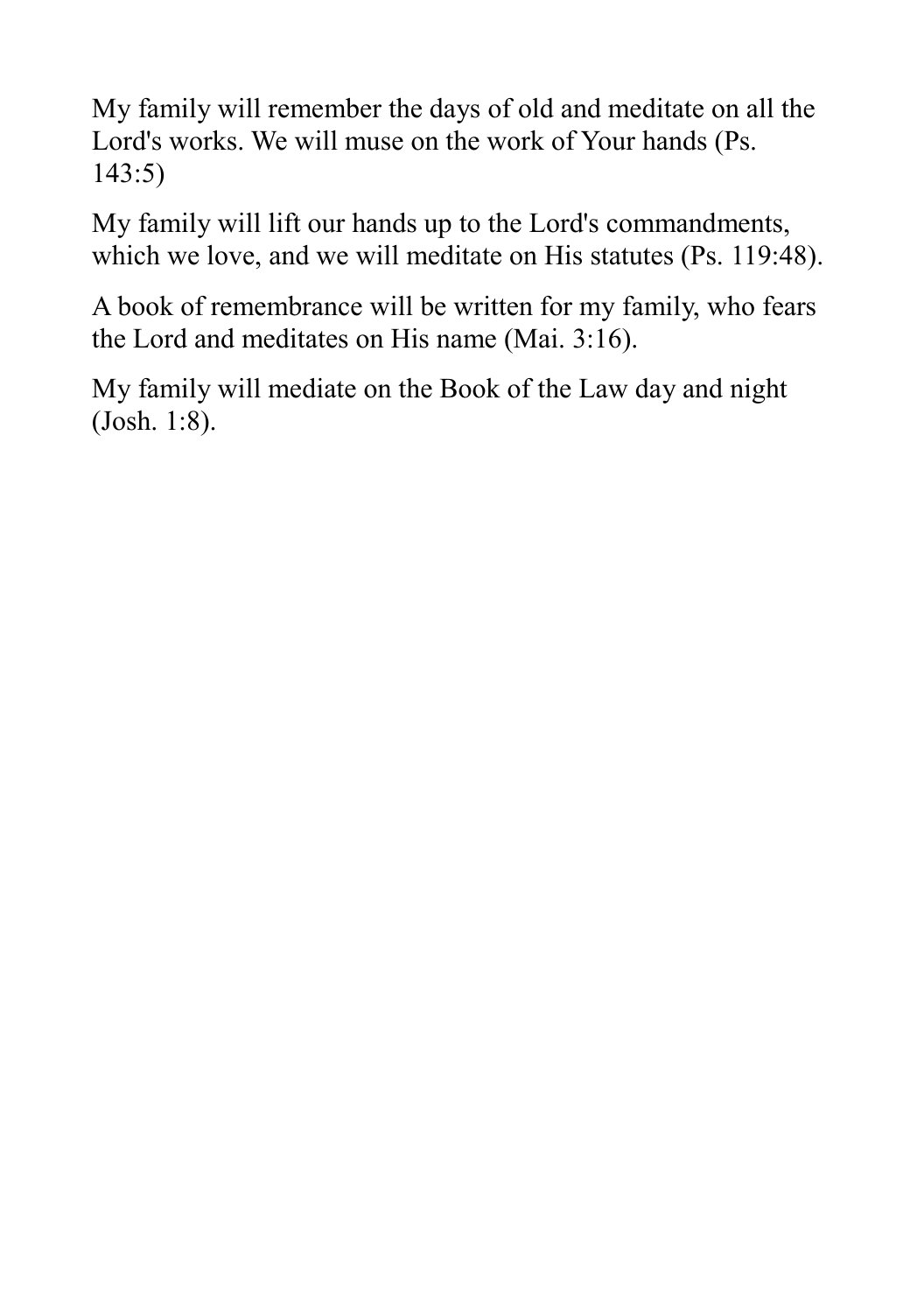# CHAPTER 8

# CONTEND FOR THE COVENANT THROUGH FASTING AND PRAYER

*Now in the twenty-fourth day of this month the children of Israel were assembled with fasting, in sackcloth, and with dust upon their head.... "And because of all this, we make a sure covenant and write it; our leaders, our Levites, and our priests, seal it."* 

*—Nehemiah 9:1, 38*

Fasting is a way we can renew covenant with the Lord. Fasting helps fallen believers become restored. Fasting is a part of renewing our commitment to the things of God. Fasting has great rewards. Many believers are unaware of the great rewards that come through fasting. Understanding the great benefits of fasting will motivate more believers to make it a regular part of their lives.

Fasting is also one of the ways to increase the breaker anointing. Do you have things in your life or in the lives of your family members that need to be broken? Fasting can release the breaker anointing. The prophet Micah prophesied the day of the breaker coming up before his people. We are living in the days of the breaker.

> *The one who breaks open will come up before them; they will break out, pass through the gate, and go out by it; their king will pass before them, with the Lord at their head.*

*—Micah 2:13*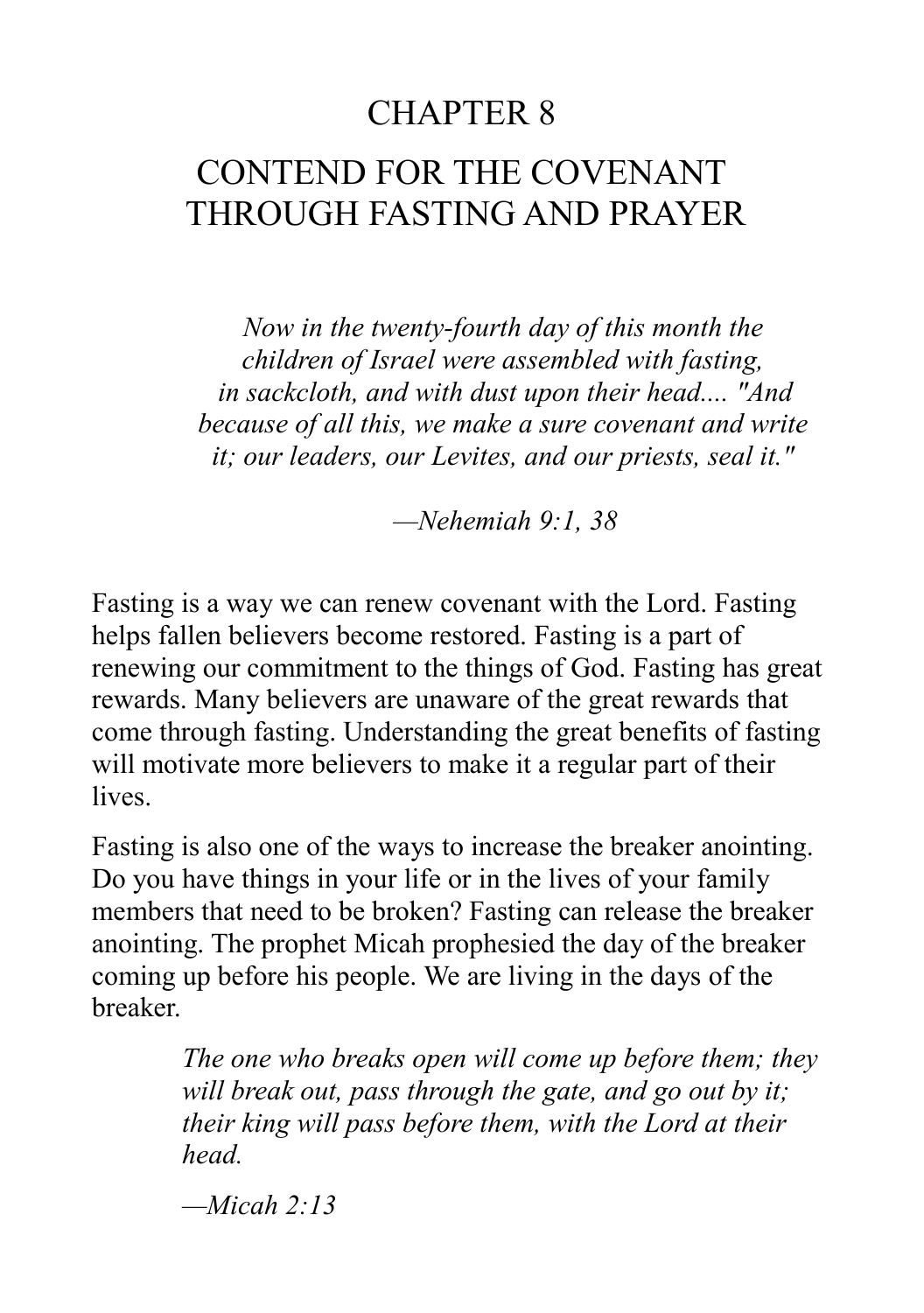The Lord is a breaker. He is able to break through any obstacle or opposition on behalf of His covenant people. There is a breaker anointing arising upon the church. We are seeing and experiencing more breakthroughs than ever before. Fasting will cause breakthroughs to continue in families, cities, nations, finances, church growth, salvation, healing, and deliverance. It will help believers to break through all opposition from the enemy.

There are some spirits operating in our families that cannot be overcome without fasting. Some believers struggle with certain limitations that they cannot seem to break through. A revelation for how covenant and fasting work hand in hand will change this and result in victories that would not ordinarily be obtained. A life of consistent fasting will cause many victories to manifest. God's will is that His covenant believers live a life of victory and perfect peace with nothing being impossible to them.

As we learn from Matthew 17:21, there are stubborn spirits that will only respond to fasting and prayer. These tend to be the generational strongholds that tenaciously hold on to families and nations for years. Fasting will break these strongholds. These strongholds include poverty, sickness, witchcraft, sexual impurity, pride, fear, confusion, and marital problems. Fasting will help a believer to overcome these strongholds and break free from their limitations.

#### **Approach Fasting With Humility And Sincerity**

In Jesus's day the Pharisees fasted with attitudes of pride and superiority: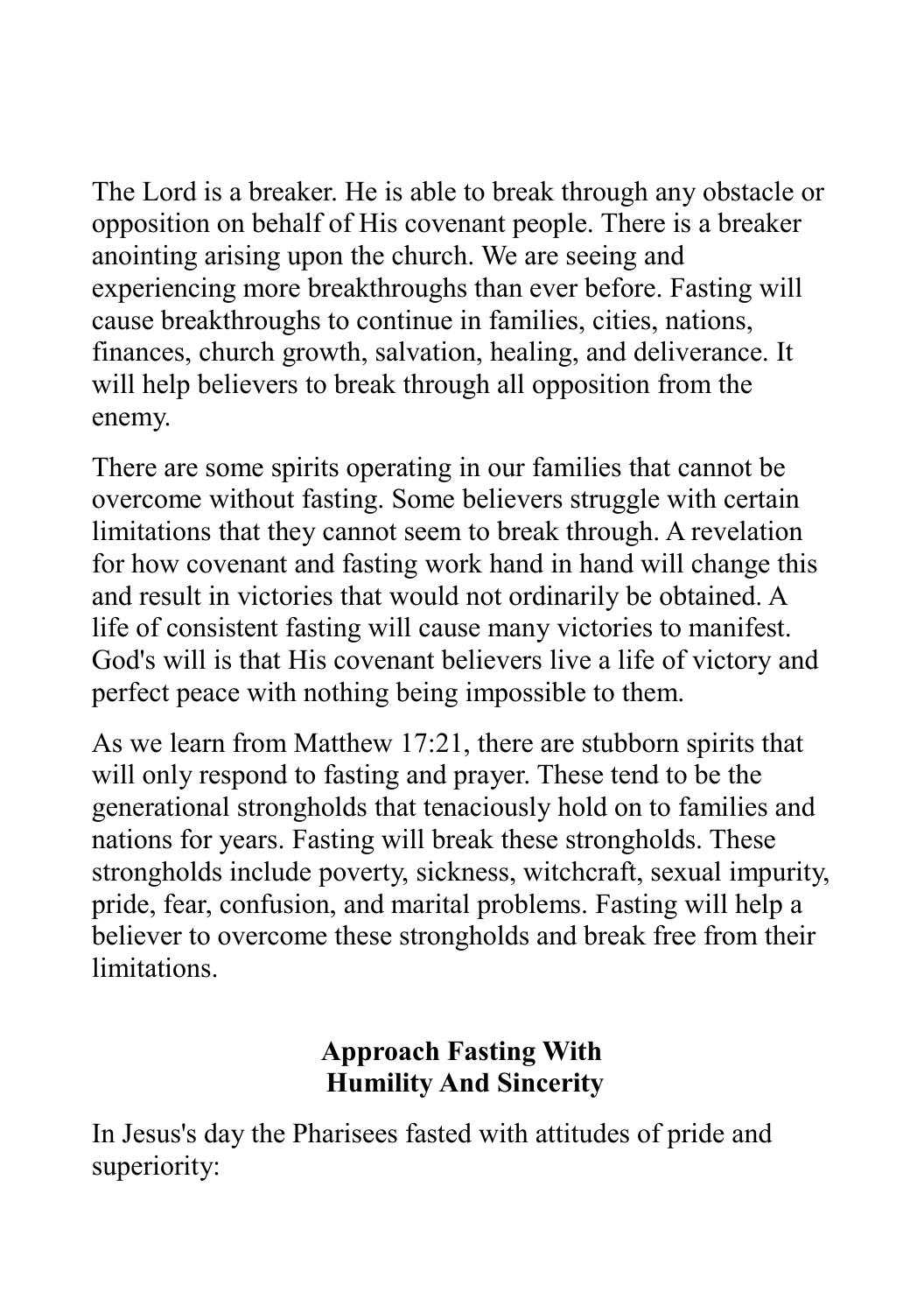*The Pharisee stood and prayed thus with himself, "God, I thank You that I am not like other men... I fast twice a week..."*

*—Luke 18:11-12*

This approach is not acceptable to God. Fasting must be genuine and not religious or hypocritical. God requires humility and sincerity in fasting. We must have correct motives in fasting. Fasting is a powerful tool if done correctly. Muslims and Hindus fast, but their fasts are merely religious.

Isaiah chapter 58 describes the fast that God has chosen:

- Fasting cannot be done with amusement (v. 3).
- Fasting cannot be done while mistreating others (v. 3).
- Fasting cannot be done for strife or contention (v. 4).

• Fasting should cause one to bow his head in humility, like a bulrush (v. 5).

• Fasting should be a time of searching the heart and repenting.

• Fasting should be done in an attitude of compassion for the lost and hurting (v. 7).

This is the fast that God promises to bless.

The enemy knows the power of prayer and fasting, and he will do everything in his power to stop you. Believers who begin to fast can expect to encounter much spiritual resistance. A believer must be committed to a fasted lifestyle. The rewards of fasting far outweigh the obstacles of the enemy.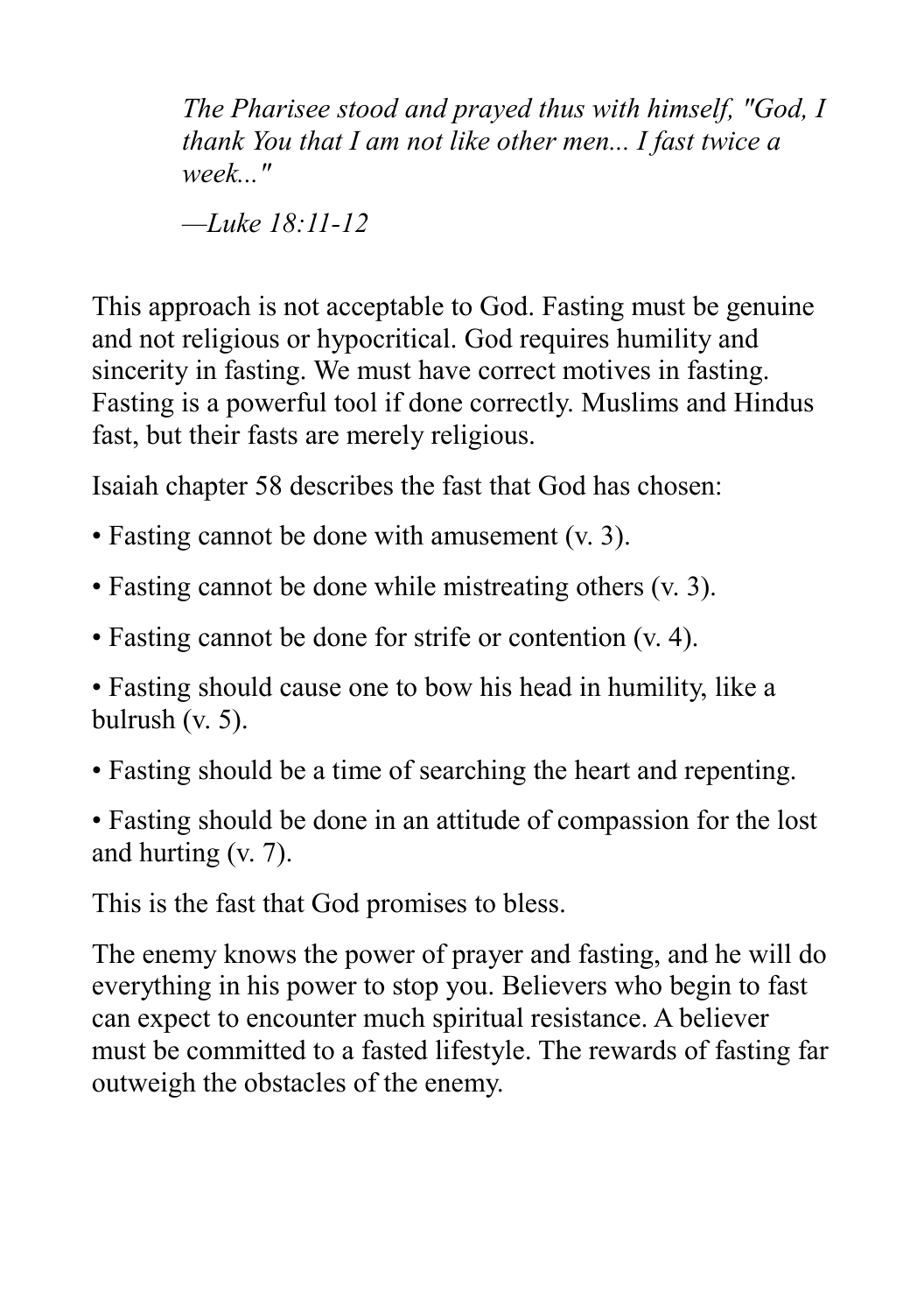#### **How To Fast**

Fasting is beneficial whether you fast partially or fully. One-day fasts on a consistent basis will strengthen your spirit over time and give you the ability to discipline yourself for longer fasts. Three-day fasts with just water are a powerful way to see breakthroughs. Fasts longer than three days should be done by people with more experience in fasting.

I do not recommend long fasts unless there is an emergency or if one is led by the Holy Spirit to do so. Daniel fasted twenty-one days and saw a great breakthrough for his people (Dan. 9-10). Daniel was also a prophet, and God will use prophets to fast for different reasons to see breakthroughs. Jesus fasted forty days before beginning His ministry. I do know of people who have fasted forty days and have seen great breakthroughs.

A partial fast can include some food such as vegetables and can be done for long lengths. Complete fasts consist of water only, and water is important to cleanse the system of toxins that are released through fasting. The Holy Spirit will reveal to you when you need to fast. A fasted lifestyle is a powerful lifestyle.

#### **The Benefits Of Fasting For Breakthrough In Your Family**

As we have already discussed, because you walk in covenant with God, you have a promise that your whole household will be saved. But if you also want to see your family manifest the full benefits and blessing of covenant, you can also begin to fast and pray for breakthrough in the many areas that your family struggles with. Fasting will break poverty, sickness, division and strife, sexual impurity, pride, fear, confusion, vicious cycles, and more off of your family. Here is what you can expect to see as a covenant believer fasting for your family.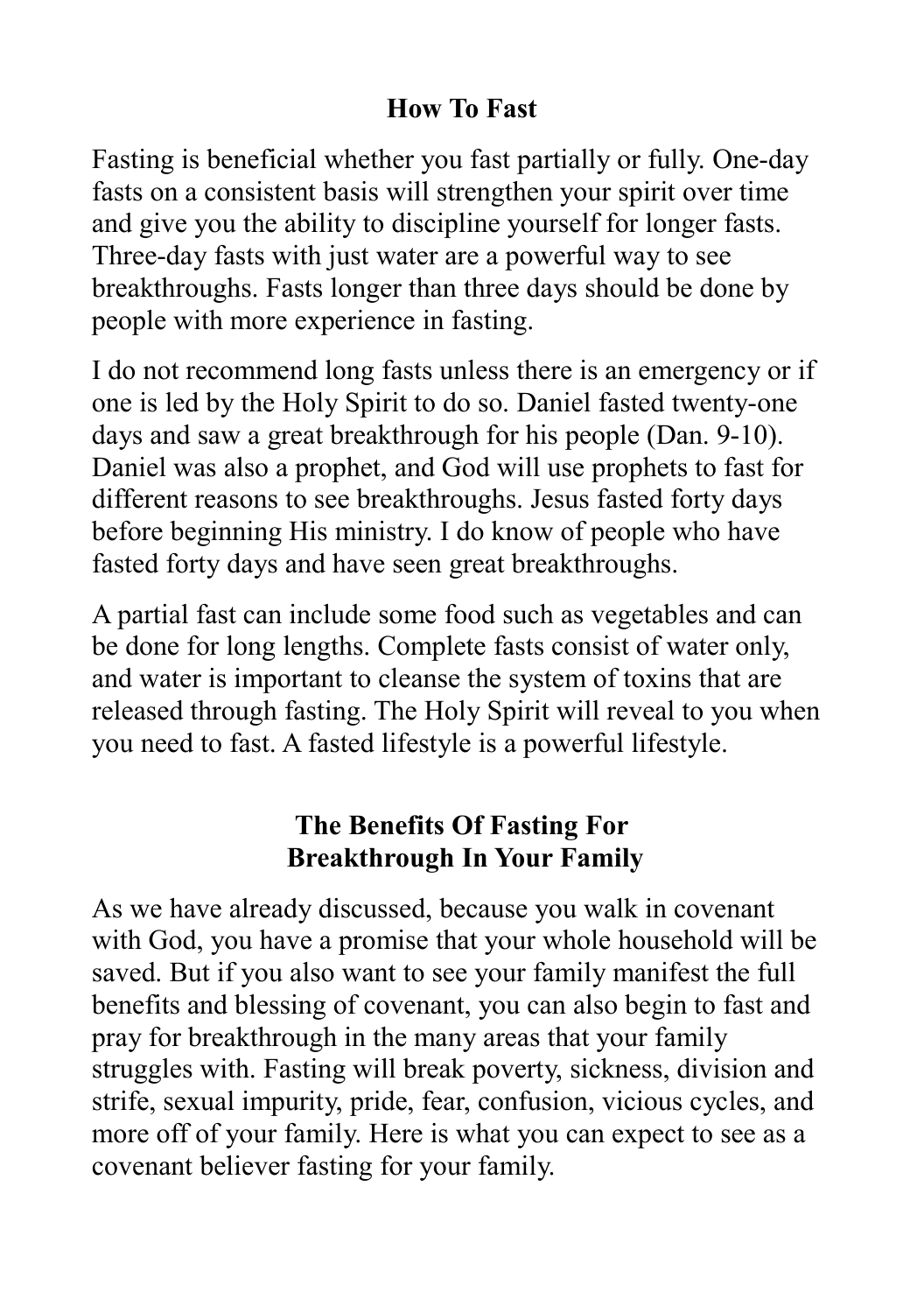# **Fasting will break the spirit of poverty in your family, and it prepares the way for prosperity (Joel 2:15, 18-19, 24-26).**

The prophet Joel gave the people the proper response to the locust invasion. Locusts represent demons that devour. Locusts represent the spirits of poverty and lack. The locusts had come upon Israel and devoured the harvest. Joel encouraged the people to fast and repent. God promised to hear their prayer and answer by sending corn, wine, and oil.

Corn, wine, and oil represent prosperity, one of the signs of walking in covenant with God. Fasting breaks the spirit of poverty and releases the spirit of prosperity. I have seen countless numbers of believers struggle in the area of their finances. Prosperity is elusive to many. This is because the demons of poverty have not been bound through fasting and prayer.

In Deuteronomy 8:3, 7-9, 18 God allowed the people to hunger in the wilderness by feeding them with only manna. They ate manna for forty years. This preceded their entering the Promised Land. Fasting helps prepare a believer for the good land. This is a land without scarceness. This is a land with no lack. Fasting humbles the soul (Ps. 35:13). God rewards those who fast (Matt. 6:18). Tremendous blessings are released for those who understand the power of fasting and do it.

Fasting is one of the ways we can break generational strongholds of poverty. Fasting prepares a believer for prosperity by bringing them into a place of humility. God has promised to exalt the humble (1 Pet. 5:6). Financial promotion is part of this exaltation. God gives grace (favor) to the humble (James 4:6). Favor is a part of financial prosperity. Fasting releases grace and favor upon a person's life. This will break the cycle of poverty and failure.

#### **Fasting will break the power of fear that oppresses members of your family (Joel 2:21).**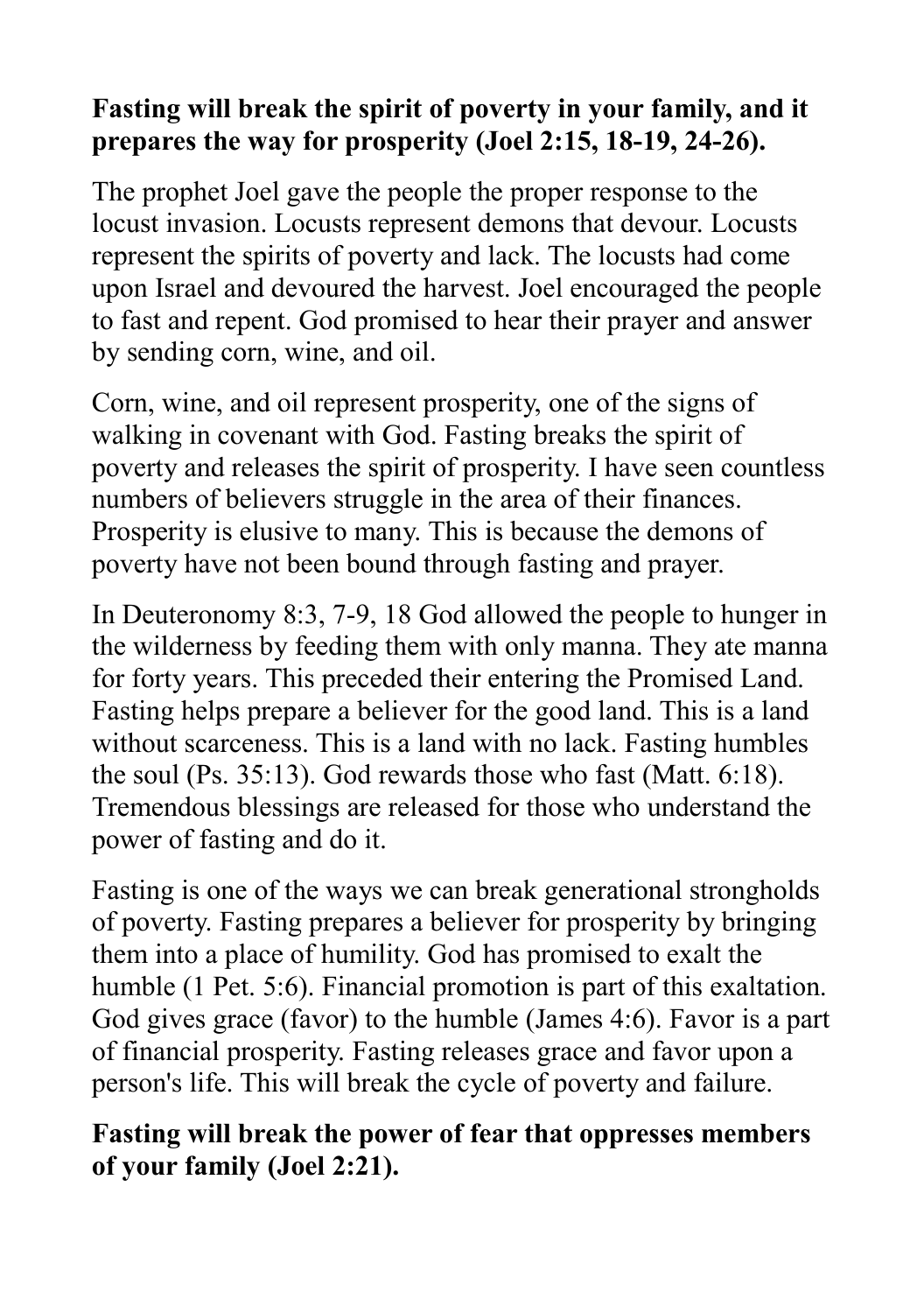Do you desire to see great things happen in your life and in your family? The Lord desires to do great things for His covenant people. Fasting will break the spirit of fear in your life and in your family's life and will prepare the way for great things to happen. These great things include signs and wonders.

# **Fasting will release the Holy Spirit and increase prophetic anointing in your family (Joel 2:28).**

In chapter 6 I talked about the power of prophetic families. Fasting will help to release power of the prophetic anointing over your family through the Holy Spirit. This is one of the greatest promises given by the prophet Joel, that God would pour out His spirit over your family, and they will prophesy, dream dreams, and see visions. This is the promise of the last-day outpouring of the Holy Spirit. Fasting helps to release the manifestation of prophecy. Fasting also helps release visions and dreams. The word of the Lord is health and life to a family unit.

# **Fasting will break the stronghold of sexual impurity operating in your family.**

Sexual sin is one of the hardest sins to break. Many believers struggle with generational lusts that have passed down through the family lines. Lust spirits cause much shame, guilt, and condemnation. This robs the believers of the confidence and boldness he should have as a believer. Many believers struggle with masturbation, pornography, perversion, and fornication. Fasting for your family will drive these generational spirits from their life.

In Judges 19:22 we read about some men in a city who wanted to have sexual relations with the guest of an old man in that city. They were homosexuals who were identified as sons of Belial. The man of the house tried to discourage them and offered them his daughter and the guest's concubine instead. The men took the concubine of the guest and abused her all night. The abuse was so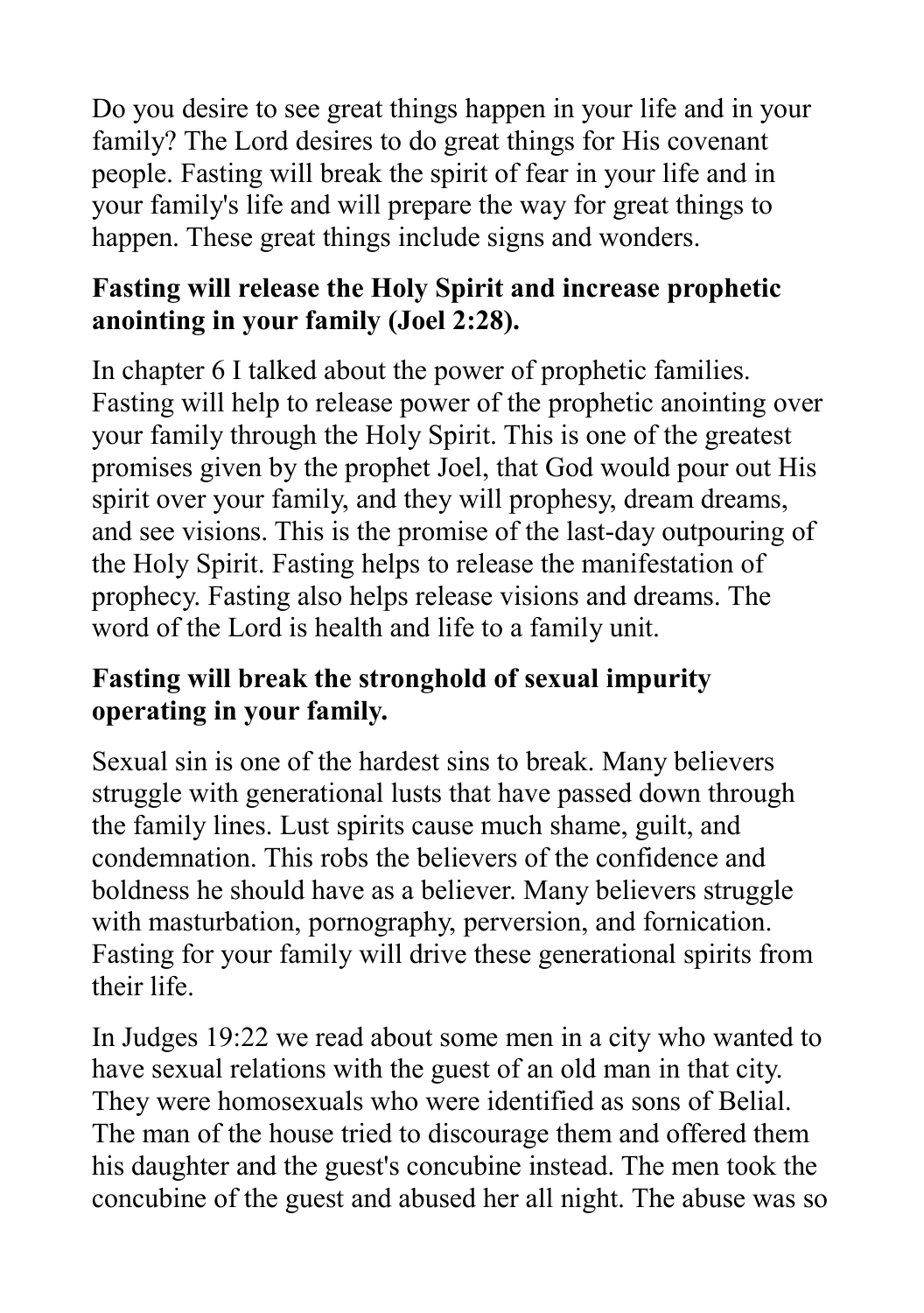severe that she died. The guest then took a knife and cut the concubine into twelve pieces and sent them to every tribe in Israel. His concubine had been raped to death.

The men who raped the concubine were from the tribe of Benjamin. The men of Israel gathered against the city and requested they turn over the guilty men. The children of Benjamin would not listen and instead gathered themselves to battle. The children of Benjamin then destroyed twenty-two thousand men of Israel on the first day (Judges 20:21), and they destroyed eighteen thousand on the second day (v. 25).

> *Then all the children of Israel, that is, all the people, went up and came unto the house of God and wept. They sat there before the Lord and fasted that day until evening; and they offered burnt offerings and peace offerings before the Lord. ... The Lord defeated Benjamin before Israel.*

*—Judges 20:26, 35*

Israel could not overcome Benjamin until they fasted. The resistance of Benjamin implies that there was something demonic behind them. Twelve tribes could not overcome one tribe because of this demonic resistance. This resistance was broken after fasting. This was the only way perversion was rooted out of the tribe of Benjamin. Fasting helps you and your family break free from the chains of sexual perversion and lust.

#### **Fasting will break the power of sickness and infirmity and release healing in your family (Isa. 58:5-6, 8).**

Many families suffer from hereditary illnesses or germs and bacteria that pass from one family member to the next. People are always hearing about one family member or another being ill. Diseases such as cancer, diabetes, high blood pressure, sinus problems, and chronic pain are spirits of infirmity that are often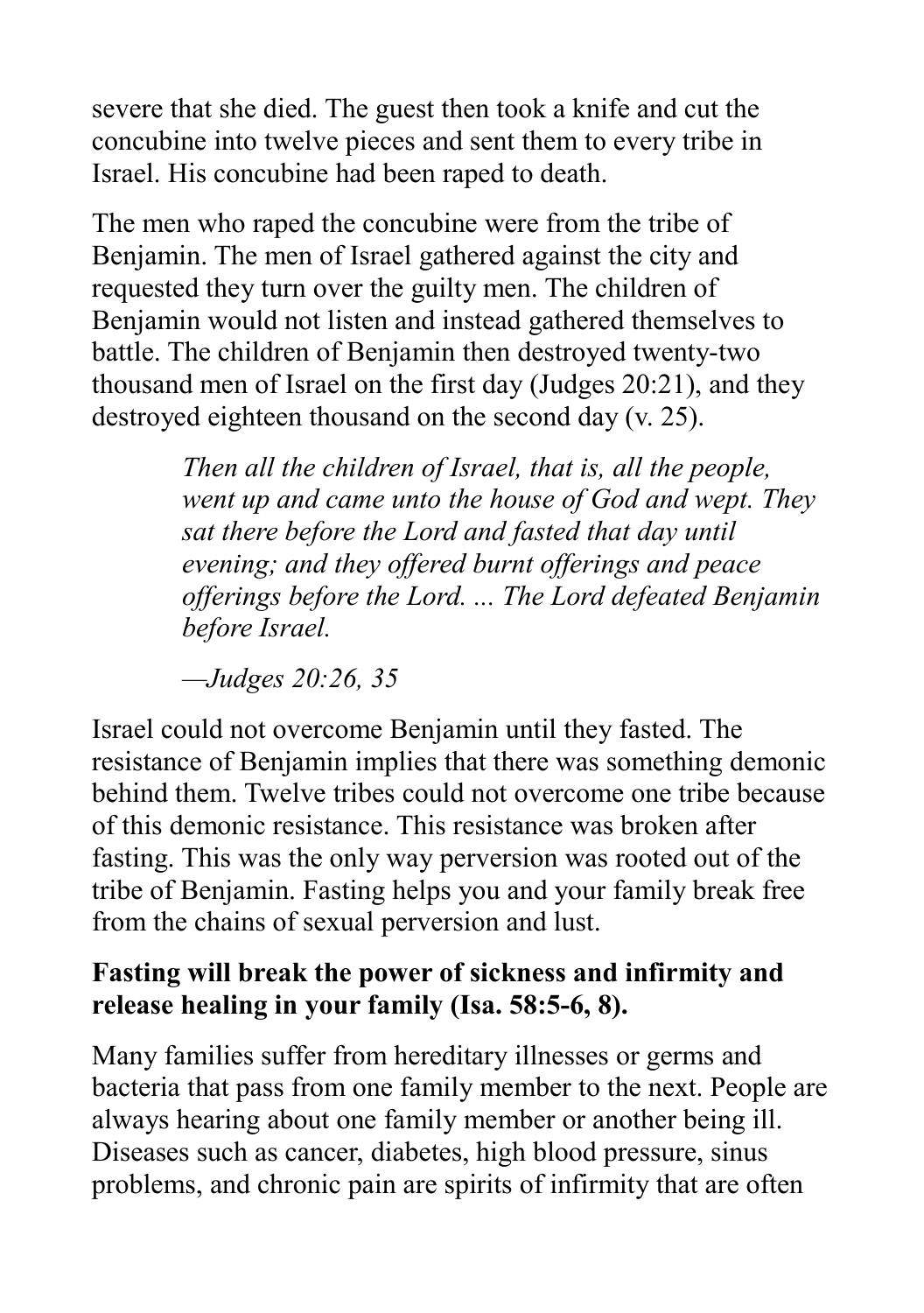generational. Fasting helps eliminate chronic sickness and diseases. God has promised that our health will spring forth speedily.

# **Fasting will release God's glory for your protection (Isa. 58:8).**

Divine protection is another promise from Isaiah 58. God promises to protect us with His glory. Fasting releases the glory of the Lord, which covers us and our families. God has promised to cover the church with glory as a defense (Isa. 4:5). The enemy cannot penetrate or overcome this glory.

# **Fasting will result in answered prayer for your family (Isa. 58:9).**

Demonic interference causes many prayers to be hindered. Daniel fasted twenty-one days to break through demonic resistance and receive answers to his prayers. (See Daniel 10.) The prince of Persia withstood the answers for twenty-one days. Daniel's fast helped an angel to break through and bring the answers.

Fasting will cause many answers to prayer to be accelerated. These include prayers for salvation of loved ones and deliverance. Fasting helps to break the frustration of unanswered prayer.

# **Fasting releases divine guidance for matters that concern you and your family (Isa. 58:11).**

Many believers have difficulty making correct decisions concerning relationships, finances, and ministry. This causes setbacks and wasted time because of foolish decisions. Fasting will help believers make correct decisions by releasing divine guidance. Fasting eliminates confusion. Fasting causes clarity and releases understanding and wisdom to make correct decisions.

Fasting is recommended for those who are making important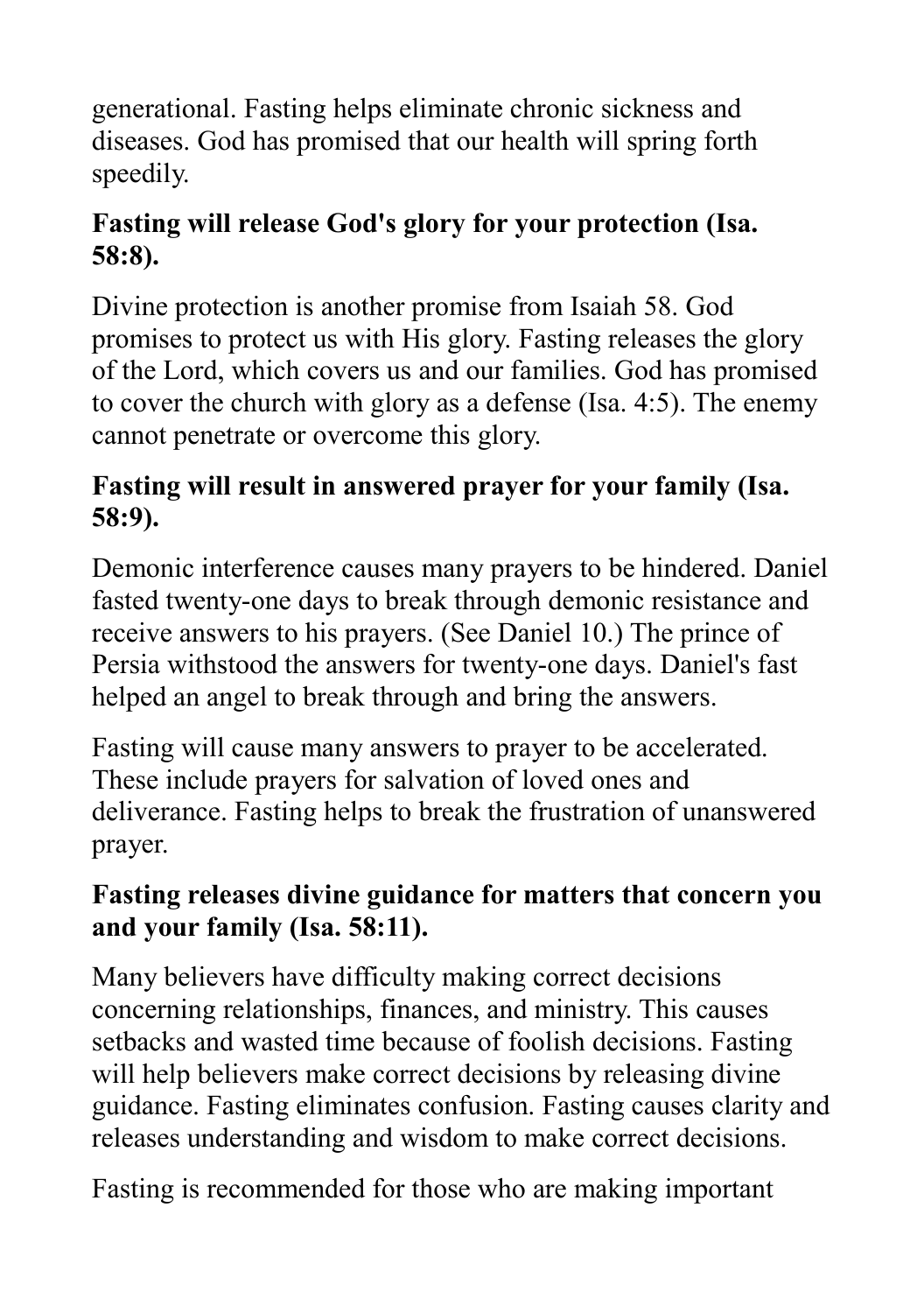decisions such as marriage and ministry choices.

## **Fasting will break generational curses in your family (Isa. 58:12).**

Many of the obstacles believers encounter are generational. Generational curses result from the iniquity of the fathers. Generational sins such as pride, rebellion, idolatry, witchcraft, occult involvement, Masonry, and lust open the door for evil spirits to operate in families through generations. Demons of destruction, failure, poverty, infirmity, lust, and addiction are major strongholds in the lives of millions of people.

Fasting helps loose the bands of wickedness. Fasting lets the oppressed go free. Fasting helps us to rebuild the old waste places. Fasting reverses the desolation that results from sin and rebellion.

### **Fasting closes breaches and brings forth restoration and rebuilding to your family (Isa. 58:12; Neh. 1:4).**

There are many believers who need restoration. They need restoration in their families, finances, relationships, health, and walk with the Lord. Fasting is a part of restoration.

Fasting closes the breaches. Breaches are gaps in the wall that give the enemy an entry point into our lives. Breaches need to be repaired and closed. When the breaches are closed, the enemy no longer has as opening to attack.

Fasting also helps keep us on the right path (Isa. 58:12). Fasting helps to prevent us from going astray. Fasting will help those who have strayed from the right path to return. Fasting is a cure for backsliding.

Fasting helps us to walk in the good path (Prov. 2:9), the path of life (Prov. 2:19), the path of peace (Prov. 3:17), the old path (Jer. 6:16), and the straight path (Heb. 12:13). Fasting restores these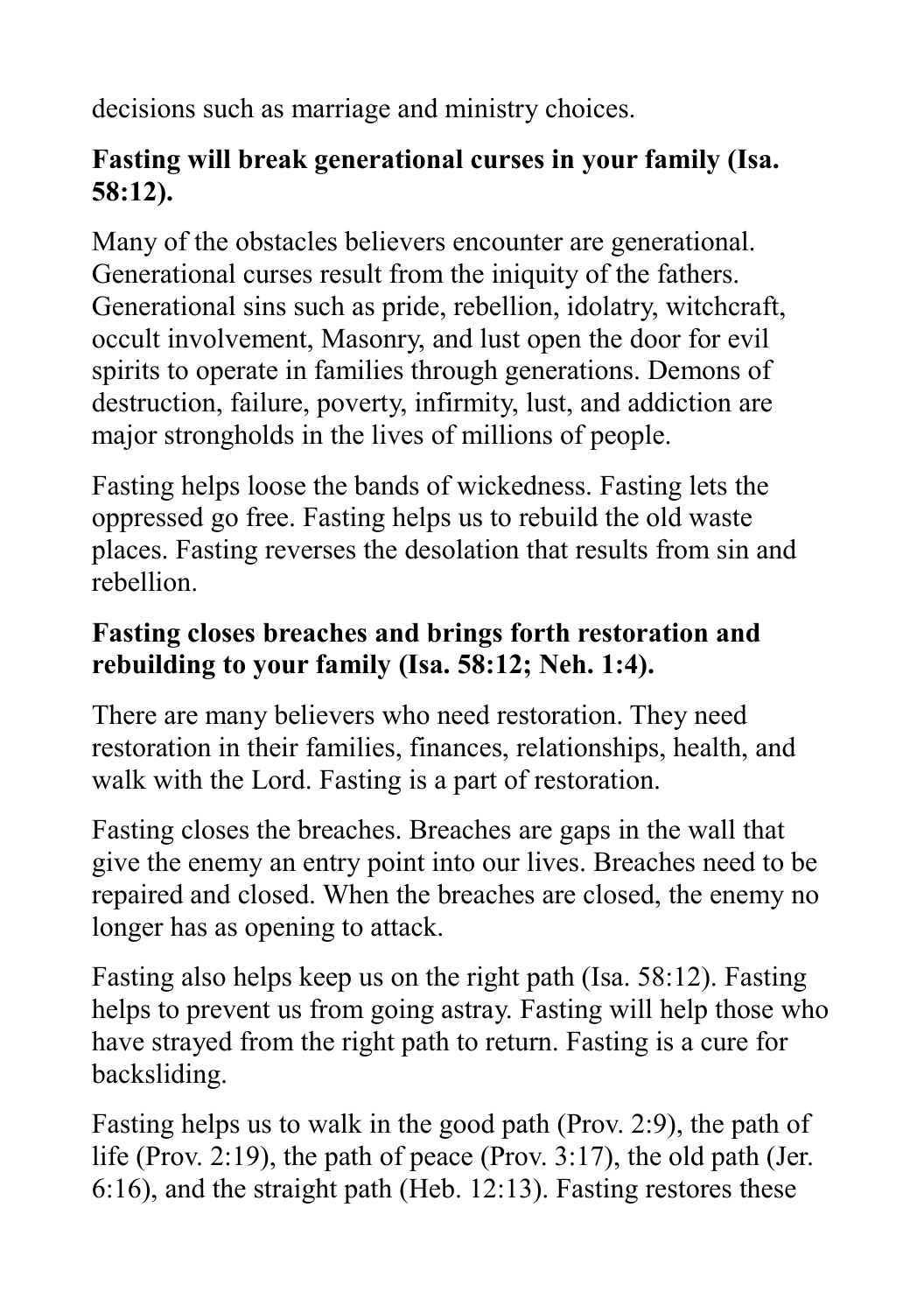paths and helps us to walk in them.

In Nehemiah 1 we see that Nehemiah's journey to restore and rebuild the walls in Jerusalem began with fasting. Fasting initiated the events that made his plans possible. Fasting will be an asset to anyone with a desire to see restoration in the lives of people who have experienced desolation.

Fasting helps restore and rebuild the walls in our lives that have been broken down. Walls are symbolic of protection and safety. A city without walls is open for attack from the enemy (Prov. 25:28). Fasting helps restore the walls of salvation (Isa. 60:18). Fasting helps restore watchmen to the walls (Isa. 62:6).

# **Fasting will cause you and your family to have great victory against overwhelming odds (2 Chron. 20:3).**

Jehoshaphat was facing the combined armies of Moab, Ammon, and Edom. He was facing overwhelming odds. Fasting helped him to defeat these enemies. Fasting helps us to have victory in the midst of defeat.

Jehoshaphat called a fast because he was afraid. Fear is another stronghold that many believers have difficulty overcoming. Fasting will break the power of the demon of fear. Spirits of terror, panic, fright, apprehension, and timidity can be overcome through fasting. Freedom from fear is a requirement to live a victorious lifestyle.

# **Fasting will prepare the way for you and your children and delivers you from enemies that lie in wait (Ezra 8:21, 31).**

The prophet Ezra fasted because he recognized the danger of his mission. Fasting will protect you and your children from the plans of the enemy. Fasting will stop the ambush of the enemy. Fasting will cause your substance to be protected from the attack of the enemy.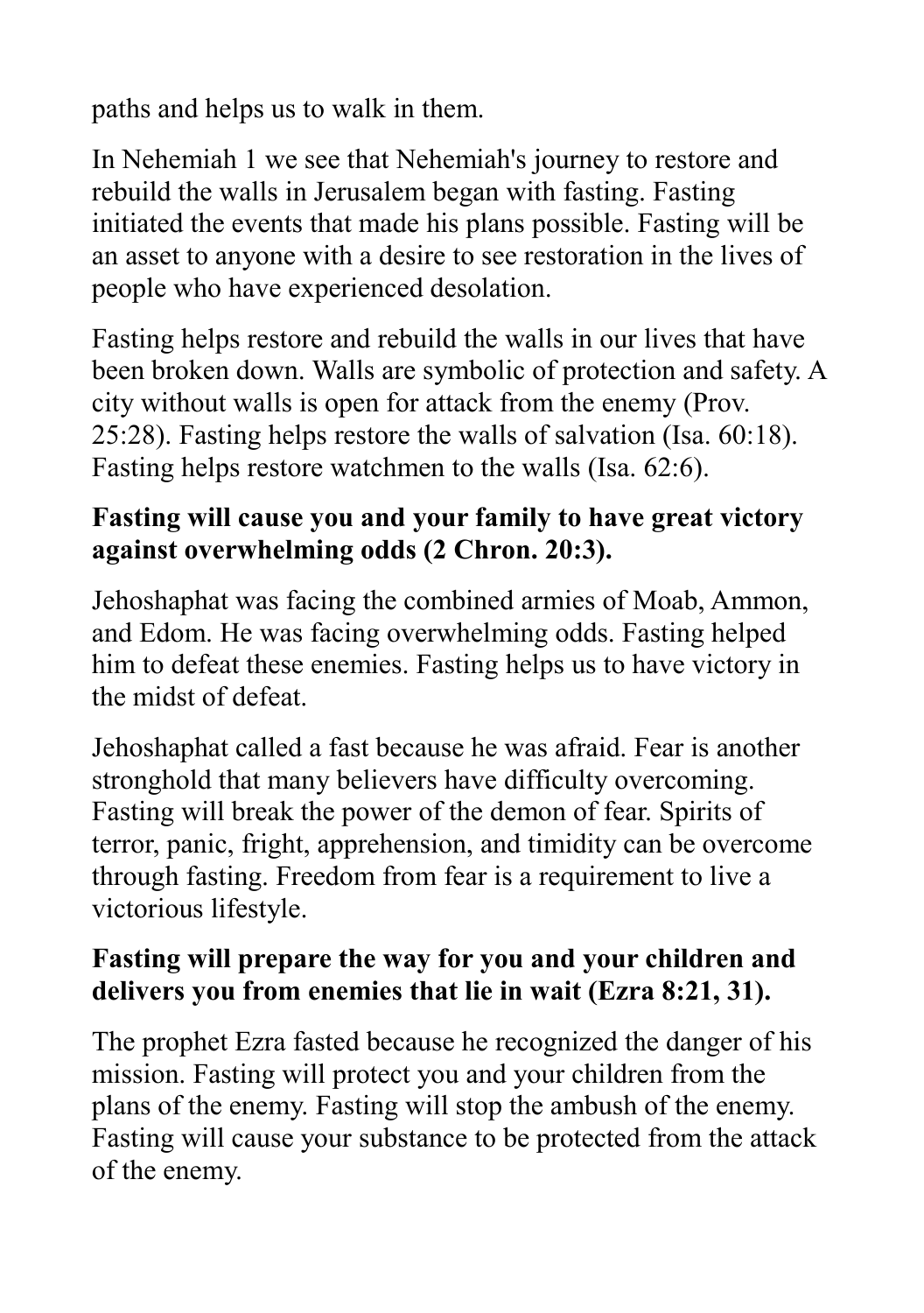# **Fasting will break the powers of carnality, division, and strife in your family (Phil. 3:19).**

Carnality is a problem in many families in the body of Christ. To be carnal means to be fleshly. It means to mind earthly things. We should not be controlled by the belly. Fasting takes the power away from the belly and strengthens the spirit.

To be carnally minded is death. To be spiritually minded is life and peace (Rom. 8:6). Carnality causes division and strife (1 Cor. 3:3). Carnality hinders believers from growing and coming into maturity. Carnality prevents believers from understanding the deeper truths of the Scriptures.

Fasting helps believers focus on spiritual things. Fasting breaks us free from the power of the flesh. Fasting increases spiritual discernment (1 Cor. 2:15).

## **Fasting will break the powers of pride, rebellion, and witchcraft in your family (Ps. 35:13; Job 33:17-20).**

Sickness can be a result of pride. Pain can also be a result of pride. Sickness often results in the loss of appetite. This is a forced fast. Fasting humbles the soul. Fasting helps us overcome the strongman of pride. Pride and rebellion are generational spirits that are often difficult to overcome.

Gluttony and drunkenness are signs of rebellion (Deut. 21:20). Rebellion is as the sin of witchcraft (1 Sam. 15:23). God humbled Israel in the wilderness by feeding them with only manna (Deut. 8:3). Israel lusted for meat in the wilderness. This was a manifestation of rebellion (Ps. 106:14-15).

## **Fasting will cause the joy and the presence of the Lord to return to your family (Mark 2:20).**

The presence of the bridegroom causes joy. Weddings are filled with joy and celebration. When a believer loses joy and the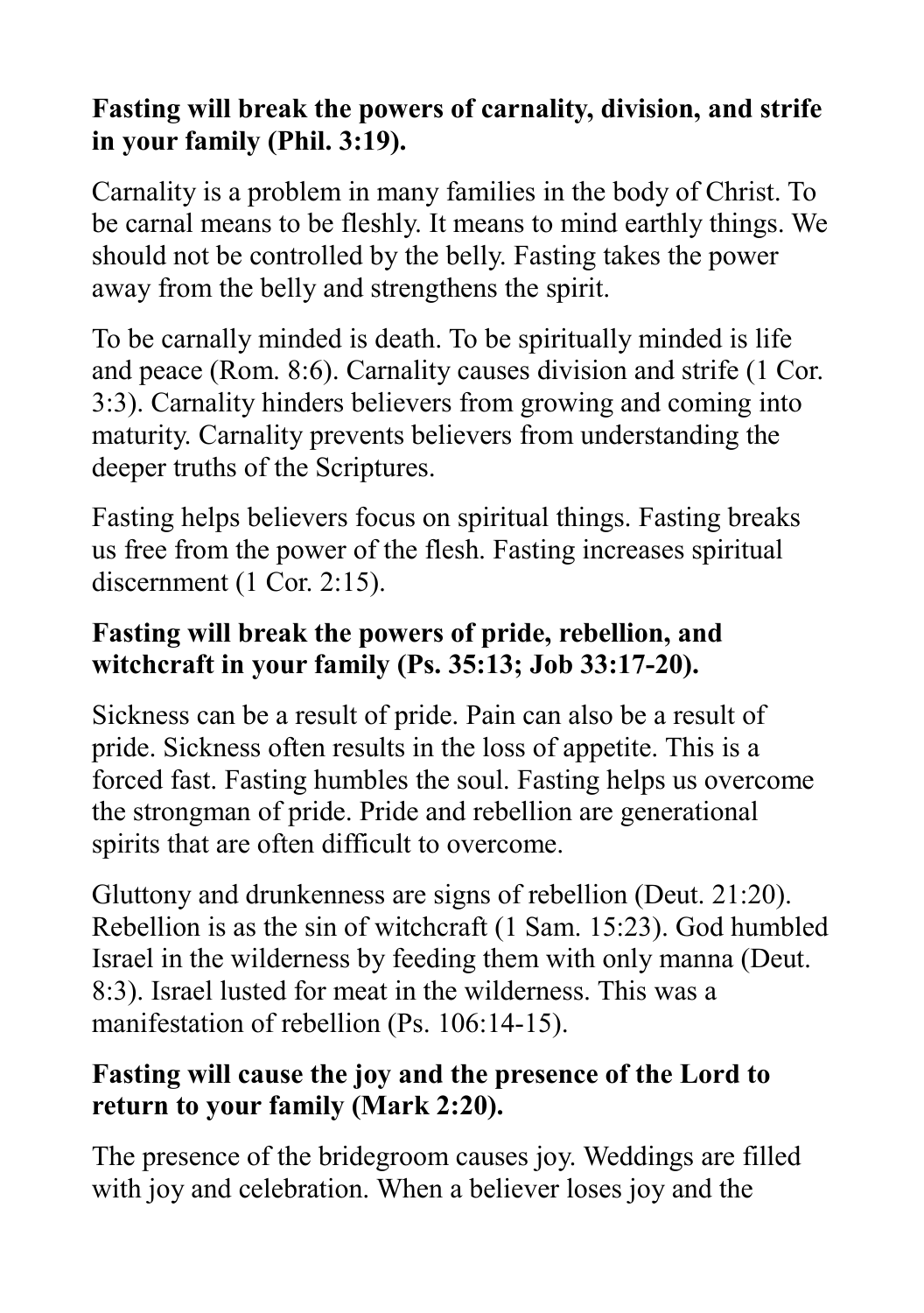presence of the Lord, he or she needs to fast. Fasting causes the joy and presence of the Lord to return. No believer can live a victorious life without the presence of the bridegroom. The joy of the Lord is our strength (Neh. 8:10).

## **Fasting will release the power of the Holy Spirit for the miraculous to occur in your family (Luke 4:14, 18).**

Fasting increases the anointing and the power of the Holy Spirit in the life of a believer. Jesus ministered in power after fasting. He healed the sick and casted out devils. All believers are expected to do the same works (John 14:12). Fasting helps us to minister healing and deliverance to our families and others around us. Fasting helps us walk in the power of God. Fasting releases the anointing for miracles to happen in your life and your family's lives.

## **Declare The Benefits Of Fasting Over Your Family**

Lord, I believe in the power of Your chosen fast (Isa. 58).

Lord, let my fasting destroy the yokes that the enemy has set up in my family.

Let Your light come into my family through Your chosen fast.

Let health and healing be released to my family though Your chosen fast.

Be my family's reward through Your chosen fast.

Let me see breakthroughs of salvation and deliverance in my family through Your chosen fast.

Let miracles be released on the behalf of my loved ones through Your chosen fast.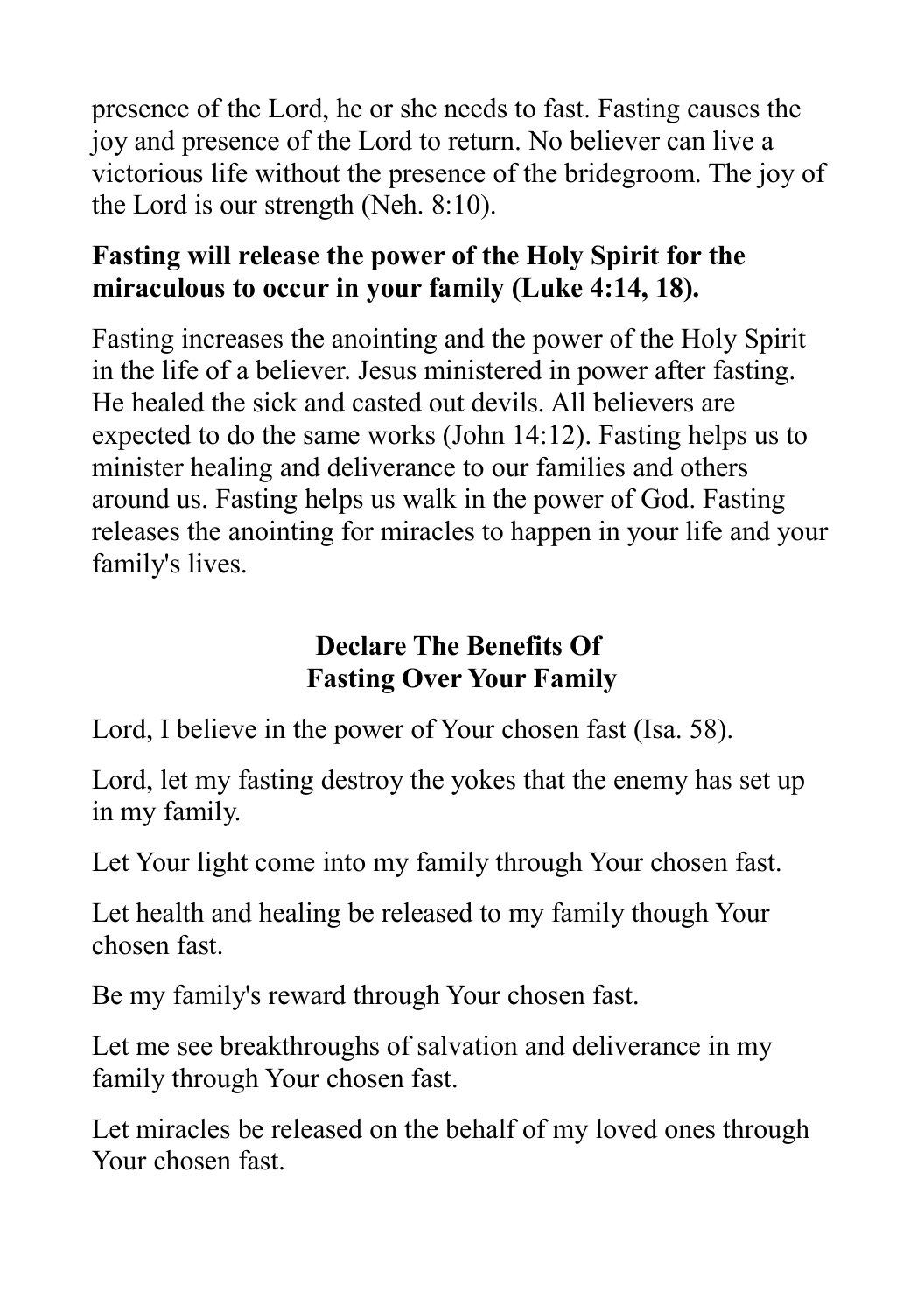Let Your power and authority be released on the behalf of my family through Your chosen fast.

I humble my soul through fasting; let Your favor exalt me.

I drive every stubborn demon out of my family through Your chosen fast.

Let Your covenant blessing and mercy be released on my loved ones through Your chosen fast.

Nothing is impossible with You, Lord; let my impossibilities become possibilities through Your chosen fast.

Let every assignment of hell against my family be broken through Your chosen fast.

Let all pride, rebellion, and witchcraft operating in my family be destroyed through Your chosen fast.

Let Your anointing increase in my life through Your chosen fast.

Let my family enjoy restoration through Your chosen fast.

Let all carnality be rebuked from my family through Your chosen fast.

Let all habits and iniquity in my family be broken and overcome through Your chosen fast.

Let my prayers for my loved ones be answered speedily through Your chosen fast.

Guide me and my family members through Your chosen fast.

Manifest Your glory to my family through Your chosen fast.

Let the strongholds of sexual impurity and lust be broken in my family through Your chosen fast.

Let sickness and infirmity be destroyed in my family, and let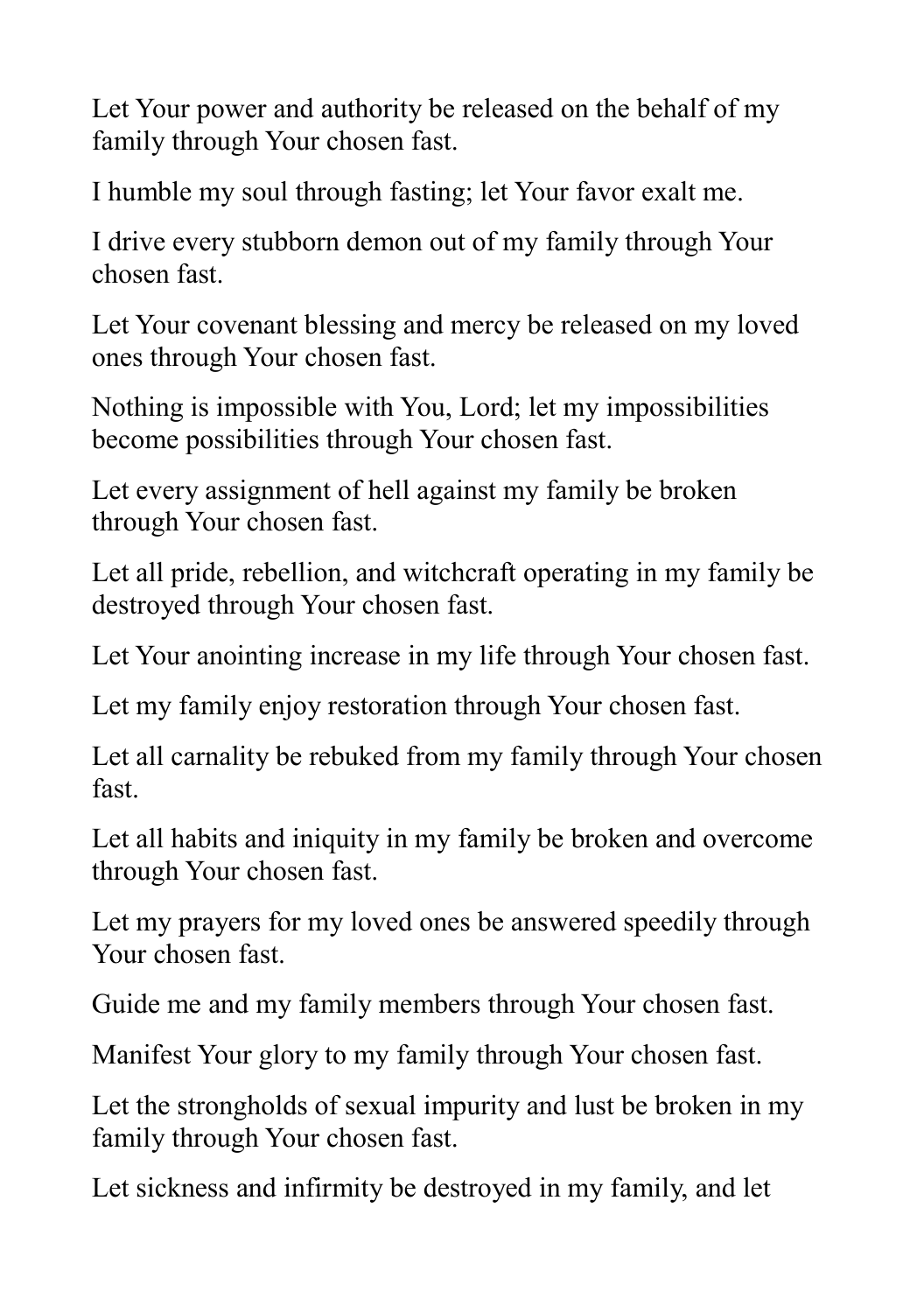healing come forth through Your chosen fast.

Let all poverty and lack be destroyed in my family through Your chosen fast.

Remove all oppression and torment from the enemy in my family through Your chosen fast.

My family fasted and petitioned the Lord, and He answered our prayer (Ezra 8:23).

After we fast and pray, we will lay hands on those in our family and send them (Acts 13:3).

My family will fast without quarreling and strife, and in striking each other with wicked fists, so in the end our voice will be heard on high (Isa. 58:4).

When we fast we will anoint our heads and wash our faces. We will not be hypocrites with sad countenances (Matt. 6:16-17).

My family humbles themselves with fasting (Ps. 35:13).

My family will turn to the Lord with fasting, weeping, and mourning (Joel 2:12).

My family will consecrate a fast and call a sacred assembly (Joel  $2:15$ ).

This "kind" that my family faces will go out from among us through our fasting and prayer (Matt. 17:21).

Through prayer and fasting we have appointed leaders among our family and have commended them to the Lord (Acts 14:23).

My family will not exploit our laborers, so that in the day we fast, the Lord will see and take notice (Isa. 58:3).

My family will fast according the fast chosen by the Lord (Isa. 58:5).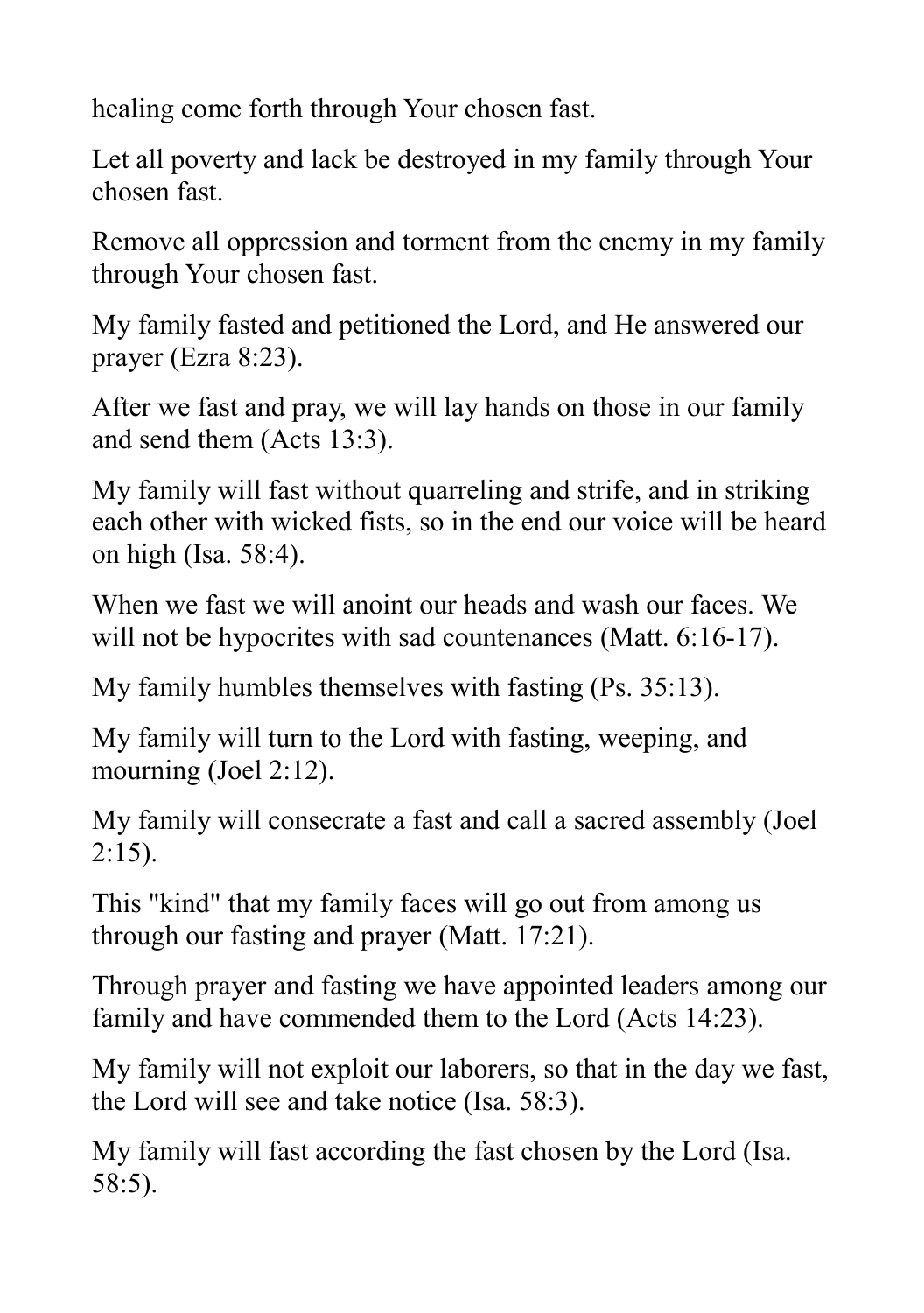My family will fast for the Lord (Zech. 7:5).

I will gather my family, and we will fast so that we may approach the King (Esther 4:16).

My family will fast and lay on the ground all night, pleading with God for our children (2 Sam. 12:16).

My family will fast and weep for our children (2 Sam. 12:21).

My family will proclaim a fast and humble ourselves before our God, to seek from Him the right way for us and our little ones and all our possessions (Ezra 8:21).

My family will arise from fasting, fall on our knees, and spread out our hands to the Lord our God (Ezra 9:5).

My family will fast and pray before the God of heaven (Neh. 1:4).

My family will assemble with fasting, in sackcloth, and dust on our heads (Neh. 9:1).

My family fasts to loose the bonds of wickedness, to undo heavy burdens, to the let the oppressed go free, and to break every yoke (Isa. 58:6).

My family will spend the night in lasting (Dan. 6:18).

My family will set our faces toward the Lord God to make requests by prayer and supplication, with fasting, sackcloth, and ashes (Dan. 9:3).

My family believes God, and we will proclaim a fast from the least to the greatest of us, and the Lord will hear our cries of repentance and relent of the disaster meant for us (Jon. 3:5, 10).

My family fasts in the secret place, and our father sees in secret. He will reward us openly (Matt. 6:18).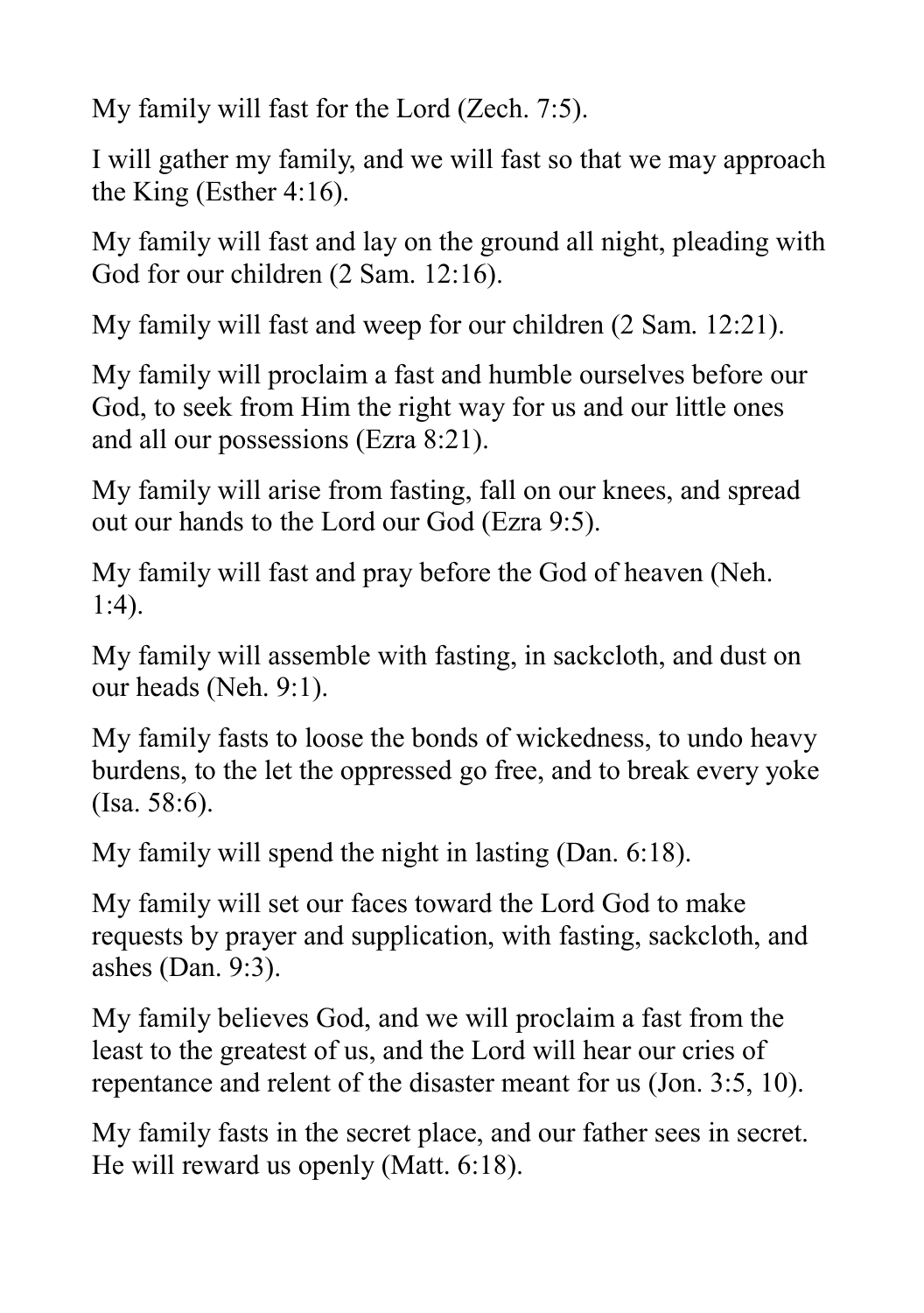My family will not depart from the temple of the Lord, but we will serve God with fasting and prayers night and day (Luke

2:37).